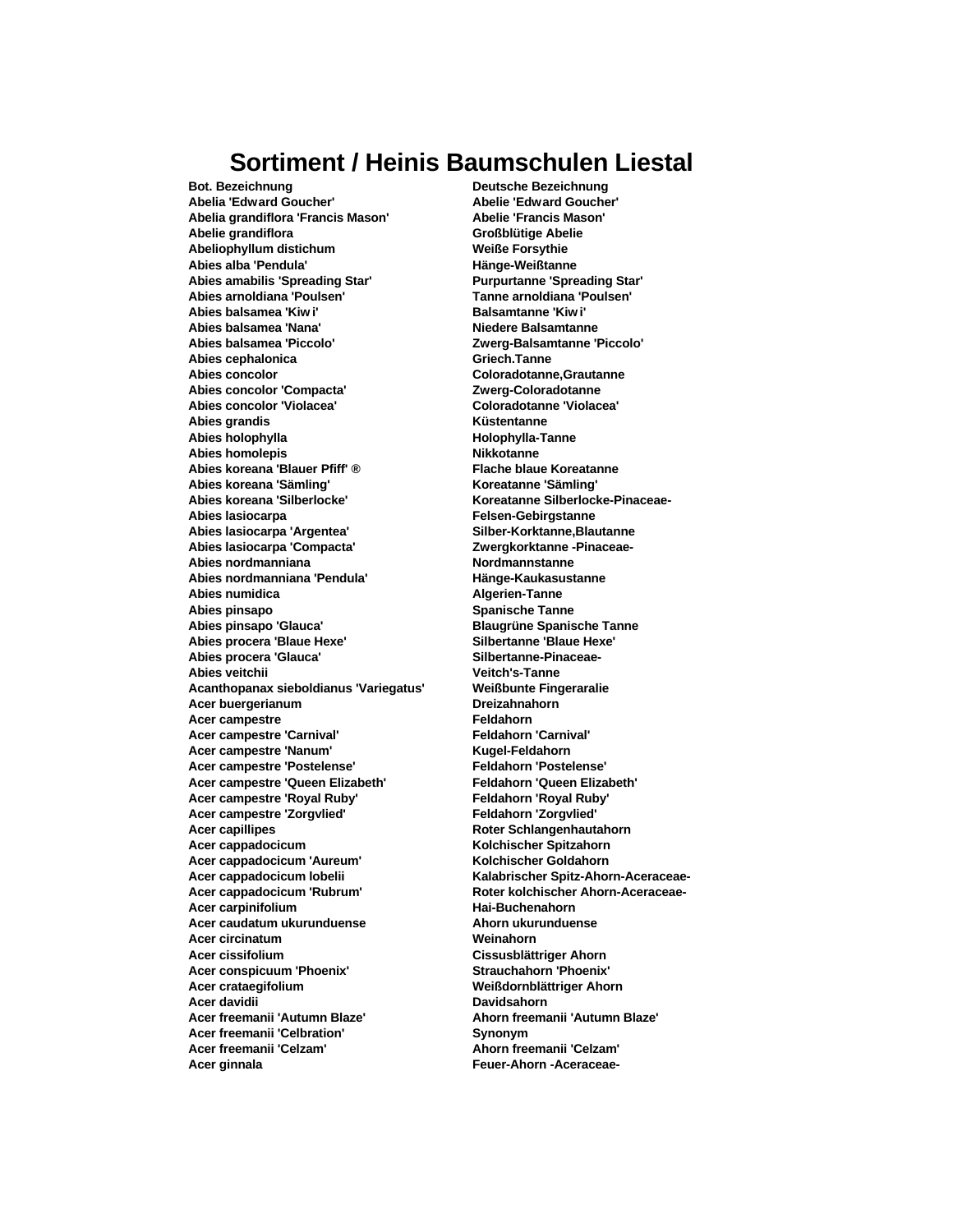**Acer griseum Zimtahorn Acer henryi Henry-Ahorn Acer japonicum Japanischer Ahorn Acer japonicum 'Aconitifolium' Japanischer Feuerahorn Acer japonicum 'Vitifolium' Japanischer Ahorn 'Vitifolium' Acer macrophyllum Großblättriger Ahorn Acer maximowiczianum Ahorn maximowiczianum Acer micranthum Strauchahorn micranthum Acer monspessulanum Französischer Ahorn Acer negundo Eschenahorn Acer negundo 'Aureo-variegatum' Goldbunter Eschenahorn-Aceraceae-Acer negundo 'Flamingo' Eschenahorn 'Flamingo' Acer negundo 'Kellys Gold' Eschenahorn 'Kellys Gold' Acer negundo 'Odessanum' Gelber Eschenahorn 'Odessanum' Acer negundo 'Variegatum' Acer oliverianum Ahorn 'Oliver' Acer opalus Schneeball-Ahorn -Aceraceae-Acer palmatum Fächerahorn Acer palmatum 'Atrolineare' Roter Fächerahorn 'Atrolineare' Acer palmatum 'Atropurpureum' Roter Fächerahorn Acer palmatum 'Beni Kaw a' Fächerahorn 'Beni Kaw a' Acer palmatum 'Bloodgood' Roter Fächerahorn 'Bloodgood' Acer palmatum 'Burgundy Lace' Fächerahorn 'Burgundy Lace' Acer palmatum 'Butterfly' Fächerahorn 'Butterfly' Acer palmatum 'Chitoseyama' Fächerahorn 'Chitoseyama' Acer palmatum 'Corallinum' Fächerahorn 'Corallinum' Acer palmatum 'Crimson Queen' Roter Schlitzahorn 'Crimson Queen' Acer palmatum 'Dissectum' Grüner Schlitzahorn Acer palmatum 'Dissectum Rubrifolium' Rotblättriger Schlitzahorn 'Rubrifolium' Acer palmatum 'Elegans' Fächerahorn 'Elegans' Acer palmatum 'Filigree' Acer palmatum 'Fireglow ' Fächerahorn 'Fireglow ' Acer palmatum 'Hessei' Fächerahorn 'Hessei' Acer palmatum 'I naba-shidare' Fächerahorn 'I naba-shidare' Acer palmatum 'Kamagata' Fächerahorn 'Kamagata' Acer palmatum 'Katsura' Fächerahorn 'Katsura' Acer palmatum 'Ki-hachijo' Fächerahorn 'Ki-hachijo' Acer palmatum 'Kotohime' Fächerahorn 'Kotohime' Acer palmatum 'Nicholsonii' Fächerahorn 'Nicholsonii' Acer palmatum 'Nigrum' Tiefpurpurener Fächerahorn 'Nigrum' Acer palmatum 'Okushimo' Fächerahorn 'Okushimo' Acer palmatum 'Orange Dream' Fächerahorn 'Orange Dream' Acer palmatum 'Osakazuki' Fächerahorn 'Osakazuki' Acer palmatum 'Red Pygmy' Fächerahorn 'Red Pygmy' Acer palmatum 'Sazanami' Fächerahorn 'Sazanami' Acer palmatum 'Seiryu' Fächerahorn 'Seiryu' Acer palmatum 'Shigitatsu-saw a' Fächerahorn 'Shigitatsu-saw a' Acer palmatum 'Shino buga oka' Fächerahorn 'Shino buga oka' Acer palmatum 'Shishigashiri' Fächerahorn 'Shishigashiri' Acer palmatum 'Shojo-nomura' Fächerahorn 'Shojo-nomura' Acer palmatum 'Stella Rossa' Fächerahorn 'Stella Rossa' Acer palmatum 'Trompenburg' Fächerahorn 'Trompenburg' Acer palmatum 'Villa Taranto' Fächerahorn 'Villa Taranto' Acer palmatum 'Yasemin' Fächerahorn 'Yasemin' Acer pensylvanicum Amerikanischer Streifenahorn Acer platanoides Spitzahorn**

**Acer palmatum 'Autumn Glory' Herbstbunter Fächerahorn 'Autumn Glory' Acer palmatum 'Deshojo' Rotaustreibender Fächerahorn 'Deshojo' Dunkelroter Schlitz-Ahorn -Aceraceae-Acer palmatum 'Sangokaku' Fächer-Ahorn Sangokaku-Aceraceae-Acer pectinatum laxiflorum Chinesischer Gebirgs-Ahorn-Aceraceae-Acer pensylvanicum 'Erythocladum' Amerikanischer Streifenahorn 'Erythocladum'**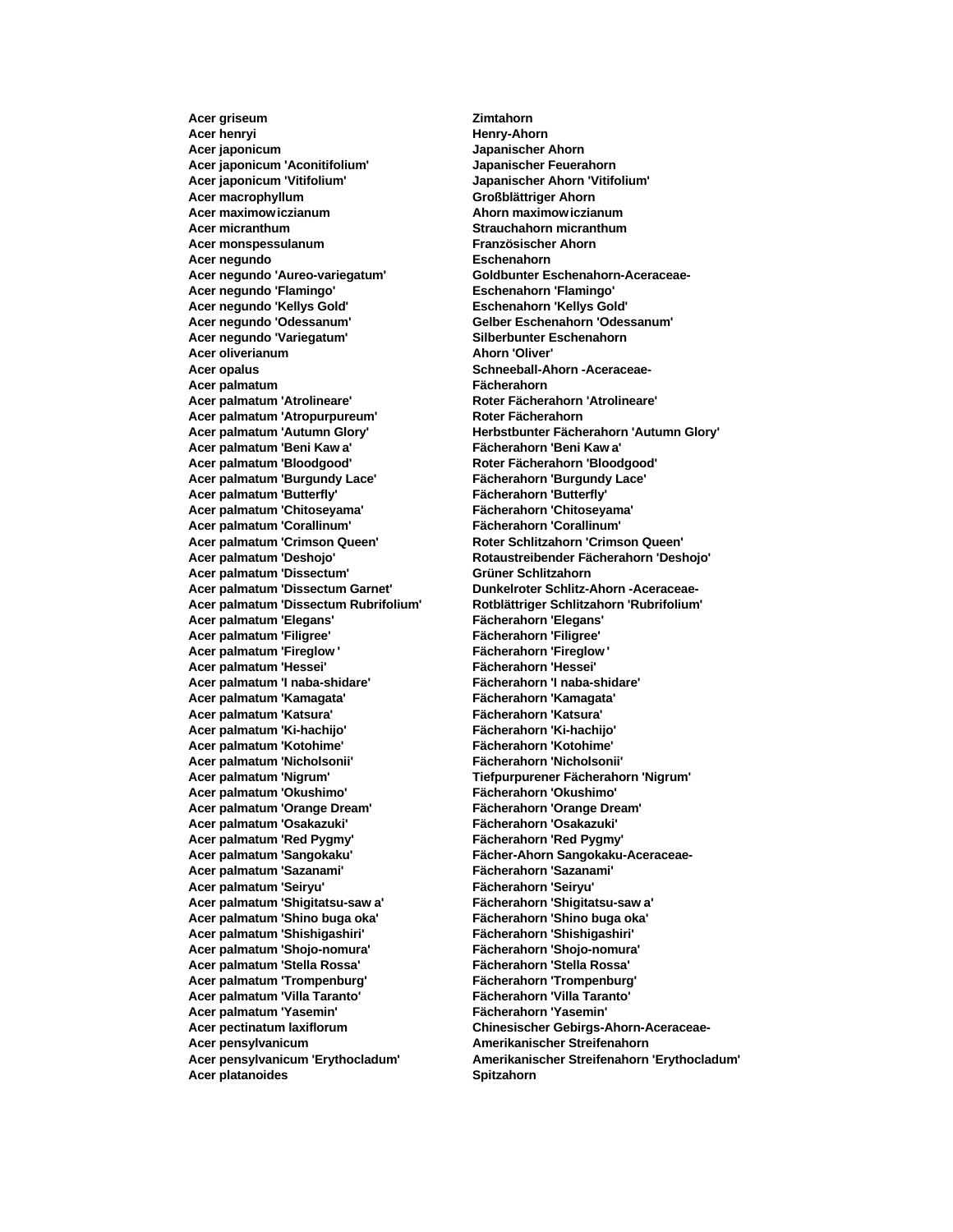**Acer platanoides 'Crimson King' Roter Spitzahorn 'Crimson King' Acer platanoides 'Crimson Sentry' Spitzahorn 'Crimson Sentry' Acer platanoides 'Deborah' Spitzahorn 'Deborah' Acer platanoides 'Drummondii' Spitzahorn 'Drummondii' Acer platanoides 'Faassen's Black' Roter Spitzahorn 'Faassen's Black' Acer platanoides 'Farlake's Green' Spitzahorn 'Farlake's Green' Acer platanoides 'Globosum' Kugelahorn Acer platanoides 'Laciniatum' Vogelkrallenahorn 'Laciniatum' Acer platanoides 'Olmsted' Säulenförmiger Spitzahorn 'Olmsted' Acer platanoides 'Palmatifidum' Spitzahorn 'Palmatifidum' Acer platanoides 'Reitenbachii' Spitzahorn 'Reitenbachii' Acer platanoides 'Royal Red' Oregon-Blutahorn 'Royal Red' Acer platanoides 'Schw edleri' Spitzahorn 'Schw edleri' Acer platanoides 'Summershade' Schattenahorn 'Summershade' Acer pseudoplatanus Bergahorn Acer pseudoplatanus 'Brilliantissimum' Bergahorn 'Brilliantissimum'** Acer pseudoplatanus 'Bruchem' **Bergahorn 'Bruchem' Acer pseudoplatanus 'Erectum' Schmalkroniger Bergahorn 'Erectum' Acer pseudoplatanus 'Leopoldii' Bergahorn 'Leopoldii' Acer pseudoplatanus 'Negenia' Kegelförmiger Bergahorn 'Negenia' Acer pseudoplatanus 'Prinz Handjery' Bergahorn 'Prinz Handjery' Acer pseudoplatanus 'Purpurascens' Bergahorn 'Purpurascens' Acer pseudoplatanus 'Rotterdam' Breitkegelförmiger Ahorn 'Rotterdam'** Acer rubrum **Rotahorn Rotahorn** Acer rubrum 'Bow hall' Rotahorn **Acer rubrum 'Karpick' Rotahorn 'Karpick' Acer rubrum 'Morgan' Rotahorn 'Morgan' Acer rubrum 'October Glory' Rotahorn 'October Glory' Rotahorn 'October Glory'**<br> **Rotahorn 'Red Sunset' Rotahorn 'Red Sunset' Acer rubrum 'Red Sunset'** Acer rubrum 'Tilford' **Rotahorn** 'Tilford' **Acer rufinerve Rostbartahorn Acer rufinerve 'Erythocladum' Rostbartahorn 'Erythocladum' Acer saccharinum Silberahorn Acer saccharinum 'Lutescens' Silberahorn 'Lutescens'** Acer saccharinum 'Pyramidale' Pyramiden-Silberahorn **Acer saccharum Zuckerahorn Acer shirasawanum 'Aureum' Japanischer Gold-Ahorn-Aceraceae-Acer shirasawanum 'Microphyllum' Fächerahorn 'Microphyllum' Acer spicatum Strauchiger Ahorn spicatum Acer tataricum Tatarischer Steppenahorn Acer tataricum 'Flame' Tatarischer Ahorn Acer tegmentosum Koreanischer Ahorn Acer triflorum Dreiblütiger Ahorn Acer truncatum Ahorn Actinidia arguta Strahlengriffel, Mini-Kiw i Actinidia arguta 'Weiki' ® Kiwi 'Weiki'® Actinidia kolomikta Scharfzähniger Strahlengriffel Aesculus arguta Syn.:A.pavia 'Arguta'Zw ergbaum Kastanie** Aesculus carnea 'Briotii' **Network and Scharlachkastanie Aesculus carnea 'Plantierensis' Purpur-Kastanie Plantierensis Aesculus flava Appalachen-Roßkastanie** Aesculus flava 'Vestita' **Gelbe Pavie Gelbe Pavie Aesculus hippocastanum Roßkastanie Aesculus hippocastanum 'Hampton Court Gold' Hampton-Roßkastanie Aesculus hippocastanum 'Laciniata' Roßkastanie 'Laciniata' Aesculus hippocastanum 'Memmingeri' Roßkastanie 'Memmingeri' Aesculus hippocastanum 'Pyramidalis' Pyramiden-Roßkastanie Aesculus hippocastanum 'Umbraculifera' Kugel-Roßkastanie Aesculus indica Indische Roßkastanie Aesculus mutabilis 'Penduliflora' Kastanie**

**Acer platanoides 'Charles Joly' Spitzahorn 'Charles Joly' Acer platanoides 'Emerald Queen' Kegelförmiger Spitzahorn 'Emerald Queen'**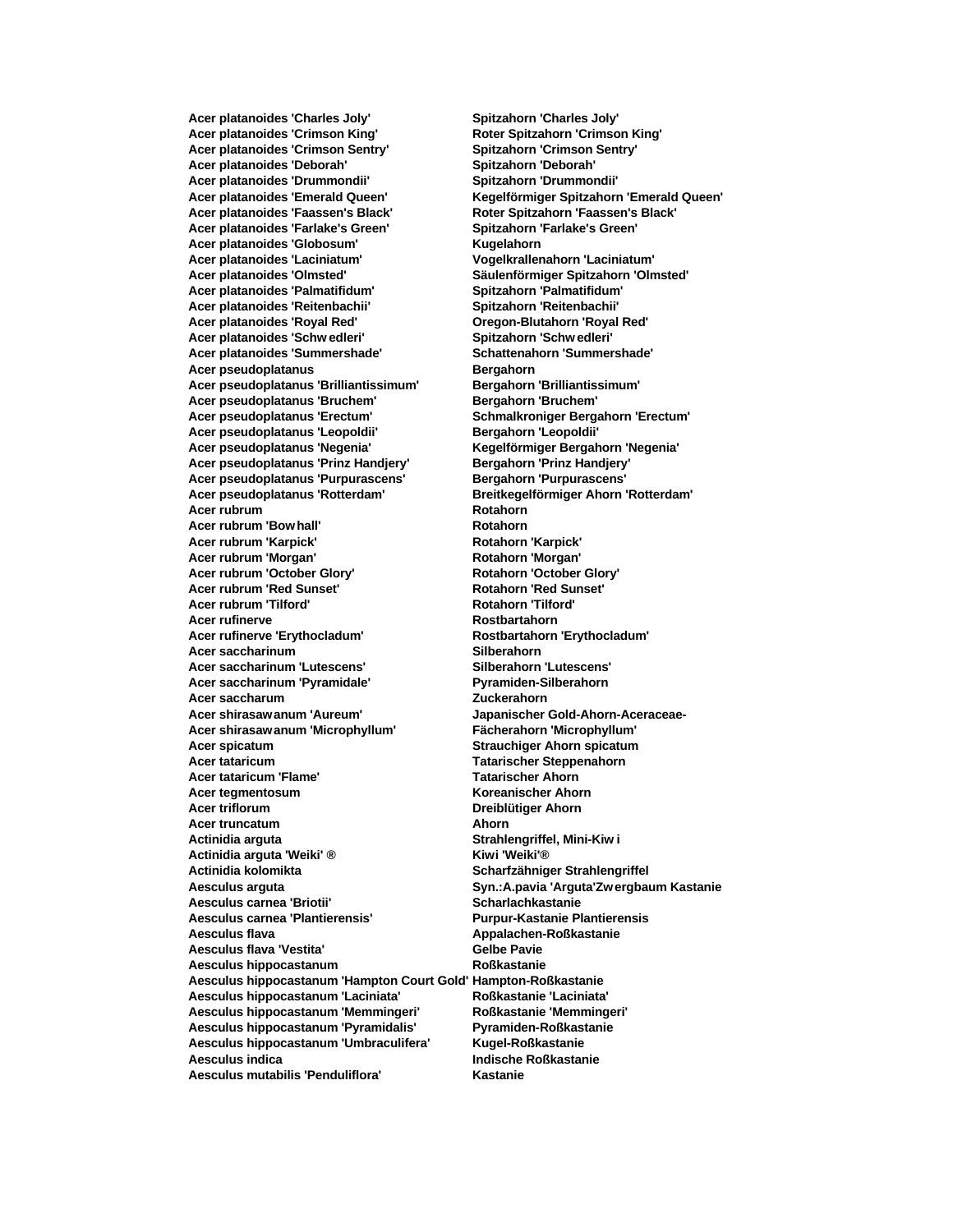Aesculus parviflora **by a strauch as a strauchkastanie Aesculus pavia 'Atrosanguinea' Zwergkastanie 'Atrosanguinea' Aesculus pavia discolor Hänge-/Zwergkastanie Aesculus pavia 'Humilis' Zwergkastanie 'Humilis' Aesculus woerlitzensis 'Ellw angeri' Kastanie 'Ellw angeri' Agapanthus africanus Schmucklilie Ailanthus altissima Götterbaum Akebia quinata Fingerblättrige Klettergurke Akebia trifoliata Dreiblättrige Akebie Alangium platanifolium Alangium platanifolium Alnus cordata Italienische Erle Alnus glutinosa 'Imperialis' Kaisererle 'Imperialis' Alnus glutinosa 'Laciniata' Kaisererle 'Laciniata' Alnus glutinosa 'Pyramidalis' Schwarzerle 'Pyramidalis' Alnus hirsuta sibirica Sibirische Erle Alnus incana 'Aurea' Golderle Alnus incana 'Laciniata' Geschlitztblättr.Grauerle Alnus rubra Oregonerle Alnus spaethii Erle spaethii Amelanchier alnifolia 'Obelisk' Felsenbirne 'Obelisk' Amelanchier arborea 'Robin Hill' Felsenbirne 'Robin Hill' Amelanchier laevis Hängende Felsenbirne Amelanchier lamarckii Kupfer-Felsenbirne-Rosaceae-**Amelanchier rotundifolia **beider and Echte Felsenbirne -Rosaceae-**Amelanchier spicata **Besen-Felsenbirne** Amorpha fruticosa **Bastardindigo Ampelopsis aconitifolia Scheinrebe**<br> **Ampelopsis bodinieri Scheinrebe** bodinieri **Ampelopsis bodinieri Scheinrebe bodinieri Ampelopsis brevipedunculata 'Elegans' Scheinrebe 'Elegans'** Ampelopsis megalophylla **Scheinrebe Andromeda glaucophylla Behaarte Rosmarinheide Andromeda polifolia 'Blue Ice' Lavendelheide 'Blue Ice' Andromeda polifolia 'Compacta' Rosmarinheide 'Compacta' Andromeda polifolia 'Nikko' Lavendelheide 'Nikko' Aralia elata Japanische Aralie Aralia elata 'Aureovariegata' Goldaralie Aralia elata 'Variegata' Silberaralie Aralia spinosa Araucaria araucana Schmuck Tanne-Araucariaceae-Arbutus unedo Erdbeerbaum Arctostaphylos uva-ursi Europäische Bärentraube Aristotelia chilensis Aristotelie Aronia arbutifolia Filzige Apfelbeere Aronia melanocarpa Kahle Apfelbeere Aronia melanocarpa i.S. Apfelbeereni.S. Aronia melanocarpa 'Nero' Apfelbeere 'Nero' Aronia prunifolia Apfelbeere prunifolia Asimina triloba Papau Aucuba japonica Aucube Aucuba japonica 'Crotonifolia' Aucube 'Crotonifolia' Aucuba japonica 'Longifolia' Aucube 'Longifolia' Aucuba japonica 'Picturata' Aucube 'Picturata' Aucuba japonica 'Rozannie' Aucube 'Rozannie' Aucuba japonica 'Variegata' Metzgerpalme Berberis buxifolia 'Nana' Grüne Polsterberberitze Berberis candidula Kissenberberitze Berberis candidula 'Jytte' Immergrüne Kissenberberitze 'Jytte' Berberis darw inii Immergrüne Berberitze darw inii Berberis frikartii 'Amstelveen' Immergrüne Kugelberberitze 'Amstelveen'**

**Aesculus neglecta 'Erythroblasta' Kastanie 'Erythroblasta' Aesculus pavia 'Koehnei' Rosablühende Hängekastanie 'Koehnei' Albizia julibrissin Seidenbaum-Leguminosae-**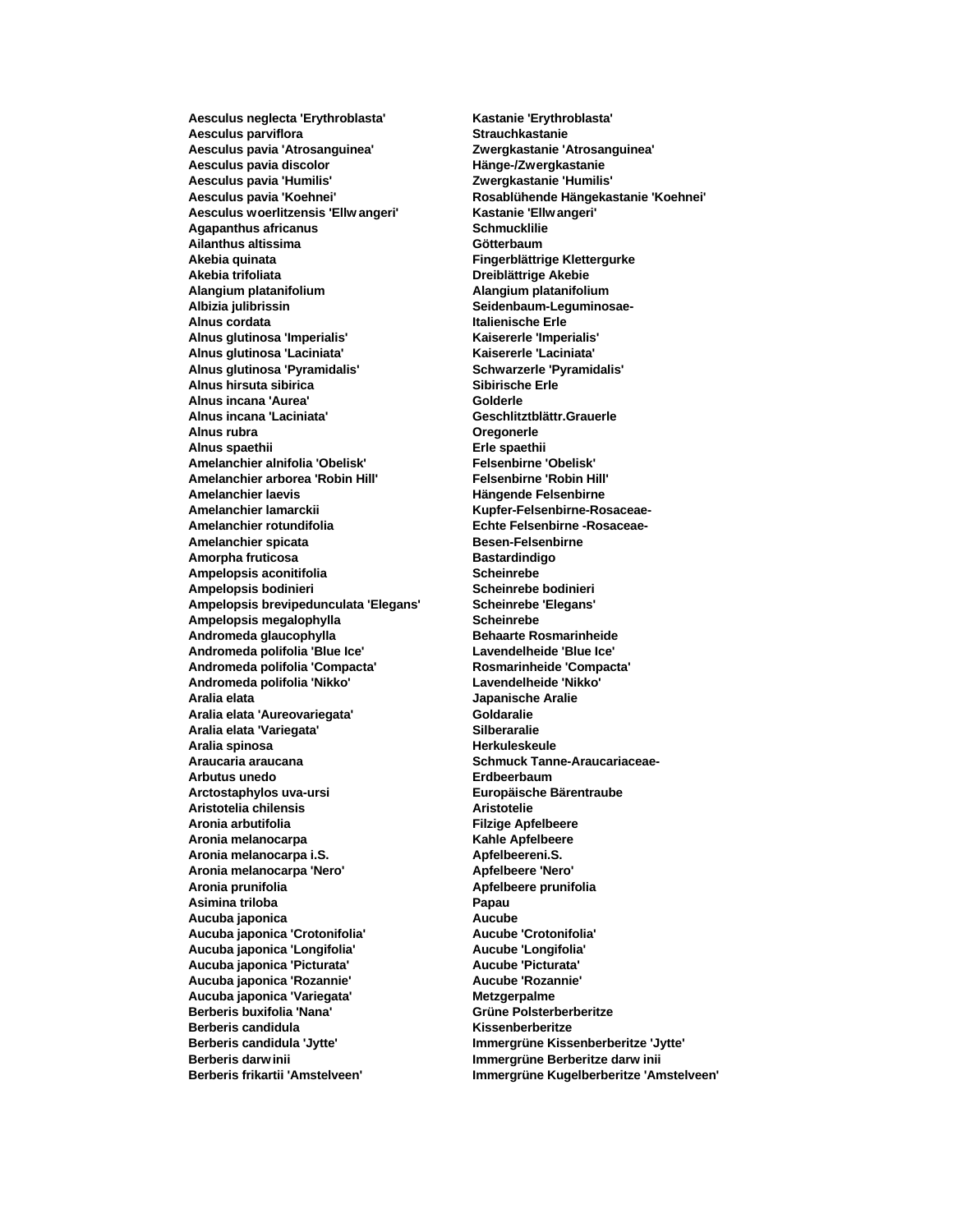**Berberis interposita 'Wallich's Purple' Berberitze Purpurea -Cornaceae-Berberis koreana Koreanische Berberitze Berberis linearifolia 'Orange King' Immergrüne Berberitze 'Orange King' Berberis media 'Red Jew el' Berberitze 'Red Jew el' Berberis ottaw ensis 'Superba' Große Blutberberitze-Berberidaceae-Berberis 'Red Tears' Berberitze 'Red Tears' Berberis rubrostilla 'Buccaneer' Berberitze 'Buccaneer'** Berberis rubrostilla 'Pirate King' **cornaceae-Berberis stenophylla Schmalblättr.Berberitze Berberis thunbergii Grüne Heckenberberitze Berberis thunbergii 'Atropurpurea'** Rote Heckenberberitze<br> **Refact Berberis thunbergii 'Atropurpurea Nana'** Kleine Blutberberitze **Berberis thunbergii 'Atropurpurea Nana' Berberis thunbergii 'Aurea' Gelbe Zwergberberitze Berberis thunbergii 'Bagatelle' Rote Zwerberberitze 'Bagatelle' Berberis thunbergii 'Green Carpet' Berberitze 'Green Carpet' Berberis thunbergii 'Green Ornament' Berberitze 'Green Ornament' Berberis thunbergii 'Harlequin' Berberitze 'Harlequin' Berberis thunbergii 'Helmond Pillar' Berberitze 'Helmond Pillar' Berberis thunbergii 'Kelleriis' Berberitze 'Kelleriis' Berberis thunbergii 'Kobold' Zwergberberitze 'Kobold' Berberis thunbergii 'Red Chief' Berberitze 'Red Chief' Berberis thunbergii 'Red Pillar' Berberitze 'Red Pillar' Berberis thunbergii 'Rose Glow ' Berberitze 'Rose Glow ' Berberis thunbergii 'Silver Beauty' Berberitze 'Silver Beauty' Berberis verruculosa Warzenberberitze Berberis vulgaris Sauerdorn Berberis vulgaris 'Atropurpurea' Rotblättriger**<br> **Rotblättriger** Strauchbirke **Betula chinensis Betula davurica Schwarzbirke Betula ermanii Goldbirke Betula humilis Strauchbirke** Betula jacquemontii **Michael Alexander Himalajabirke-Betulaceae-Betula lenta Zuckerbirke Betula maximow icziana Bronzebirke Betula medwediewii Transkaukasische Birke Betula nana Zwergbirke Betula nigra Schwarzbirke,Flußbirke Betula nigra 'Heritage' Schwarzbirke 'Heritage' Betula papyrifera Papierbirke Betula pendula Sand-Birke -Betulaceae-Betula pendula 'Fastigiata' Säulenbirke Betula pendula 'Golden Cloud' Sandbirke 'Golden Cloud' Betula pendula 'Purpurea' Blutbirke, Purpurbirke Betula pendula 'Youngii' Trauerbirke Betula platyphylla mandschurica Birke Betula utilis 'Doorenbos' Himalayabirke 'Doorenbos' Bignonia capreolata Kreuzrebe Broussonetia kazinoki Maulbeerbaum kazinoki Broussonetia papyrifera Papier-Maulbeerbaum Bruckenthalia spiculifolia Erikagewächs spiculifolia -Ericaceae-Bruckenthalia spiculifolia 'Balkan Rose' Ährenheide 'Balkanrose' Buddleja alternifolia Hänge-Sommerflieder Buddleja 'Black Knight' Sommerflieder 'Black Knight' Buddleja 'Border Beauty' Sommerflieder 'Border Beauty' Buddleja 'Dart's Ornamental White' Sommerflieder 'Dart's Ornamental White' Buddleja davidii i.S. Sommerfliederi.S. Buddleja davidii nanhoensis Sommerflieder nanhoensis Buddleja 'Empire Blue' Sommerflieder 'Empire Blue' Buddleja globosa Schmetterlingsflieder globosa**

**Berberis frikartii 'Telstar' Immergrüne Berberitze 'Telstar' Berberis julianae Großblättrige Berberitze Berberis lologensis 'Mystery Fire' Immergrüne Berberitze 'Mystery Fire'**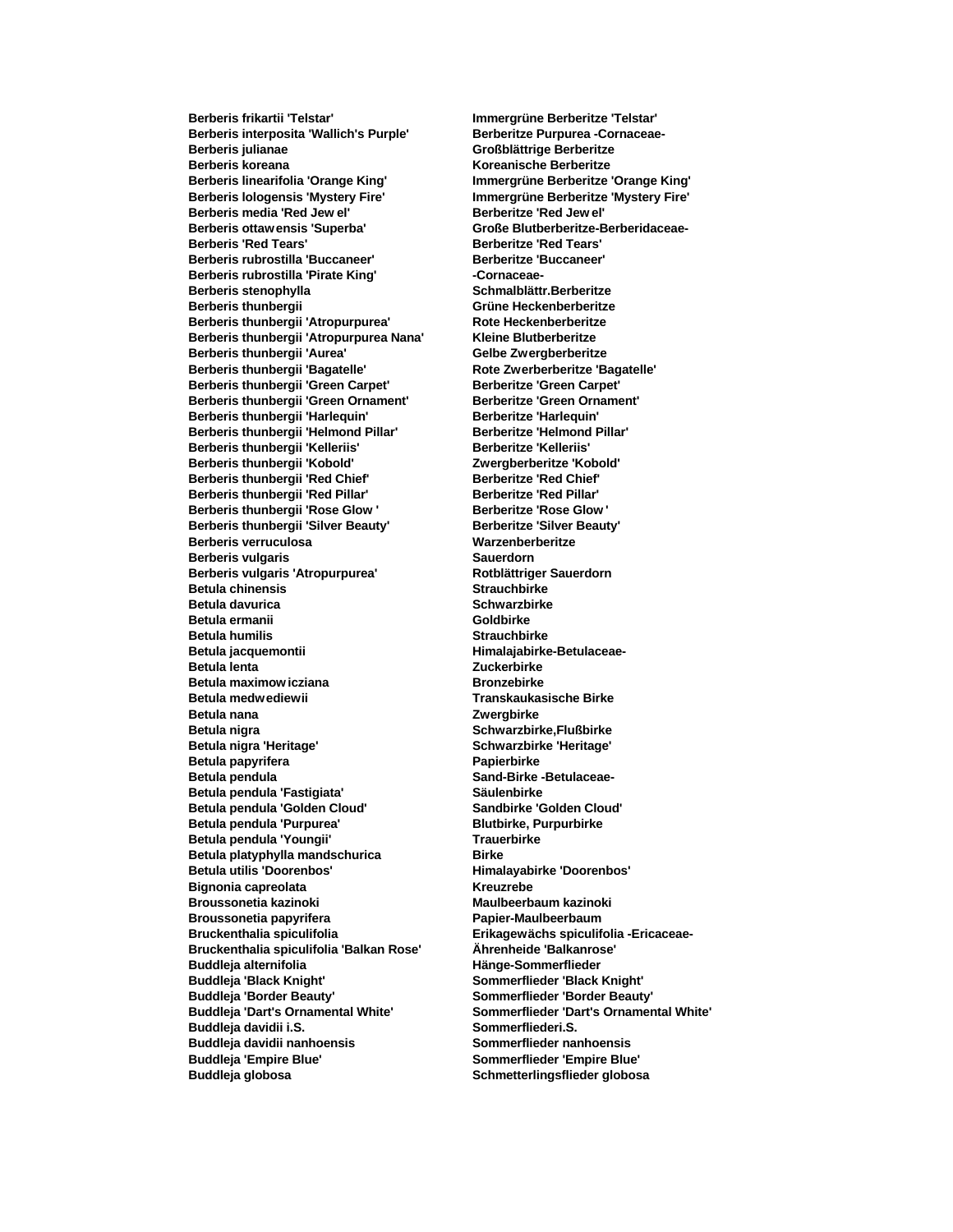**Buddleja 'Lochinch' Sommerflieder 'Lochinch' Buddleja 'Nanho Blue' Sommerflieder 'Nanho Blue' Buddleja 'Peace' Sommerflieder 'Peace' Buddleja 'Royal Red' Sommerflieder 'Royal Red' Buddleja weyeriana 'Sungold' Sommerflieder 'Sungold' Buxus balearica Balearen-Buchsbaum Buxus bodinieri Buchsbaum bodinieri Buxus microphylla 'Compacta' Buchsbaum 'Compacta' Buxus microphylla 'Curly Locks' Buchsbaum 'Curly Locks'** Buxus microphylla 'Faulkner' Buchsbaum Faulkner -Buxaceae-**Buxus microphylla 'Green Beauty' Buchsbaum 'Green Beauty' Buxus microphylla 'Hohman' Buchsbaum 'Hohman' Buxus microphylla 'Morris Dw arf' Buchsbaum 'Morris Dw arf' Buxus microphylla 'Morris Midget' Buchsbaum 'Morris Midget' Buxus microphylla 'Rococo' Buchsbaum 'Rococo' Buxus microphylla 'Sunnyside' Buchsbaum 'Sunnyside' Buxus microphylla 'Trompenburg' Buchsbaum 'Trompenburg' Buxus sempervirens Hoher Buchsbaum Buxus sempervirens 'Angustifolia' Zwerg-Buchsbaum 'Angustifolia' Buxus sempervirens 'Aurea Pendula' Buxus 'Aurea Pendula' Buxus sempervirens 'Belleville' Buchsbaum 'Belleville' Buxus sempervirens 'Blauer Heinz' Buchsbaum 'Blauer Heinz' Buxus sempervirens 'Graham Blandy' Buchsbaum 'Graham Blandy' Buxus sempervirens 'Herrenhausen' Buxus sempervirens 'Inglis' Buchsbaum 'Inglis' Buxus sempervirens 'Latifolia Maculata' Buchsbaum 'Latifolia Maculata' Buxus sempervirens 'Marginata' Buchsbaum 'Marginata' Buxus sempervirens 'Pendula' Buchsbaum 'Pendula' Buxus sempervirens 'Pullman' Buchsbaum 'Pullman' Buxus sempervirens 'Rotundifolia' Buxus sempervirens 'Suffruticosa' Buchsbaum 'Suff ruticosa' Buxus sempervirens 'Variegata' Buchsbaum 'Variegata' Callicarpa bodinieri giraldii Liebesperlenstrauch Callicarpa bodinieri 'Profusion' Schönfrucht 'Profusion' Calluna vulgaris Besenheide** Calluna vulgaris 'Alba Erecta' **Besenheide 'Alba Erecta'** Calluna vulgaris 'Allegro' **Besenheide 'Allegro'** Calluna vulgaris 'Boskoop' Besenheide 'Boskoop' **Calluna vulgaris 'Cuprea' Besenheide 'Cuprea'** Calluna vulgaris 'Elsie Purnell' **Besenheide 'Elsie Purnell'** Calluna vulgaris 'Foxii Nana' **Besenheide 'Foxii Nana'** Calluna vulgaris 'Gold Haze' **Besenheide 'Gold Haze' Calluna vulgaris 'Jimmy Dyce' Besenheide 'Jimmy Dyce' Calluna vulgaris 'Marleen' Besenheide 'Marleen' Calluna vulgaris 'Mullion' Calluna vulgaris 'Olympia Gold' Besenheide 'Olympia Gold'** Calluna vulgaris 'Pink Alicia' -R-<br>
Besenheide 'Pink Alicia' -R-**Calluna vulgaris 'Silver Knight' Besenheide 'Silver Knight'** Calluna vulgaris 'Silver Queen' **Besenheide 'Silver Queen' Calluna vulgaris 'Tib' Besenheide 'Tib' Calluna vulgaris 'Winter Chocolate' Besenheide 'Winter Chocolate' Calocedrus decurrens Kalifornische Weihrauchzeder Calocedrus decurrens 'Aureovariegata' Gelbe Weihrauchzeder-Cupressaceae-Calycanthus fertilis 'Purpurea' Gewürzstrauch 'Purpurea' Calycanthus floridus Gewürzstrauch floridus Calycanthus occidentalis Gewürzstrauch occidentalis Camellia 'Adolphe Audusson' Kamelie 'Adolphe Audusson' Camellia 'Black Lace' Synonym Camellia 'Gulio Nuccio' Kamelie 'Gulio Nuccio' Camellia japonica Kamelie japonica**

**Buddleja 'Ile de France' Sommerflieder 'Ile de France' Callicarpa dichotoma Schönfrucht dichotoma**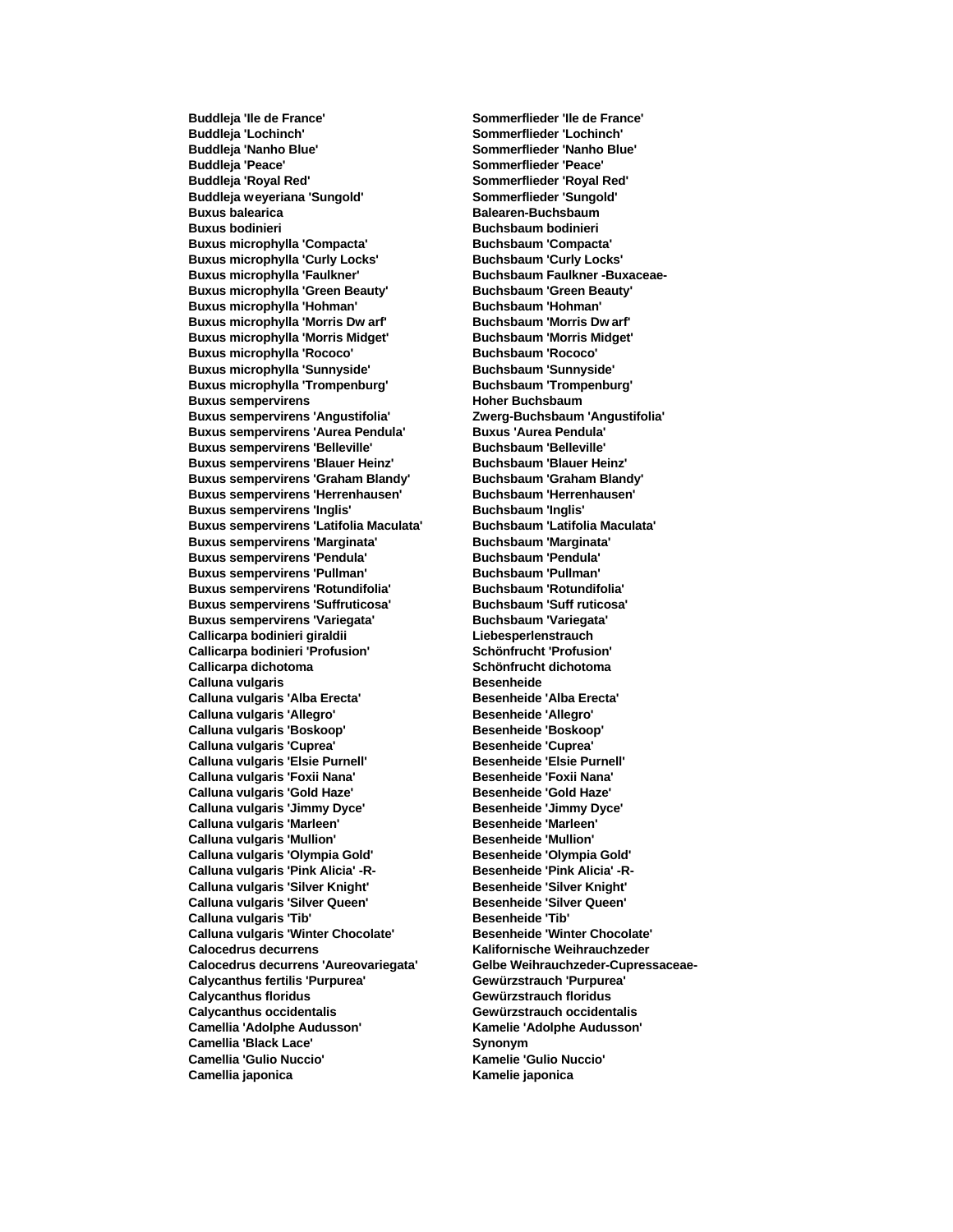**Camellia japonica 'Debbie' Kamelie japonica 'Debbie' Camellia japonica 'Donation' Kamelie japonica 'Donation' Camellia japonica 'Elegans' Kamelie 'Elegans' Camellia 'Jury's Yellow ' Kamelie 'Jury's Yellow ' Camellia 'Noblissima' Kamelie 'Noblissima' Camellia 'Tricolor' Kamelie 'Tricolor'** Campsis radicans **Campsis radicans Rote Klettertrompete-Bignoniaceae-Campsis radicans 'Flava' Trompetenblume-Bignoniaceae-Campsis radicans 'Indian Summer' Gelbe Tromepetenblume Caragana arborescens Gewöhnlicher Erbsenstrauch Caragana arborescens 'Lorbergii' Erbsenstrauch 'Lorbergii' Caragana arborescens 'Pendula' Hängender Erbsenstrauch Caragana arborescens 'Walker' Erbsenstrauch 'Walker' Caragana aurantiaca Niedriger Erbsenstrauch Caragana jubata Mähnen-Erbsenstrauch Caragana pygmaea Zwerg-Erbsenstrauch Carpenteria californica Carpenterie Carpinus betulus Hainbuche,Weißbuche Carpinus betulus 'Columnaris' Säulen-Hainbuche Carpinus betulus 'Fastigiata' Pyramiden-Hainbuche-Betulaceae-Carpinus betulus 'Frans Fontaine' Hainbuche 'Frans Fontaine' Carpinus betulus 'Pendula' Hänge-Hainbuche Carpinus betulus 'Quercifolia' Hainbuche 'Quercifolia' Carpinus caroliniana Amerikanische Weißbuche Carpinus cordata Weißbuche Carpinus japonica Japanische Weißbuche Carpinus koreana koreanische Hainbuche Carpinus tschonoskii Hainbuche**<br> **Carpinus turczaninow ii Hainbuche**<br> **Hainbuche Carpinus turczaninow ii Carya cordiformis Bitternuß Carya ovata Schindelborkige Hickorynuß Caryopteris clandonensis Bartblume Caryopteris clandonensis 'Grand Bleu' ® Bartblume 'Grand Bleu'® Caryopteris clandonensis 'Heavenly Blue' Caryopteris clandonensis 'Kew Blue' Bartblume 'Kew Blue' Caryopteris clandonensis 'Worchester Gold' Bartblume 'Worchester Gold' Caryopteris incana Bartblume incana**<br> **Castanea sativa Bartblume incana Castanea sativa 'Albomarginata' Eßkastanie 'Albomarginata' Castanea sativa 'Marron de Bouree' Castanea sativa 'Variegata' Eßkastanie 'Variegata' Catalpa bignonioides Trompetenbaum Catalpa bignonioides 'Aurea' Reichfruchtender Trompetenbaum 'Aurea' Catalpa bignonioides 'Nana' Kugel-Trompetenbaum-Bignoniaceae-Catalpa erubescens 'Purpurea' Trompetenbaum 'Purpurea' Catalpa speciosa -Bignoniaceae-**Catalpa speciosa 'Pulverulenta' Trompetenbaum **Ceanothus delilianus 'Gloire d.Versailles' Säckelblume 'Glorie d.Versailles' Ceanothus delilianus 'Henry Desfosse' Säckelblume 'Henry Desfosse' Ceanothus delilianus 'Topaze' Säckelblume 'Topaze' Ceanothus griseus 'Silver Surprise' Säckelblume 'Silver Surprise' Ceanothus impressus 'Victoria' Ceanothus pallidus 'Marie Simon' Säckelblume 'Marie Simon' Ceanothus prostratus Säckelblume Ceanothus thyrsifl.repens Immergrüne Säckelblume repens Ceanothus 'Yankee Point' Säckelblume Cedrus atlantica 'Glauca' Blaue Atlaszeder-Pinaceae-Cedrus atlantica 'Glauca Pendula' Hängende Blauzeder Cedrus deodara Himalaya-Zeder Cedrus deodara 'Aurea' Gold-Himalaya-Zeder**

**Camellia japonica 'Alba Plena' Kamelie japonica 'Alba Plena' Campsis tagliabuana 'Mme.Galen' Große Kletter-Trompetenblume 'Mme Galen'** Eßkastanie-Fagaceae-<br>Eßkastanie 'Albomarginata'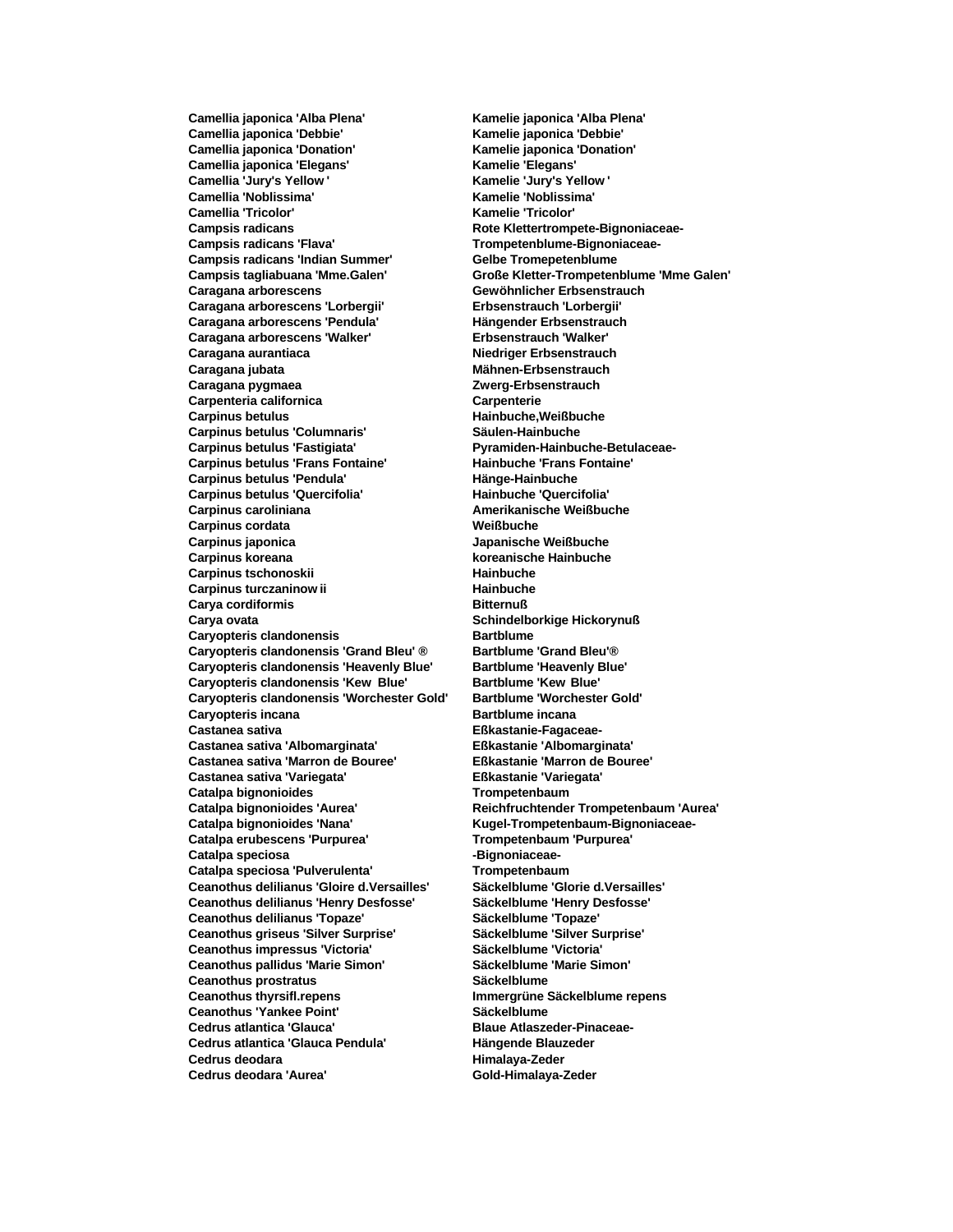**Cedrus deodara 'Golden Horizon' Himalaya-Zeder 'Golden Horizon' Cedrus deodara 'Karl Fuchs' Himalaya-Zeder 'Karl Fuchs' Cedrus deodara 'Pendula' Hänge-Himalaya-Zeder Cedrus libani Libanon-Zeder Cedrus libani 'Glauca Pendula' Hängeatlaszeder Cedrus libani 'Pendula' Hänge-Libanon-Zeder Celastrus orbiculatus Rotblättriger Baumw ürger Celastrus scandens Amerikanischer Baumw ürger Celtis australis Südlicher Zürgelbaum Cephalanthus occidentalis**<br> **Cephalotaxus harringtonia 'Fastigiata'** Säulen-Kopfeibe **Cephalotaxus harringtonia 'Fastigiata' Ceratostigma w illmottianum Bleiwurz Cercidiphyllum japonicum Cercidiphyllum japonicum 'Pendulum' Hängender Katsurabaum Cercidiphyllum japonicum 'Rotfuchs' Katsurabaum 'Rotfuchs' Cercis canadensis Judasbaum canadensis Cercis canadensis 'Forest Pansy' Judasbaum 'Forest Pansy' Cercis canadensis 'Oklahoma' Judasbaum canadensis 'Oklahoma' Cercis canadensis 'Texas White' Judasbaum canadensis 'Texas White' Cercis chinensis 'Avondale' Judasbaum 'Avondale' Cercis occidentalis Judasbaum occidentalis Cercis siliquastrum Gemeiner Judasbaum Cercis siliquastrum 'Alba' Gemeiner Judasbaum 'Alba' Chaenomeles 'Andenken an Carl Ramcke' Zierquitte 'Andenken an Carl Ramcke' Chaenomeles 'Crimson and Gold' Zierquitte 'Crimson and Gold' Chaenomeles 'Elly Mossel' Zierquitte 'Elly Mossel' Chaenomeles 'Fire Dance' Zierquitte 'Fire Dance' Chaenomeles Hybr. i.S.**<br>**Chaenomeles iaponica Chaenomeles japonica 'Sargentii' Syn: maulei alpina Chaenomeles 'Jet Trail' Zierquitte 'Jet Trail'**  $Chaenomeles 'Nicoline'$ **Chaenomeles 'Nivalis' Zierquitte 'Nivalis' Chaenomeles 'Pink Lady' Chaenomeles speciosa Hochwachsendeierquitte-Rosaceae-Chaenomeles 'Stanford Red' Zierquitte 'Stanford Red' Chaenomeles superba Hochwachsende Zierquitte superba Chamaecyparis law s.'Columnaris' Blaue Säulenzypresse-Cupressaceae-Chamaecyparis law s.'Dik's Weeping' Chamaecyparis law s.'Ellwoodii' Kegelzypresse 'Ellw oodii' Chamaecyparis law s.'Ellwood's Gold' Gelbe Kegelzypresse 'Ellw ood's Gold' Chamaecyparis law s.'Globosa' Gartenzypresse 'Globosa' Chamaecyparis law s.'Golden Wonder' Gelbe Gartenzypresse 'Golden Wonder' Chamaecyparis law s.'Green Globe' Gartenzypresse 'Green Globe' Chamaecyparis law s.'Ivonne' Gartenzypresse 'Ivonne' Chamaecyparis law s.'Kelleriis Gold' Gelbe Gartenzypresse 'Kelleriis Gold' Chamaecyparis law s.'Lane' Gartenzypresse 'Lane' Chamaecyparis law s.'Minima Glauca' Blaue Kissenzypresse Chamaecyparis law s.'Snow White' Gartenzypresse 'Snow White' Chamaecyparis law s.'Stardust' Gartenzypresse 'Stardust' Chamaecyparis law s.'Van Pelts Blue' Gartenzypresse 'Van Pelts Blue' Chamaecyparis law s.'White Spot' Chamaecyparis law s.'Wisselii' Gartenzypresse 'Wisselii' Chamaecyparis law soniana Scheinzypresse Chamaecyparis nootk.'Aurea' Gelbe Nutkazypresse-Cupressaceae-Chamaecyparis nootk.'Glauca' Blaue Nutkazypresse 'Glauca' Chamaecyparis nootk.'Pendula' Mähnen-Nutkazypresse Chamaecyparis nootkatensis Nutkazypresse Chamaecyparis obtusa Hinoki-Scheinzypresse Chamaecyparis obtusa 'Chabo-yadori' Hinoki Scheinzypresse 'Chabo-yadori'**

**Cedrus deodara 'Feelin Blue' Himalaya-Zeder 'Feelin Blue' Cedrus libani 'Fastigiata' Säulenförmige Libanon-Zeder Chaenomeles japonica Niedrige Scheinquitte-Rosaceae-**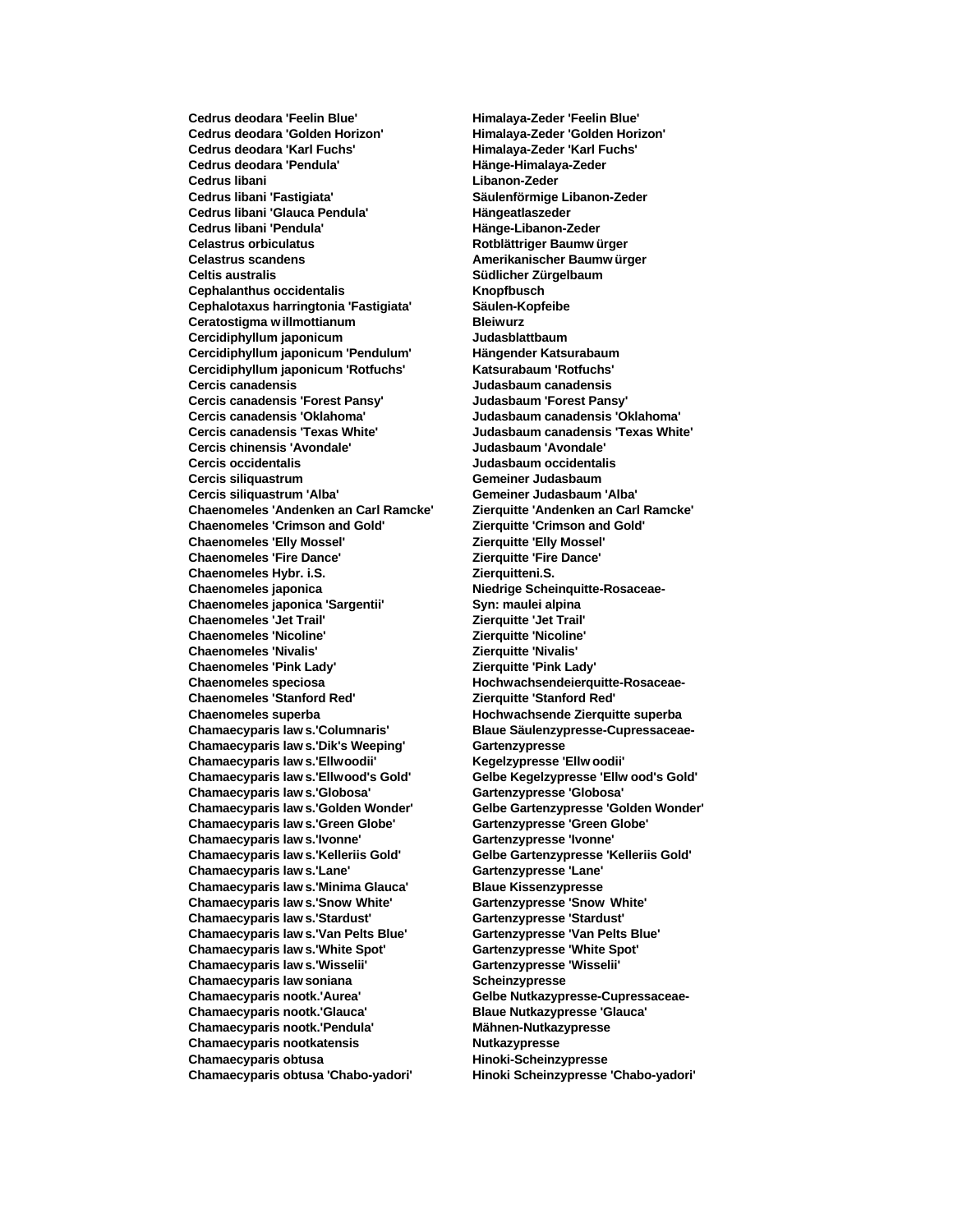**Chamaecyparis obtusa 'Crippsii' Goldgelbe Hinoki-Scheinzypresse Chamaecyparis obtusa 'Drath' Zwergzypresse Chamaecyparis obtusa 'Fernspray Gold' Hinoki-Scheinzypresse 'Fernspray Gold' Chamaecyparis obtusa 'Filicoides' Hinoki-Scheinzypresse 'Filicoides' Chamaecyparis obtusa 'Goldilocks' Hinoki-Scheinzypresse 'Goldilocks' Chamaecyparis obtusa 'Nana Aurea' Gelbe Muschelzypresse Chamaecyparis obtusa 'Nana Gracilis' Kleine Muschelzypresse 'Nana Gracilis' Chamaecyparis obtusa 'Nana Lutea' Gelbe Muschelzypresse 'Nana Lutea' Chamaecyparis obtusa 'Pygmaea' Zwergzypresse Chamaecyparis obtusa 'Rigid Dw arf' Muschelzypresse 'Rigid Dw arf' Chamaecyparis obtusa 'Tempelhof' Hinoki-Scheinzypresse 'Tempelhof' Chamaecyparis pis.'Filifera Aurea' Chamaecyparis pis.'Filifera Aurea Nana' Gelbe Fadenzypresse Chamaecyparis pis.'Filifera Gracilis' Fadenzypresse 'Gracilis' Chamaecyparis pis.'Filifera Nana' Grüne Fadenzypresse Chamaecyparis pis.'Nana' Zwerg-Mooszypresse Chamaecyparis pis.'Squarrosa Intermedia' Mooszypresse 'Squarrosa Intermedia' Chamaecyparis pis.'Squarrosa Sulphurea' Silberzypresse 'Squarrosa Sulphurea' Chamaecyparis pis.'Sungold' Gelbe Fadenzypresse-Cupressaceae-Chamaecyparis pisifera Chamaecyparis pisifera Silberzypresse**<br> **Chamaecyparis thyoides 'Andelyensis' Zedernzypresse Chamaecyparis thyoides 'Andelyensis' Chamaedaphne calyculata Zwerglorbeer Chamaedaphne calyculata 'Nana' Zwerglorbeer Chimonanthus praecox Winterblüte Chionanthus retusus Schneeflockenstrauch retusus Chionanthus virginicus**<br> **Choisva ternata**<br>
Crangenblume **Choisya ternata Choisya ternata 'Aztec Pearl' Orangenblume 'Aztec Pearl' Choisya ternata 'Sundance' ® Orangenblume 'Sundance'® Cinnamomum camphora Kampferbaum Cistus laurifolius Zistrose laurifolius Cistus salviifolius Zistrose salviifolius Cladrastis lutea Amerikanisches Gelbholz Clematis 'Alice Fisk' Waldrebe 'Alice Fisk' Clematis alpina Alpen-Waldrebe Clematis alpina 'Frances Rivis' Alpen-Waldrebe 'Frances Rivis' Clematis alpina 'Pamela Jackman' Alpen-Waldrebe 'Pamela Jackman' Clematis alpina 'Ruby' Alpen-Waldrebe 'Ruby' Clematis 'Alyonushka' Waldrebe 'Alyonushka' Clematis 'Arctic Queen' Waldrebe 'Arctic Queen' Clematis 'Ascotiensis' Waldrebe 'Ascotiensis' Clematis 'Barbara Jackman' Waldrebe 'Barbara Jackman' Clematis 'Bees Jubilee' Waldrebe 'Bees Jubilee' Clematis 'Blue Boy' Waldrebe 'Blue Boy' Clematis 'Blue Gem' Waldrebe 'Blue Gem' Clematis 'Carnaby' Waldrebe 'Carnaby' Clematis 'Caroline' Waldrebe 'Caroline' Clematis 'Chalcedony' Waldrebe 'Chalcedony' Clematis 'Comtesse de Bouchaud' Clematis 'Daniel Deronda' Waldrebe 'Daniel Deronda' Clematis 'Dr.Ruppel' Waldrebe 'Dr.Ruppel' Clematis 'Duchess of Edinburgh' Waldrebe 'Duchess of Edinburgh' Clematis 'Early Sensation' Waldrebe 'Early Sensation'**

**Chamaecyparis obtusa 'Lycopodioides' Hinoki-Scheinzypresse 'Lycopodioides' Chamaecyparis obtusa 'Tetragona Aurea' Zwerg-Hinoki-Scheinzypr.'Tetragona Aurea' Chamaecyparis obtusa 'Tsatsumi Gold' Gelbe Hinoki-Scheinzypresse 'Tsatsumi Gold' Chamaecyparis pis.'Plumosa Nana Aurea' Gelbe Zwerg-Mooszypresse 'Plum.Nana Aurea' Cistus purpureus Zistrose purpureus Clematis alpina 'Columbine' Alpen-Waldrebe 'Columbine' Clematis armandii Immergrüne Waldrebe Clematis 'Boskoop Beauty' Waldrebe 'Boskoop Beauty' Clematis 'Daw n' Waldrebe-Ranunculaceae-**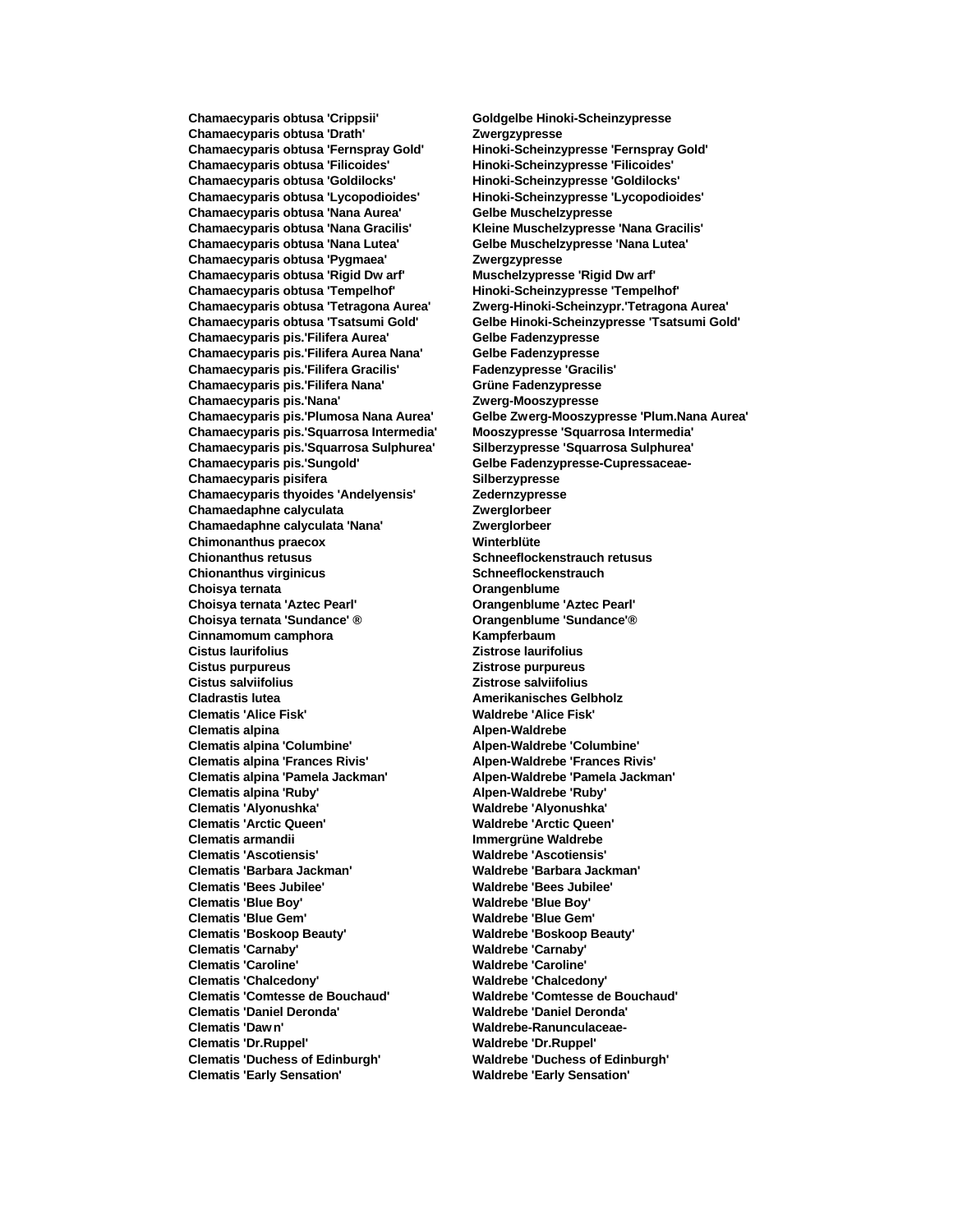**Clematis 'Edomurasaki' Waldrebe 'Edomurasaki' Clematis 'Ernest Markham' Waldrebe 'Ernest Markham' Clematis 'Etoile de Malicorne' Waldrebe 'Etoile de Malicorne' Clematis 'Etoile Violette' Clematis fargesoides Waldrebe fargesoides Clematis 'Firew orks' Waldrebe 'Firew orks' Clematis flammula Waldrebe flammula Clematis florida 'Alba Plena' Waldrebe 'Alba Plena' Clematis florida 'Bicolor' -Ranunculaceae-Clematis 'Frederik Chopin' Waldrebe 'Frederik Chopin' Clematis 'Fujimusume' Waldrebe 'Fujimusume' Clematis 'General Sikorski' Waldrebe 'General Sikorski' Clematis 'Gipsy Queen' Waldrebe 'Gipsy Queen' Clematis 'H.F.Young' Waldrebe 'H.F.Young' Clematis 'Hagley Hybrid' Waldrebe 'Hagley Hybrid' Clematis 'Haku Ookan' Waldrebe 'Haku Ookan' Clematis 'Hikarugenji' Waldrebe 'Hikarugenji' Clematis 'Jackmanii Alba' Waldrebe 'Jackmanii Alba' Clematis 'Jackmanii Superba' Waldrebe 'Jackmanii Superba' Clematis 'John Huxtable' Waldrebe 'John Huxtable' Clematis 'Kacper' Waldrebe 'Kacper' Clematis 'Kakio' Waldrebe Clematis 'Kathleen Dunford' Waldrebe 'Kathleen Dunford' Clematis 'Kiri Te Kanaw a' Waldrebe 'Kiri Te Kanaw a' Clematis 'Königskind' Waldrebe 'Königskind' Clematis 'Königskind' Waldrebe 'Königskind' Clematis 'Lasurstern' Waldrebe 'Lasurstern' Clematis 'Law soniana' Waldrebe 'Law soniana' Clematis macropetala 'Maidw ell Hall' Akelei-Waldrebe 'Maidw ell Hall' Clematis macropetala 'Markham's Pink' Akelei-Waldrebe 'Markham's Pink' Clematis macropetala 'Rosy O'Grady' Akelei-Waldrebe 'Rosy O'Grady' Clematis macropetala 'White Sw an' Akelei-Waldrebe 'White Sw an' Clematis 'Mad.Julia Correvon' Clematis 'Madame Baron Veillard' Synonym Clematis 'Madame le Coultre' Waldrebe 'Madame le Coultre' Clematis 'Margret Hunt' Waldrebe 'Margret Hunt' Clematis 'Maria Louise Jensen' Waldrebe 'Maria Louise Jensen' Clematis 'Marie Boisselot'**<br>**Clematis 'Miss Bateman' Clematis montana Berg-Waldrebe Clematis montana 'Broughton Star' Clematis montana 'Elizabeth' Berg-Waldrebe 'Elizabeth' Clematis montana 'Freda' Berg-Waldrebe 'Freda' Clematis montana 'Grandiflora' -Ranunculaceae-Clematis montana 'Majorie' Berg-Waldrebe 'Majorie' Clematis montana 'Mayleen' Berg-Waldrebe 'Mayleen' Clematis montana 'New Dawn' Berg-Waldrebe 'New Dawn' Clematis montana 'Rubens' Berg-Waldrebe 'Rubens' Clematis montana 'Tetrarose' Berg-Waldrebe 'Tetrarose' Clematis montana w ilsonii Berg-Waldrebe 'w ilsonii' Clematis 'Mrs.Cholmondeley' Waldrebe 'Mrs.Cholmondeley' Clematis 'Mrs.N.Thompson' Waldrebe 'Mrs.N.Thompson' Clematis 'Multi Blue' Waldrebe 'Multi Blue' Clematis 'Natascha' Waldrebe 'Natascha' Clematis 'Nelly Moser' Waldrebe 'Nelly Moser' Clematis 'Niobe' Waldrebe 'Niobe' Clematis orientalis Orientalische Weinrebe Clematis orientalis 'Bill MacKenzie' Orient.Waldrebe 'Bill MacKenzie' Clematis orientalis 'Corry' Orient.Waldrebe 'Corry' Clematis 'Paul Farges' Waldrebe 'Paul Farges'**

**Clematis 'Edith' Waldrebe 'Edith'**

**Clematis 'Guiding Star' Waldrebe 'Guiding Star'**

**Clematis 'Miss Bateman' Waldrebe 'Miss Bateman'**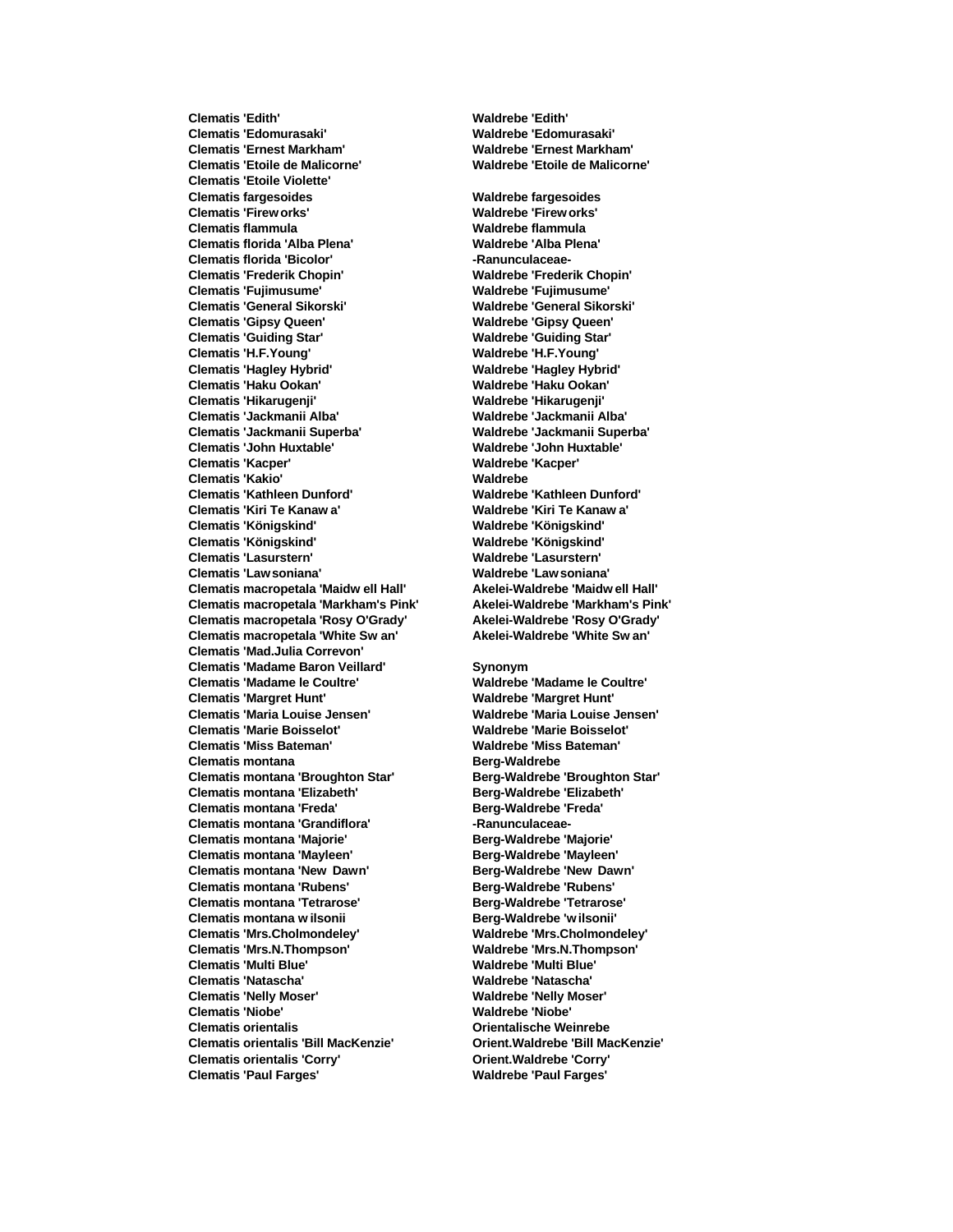**Clematis 'Piilu' Waldrebe Piilu Clematis 'Pink Fantasy' Waldrebe 'Pink Fantasy' Clematis 'Proteus' Waldrebe 'Proteus' Clematis rehderiana Chin.Clematis Clematis 'Rhapsody' Waldrebe 'Rhapsody' Clematis 'Romantica' Waldrebe 'Romantica' Clematis 'Rouge Cardinal' Waldrebe 'Rouge Cardinal' Clematis 'Sealand Gem' Waldrebe 'Sealand Gem' Clematis 'Sir Garnet Wolseley' Waldrebe 'Sir Garnet Wolseley' Clematis 'Star of India' Waldrebe 'Star of India' Clematis 'Sunset' Waldrebe 'Sunset' Clematis tangutica Gold-Waldrebe Clematis tangutica 'Aureolin' Gold-Waldrebe 'Aureolin'**  $C$ lematis tangutica 'Helios' **Clematis 'Teshio' Waldrebe 'Teshio' Clematis tex.'Duchess of Albany' Texas-Waldrebe 'Duchess of Albany' Clematis tex.'Etoile Rose' Texas-Waldrebe 'Etoile Rose' Clematis tex.'Gravetye Beauty' Texas-Waldrebe 'Gravetye Beauty' Clematis tex.'Princess of Wales' -Ranunculaceae-Clematis 'The President' Waldrebe 'The President' Clematis triternata 'Rubromarginata' Waldrebe 'Rubromarginata' Clematis 'Veronica's Choice' Waldrebe 'Veronica's Choice' Clematis 'Victoria' Waldrebe 'Victoria' Clematis 'Ville de Lyon' Waldrebe 'Ville de Lyon' Clematis 'Vino' Waldrebe 'Vino' Clematis 'Viola' Waldrebe 'Viola' Clematis 'Violet Charm' Waldrebe 'Violet Charm' Clematis vitalba Gemeine Waldrebe Clematis viticella Italienische Waldrebe Clematis viticella 'Alba Luxurians' Italienische Waldrebe 'Alba Luxurians' Clematis viticella 'Kermesina' ital.Waldrebe-Ranunculaceae-Clematis viticella 'Little Nell' Waldrebe 'Little Nell'** Clematis viticella 'Minuet' Waldrebe-Ranunculaceae-**Clematis viticella 'Purpurea plena Elegans' -Ranunculaceae-Clematis viticella 'Royal Velours' Italienische Waldrebe 'Royal Velours' Clematis viticella 'Rubra' -Ranunculaceae-Clematis 'Voluceau' Waldrebe 'Voluceau' Clematis 'Warszaw ska Nike' Clematis 'Westerplatte' Waldrebe 'Westerplatte' Clematis 'Xerxes' Synonym Clematis 'Yukikomachi' Waldrebe 'Yukikomachi' Clerodendrum bungei Losbaum bungei Clerodendrum trichotomum Losbaum trichotomum Clerodendrum trichotomum fargesii Losbaum 'fargesii' Clethra alnifolia Silberkerzenstrauch alnifolia Clethra alnifolia 'Pink Spire' Silberkerzenstrauch 'Pink Spire' Clethra alnifolia 'Ruby Spice' Silberkerzenstrauch 'Ruby Spice' Cneorum tricoccon Cneorum tricoccon Colutea arborescens Blasenstrauch arborescens Comptonia peregrina Farnmyrte Cordyline australis Keulenlilie Cordyline australis 'Red Star' Keulenlilie Cornus alba Weißer Hartriegel Cornus alba 'Aurea' Hartriegel 'Aurea' Cornus alba 'Elegantissima' Weißbunter Hartriegel -Cornaceae-Cornus alba 'Gouchaultii' Hartriegel 'Gouchaultii' Cornus alba 'Hessei' Hartriegel 'Hessei'** Cornus alba 'Kesselringii' **Schwarzholz-Hartriegel** 

**Clematis 'Petit Faucon' -S- Waldrebe 'Petit Faucon'-S-Clematis viticella 'Abundance' Ital. Waldrebe-Ranunculaceae-Clematis 'Vyvyan Pennell' Waldrebe 'Vyvyan Pennell' Clematis 'William Kennett' Waldrebe 'William Kennett'**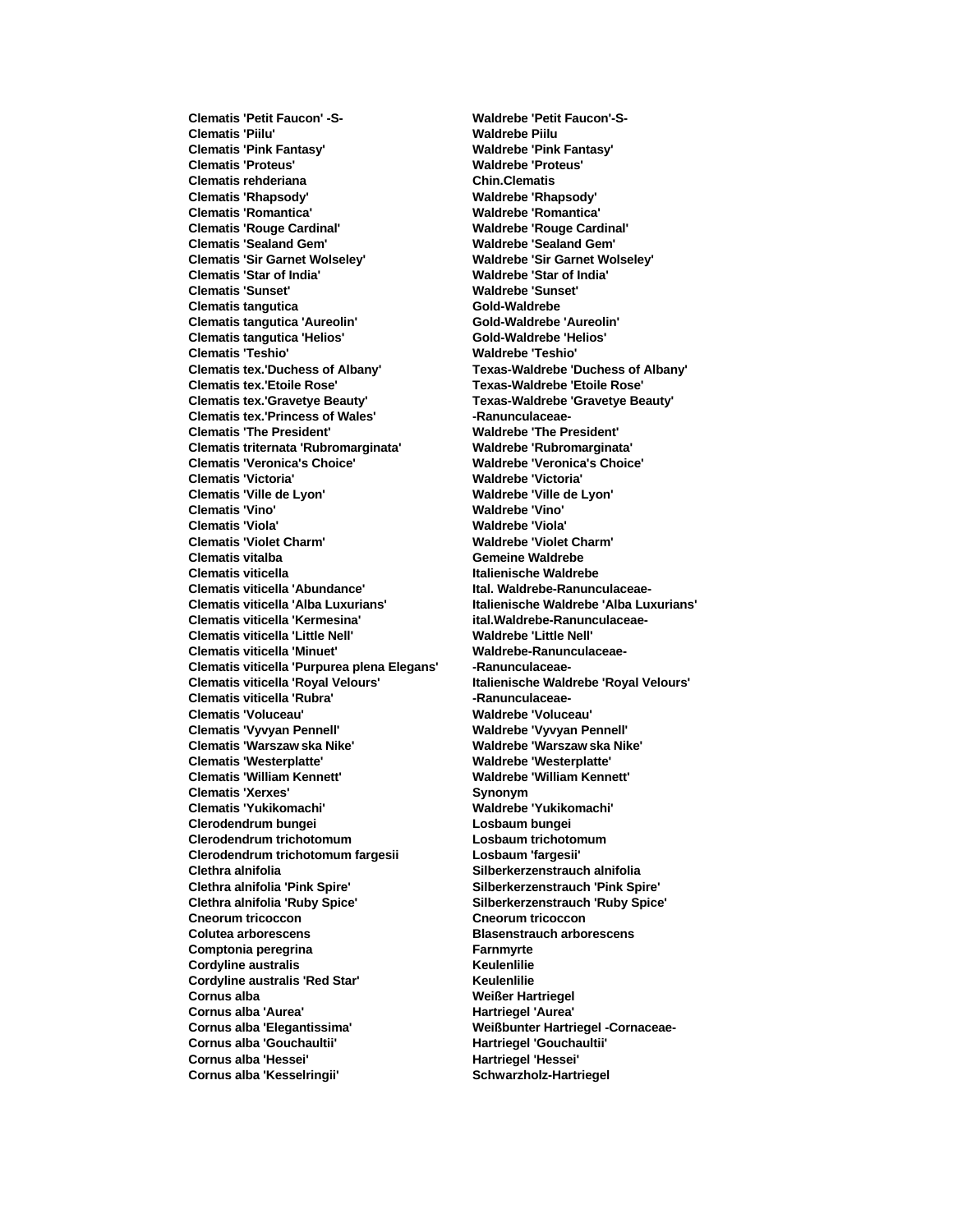**Cornus alba 'Sibirica' Purpur-Hartriegel Cornus alba 'Sibirica Variegata' Hartriegel 'Sibirica Variegata'** Cornus alba 'Spaethii' **Gelbbunter Hartriegel Cornus alternifolia Niedriger Etagen-Hartriegel Cornus canadensis Teppich-Hartriegel** Cornus controversa **Hoher Etagen-Hartriegel Cornus controversa 'Variegata' Hoher Weißbunter Etagen-Hartriegel Cornus florida Amerik.Blumen-Hartriegel Cornus florida 'Daybreak' Amerik.Blumen-Hartriegel 'Daybreak' Cornus florida 'First Lady' Amerik.Blumen-Hartriegel 'First Lady' Cornus florida 'Rainbow ' Amerik.Blumen-Hartriegel 'Rainbow ' Cornus florida 'Rubra' Roter Blumen-Hartriegel**<br> **Cornus florida 'Sunset'** Amerik. Blumen-Hartriege **Cornus kousa Jap.Blumen-Hartriegel Cornus kousa chinensis Chin. Blumen-Hartriegel Cornus kousa chinensis 'Schmetterling' Jap.Blumen-Hartriegel 'Schmetterling' Cornus kousa 'Goldstar' Jap.Blumen-Hartriegel 'Goldstar' Cornus kousa 'Satomi' ® Jap. Blumen-Hartriegel Satomi Cornus kousa 'White Fountain'** Synonym **Cornus macrophylla Hartriegel Cornus mas Kornelkirsche Cornus mas 'Aurea'**<br>**Cornus mas 'Jolico' Cornus mas 'Variegata' Kornelkirsche 'Variegata' Cornus nutallii Westamerik.Blumen-Hartriegel Cornus officinalis Japanische Kornelkirsche Cornus 'Ruth Ellen' Hartriegel 'Ruth Ellen' Cornus sanguinea Hartriegel 'Ruth Ellen' Roter Hartriegel Cornus sanguinea**<br>**Cornus sanguinea 'Compressa' Cornus sanguinea 'Midw inter Fire' Roter Hartriegel 'Midw inter Fire' Cornus stolonifera 'Flaviramea' Gelbholz-Hartriegel Cornus stolonifera 'Kelsey' gelbholziger Hartriegel-Cornaceae-Coronilla emerus Strauch-Kronw icke Cortaderia selloana Pampasgras Corylopsis glabrescens Scheinhasel glabrescens Corylopsis pauciflora Niedrige Scheinhasel Corylopsis spicata Hohe Scheinhasel Corylus av.'Contorta' Korkenzieherhasel Corylus av.'Heterophylla' Waldhasel 'Heterophylla' Corylus avellana Waldhasel Corylus avellana 'Contorta' Korkenzieher Haselnuß 'Contorta' Corylus colurna Baumhasel Corylus maxima 'Purpurea' Bluthasel Cotinus coggygria Perückenstrauch Cotinus coggygria 'Red Beauty' Roter Perückenstrauch 'Red Beauty' Cotinus coggygria 'Royal Purple' Roter Perückenstrauch 'Royal Purple' Cotinus coggygria 'Rubrifolius' roter Perückenstrauch -Anacardiaceae-Cotinus coggygria 'Velvet Cloak' Perückenstrauch 'Velvet Cloak' Cotinus obovatus Perückenstrauch Cotoneaster adpressus 'Little Gem' Kissenmispel 'Little Gem' Cotoneaster bullatus Strauchmispel Cotoneaster dammeri Teppichmispel Cotoneaster dammeri 'Coral Beauty' Kriechmispel 'Coral Beauty' Cotoneaster dammeri 'Eichholz' Kriechmispel 'Eichholz' Cotoneaster dammeri 'Juliette' Kriechmispel 'Juliette' Cotoneaster dammeri 'Major' Synonym Cotoneaster dammeri 'Mooncreeper' ® Kriechmispel 'Mooncreeper' Cotoneaster dammeri radicans Kriechmispel 'Radicans'**

**Cornus 'Eddie's White Wonder' Amerik.Blumen-Hartrieg.'Ed.White Wonder' Cornus florida 'Cherokee Chief' Amerik.Blumen-Hartriegel 'Cherokee Chief' Cornus florida 'Sunset' Amerik.Blumen-Hartriegel 'Sunset' Cornus mas 'Jolico' Kornelkirsche 'Jolico' Cornus sanguinea 'Compressa' Roter Hartriegel 'Compressa' Corylus av.'Pendula' Hängende Waldhasel 'Pendula' Corylus avellana 'Pendula' Korkenzieher Haselnuß 'Pendula'hängend**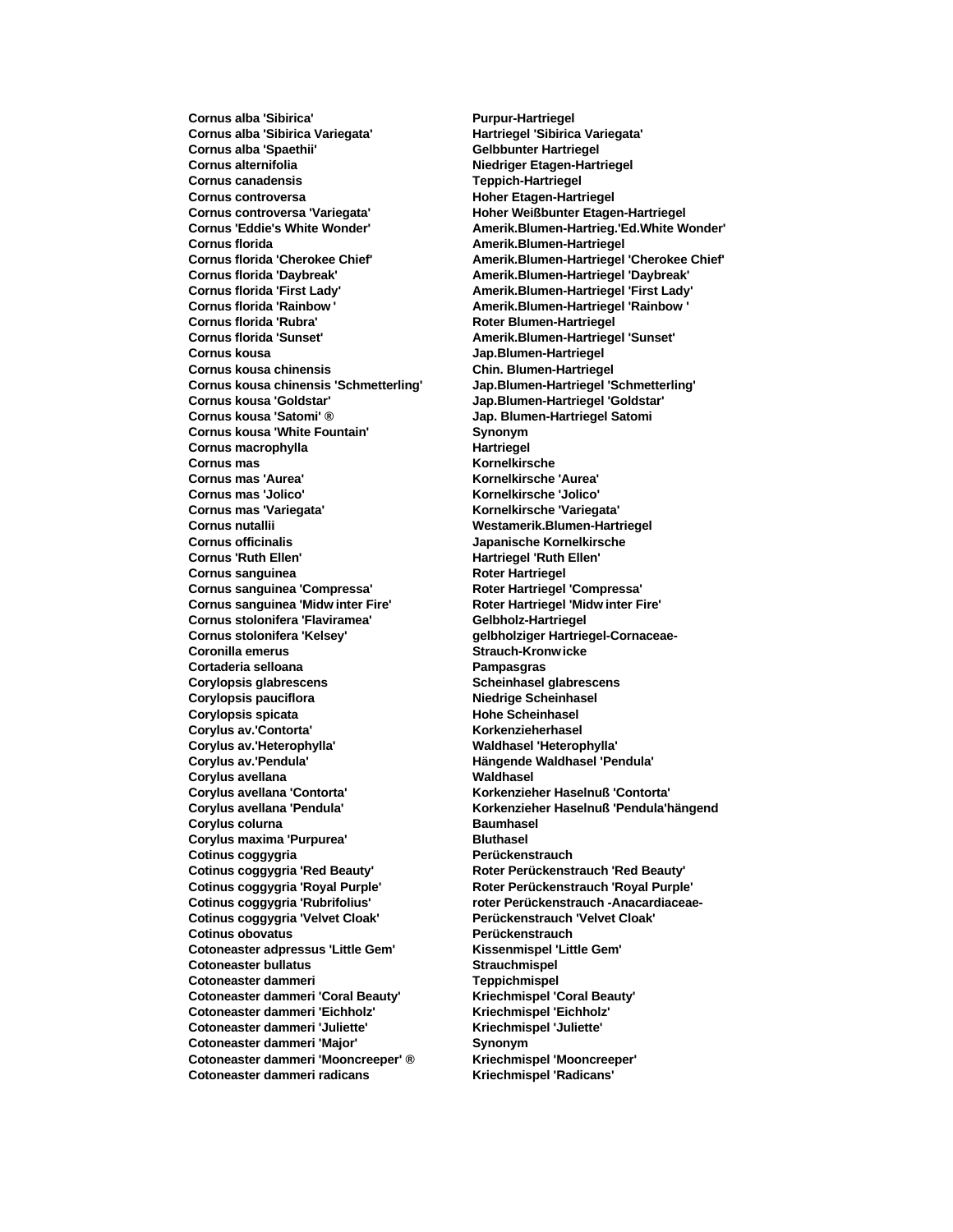**Cotoneaster dammeri 'Skogholm' Kriechmispel 'Skogholm' Cotoneaster dielsianus Graue Strauchmispel-Rosaceae-Cotoneaster divaricatus Breite Strauchmispel Cotoneaster franchetii Fruchtmispel Cotoneaster horizontalis Fächermispel Cotoneaster integerrimus Felsenmispel integerrimus Cotoneaster lacteus Zwergmispel Cotoneaster microphyllus Immergrüne Kissenmispel Cotoneaster multiflorus Hohe Blütenmispel Cotoneaster salicifolius Immergrüne Strauchmispel Cotoneaster salicifolius 'Gnom' Immergrüne Kriechmispel 'Gnom' Cotoneaster salicifolius 'Herbstfeuer' Kriechmispel 'Herbstfeuer' Cotoneaster salicifolius 'Parkteppich' Kriechmispel 'Parkteppich'**  $Cotoneaster$  salicifolius 'Repens' Crataegus crus galli **Hahnendorn-Rosaceae-Crataegus intricata Dorn intricata** Crataegus laevigata 'Paul's Scarlet' **Echter Rotdorn -Rosaceae-Crataegus laevigata 'Plena' Weißdorn 'Plena' Crataegus lavallei 'Carrierei' Crataegus monogyna Eingriffeliger Weißdorn Crataegus monogyna 'Compacta' Weißdorn 'Compacta' Crataegus monogyna 'Flexuosa' Weißdorn 'Flexuosa' Crataegus mordenensis 'Toba' Kanadischer Rotdorn 'Toba' Crataegus pinnatifida major Weißdorn pinnatifida major Crataegus prunifolia Pflaumen-Dorn Crocosmia crocosmiiflora 'Emily McKenzie' Garten-Monbretie Cryptomeria japonica Sicheltanne Cryptomeria japonica 'Cristata' Hahnenkamm-Sicheltanne 'Cristata' Cryptomeria japonica 'Globosa Nana' Cryptomeria japonica 'Monstrosa Nana' Sicheltanne Cryptomeria japonica 'Spiralis' Sicheltanne Cryptomeria japonica 'Vilmoriniana' Japan.Sicheltanne 'Vilmoriniana' Cupressocyparis leyl.'Castlew ellan Gold' Gelbe Baumzypresse Cupressocyparis leyl.'Gold Rider' Cupressocyparis leyl.'Naylor's Blue' Säulen-Baumzypresse 'Naylor's Blue' Cupressus arizonica 'Glauca' Blaue Arizona-Zypresse Cydonia 'Konstantinop. Apfelquitte' Quitte 'Konstantinopeler Apfelquitte' Cydonia oblonga Quitte Cydonia 'Potugiesische' Quitte 'Portugiesische' Cytisus decumbens Kissenginster Cytisus kewensis 'Niki' Elfenbeinginster 'Niki' Cytisus nigricans Cyni**<br> **Cytisus nigricans 'Cyni' Schwarzer Ginster**<br> **Schwarzer Ginster Cytisus praecox**<br> **Cytisus praecox 'Allgold' Cytisus praecox 'Hollandia' Elfenbeinginster 'Hollandia' Cytisus praecox 'Zeelandia' Elfenbeinginster 'Zeelandia' Cytisus purgans Ginster purgans Cytisus purpureus Purpurginster Cytisus scoparius**<br> **Cytisus scoparius 'Boskoop Ruby'** Besenginster 'Boskoop Ruby' **Cytisus scoparius 'Boskoop Ruby' Cytisus scoparius 'Dukaat' Edelginster 'Dukaat' Cytisus scoparius 'Firefly' Edelginster 'Firefly' Cytisus scoparius 'Golden Cascade' Edelginster 'Golden Cascade' Cytisus scoparius 'Golden Sunlight' Edelginster 'Golden Sunlight' Cytisus scoparius 'Luna' Cytisus scoparius 'Roter Favorit' Edelginster 'Roter Favorit' Daboecia cantabrica 'Cupido' Irische Heide 'Cupido' Daboecia scotica 'William Buchanan' Irische Heide 'William Buchanan'**

**Cotoneaster horizontalis 'Variegatus' Fächermispel Variegatus-Rosaceae-Cryptomeria japonica 'Elegans Viridis' Hahnenkamm-Sicheltanne 'Elegans Viridis' Cytisus beanii Duftender Kriechginster Cytisus nigricans 'Cyni' Schwarzer Ginster 'Cyni' Cytisus praecox 'Allgold' Elfenbeinginster 'Allgold'**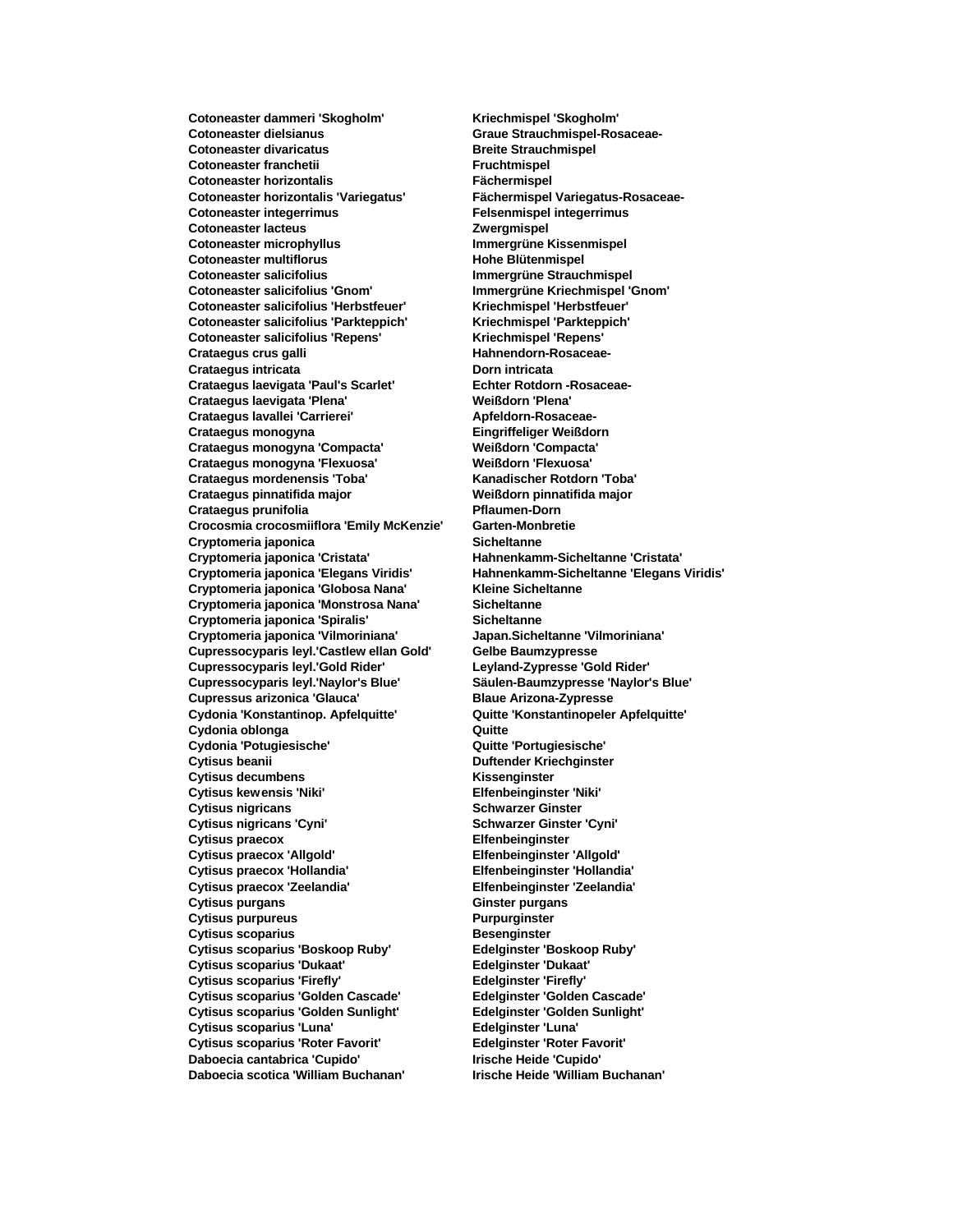**Daphne arbuscula Seidelbast Daphne burkwoodii 'Astrid' Seidelbast 'Astrid' Daphne burkwoodii 'Somerset' Maienseidelbast 'Sommerset' Daphne cneorum Rosmarinseidelbast Daphne mezereum Seidelbast mezereum Daphne mezereum alba Weißer Märzenseidelbast 'Alba' Daphne mezereum 'Rubra' Roter Märzenseidelbast 'Rubra' Daphne tangutica Seidelbast tangutica Decaisnea fargesii Blauschote Deutzia crenata 'Nikko' Sternchenstrauch 'Nikko' Deutzia gracilis Maiblumenstrauch Deutzia hybrida 'Mont Rose' Rosendeutzie Deutzia hybrida 'Perle Rose' Sternchenstrauch 'Perle Rose' Deutzia kalmiiflora Kalmiendeutzie Deutzia lemoinei Sternchenstrauch Deutzia rosea Rosa Maiblumenstrauch Deutzia rosea 'Carminea' Rosa Maiblumenstrauch 'Carminea' Deutzia scabra 'Candidissima' Gefüllter Sternchenstrauch Deutzia scabra 'Plena' Gefüllter Sternchenstrauch Diascia vigilis Elfensporn Diervilla sessiliflora Diervilla sessiliflora 'Dise' Amerik.Weigelie 'Dise' Diospyros lotus Lotuspflaume Diospyros virginiana Persimone Dipelta floribunda Doppelschild Dipelta ventricosa Dipelta ventricosa Dipelschild**<br> **Dipteronia sinensis Diperionia Simple School Disanthus cercidifolius Doppelblüte Distylium racemosum Distylium racemosum Edgeworthia chrysantha Synonym Elaeagnus angustifolia Schmalblättrige Ölw eide Elaeagnus angustifolia caspica<br>Elaeagnus commutata Elaeagnus ebbingei Wintergrüne Ölw eide Elaeagnus ebbingei 'Gilt Edge' Wintergrüne Ölw eide 'Gilt Edge' Elaeagnus multiflora Eßbare Ölweide-Elaeagnaceae-Elaeagnus pungens 'Goldrim' Elaeagnus pungens 'Maculata' Buntlaubige Ölw eide Elaeagnus umbellata Ölweide umbellata Eleutherococcus senticosus Fingeraralie Elsholtzia stauntonii Blauähre Empetrum nigrum Krähenbeere Empetrum nigrum 'Bernstein' Krähenbeere 'Bernstein' Enkianthus campanulatus Prachtglocke Ephedra distachya Meertraubel Erica arborea 'Albert's Gold' Baumheide 'Albert's Gold' Erica carnea Schneeheide Erica carnea 'Aurea' Goldene Märzenheide Erica carnea 'Challenger' Schneeheide 'Challenger' Erica carnea 'Foxhollow ' Schneeheide 'Foxhollow ' Erica carnea 'James Backhouse' Schneeheide 'James Backhouse' Erica carnea 'Loughrigg' Schneeheide 'Loughrigg' Erica carnea 'Myretoun Ruby' Rötliche Märzenheide Erica carnea 'Pink Spangles' Echte Heide 'Pink Spangles' Erica carnea 'Rosalie' -S- Schneeheide 'Rosalie'-S-Erica carnea 'Rubinteppich' Schneeheide 'Rubinteppich' Erica carnea 'Ruby Glow' Heide 'Ruby Glow'** 

**Deutzia hybrida 'Pink Pom-Pom' Sternchenstrauch-Philadelphaceae-Deutzia rosea 'Campanulatus' Rosa Maiblumenstrauch 'Campanulatus' Deutzia scabra 'Codsall Pink' Rosa Sternchenstrauch 'Codsall Pink' Deutzia scabra 'Pride of Rochester' Sternchenstrauch 'Pride of Rochester' Dipteronia sinensis Dipteronia sinensis Elaeagnus commutata Silberölweide -Elaeagnaceae-Elaeagnus ebbingei 'Limelight' Wintergrüne Ölw eide 'Limelight'**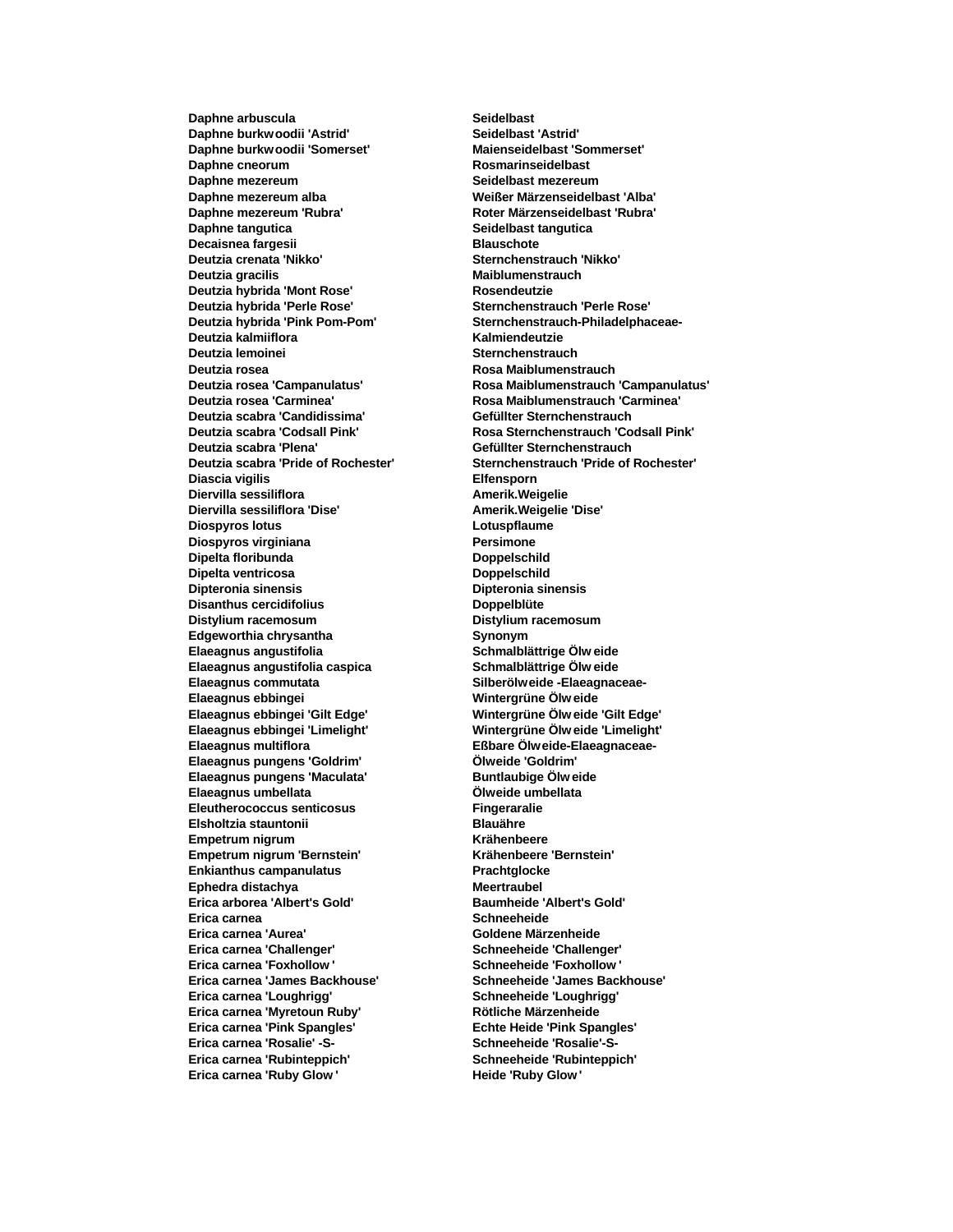**Erica carnea 'Snow Queen' Schneeheide 'Snow Queen' Erica carnea 'Springw ood Pink' Schneeheide 'Springw ood Pink' Erica carnea 'Winterfreude' -S- Schneeheide 'Winterfreude'-S-Erica carnea 'Wintersonne' -S-Erica cinerea Grauheide Erica cinerea 'Alba' Grauheide 'Alba' Erica cinerea 'Pallas' Grauheide 'Pallas' Erica darleyensis i.S. Winterblühende Heidei.S. Erica darleyensis 'Darley Dale' Winterblühende Heide 'Darley Dale' Erica darleyensis 'White Perfektion' Winterblühende Heide 'White Perfektion' Escallonia 'Donard Seedling' Escallonie 'Donard Seedling' Escallonia 'Pride of Donard' Escallonie 'Pride of Donard' Eucalyptus gunnii Eucalyptus Echter Eucalyptus Eucalyptus pauciflora Eucalyptus pauciflora Eucalyptus perriniana Eucalyptus perriniana Eucommia ulmoides Guttaperchabaum Euodia daniellii Euodia Euonymus alatus Korkflügelstrauch Euonymus alatus 'Compactus' Korkflügelstrauch 'Compactus' Euonymus europaeus Pfaffenhütchen Euonymus europaeus 'Albus' Euonymus europaeus 'Red Cascade' Pfaffenhütchen 'Red Cascade' Euonymus fortunei 'Blondy' ® Kriechspindel 'Blondy'® Euonymus fortunei 'Canadale Gold' Kriechspindel 'Canadale Gold' Euonymus fortunei 'Coloratus' Purpur-Kriechspindel 'Coloratus' Euonymus fortunei 'Emerald Gaiety' Weißbunte Kriechspindel 'Emerald Gaiety' Euonymus fortunei 'Harlequin' Kriechspindel 'Harlequin' Euonymus fortunei 'Minimus' Kleinblätt.Teppichspindel 'Minimus' Euonymus fortunei 'Sarcoxie' Kriechspindel 'Sarcoxie' Euonymus fortunei 'Silver Queen' Weißbunte Kriechspindel 'Silver Queen' Euonymus fortunei 'Sunshine'** Euonymus fortunei 'Sunspot' **Kriechspindel** -Celastraceae-**Euonymus fortunei 'Tustin' Kriechspindel**<br> **Euonymus fortunei 'Variegatus'** Weißbunte Kri **Euonymus fortunei 'Vegetus'<br>Euonymus japonicus 'Aureomarginatus' Euonymus japonicus 'Aureopictus' Gelbbunte Japanspindel 'Aureopictus' Euonymus japonicus 'Elegantissima Aurea' Gelbbunte Japanspindel 'Elegant.Aurea' Euonymus japonicus 'Microphyl.Albovarieg.' Kleinblättr.Weißbunte Japanspindel Euonymus japonicus 'Ovatus Aureus' Kleinblättr.Japanspindel 'Ovatus Aureus' Euonymus kiautschovicus Spindelstrauch Euonymus nanus turkestanicus Euonymus oxyphyllus Spitzblättr.Spindelstrauch Euonymus phellomanus Hoher Korkflügelstrauch Euonymus planipes Großfr. Pfaffenhütchen -Celastraceae-Euonymus verrucosus Pfaffenhütchen verrucosus** Euptelea pleiosperma<br>
Schönulme **Exochorda giraldii w ilsonii Buschige Prunkspiere Exochorda macrantha 'The Bride' Kleine Prunkspiere 'The Bride' Exochorda racemosa Sparrige Prunkspiere Fagus crenata Japanische Buche Fagus engleriana Buche engleriana Fagus grandifolia Buche grandiflora Fagus sylvatica Rotbuche Fagus sylvatica 'Ansorgei' Rotbuche 'Ansorgei' Fagus sylvatica 'Asplenifolia' Farnblättrige Rotbuche**

**Erica carnea 'Schneekuppe' Schneeheide 'Schneekuppe' Erica carnea 'Winter Beauty' Rosaviolette Winterheide-Ericaceae-Erica vagans 'Diana Hornibrook' Mittsommerheide 'Diana Hornibrook' Euonymus fortunei 'Emerald'n Gold' Goldbunte Kriechspindel 'Emerald'n Gold' Euonymus fortunei 'Gold Tip' Gelbbunte Kriechspindel 'Gold Tip'** Weißbunte Kriechspindel -Celatraceae-<br>Kletterspindel-Celastraceae-**Euonymus japonicus 'Aureomarginatus' Gelbbunte Japanspindel 'Aureomarginatus'** *<u>Orientalische Buche</u>*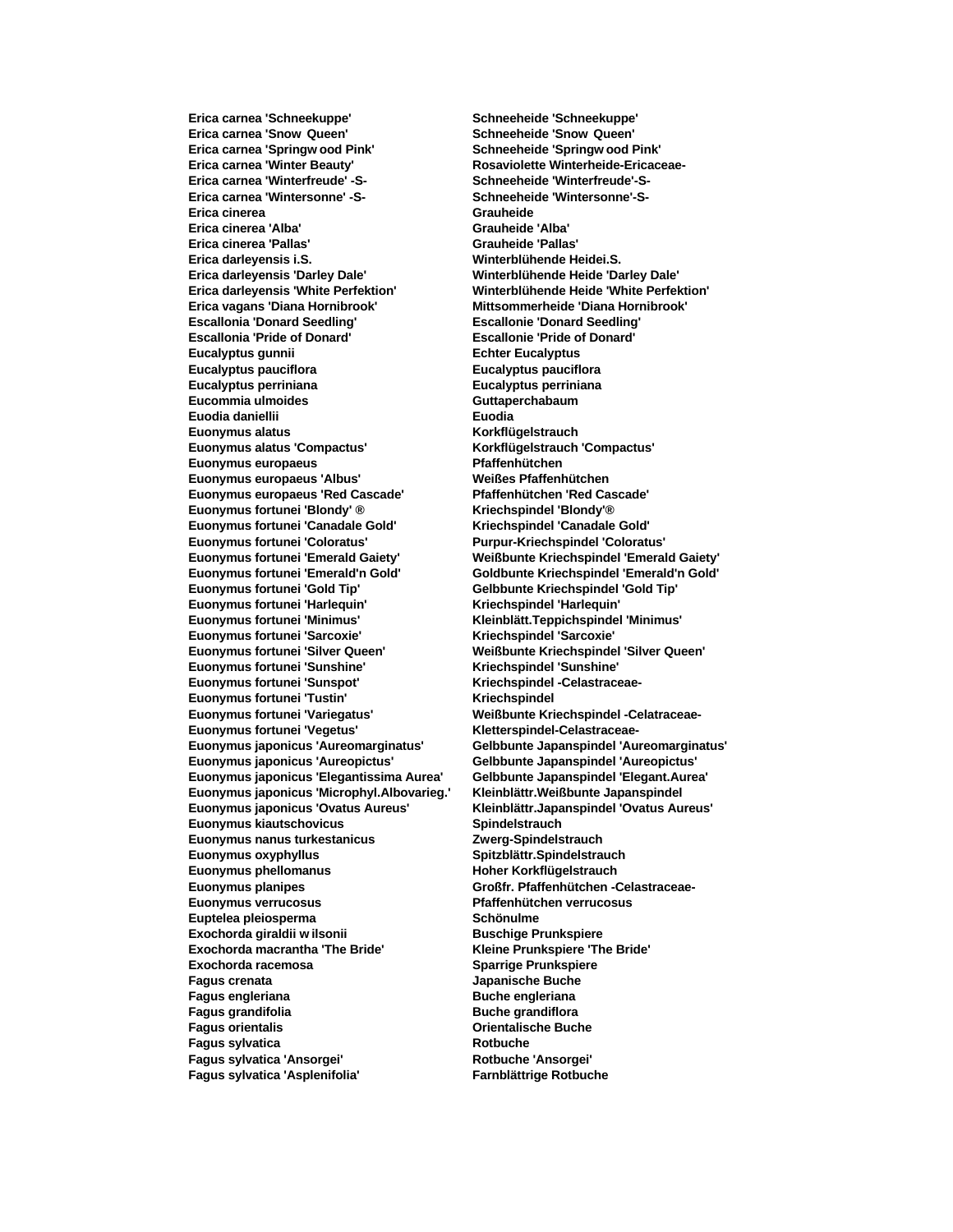**Fagus sylvatica 'Cochleata' Zwerg-Rotbuche Fagus sylvatica 'Cristata' Rotbuche 'Cristata' Fagus sylvatica 'Daw yck Gold' Säulen-Goldbuche 'Daw yck Gold' Fagus sylvatica 'Daw yck Purple' Säulen-Blutbuche 'Daw yck Purple' Fagus sylvatica 'Felderbach' Fagus sylvatica 'Franken' Rotbuche 'Franken' Fagus sylvatica 'Greenw ood' Rotbuche 'Greenw ood' Fagus sylvatica 'Laciniata' -Fagaceae-Fagus sylvatica 'Latifolia' Rotbuche 'Latifolia' Fagus sylvatica 'Luteovariegata' Rotbuche 'Luteovariegata' Fagus sylvatica 'Mercedes' Rotbuche 'Mercedes' Fagus sylvatica 'Pendula' Grüne Hängebuche Fagus sylvatica 'Purpurea Pendula' Schwarzrote Hängebuche -Fagaceae-Fagus sylvatica 'Quercifolia' Eichenblättr. Rotbuche Fagus sylvatica 'Riversii' Syn.:F.silvatica 'Purpurea Major' Fagus sylvatica 'Rohan Gold' Rotbuche 'Rohan Gold' Fagus sylvatica 'Rohan Trompenburg' Rotbuche 'Rohan Trompenburg' Fagus sylvatica 'Rohan Weeping' Fagus sylvatica 'Rohanii' Rotbuche 'Rohanii' Rotbuche 'Rohanii' Fagus sylvatica 'Rotundifolia' Rotbuche 'Rotundifolia' Fagus sylvatica 'Spaethiana' Rotbuche 'Spaethiana' Fagus sylvatica 'Tortuosa' Rotbuche 'Tortuosa' Fagus sylvatica 'Zlatia' Goldbuche 'Zlatia' Fargesia murielae 'Jumbo' Gartenbambus 'Jumbo' Fargesia nitida Winterharter Bambus Fargesia nitida 'Nymphenburg' Bambus 'Nymphenburg' Ficus carica Ficus carica 'Brow n Turkey' Feige 'Brown Turkey' Firmiana simplex Sonnenschirmbaum Forsythia 'Golden Times' Forsythie 'Golden Times' Forsythia intermedia Forsythie Forsythia 'Lynwood' Forsythia 'Maree d'Or' Forsythie 'Maree d'Or' Forsythia ovata 'Dresdner Vorfrühling' Forsythie 'Dresdner Vorfrühling' Forsythia 'Spectabilis' Forsythie 'Spectabilis' Forsythia suspensa fortunei Hängende Forsythie Forsythia 'Week End' -R-Franklinia alatamaha Franklinia alatamaha Fraxinus americana Weißesche Fraxinus angustifolia Esche angustifolia Fraxinus angustifolia 'Rayw ood' Esche Raywood-Oleaceae-Fraxinus exc.'Jaspidea' Goldesche 'Jaspida' Fraxinus exc.'Nana' Kugel-Esche-Oleaceae-Fraxinus ornus Blumenesche Fraxinus ornus 'Louisa Lady' Blumenesche 'Louisa Lady' Fraxinus ornus 'Meczek' Blumenesche 'Meczek' Fraxinus pennsyl.'Zundert' Esche Fraxinus sieboldiana Esche Fraxinus velutina Sandesche Fremontodendron californicum Flanellbusch Fuchsia Hybr.'Madame Cornelissen' Fuchsie 'Madame Cornelissen' Fuchsia magellanica 'Gracilis' -Onagraceae-Fuchsia magellanica 'Riccartonii' Winterharte Fuchsie 'Riccartonii' Gaulnettya wisleyensis 'Pink Pixie' Scheinbeere 'Pink Pixie' Gaulnettya wisleyensis 'Wisley Pearl' Scheinbeere 'Wisley Pearl' Gaultheria miqueliana Scheinbeere miqueliana**

**Fagus sylvatica 'Black Sw an' Blutbuche 'Black Sw an' Svn.:F.silvatica purpurea roseomarginata Fargesia murielae Winterharter Gartenbambus -Gramineae-Fargesia 'Rufa' Garten-Bambus Fothergilla gardenii Hoher Federbuschstrauch-Hamamelidaceae-Hoher Federbuschstrauch-Hamamelidaceae-**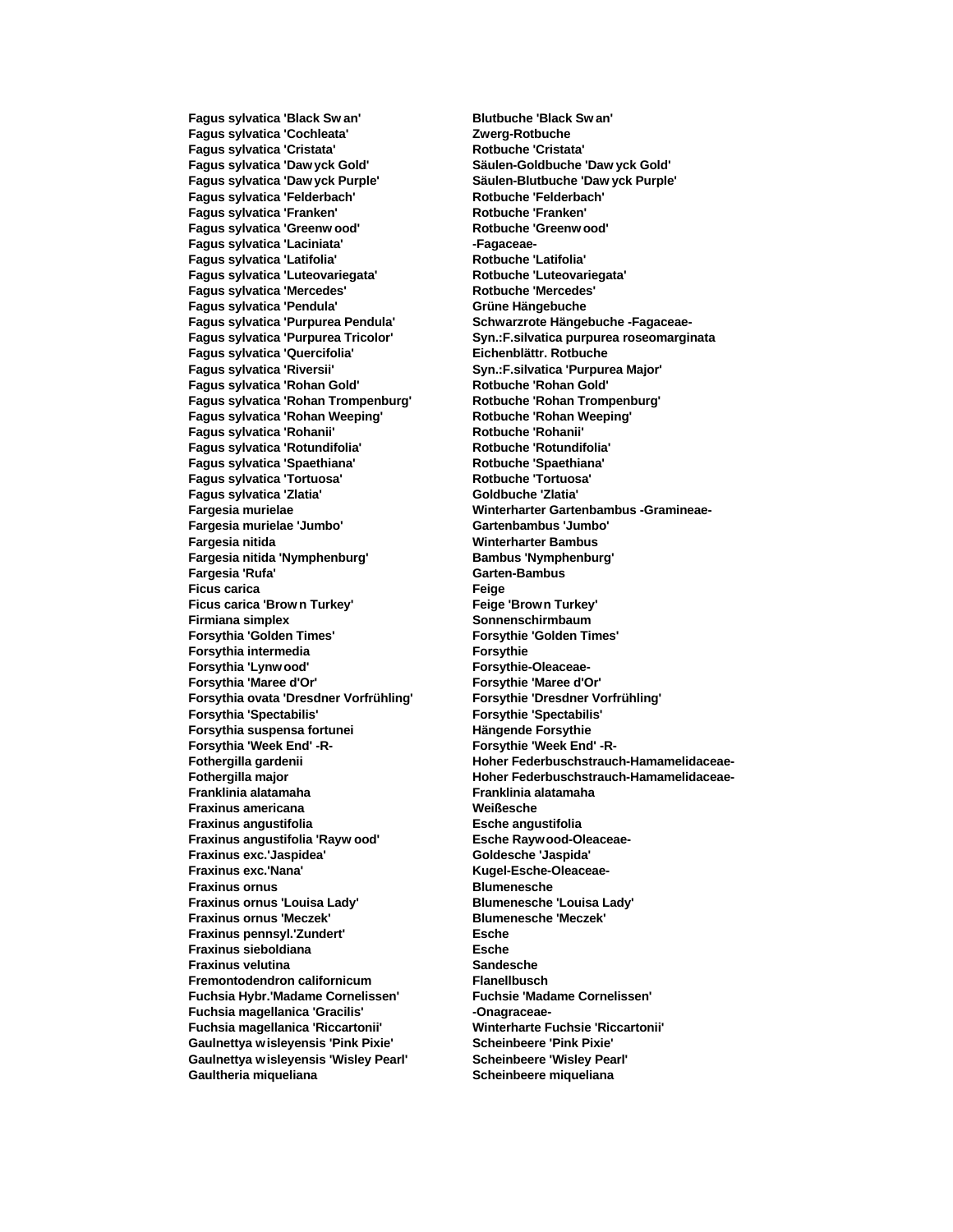Gaultheria procumbens **Rote Teppichbeere** Gaultheria shallon **Manual Exception Except** Hohe Teppichbeere **Genista anglica Englischer Ginster Genista hispanica Spanischer Ginster Genista lydia Steinginster Genista pilosa Sandginster Genista pilosa 'Vancouver Gold' Sandginster 'Vancouver Gold' Genista radiata Strahlenginster Genista sagittalis Pfeil-Flügelginster -Leguminosae-Genista tinctoria Färberginster Genista tinctoria 'Royal Gold' Färberginster 'Royal Gold' Ginkgo biloba Fächerblattbaum Ginkgo biloba 'Autumn Gold' Fächerblattbaum 'Autumn Gold' Ginkgo biloba 'Fairmont' Fächerblattbaum 'Fairmont' Ginkgo biloba 'Saratoga' Fächerblattbaum 'Seratoga' Gleditsia triacanthos Lederhülsenbaum Gleditsia triacanthos 'Elegantissima' Lederhülsenbaum 'Elegantissima' Gleditsia triacanthos 'Sunburst' Gelbe-Gleditschie -Leguminosae-Grevillea robusta Australische Silbereiche Gunnera manicata Mammutblatt Halesia carolina Schneeglöckchenbaum-Styrcaceae-Halesia carolina monticola Schneeglöckchenbaum Halesia diptera Schneeglöckchenbaum Halesia diptera 'Magniflora' Schneeglöckchenbaum 'Magniflora' Halesia monticola vestita Schneeglöckchenbaum Halimodendron halodendron Salzstrauch -Leguminosae-Hamamelis interm.'Angelly' Zaubernuß 'Angelly' Hamamelis interm.'Aurora' Zaubernuß 'Aurora' Hamamelis interm.'Barmstedt's Gold' Hamamelis interm.'Diane' Zaubernuß 'Diane' Hamamelis interm.'Feuerzauber' Zaubernuß-Hamamelidaceae-Hamamelis interm.'Jelena' Zaubernuß-Hamamelidaceae-Hamamelis interm.'Old Copper' Zaubernuß 'Old Copper' Hamamelis interm.'Orange Beauty' Hamamelis interm.'Pallida' Zaubernuß-Hamamelidaceae-Hamamelis interm.'Primavera' Zaubernuß 'Primavera' Hamamelis interm.'Ruby Glow ' Zaubernuß-Hamamelidaceae-Hamamelis interm.'Vezna' Zaubernuß 'Vezna'**  $Hamamelis$  interm.'Westerstede' **Hamamelis japonica 'Arborea' Zaubernuß 'Arborea' Hamamelis japonica 'Zuccariniana' Zaubernuß 'Zuccariniana' Hamamelis mollis Lichtmeß-Zaubernuß Hamamelis vernalis Kleine Zaubernuß** Hamamelis virginiana **Herbstblühende Zaubernuß Hardenbergia violacea Prupurkorallenerbse violacea Hebe buchananii Strauchveronika buchananii Hebe carnosula Strauchveronika carnosula Hebe cupressoides Strauchveronica cupressoides Hebe ochracea H.ochracea -Scropularisceae-Hebe ochracea 'James Stirling' Immergr.Neuseeländer Veronica Hebe topiaria Strauchveronika topiaria Hedera algeriensis Algerisches Efeu Hedera colchica Schwarzmeer-Efeu Hedera colchica 'Arborescens' Kaukasischer Strauch-Efeu Hedera colchica 'Dentata Variegata' Buntlaubiger Kaukasischer Efeu Hedera colchica 'Sulphur Heart' Strauch-Efeu 'Sulphur Heart' Hedera helix Gemeiner Efeu Hedera helix 'Arborescens' Strauch-Efeu 'Arborescens' Hedera helix 'Aureovariegata' Goldbunter Efeu Hedera helix 'Baltica' Baltischer Efeu** 

**Ginkgo biloba 'Mariken' Fächerblattbaum 'Mariken' Hamamelis interm.'Arnold Promise' Schwefelgelbe Zaubernuß 'Arnold Promise'**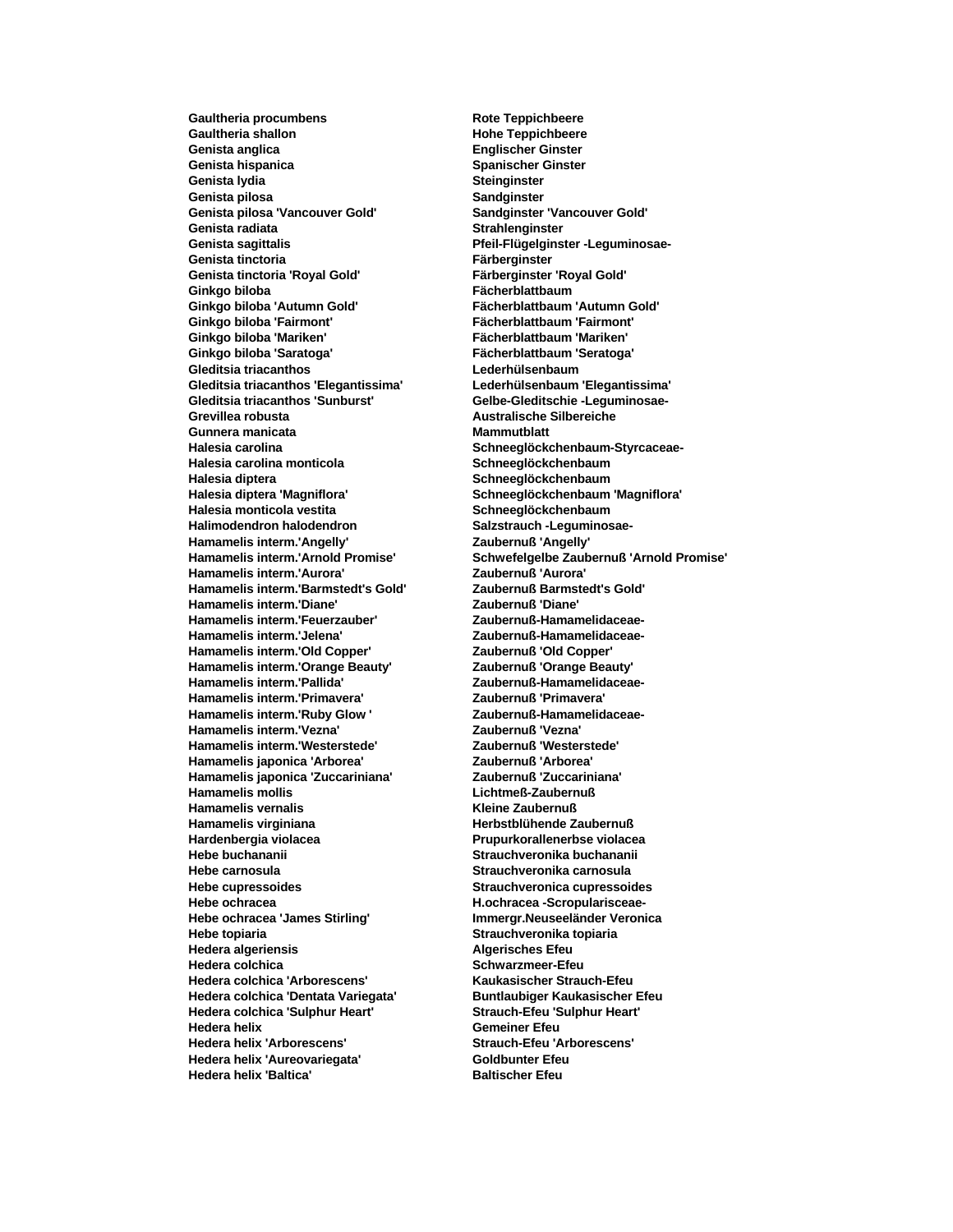**Hedera helix 'Deltoidea' Efeu 'Deltoidea' Hedera helix 'Digitata' Efeu 'Digitata' Hedera helix 'Donerailensis' Efeu 'Donerailensis' Hedera helix 'Duckfoot' Efeu 'Duckfoot' Hedera helix 'Erecta' Efeu -Araliaceae-Hedera helix 'Glacier' Efeu 'Glacier' Hedera helix 'Goldchild' Gelbbunter Efeu 'Goldchild' Hedera helix 'Goldheart' Gelbbunter Efeu -Araliaceae-Hedera helix 'Kolibri' Efeu 'Kolibri' Hedera helix 'Little Diamond' Weißbunter Efeu, Hängepflanze Hedera helix 'Mein Herz' Efeu 'Mein Herz' Hedera helix 'Minor Marmorata' Marmoriertlaubiger Efeu Hedera helix 'Modern Times' Efeu 'Modern Times' Hedera helix 'Natasja' Efeu 'Natasja' Hedera helix 'Parsley Crested' Hedera helix 'Plattensee' Efeu 'Plattensee' Hedera helix 'Sagittifolia' Felsen-Efeu 'Sagittifolia' Hedera hibernica Efeu Hemiptelea davidii Hemiptelea davidii Heptacodium miconioides Heptacodium miconioides Hibiscus 'Admiral Dew ey' Garteneibisch 'Admiral Dew ey' Hibiscus 'Blue Bird' Garten-Eibisch-Malvaceae-Hibiscus 'Coelestis' Garten-Eibisch-Malvaceae-Hibiscus 'Duc de Brabant' Garteneibisch 'Duc de Brabant' Hibiscus 'Hamabo' Garteneibisch 'Hamabo' Hibiscus 'Helene' Garteneibisch 'Helene' Hibiscus 'Lady Stanley' Garten-Eibisch-Malvaceae-Hibiscus 'Leopoldii' Garteneibisch 'Leopoldii' Hibiscus 'Marina' Garteneibisch 'Marina' Hibiscus 'Meehanii' Garteneibisch 'Meehanii' Hibiscus 'Melrose' Garteneibisch Hibiscus 'Monstrosus' Garteneibisch 'Monstrosus' Hibiscus 'Pink Flirt' Garteneibisch 'Pink Flirt' Hibiscus 'Puniceus Plenus' Garten-Eibisch Puniceus Plenus Hibiscus 'Purpureus Variegatus' Garteneibisch 'Purpureus Variegatus' Hibiscus 'Red Heart' Garteneibisch 'Red Heart' Hibiscus 'Violet Clair Double' Garteneibisch Hibiscus 'White Chiffon' Garteneibisch 'White Chiffon' Hibiscus 'William R.Smith' Garten-Eibisch-Malvaceae-Hibiscus 'Woodbridge' Garteneibisch 'Woodbridge' Hippophae rhamnoides Sanddorn Hippophae rhamnoides 'Leikora' Sanddorn, weibl.'Leikora' Holodiscus discolor ariifolius Graugrüne Scheinspiere Houttuynia cordata 'Chameleon' Houttuynie,buntlaubig Hovenia dulcis Japanischer Mahagoni Humulus lupulus Wilder Hopfen Hydrangea anomala 'Tiliifolia' Kletterhortensie 'Tiliifolia' Hydrangea arborescens Hydrangea arborescens 'Annabelle' Ballhortensie 'Annabelle' Hydrangea arborescens 'Grandiflora' Strauchhortensie 'Grandiflora' Hydrangea aspera H. villosa-Hydrangeaceae-Hydrangea aspera 'Macrophylla' Fell-Hortensie-Hydrangeaceae-Hydrangea aspera 'Mauvette' Fellhortensie 'Mauvette' Hydrangea involucrata Jap.Samthortensie Hydrangea macrophylla i.S. blau Hydrangea macrophylla i.S. rosa Hydrangea macrophylla 'All Summer Beauty' Bauernhortensie 'All Summer Beauty' Hydrangea macrophylla 'Alpenglühen' Bauernhortensie 'Alpenglühen'**

**Hibiscus 'Boule de Feu' Garten-Eibisch Boule de Feu-Malvaceae-Hibiscus 'Mathilda' Garteneibisch 'Mathilda' Hibiscus 'Pink Giant' Garteneibisch 'Pink Giant' Hibiscus 'Rubis' Garten-Eibisch-Malvaceae-**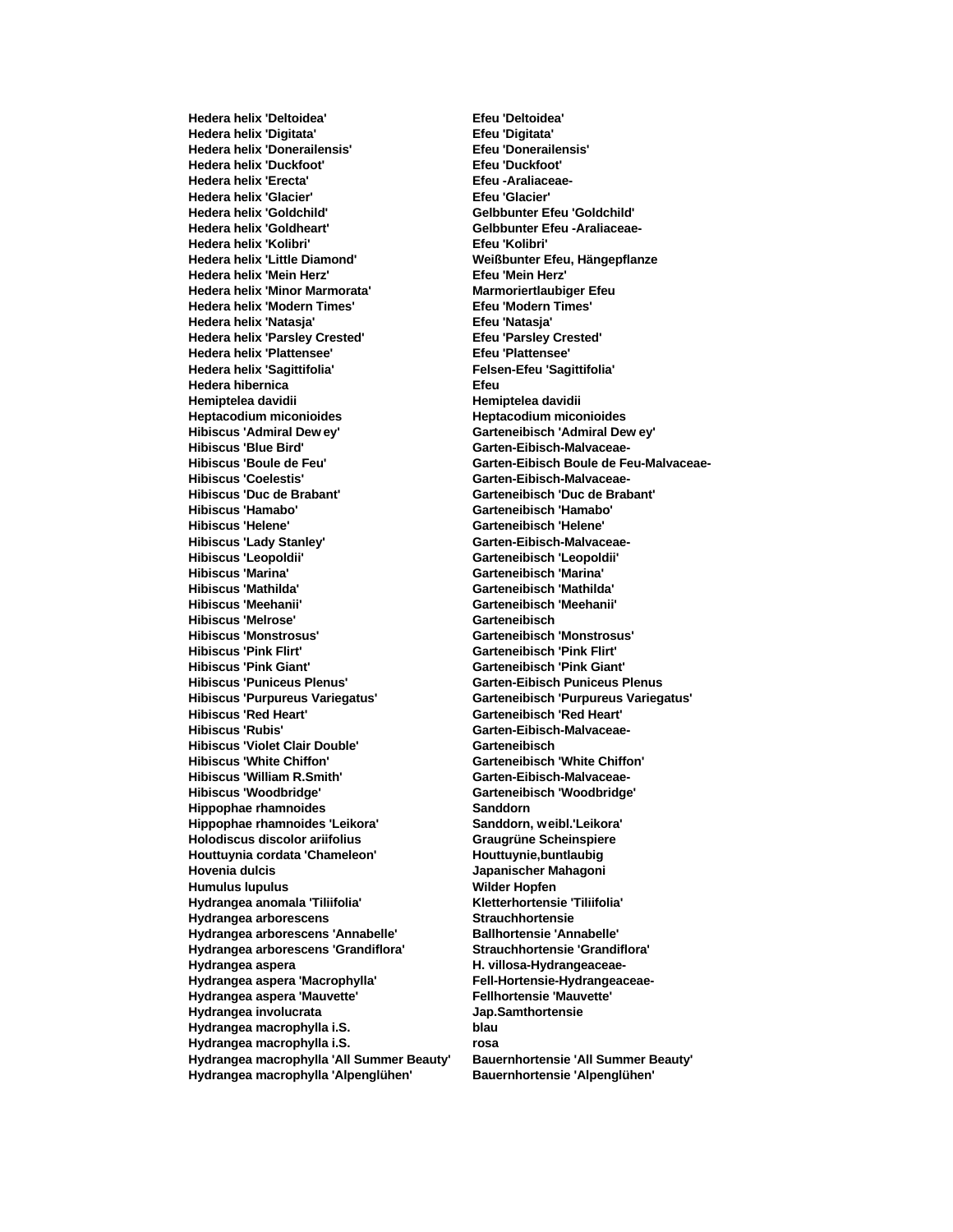**Hydrangea macrophylla 'Altona' Bauernhortensie 'Altona' Hydrangea macrophylla 'Ayesha' Bauernhortensie 'Ayesha' Hydrangea macrophylla 'Benelux' Bauernhortensie 'Benelux' Hydrangea macrophylla 'Benelux Rose' Bauernhortensie 'Benelux Rose' Hydrangea macrophylla 'Blaumeise' Bauernhortensie 'Blaumeise' Hydrangea macrophylla 'Bodensee' Bauernhortensie 'Bodensee' Hydrangea macrophylla 'Bouquet Rose' Bauernhortensie 'Bouquet Rose' Hydrangea macrophylla 'Elster' Bauernhortensie 'Elster' Hydrangea macrophylla 'Europa' Bauernhortensie 'Europa' Hydrangea macrophylla 'Fasan' Tellerhortensie 'Fasan' Hydrangea macrophylla 'Forever Pink' Bauernhortensie 'Forever Pink' Hydrangea macrophylla 'Freudenstein' Bauernhortensie 'Freudenstein' Hydrangea macrophylla 'Geoffrey Chadbund' Bauernhortensie 'Geoffrey Chadbund' Hydrangea macrophylla 'Hamburg' Bauernhortensie 'Hamburg' Hydrangea macrophylla 'Hanabi' Hydrangea macrophylla 'Hovaria' ® Bauernhortensie 'Hovaria'® Hydrangea macrophylla 'Kardinal' Bauernhortensie 'Kardinal' Hydrangea macrophylla 'Leuchtfeuer' Bauernhortensie 'Leuchtfeuer' Hydrangea macrophylla 'Lilacina' Bauernhortensie 'Lilacina' Hydrangea macrophylla 'Mariesii' Bauernhortensie 'Mariesii' Hydrangea macrophylla 'Mariesii Perfecta' Bauern-Hortensie-Hydrangeaceae-Hydrangea macrophylla 'Masja' Bauernhortensie 'Masja' Hydrangea macrophylla 'Messalina' Bauernhortensie 'Messalina' Hydrangea macrophylla 'Nigra' Bauernhortensie 'Nigra' Hydrangea macrophylla 'Otaksa' Bauernhortensie 'Otaksa' Hydrangea macrophylla 'Pia' Bauernhortensie 'Pia' Hydrangea macrophylla 'Renate Steiniger' Bauernhortensie 'Renate Steiniger' Hydrangea macrophylla 'Rosita' Bauernhortensie 'Rosita' Hydrangea macrophylla 'Rotkehlchen' Bauernhortensie 'Rotkehlchen' Hydrangea macrophylla 'Sanguinea' Bauernhortensie 'Sanguinea' Hydrangea macrophylla 'Schöne Bautznerin' Hydrangea macrophylla 'Soeur Therese' Bauernhortensie 'Soeur Therese' Hydrangea macrophylla 'Teller White' Tellerhortensie 'Teller White' Hydrangea macrophylla 'Tovelit' Bauernhortensie 'Tovelit' Hydrangea macrophylla 'Veitchii' Bauernhortensie 'Veitchii' Hydrangea paniculata 'Burgundy Lace' Rispenhortensie 'Burgundy Lace' Hydrangea paniculata 'Floribunda' Rispenhortensie 'Floribunda' Hydrangea paniculata 'Grandiflora' Rispenhortensie 'Grandiflora' Hydrangea paniculata 'Greenspire' Rispenhortensie 'Greenspire' Hydrangea paniculata 'Kyushu' Rispenhortensie 'Kyushu' Hydrangea paniculata 'Limelight' Rispenhortensie 'Limelight' Hydrangea paniculata 'Phantom' Rispenhortensie 'Phantom' Hydrangea paniculata 'Pink Diamond' Rispenhortensie 'Pink Diamond' Hydrangea paniculata 'Praecox' Rispenhortensie 'Praecox' Hydrangea paniculata 'Tardiva' Rispenhortensie 'Tardiva' Hydrangea paniculata 'Unique' Rispenhortensie 'Unique' Hydrangea quercifolia Eichenblättr.Hortensie Hydrangea quercifolia 'Harmony' Eichenblättr.Hortensie 'Harmony' Hydrangea quercifolia 'Sikes Dw arf' Eichenblättr.Hortensie 'Sikes Dw arf' Hydrangea quercifolia 'Snow Queen' Eichenblättr.Hortensie 'Snow Queen' Hydrangea quercifolia 'Snow flake' Eichenblättr.Hortensie 'Snow flake' Hydrangea serrata 'Bluebird' Kleinwüchs.Gartenhortensie 'Bluebird' Hydrangea serrata 'Koreana' Kleinwüchs.Gartenhortensie 'Koreana' Hydrangea serrata 'Preziosa' Kleinwüchs.Gartenhortensie 'Preziosa' Hydrangea serrata 'Rosalba' Bauern-Hortensie-Hydrangeaceae-Hypericum androsaemum Hartheu,Johanniskraut Hypericum androsaemum 'Autumn Blaze' Mannsblut 'Autumn Blaze' Hypericum androseamum 'Excellent Flair' Mannsblut 'Excellent Flair' Hypericum calycinum Kelchiges Johanniskraut Hypericum dummeri 'Peter Dummer' Johanniskraut 'Peter Dummer' Hypericum 'Hidcote' Großblumiger Johannisstrauch-Hypericaceae-Hypericum inodorum 'Orange Flair'**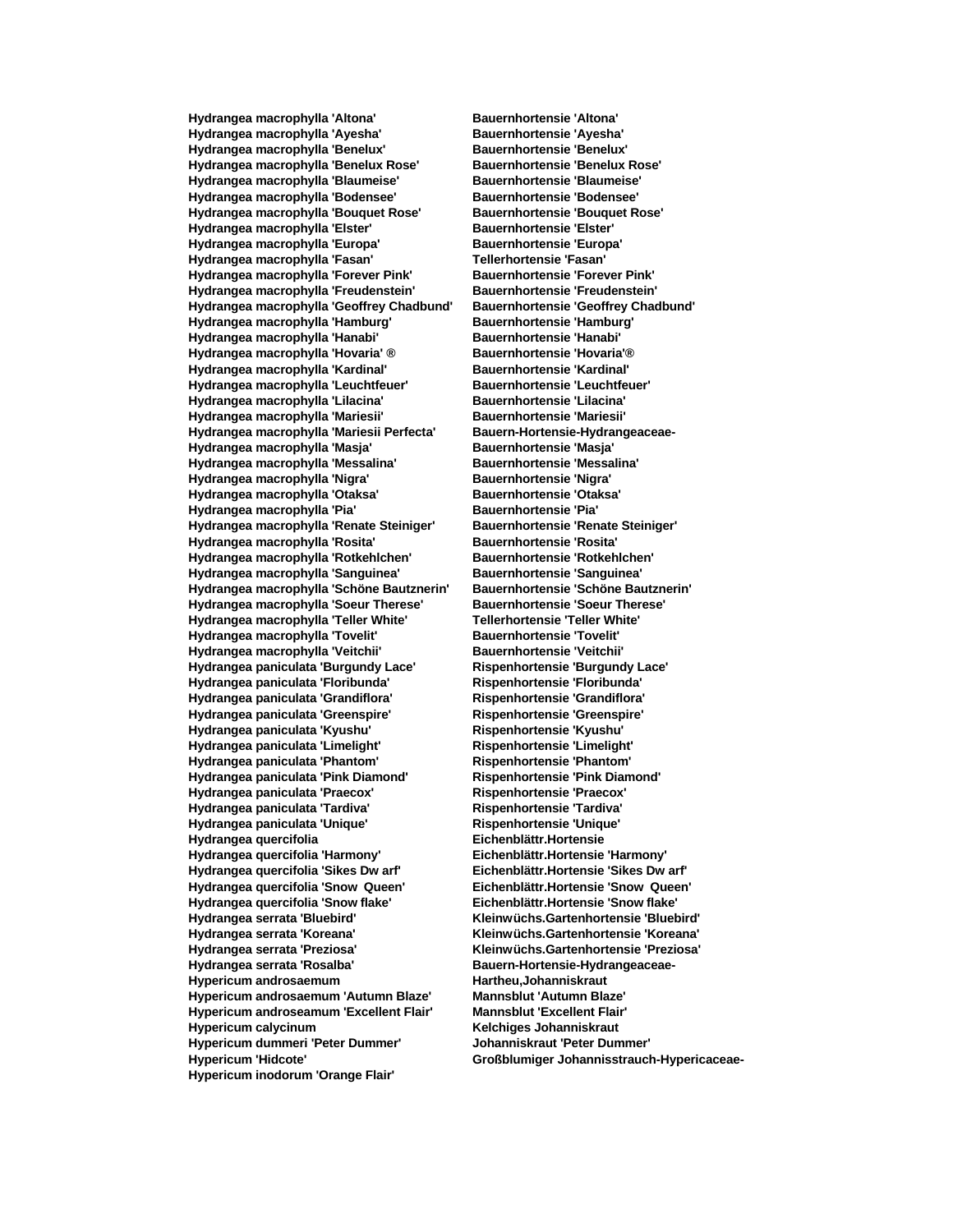**Hypericum kalmianum 'Sonnenbraut' Joahnniskraut 'Sonnenbraut' Hypericum moserianum Hohes Johanniskraut Hypericum moserianum 'Tricolor' Hohes Johanniskraut 'Tricolor' Hypericum prolificum Johanniskraut prolificum Hypericum uralum Johanniskraut uralum Idesia polycarpa Orangenkirsche Ilex altaclarensis 'Belgica' Stechpalme 'Belgica' Ilex altaclarensis 'Camelliifolia' Stechpalme 'Camelliifolia' Ilex altaclarensis 'Golden King' Gelbbunte Stechpalme 'Golden King' Ilex aquif.'Alaska' Alaska-Stechpalme Ilex aquif.'Angustifolia Aurea Maculata' Stechpalme Angustifolia Maculata Ilex aquif.'Atlas' Stechpalme 'Atlas' Ilex aquif.'Bacciflava' Stechpalme Bacciflava -Aquifoliaceae-Ilex aquif.'Ferox' Stechpalme 'Ferox' Ilex aquif.'Ferox Argentea' Stechpalme 'Ferox Argentea' Ilex aquif.'Gold Flash' Gelbbunte Stechpalme 'Gold Flash' Ilex aquif.'Golden Queen' Gelbbunte Stechpalme 'Golden Queen' Ilex aquif.'Green Pillar' Stechpalme 'Green Pillar' Ilex aquif.'Handsw orth New Silver' Stechpalme 'Handsw orth New Silver' Ilex aquif.'Harpune' Stechpalme 'Harpune' Ilex aquif.'Hastata' Stechpalme 'Hastata' Ilex aquif.'J.C.van Tol' Stechpalme-Aquifoliaceae-Ilex aquif.'Laurifolia' Stechpalme 'Laurifolia' Ilex aquif.'Madame Briot' Stechpalme 'Madame Briot' Ilex aquif.'Myrtifolia' Myrtenblättr.Hülse Ilex aquif.'Pyramidalis' Ilex aquif.'Pyramidalis Aurea Marginata' Gelbbunte Pyramiden-Stechpalme Ilex aquif.'Rubricaulis Aurea' Stechpalme-Aquifoliaceae-Ilex aquif.'Silver Queen' Weißbunte Stechpalme 'Silver Queen' Ilex aquifol. 'Golden van Tol' 0 Ilex aquifolium Ilex aquifolium Gemeine Stechpalme Ilex aquipernyi Stechpalme aquipernyi Ilex crenata Japan-Stechpalme Ilex crenata 'Convexa' Löffel-Ilex Ilex crenata 'Fastigiata' Ilex crenata 'Golden Gem' Gelber Berg-Ilex Ilex crenata 'Helleri' Berg-Ilex 'Helleri' Ilex crenata 'Hetzii' Strauchiger Berg-Ilex Ilex crenata 'Latifolia' Berg-Ilex 'Latifolia' Ilex crenata 'Mariesii' Berg-Ilex 'Mariesii'-Aquifoliaceae-Ilex crenata 'Stokes' Niedriger Berg-Ilex Ilex crenata 'Variegata' Buntlaubiger Berg-Ilex Ilex 'Lydia Morris' Stechpalme 'Lydia Morris' Ilex meserveae 'Blue Angel' ® Ilex meserveae 'Blue Boy' ® Stechpalme 'Blue Boy' ® Ilex meserveae 'Blue Girl' ® Stechpalme 'Blue Girl'** ® **Ilex meserveae 'Blue Girl' ® Ilex meserveae 'Blue Maid' ® Stechpalme 'Blue Maid'® Ilex meserveae 'Blue Prince' ® Stechpalme männlich 'Blue Prince'® Ilex meserveae 'Blue Princess' ® Fruchtende Stechpalme 'Blue Princess'® Ilex meserveae 'Blue Stallion' ® Stechpalme 'Blue Stallion'® Ilex pedunculosa Stechpalme 'pedunculosa' Ilex perado Synonym Ilex pernyi Chin.Stechpalme Ilex verticillata Korallenhülse** 

**Hypericum kalmianum Johanniskraut kamnianum Ilex altaclarensis 'Belgica Aurea' Stechpalme Belgica Aurea -Aquifoliaceae-Ilex aquif.'Angustifolia' Stechpalme 'Angustifolia' Ilex aquif.'Aurea Marginata' Stechpalme Aureomarginata-Aquifoliaceae-Ilex angles in Stechpalme 'Ovata' Pyramiden-Stechpalme Gedrehtlaubige Stechpalme Ilex aquif.'Silver Van Tol' Stechpalme 'Silver Van Tol'**

**Stechpalme cornuta**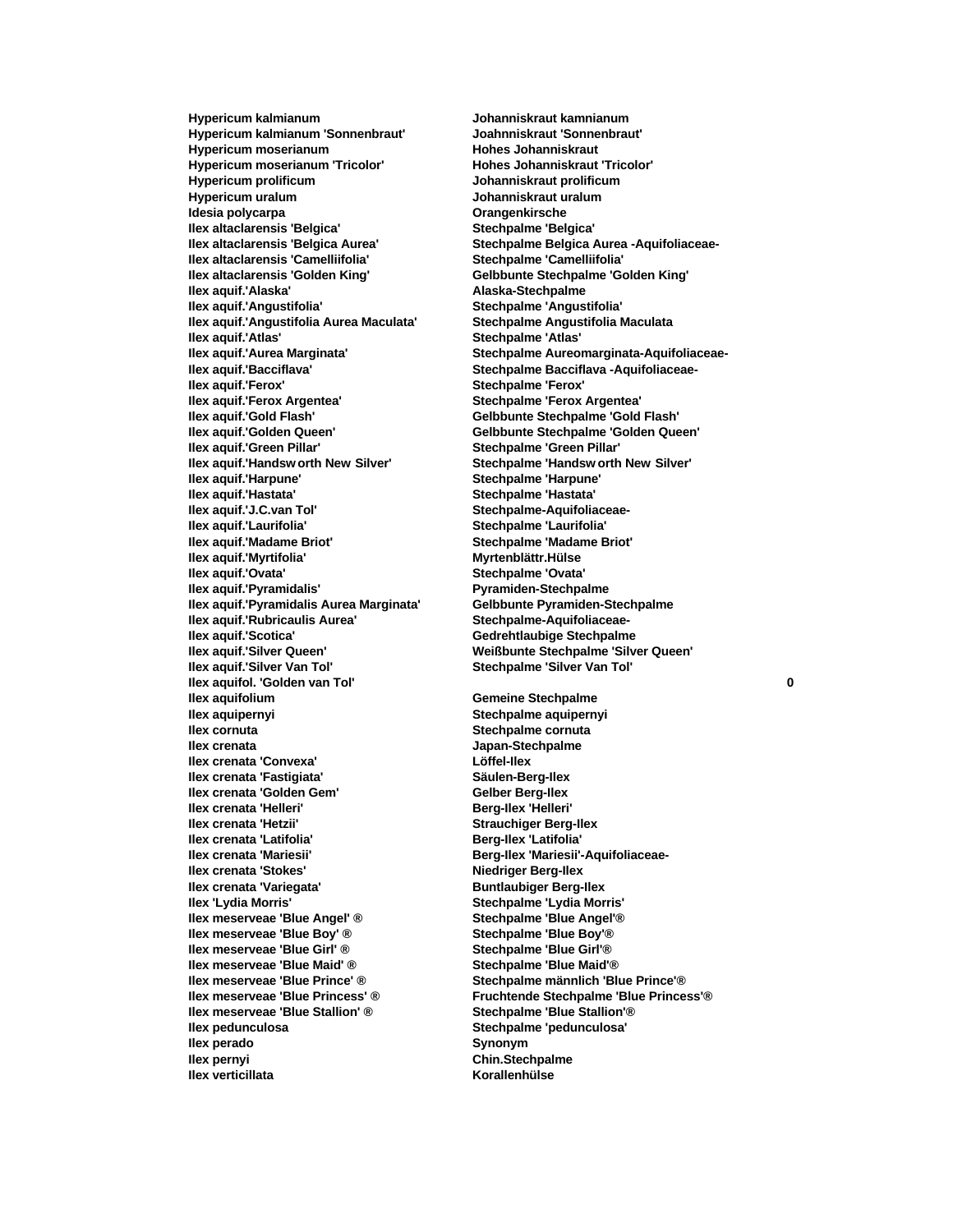**Ilex yunnanensis Löffel-Stechpalme Indigofera heterantha Indigostrauch Itea virginica Rosmarinweide Itea virginica 'Henry's Garnet' Rosmarinweide 'Henry's Garnet' Itea virginica 'Merlot' Rosmarinweide 'Merlot' Jasminum fruticans Katalonischer Jasmin Jasminum nudiflorum Echter Winter-Jasmin Jasminum polyanthum Zimmer-Jasmin Juglans cinerea Bitternuß Juglans nigra Schwarznuß Juglans regia Walnuß Juglans regia 'Esterhazy II'<br>Juniperus chin.'Blue Alps' Juniperus chin.'Dierks Goldpfitzer' Chin.Wacholder 'Dierks Goldpfitzer' Juniperus chin.'Plumosa Aurea' Gelber Moos-Wacholder-Cupressaceae-Juniperus chin.'Stricta' Blauer Kegel-Moosw acholder Juniperus com.'Arnold' Wildwacholder 'Arnold' Juniperus com.'Berkshire' Wildwacholder 'Berkshire' Juniperus com.'Corielagan' Wacholder 'Corielagan' Juniperus com.'Green Carpet' Kriechwacholder 'Green Carpet' Juniperus com.'Hibernica' Irischer Säulenw acholder Juniperus com.'Repanda' Kriechender Wacholder Juniperus com.'Suecica' Schwed.Säulenwacholder Juniperus communis Wacholder Wildform Juniperus conferta Sachalin-Kriechw acholder Juniperus conferta 'Blue Pacific' Blauer Sachalin-Kriechw acholder Juniperus horizontalis Teppichwacholder Juniperus horizontalis 'Andorra Compact' Juniperus horizontalis 'Blue Chip' flacher Holunder -Cupressaceae-Juniperus horizontalis 'Douglasii' Blauer Teppichw acholder 'Douglasii' Juniperus horizontalis 'Emerald Spreader' Teppichwacholder 'Emerald Spreader' Juniperus horizontalis 'Glacier' Teppichwacholder 'Glacier' Juniperus horizontalis 'Glauca' Juniperus horizontalis 'Golden Carpet' Goldener Teppichw acholder Juniperus horizontalis 'Hughes' Teppichwacholder 'Hughes' Juniperus horizontalis 'Jade River' Jadegrüner Wacholder Juniperus horizontalis 'Prince of Wales' Juniperus horizontalis 'Prostrata' Teppichwacholder 'Prostrata' Juniperus horizontalis 'Wiltonii' Teppichwacholder 'Wiltonii' Juniperus media 'Gold Coast' Gelber Strauchw acholder Juniperus media 'Gold Star' Goldener Strauchw acholder 'Gold Star' Juniperus media 'Mint Julep' Strauchwacholder 'Mint Julep' Juniperus media 'Mordigan Gold' Wacholder 'Mordigan Gold' Juniperus media 'Old Gold' Gelber Strauchw acholder 'Old Gold' Juniperus media 'Pfitzeriana Compacta' Niederer Pfitzerw acholder Juniperus media 'Sulphur Spray' Chin.Wacholder 'Sulphur Spray' Juniperus procumbens 'Nana' Niederer Zwergwacholder Juniperus sabina Sadewacholder Juniperus sabina 'Arcadia' Sadebaum 'Arcadia' Juniperus sabina 'Broadmoor' Sadebaum 'Broadmoor' Juniperus sabina 'Cupressifolia' Flacher Sadebaum 'Cupressifolia' Juniperus sabina 'Femina'** Weibl.Sadebaum **Juniperus sabina 'Rockery Gem' Blaugrüner Moosw acholder Juniperus sabina 'Tam No Blight' Tamarisken-Wacholder Juniperus sabina 'Tamariscifolia' Juniperus sabina 'Variegata' Weißbunter Sadebaum Juniperus scopulorum 'Blue Arrow ' Wacholder 'Blue Arrow ' Juniperus squamata 'Blue Carpet' Bodenwacholder 'Blue Carpet'**

**Ilex verticillata 'Oosterw ijk' Korallenhülse 'Oosterw ijk' Itea virginica 'Little Henry' Rosmarinweide 'Little Henry' Juniperus chin.'Blue Alps' Chin.Wacholder 'Blue Alps' Juniperus chin.'Kuriw ao Gold' Teppichwacholder Kuriw ao-Cupressaceae-Moosiger Teppichw acholder 'Plumosa' Teppichw acholder 'Prince of Wales'**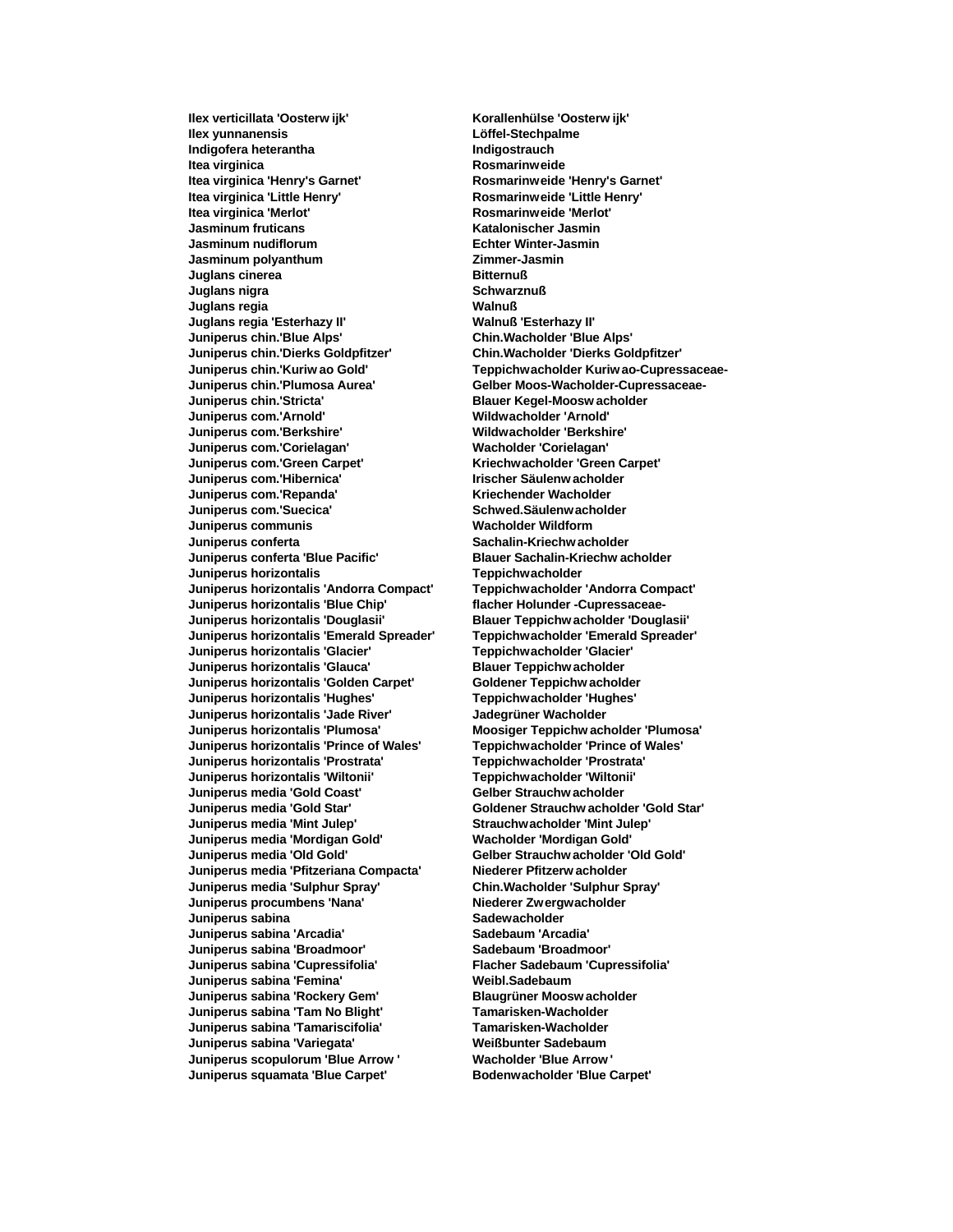**Juniperus squamata 'Blue Star' Blauer Zwerg-Wacholder Juniperus squamata 'Blue Sw ede' Wacholder 'Blue Sw ede' Juniperus squamata 'Holger' Zwergwacholder 'Holger' Juniperus squamata 'Meyeri' Blauzeder-Wacholder 'Meyeri' Juniperus virginiana 'Glauca' Grauer Zypressen-Wacholder Juniperus virginiana 'Grey Ow l' Strauchwacholder 'Grey Ow l' Kalmia angustifolia Lorbeerröslein** Kalmia angustifolia 'Rubra' **Rotes Lorbeerröslein Kalmia latifolia Berglorbeer** Kalmia latifolia 'Bullseye' **Berglorbeer 'Bullseye' Berglorbeer** 'Bullseye' **Kalmia latifolia 'Elf' Weißblühender Berglorbeer 'Elf' Kalmia latifolia 'Kaleidoscope' Berglorbeer 'Kaleidoscope' Kalmia latifolia 'Minuet' Kalmia latifolia 'Olympic Fire' Berglorbeer 'Olympic Fire' Kalmia latifolia 'Olympic Wedding' Berglorbeer 'Olympic Wedding' Kalmia latifolia 'Ostbo Red'** Kalmia latifolia 'Pink Frost' **Berglorbeer** 'Pink Frost' **Kalmia latifolia 'Silver Dollar' Berglorbeer 'Silver Dollar' Kalopanax pictus Araliengewächs-Araliaceae-Kennedia coccinea Korallenerbse coccinea Kerria japonica Gemeiner Ranunkelstrauch** Kerria japonica 'Picta' **Ranunkelstrauch 'Picta'** Ranunkelstrauch 'Picta' Kerria japonica 'Pleniflora' **Gefüllter Ranunkelstrauch Koelreuteria paniculata Blasenbaum Koelreutheria paniculata 'Fastigiata' Säulen-Blasenbaum Koelreutheria paniculata 'Rosseels' Säulen-Blasenbaum Koelreutheria paniculata 'September' Kolkwitzia amabilis Perlmuttstrauch Kolkwitzia amabilis 'Maradco' Perlmuttstrauch 'Maradco' Kolkwitzia amabilis 'Pink Cloud' Perlmuttstrauch 'Pink Cloud'** Kolkwitzia amabilis 'Rosea' Perlmuttstrauch 'Rosea' Laburnocytisus adamii **Adamo-Goldregen Laburnum anagyroides Gemeiner Goldregen-Leguminosae-**Laburnum watereri 'Vossii' **Edel-Goldregen Lagerstroemia indica Kreppmyrte Lantana montevidensis Lantana montevidensis Larix decidua Europäische Lärche-Pinaceae-Larix decidua 'Globus' Lärche 'Globus'** Larix decidua 'Pendula' **Europäische Hängelärche Larix decidua 'Puli' Lärche 'Puli' Larix kaempferi Japanische Lärche -Pinaceae-Larix kaempferi 'Blue Ball' Japan.Lärche 'Blue Ball' Larix kaempferi 'Blue Dw arf' Blaue Zwerglärche 'Blue Dw arf' Larix kaempferi 'Diana' Japan.Lärche 'Diana' Larix kaempferi 'Pendula' Japan.Hänge-Lärche Larix kaempferi 'Stiff Weeper' Japan.Hänge-Lärche Larix kaempferi 'Wolterdingen' Japan.Lärche 'Wolterdingen' Larix occidentalis Lärche occidentalis Laurus nobilis Lorbeerbaum Lavandula angustifolia 'Alba' Weißblühender Lavendel Lavandula angustifolia 'Hidcote' Lavendel -Labiatae-**Lavandula angustifolia 'Munstead' **Garten-Lavendel Ledum glandulosum Porst Ledum groenlandicum Labrador-Sumpfporst** Ledum palustre **Sumpfporst** 

**Juniperus squamata 'Blue Spider' Bodenwacholder 'Blue Spider' Juniperus virginiana 'Burkii' Zypressen-Wacholder 'Burkii' Kalmia polifolia Zwerg-Berglorbeer polifolia-Ericaceae-Kerria japonica 'Golden Guinea' Gelbbunter Ranunkelstrauch 'Golden Guinea' Larix kaempferi 'Blue Rabbit' Japan.Lärche 'Blue Rabbit' Lavandula angustifolia (L.officinalis) Echter Lavendel -Labiatae-Ledum groenlandicum 'Compactum' Heimischer Sumpfporst 'Compactum'**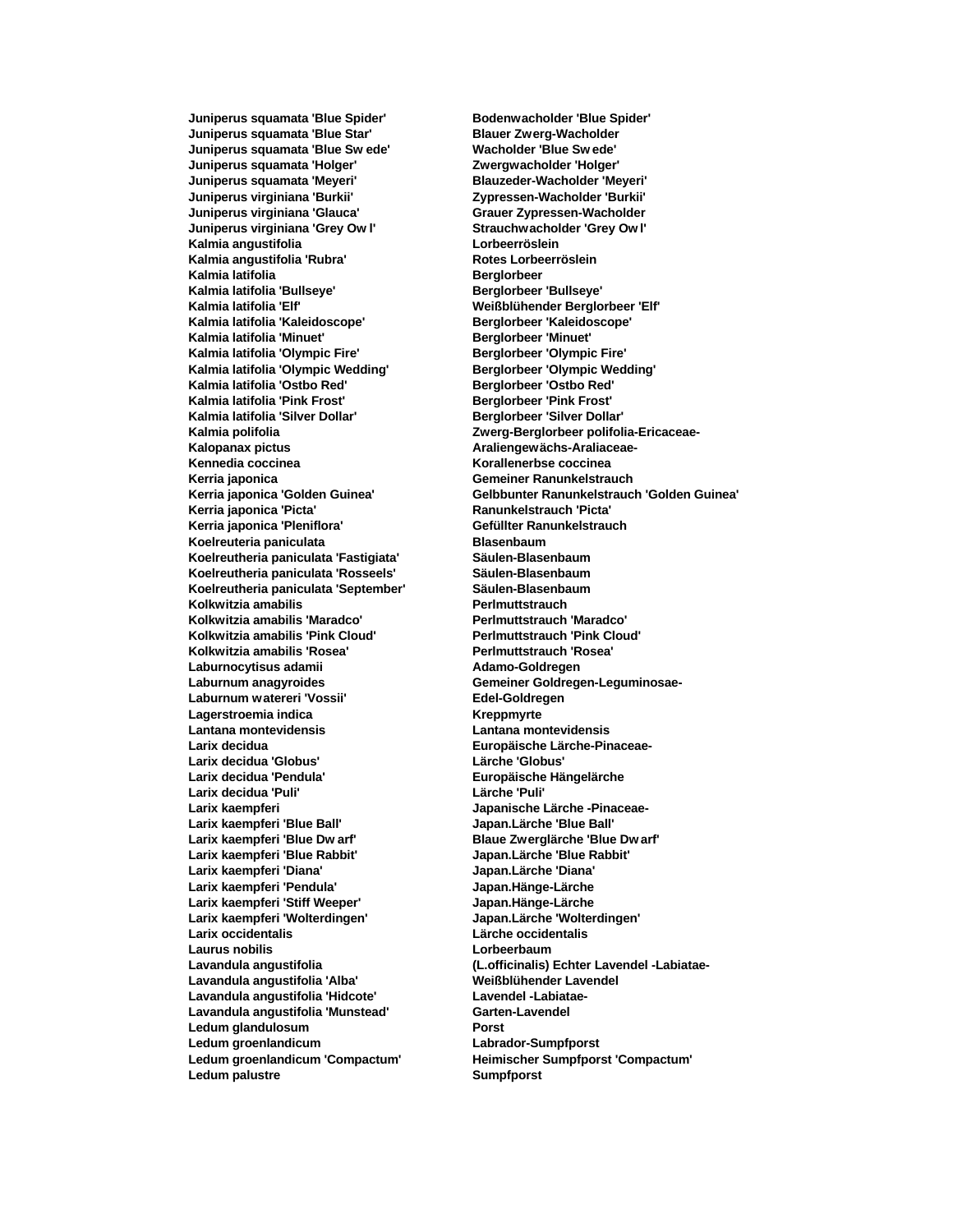**Leptosporum scoparium 'Red Damask' Teebaum 'Red Damask' Lespedeza thunbergii Thunbergs Buschklee -Leguminosae-**Leucothoe catesbaei 'Carinella' **Synonym** Leucothoe 'Scarletta' <sup>®</sup> **Traubenmyrte-Ericaceae-Leucothoe walteri Lorbeerkrüglein-Ericaceae-**Leucothoe walteri 'Lovita' **Leucothoe walteri 'Rainbow ' Traubenmyrte 'Rainbow ' Leycesteria formosa Leycesteria formosa Ligustrum lucidum 'Tricolor' Liguster 'Tricolor' Ligustrum ovalifolium 'Aureum' Goldliguster Ligustrum rotundifolia Liguster Ligustrum 'Vicaryi' Gelblaubiger Liguster Ligustrum vulgare Gemeiner Liguster Liquidambar formosana Liquidambar lucidum Amberbaum Liquidambar orientalis Orientalischer Amberbaum Liquidambar styraciflua 'Anja' Amberbaum Liquidambar styraciflua 'Golden Treasure' Amberbaum 'Golden Treasure' Liquidambar styraciflua 'Rotundiloba' Amberbaum 'Rotundiloba' Liquidambar styraciflua 'Silver King' Amberbaum Liquidambar styraciflua 'Variegata' Buntlaubiger Amberbaum Liquidambar styraciflua 'Worplesdon' Amberbaum 'Worplesdon' Liriodendron tulipifera Amerik.Tulpenbaum Liriodendron tulipifera 'Aureomarginatum' Goldgelber Tulpenbaum Liriodendron tulipifera 'Fastigiat.Aureum' Gelbblättr.Säulen-Tulpenbaum Loiseleuria procumbens Alpenheide Lonicera brow nii 'Dropmore Scarlet' Rote Geißschlinge Lonicera caprifolium Jelängerjelieber Lonicera chrysantha Heckenkirsche chrysantha Lonicera fragrantissima Heckenkirsche Lonicera heckrottii Feuer-Geißschlinge Lonicera heckrottii 'Goldflame' Geißschlinge 'Goldflame' Lonicera henryi Immergrüne Geißschlinge Lonicera involucrata Niedrige Heckenkirsche 'involucrata' Lonicera involucrata serotina Niedere Heckenkirsche Lonicera japonica 'Aureoreticulata' Gelbbuntes Geißblatt 'Aureoreticulata' Lonicera japonica 'Halliana' Gelbbunte Geißschlinge 'Halliana' Lonicera japonica 'Hall's Prolific' Geißblatt 'Hall's Prolific' Lonicera korolkow ii zabelii Heckenkirsche-Caprifoliaceae-Lonicera ledebourii Kalif.Heckenkirsche Lonicera morrow ii Filzige Heckenkirsche 'morrow ii' Lonicera myrtillus Myrtenblättr.Heckenkirsche Lonicera nitida Heckenmyrthe** Lonicera nitida 'Elegant' **Heckenmyrte -Caprifoliaceae-Lonicera nitida 'Hohenheimer Findling' Heckenmyrte 'Hohenheimer Findling' Lonicera nitida 'Maigrün' Heckenmyrte 'Maigrün' Lonicera nitida 'Red Tip' Heckenmyrte 'Red Tip'**<br> **Lonicera nitida 'Silver Beauty' Heckenmyrte 'Silver Beauty'** Lonicera nitida 'Silver Beauty' **Lonicera periclymenum Wald-Geißschlinge** Lonicera periclymenum 'Belgica' **Lonicera periclymenum 'Serotina' Wald-Geisschlinge 'Serotina' Lonicera pileata Böschungsmyrte Lonicera purpusii Winter-Heckenkirsche Lonicera syringantha Heckenkirsche syringantha Lonicera tatarica Tatar.Heckenkirsche Lonicera tatarica 'Arnold Red' Tatar.Heckenkirsche 'Arnold Red' Lonicera tatarica 'Hack's Red' Tatar.Heckenkirsche 'Hack's Red' Lonicera tatarica 'Rosea' Tatar.Heckenkirsche 'Rosea'**

**Ligustrum vulgare 'Atrovirens' Schwarzgrüner Liguster 'Atrovirens' Liquidambar styraciflua Amerikanischer Amberbaum-Hamamelidaceae-Lonicera caucasica Kaukas.Heckenkirsche Lonicera nitida 'Baggesen's Gold' Flache Heckenmyrte 'Baggesen's Gold'**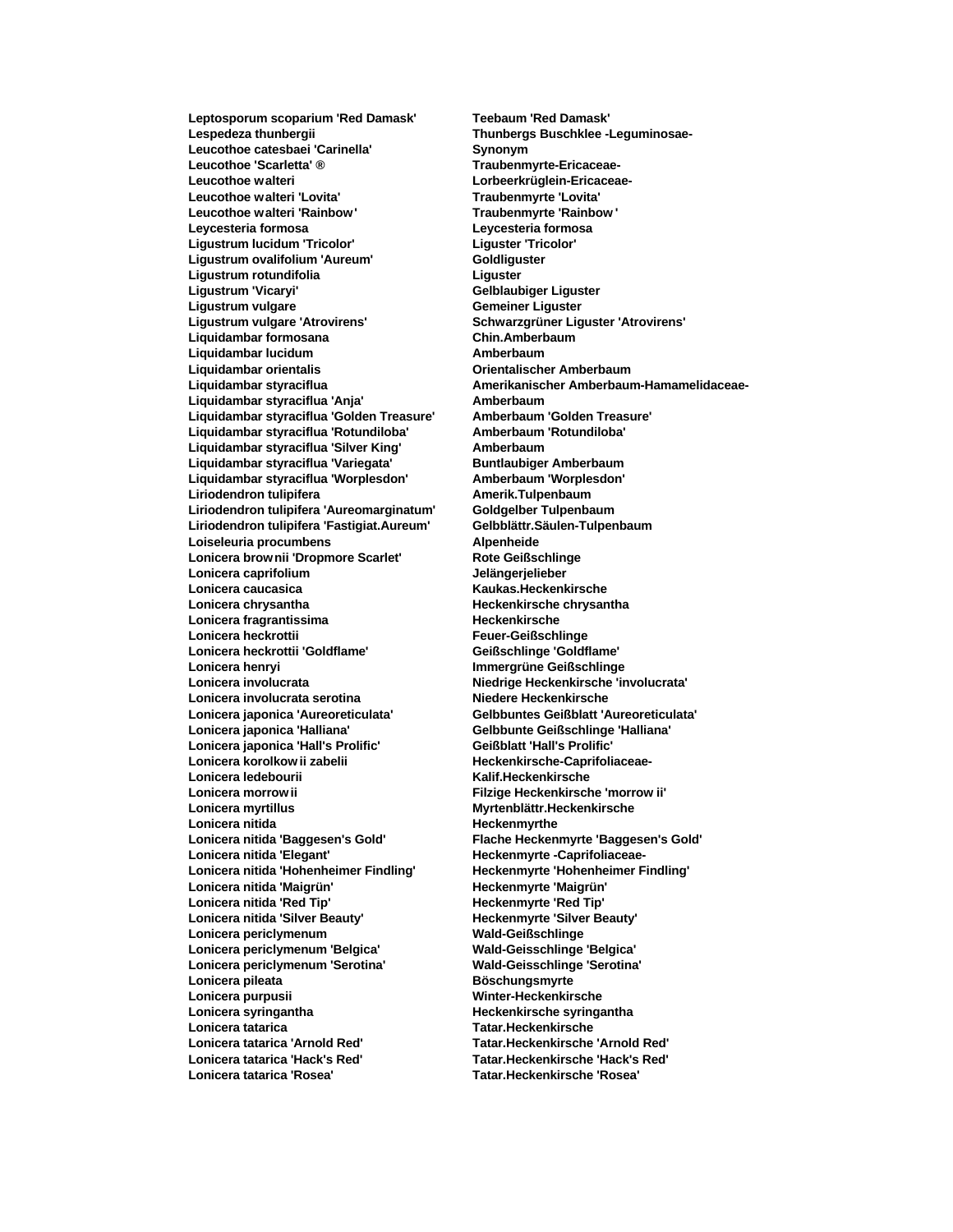**Lonicera tellmanniana Gold-Geißschlinge Lonicera xylosteum Gemeine Heckenkirsche Maclura pomifera Osagedorn Mediterrane Magnolia acuminata Gurken-Magnolie Magnolia 'Ann' Tulpenbaum Magnolia 'Betty' Magnolia brooklyensis 'Elizabeth' Magnolie 'Elizabeth' Magnolia brooklyensis 'Hattie Carthan' Magnolie 'Hattie Carthan' Magnolia 'Butterflies' Magnolie 'Butterflies' Magnolia cylindrica Magnolie Magnolie Magnolia denudata Magnolie sommergrün-Magnoliaceae-Magnolia 'Galaxy' Magnolie 'Galaxy' Magnolia grandiflora Großblättrige Magnolie Magnolia kobus Kobushi-Magnolie Magnolia kobus borealis Kobushi-Magnolie borealis** Magnolia liliiflora 'Nigra' **Nigramber 1988** Purpur-Magnolie-Magnoliaceae-**Magnolia loebneri Großblum.Sternmagnolie Magnolia loebneri 'Ballerina' Magnolie 'Ballerina' Magnolia loebneri 'Leonard Messel' Rosa Sternmagnolie Magnolia loebneri 'Merrill' Magnolie 'Merrill' Magnolia loebneri 'Neil McEacharn' Magnolie 'Neil McEacharn' Magnolia loebneri 'Snow drift' Hohe Magnolie 'Snow drift' Magnolia macrophylla Großblättr.Magnolie Magnolia 'Peppermint Stick' Magnolie 'Peppermint Stick' Magnolia 'Raspberry Ice' Tulpenbaum Magnolia 'Sayonara' Magnolie 'Sayonara' Magnolia sieboldii Sommermagnolie-Magnoliaceae-Magnolia soulangiana Tulpenmagnolie Magnolia soulangiana 'Alexandrina' Magnolia soulangiana 'Burgundy' Tulpenmagnolie Purpliana-Magnoliaceae-Magnolia soulangiana 'Dorsopurpurea' Tulpenmagnolie 'Dorsopurpurea' Magnolia soulangiana 'Lennei' Tulpenmagnolie 'Lennei' Magnolia soulangiana 'Lennei Alba' Tulpenmagnolie 'Lennei Alba' Magnolia soulangiana 'Manchu Fan' Magnolia soulangiana 'Picture' Tulpenmagnolie 'Picture' Magnolia soulangiana 'Rustica Rubra' Tulpenmagnolie 'Rustica Rubra' Magnolia soulangiana 'Speciosa' Tulpenmagnolie 'Speciosa' Magnolia soulangiana 'Verbanica' Tulpenmagnolie 'Verbanica' Magnolia 'Spectrum' Magnolie 'Spectrum' Magnolia sprengeri diva China-Magnolie diva Magnolia 'Star Wars' Magnolie 'Star Wars' Magnolia stellata Sternmagnolie Magnolia stellata 'Centennial' Sternmagnolie 'Centennial' Magnolia stellata keiskei Sternmagnolie 'keiskei' Magnolia stellata 'Rosea' Rosa Sternmagnolie Magnolia stellata 'Royal Star' Sternmagnolie 'Royal Star' Magnolia stellata 'Rubra' Sternmagnolie 'Rubra' Magnolia stellata 'Waterlily' Sternmagnolie 'Waterlily' Magnolia tripetala Magnolie Tripetala-Magnoliaceae-Magnolia 'Yellow River' Magnolie 'Yellow River' Mahoberberis miethkeana Mahonienberberitze miethkeana Mahoberberis neubertii Mahonienberberitze neubertii Mahonia aquifolium Gewöhnliche Mahonie Mahonia aquifolium 'Apollo' Zwergmahonie Mahonia aquifolium 'Atropurpurea' Rotlaubige Mahonie Mahonia aquifolium 'Green Ripple' Mahonie 'Green Ripple' Mahonia aquifolium 'Maqu' Mahonie 'Maqu' Mahonia aquifolium 'Orange Flame' Mahonie 'Orange Flame'**

**Maackia amurensis Ostasiat.Strauch 'Maackia' Magnolie -Magnoliaceae-Magnolie Sundew -Magnoliaceae-<br>Tulpenmagnolie 'Verbanica' Mahoberberis aquisargentii Mahoberberis aquisargentii**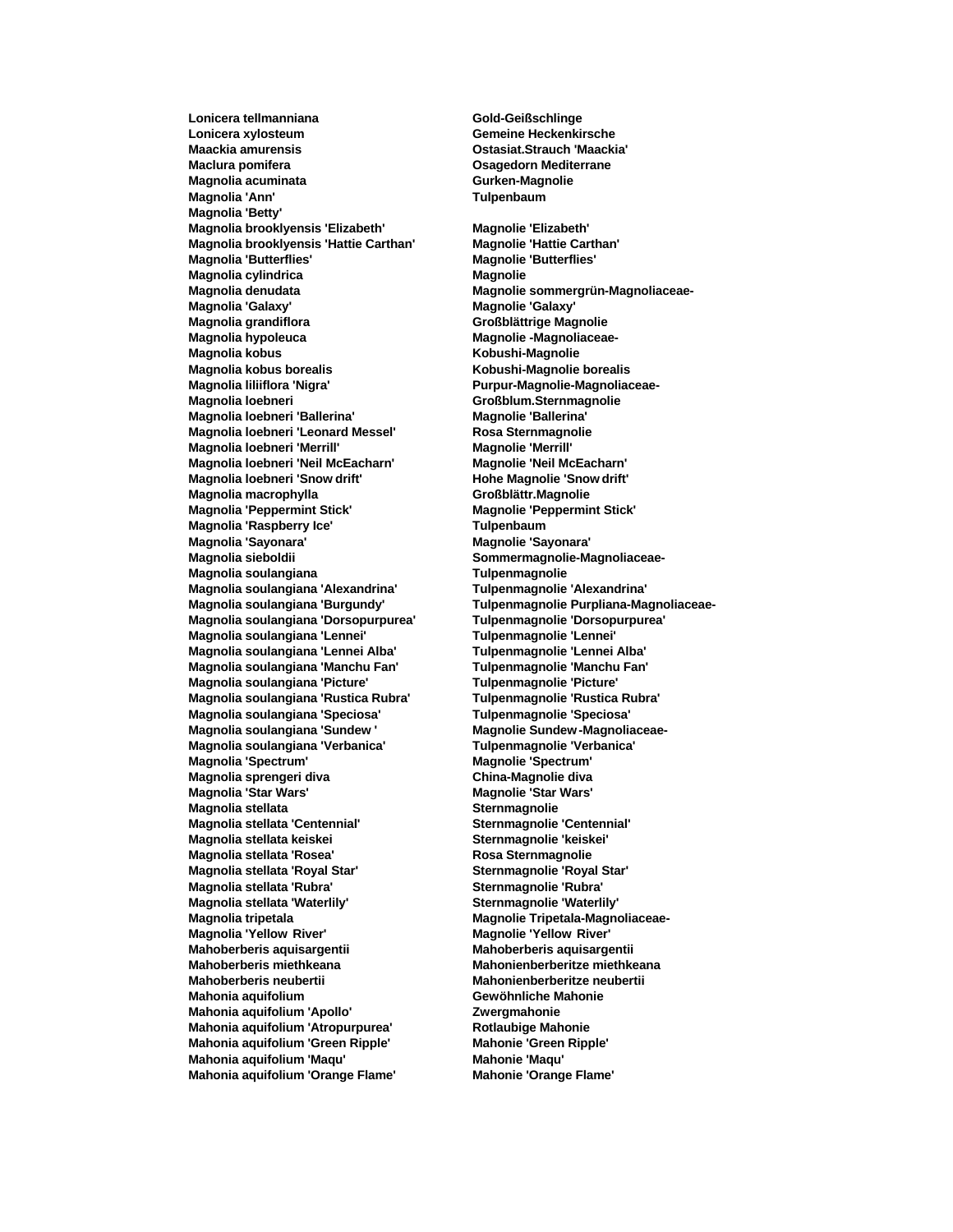**Mahonia aquifolium 'Smaragd' Mahonie 'Smaragd' Mahonia aquifolium 'Undulata' Mahonie 'Undulata' Mahonia bealii Schmuckmahonie Schmuckmahonie Mahonia japonica 'Hivernant' Mahonie 'Hivernant' Mahonia lomariifolia Mahonie lomariifolia Mahonia media 'Winter Sun' Mahonie 'Winter Sun' Mahonia nervosa Mahonie nervosa Mahonia repens Kriechende Mahonie Mahonia wagneri 'Pinnacle' Mahonie Pinnacle-Berberidaceae-Malus 'Adams' Zierapfel 'Adams' Malus 'Adams Parmäne' Apfel 'Adams Parmäne' spät Malus 'Alkmene' Apfel 'Alkmene' mittel Malus 'Ananasrenette' Analysis in the U.S. Apple 1 Ananasrenette' mittel Malus baccata Zierapfel baccata Malus Ballerina 'Bolero' ® Säulenapfel Ballerina 'Bolero'® Malus Ballerina 'Flamenco'® Säulenapfel Ballerina 'Flamenco'® Malus Ballerina 'Polka' ® Säulenapfel Ballerina 'Polka'® Malus Ballerina 'Waltz' ® Säulenapfel Ballerina 'Waltz'® Malus 'Borsdorfer' Apfel 'Borsdorfer' spät Malus 'Börtlinger Weinapfel' Apfel 'Börtlinger Weinapfel'mittel Malus 'Boskoop' Apfel 'Boskoop'sp{t Malus 'Butterball' Zierapfel 'Butterball' Malus 'Danziger Kantapfel' Apfel 'Danziger Kantapfel' mittel Malus 'Dolgo' Zierapfel 'Dolgo' Malus 'Echtermeyer' Zierapfel 'Echtermeyer' Malus 'Ecolette'® Apfel 'Ecolette'® Malus 'Elstar' ® Apfel 'Elstar'®mittel Malus 'Evereste' ® Zierapfel 'Evereste'® Malus 'Extertaler Eckapfel' Apfel 'Extertaler Eckapfel' Malus 'Filippa' Apfel 'Filippa'mittel Malus floribunda Zierapfel floribunda Malus 'Florina' Apfel 'Florina'mittel Malus 'Gelber Gulderling' Apfel 'Gelber Gulderling'spät Malus 'Gestr.Hannov.Winterrenette' Apfel 'Gestr.Hannov.Winterrenette' Malus 'Gloster 69' Apfel 'Gloster 69' mittel Malus 'Golden Delicious' Apfel 'Golden Delicious' mittel Malus 'Golden Hornet' Zierapfel 'Golden Hornet' Malus 'Goldparmäne' Apfel 'Goldparmäne'mittel Malus 'Gravensteiner' Apfel 'Gravensteiner' mittel Malus 'Gravensteiner' Apfel 'Gravensteiner' mittel Malus 'Hillieri' Zierapfel 'Hillieri' Malus 'Hyslop' Zierapfel 'Hyslop' Malus 'Ingol' Apfel 'Ingol'mittel Malus 'Ingrid Marie' Apfel 'Ingrid Marie'mittel Malus 'Jakob Fischer' Apfel 'Jakob Fischer' mittel Malus 'Jakob Lebel' Apfel 'Jakob Lebel'mittel Malus 'Jamba 69' Apfel 'Jamba 69'früh Malus 'John Dow nie' Zierapfel 'John Dow nie' Malus 'Jonadel' Apfel 'Jonadel' mittel Malus 'Jonagold' Apfel 'Jonagold' mittel Malus 'Juwel aus Kirchw erder' Apfel 'Juwel aus Kirchw erder' Malus 'Kaiser Wilhelm' Apfel 'Kaiser Wilhelm' Malus 'Lemoinei' Zierapfel 'Lemoinei' Malus 'Liberty' Apfel 'Liberty' Apfel 'Liberty'** 

**Malus 'Altländer Pfannkuchenapfel' Apfel 'Altländer Pfannkuchenapfel' spät Malus 'Berner Rosenapfel' Apfel 'Berner Rosenapfel'mittel Malus 'Cox Orange Typ Rheinland' Apfel 'Cox Orange Typ Rheinland' mittel Malus 'Dülmener Herbstrosenapfel' Apfel 'Dülmener Herbstrosenapfel'mittel Malus 'Eleyi' Zierapfel-Rosaceae-Malus 'Finkenw erder Herbstprinz' Apfel 'Finkenwerder Herbstprinz' spät Malus 'Geheimrat Dr.Oldenburg' Apfel 'Geheimrat Dr.Oldenburg' mittel Malus 'Grahams Jubiläumsapfel' Apfel 'Grahams Jubiläumsapfel' mittel**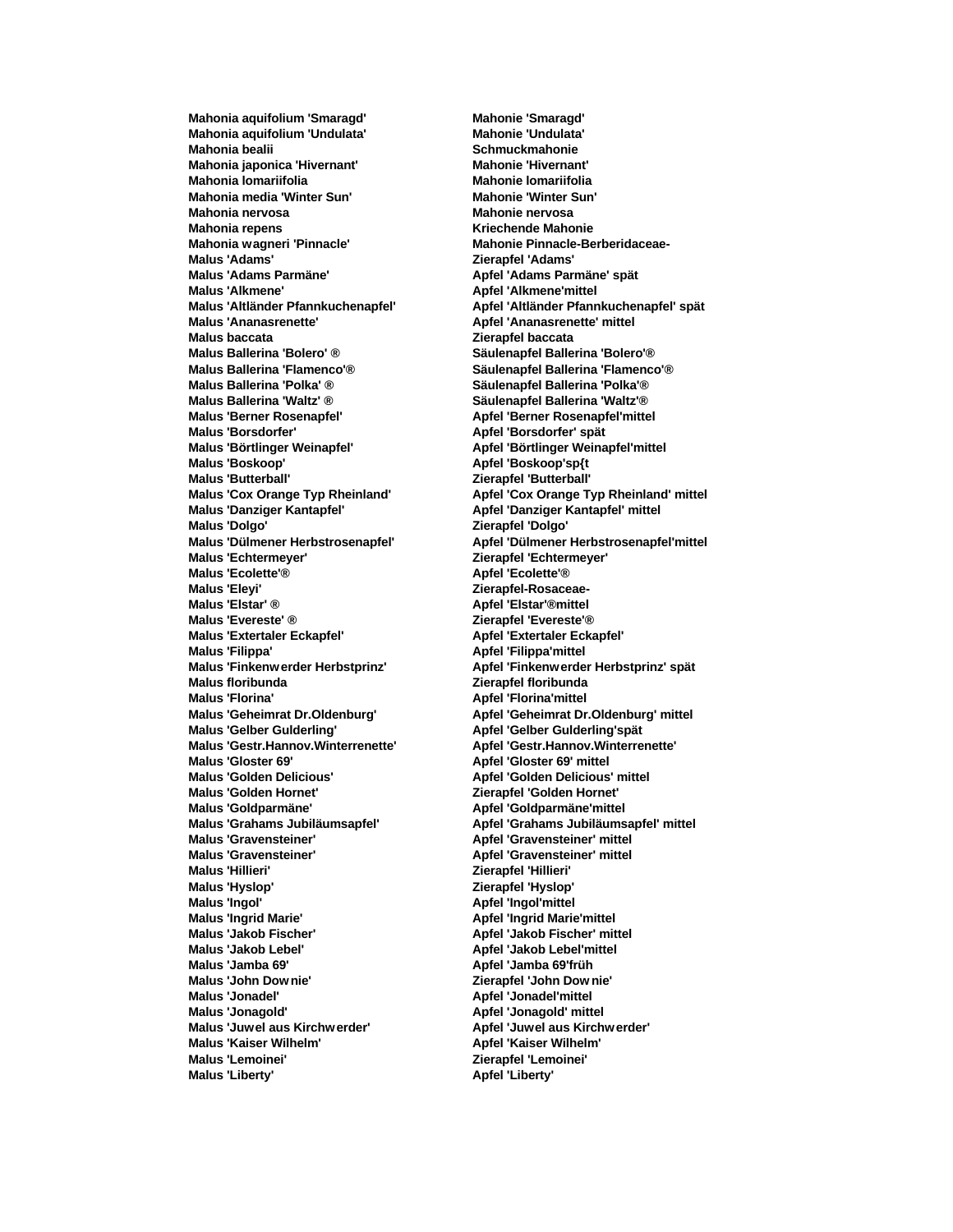**Malus 'Liset' Zierapfel-Rosaceae-Malus 'Makamik' Zierapfel 'Makamik' Malus 'Martini' Apfel 'Martini'spät Malus 'Mc.Intosh Rogers' Apfel 'Mc.Intosh Rogers' mittel Malus 'Neville Copeman' Zierapfel 'Neville Copeman' Malus 'Niedzw etzkyana' Zierapfel 'Niedzw etzkyana' Malus 'Pannemannapfel' Apfel ' Pannemannapfel' Malus 'Pilot'® Apfel 'Pilot'® spät Malus 'Pinova'® Apfel 'Pinova'®mittel Malus 'Piros'® Apfel 'Piros'® früh Malus 'Pomzai' ® Zierapfel 'Pomzai'® Malus 'Prima' Apfel 'Prima'mittel Malus 'Prinzenapfel' Apfel 'Prinzenapfel'mittel Malus 'Professor Sprenger' Zierapfel-Rosaceae-Malus prunifolia Zierapfel prunifolia Malus 'Purpurroter Cousinot' Apfel 'Purpurroter Cousinot' spät Malus 'Reanda'® Apfel 'Reanda'®mittel Malus 'Red Sentinel' Zierapfel 'Red Sentinel' Malus 'Red Tip' Zierapfel 'Red Tip' Malus 'Reglindis'® Apfel 'Reglindis'®mittel Malus 'Resi' ® Apfel 'Resi'® Malus 'Retina'® Apfel 'Retina'®mittel Malus 'Riesenboiken' Apfel 'Riesenboiken'mittel Malus 'Roter Boskoop' Apfel 'Roter Boskoop'spät Malus 'Roter Eiserapfel' Apfel 'Roter Eiserapfel'spät Malus 'Roter Erw in Baur' Apfel 'Roter Erw in Baur' Malus 'Roter Gravensteiner' Apfel 'Roter Gravensteiner'mittel Malus 'Royal Beauty' Zierapfel 'Royal Beauty' Malus 'Royalty' Zierapfel 'Royalty' Malus 'Rubinette' ® Apfel 'Rubinette'®mittel Malus 'Rudolph' Zierapfel-Rosaceae-Malus 'Schöner von Nordhausen' Apfel 'Schöner von Nordhausen'spät Malus 'Spartan' Apfel 'Spartan'mittel Malus spectabilis 'Plena' Zierapfel spectabilis 'Plena' Malus 'Sternapfel' Apfel 'Sternapfel' spät Malus 'Striped Beauty' Zierapfel 'Striped Beauty'** Malus 'Topaz' -S-<br> **Apfel 'Topaz'-S-Malus toringo Berg-Zierapfel -Rosaceae-Malus tschonoskii Zierapfel tschonoskii Malus 'Van Eseltine' Zierapfel 'Van Eseltine' Malus 'Weißer Klarapfel' Apfel 'Weißer Klarapfel'früh Malus 'Zitronenapfel' Apfel 'Zitronenapfel' mittel Manettia bicolor Manettia bicolor Menispermum canadense Mondsame Mespilus germanica Mispel Metasequoia glyptostroboides Chinesisches Rotholz Metrosideros excelsa Eisenholzbaum excelsa Metrosideros kermadecensis 'Variegata' Eisenholzbaum kerm.'Variegata' Michelia figo Bananenstrauch Microbiota decussata Fächerwacholder Morus alba 'Pendula' Hängender Weißer Maulbeerbaum Morus alba 'Pyramidalis' Säulen-Maulbeerbaum Muehlenbeckia complexa Drahtwein Musa basjoo Japan.Faserbanane Myrica gale Gagelstrauch Myrtus communis tarentina Brautmyrte Nandina domestica Heiliger Bambus** 

**Malus 'Red Jade' Zierapfel 'Red Jade' Malus 'Roter Berlepsch' Apfel 'Roter Berlepsch'mittel Malus 'Royal Gala' ® Apfel 'Royal Gala'®mittel Malus 'Schöner von Herrnhut' Apfel 'Schöner von Herrnhut'mittel Malus 'Street Parade' Zierapfel 'Street Parade'**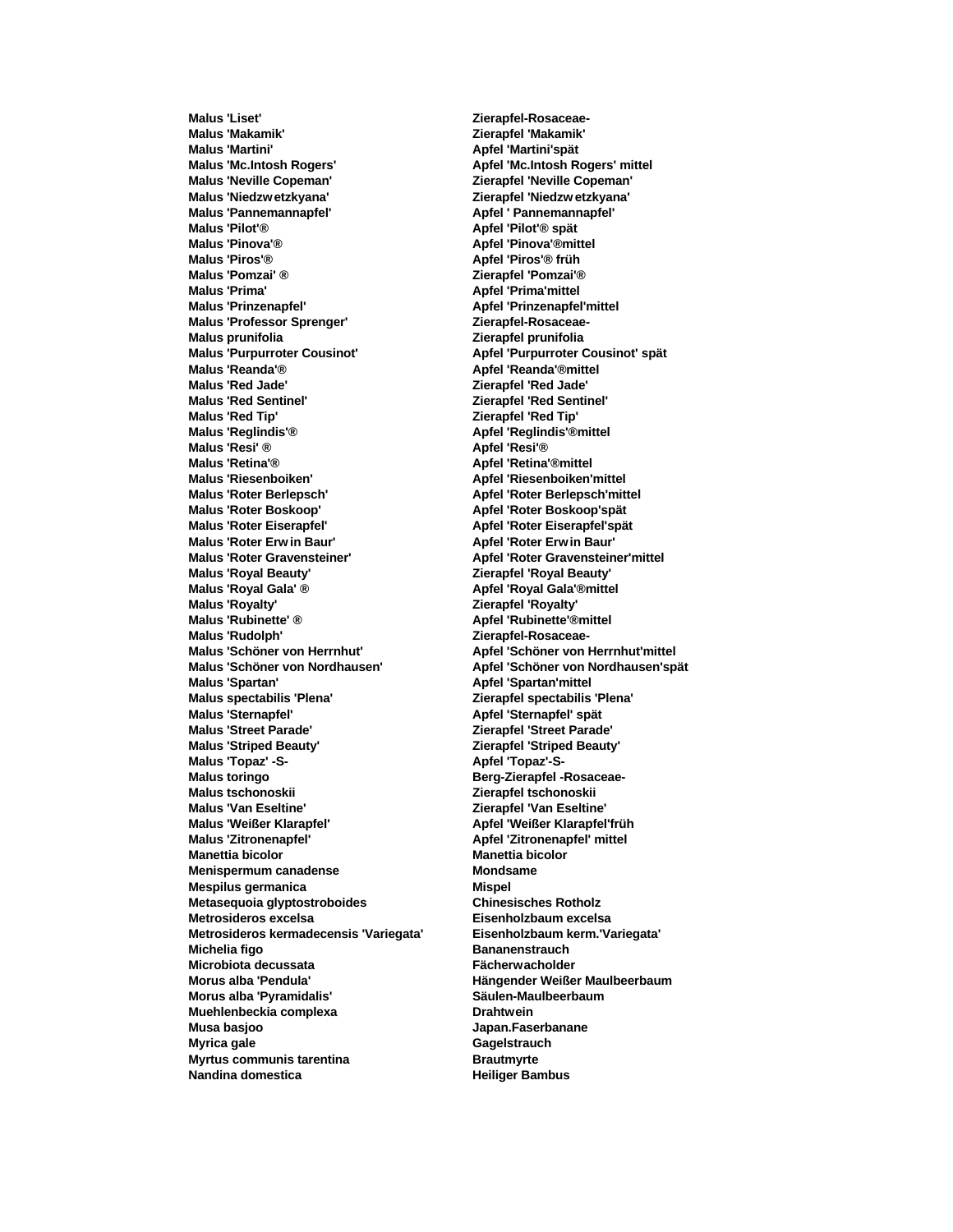**Neillia affinis Traubenspiere Neillia thibetica Tibet.Traubenspiere Neolitsea sericea Neolitsea sericea Neviusia alabamensis Schneelocke Nothofagus antarctica Scheinbuche Nyssa aquatica Tupelobaum Nyssa sylvatica Tupelobaum Nyssa sylvatica 'Autumn Cascades' Tupelobaum 'Autumn Cascades' Oemleria cerasiformis Oemleria cerasiformis Olea europaea Olive Oplopanax horridus Synonym Orixa japonica Japan.Fruchtstrauch Osmanthus armatus Duftblüte armatus Osmanthus decorus Steinlinde-Oleaeceae-Osmanthus delavavi** Osmanthus heterophyllus **Duftblüte-Oleaceae-Osmanthus heterophyllus 'Variegatus' Buntlaubige Duftblüte Ostrya carpinifolia Hopfenbuche Ostasiat.Strauch Ostrya japonica Japanische Hopfenbuche Ostrya virginiana Ostasiat.Strauch Oxydendrum arboreum Sauerbaum Pachysandra terminalis Schattengrün,Dickmännchen Pachysandra terminalis 'Green Carpet' ® Schattengrün 'Green Carpet'® Pachysandra terminalis 'Variegata' Schattengrün 'Variegata' Paeonia delavayi Pfingstrose Paeonia suffr.'Athlete' Baum-Pfingstrose 'Athlete' Paeonia suffr.'Souvenir de Ducher' Strauch-Pfingstrose 'Souvenir de Ducher' Paeonia suffruticosa, w eiß Paeonia 'Weiß'-Paeoniaeae-Pandorea jasminoides Pandorea jasminoides Parrotia persica Parrotia persica 'Vanessa' Eisenbaum 'Vanessa' Parrotiopsis jacquemontiana Himalaja Parrotie-Hamamelidaceae-**Parthenocissus quinquefolia Wilder Wein-Vitaceae-**Parthenocissus quinquefolia 'Engelmannii' Mauerwein 'Engelmannii' Parthenocissus tric.'Low ii' Kleinlaubiger Wein 'Low ii' Parthenocissus tric.'Minutifolia' Wilder Wein 'Minutifolia' Parthenocissus tric.'Veitchii' Selbstklimmer 'Veitchii' Passiflora caerulea Blaue Passionsblume Passiflora caerulea 'Constance Elliot' Passiflora citrina Gelbe Sternblüte Passiflora edulis Purpur-Granadilla Passiflora Hybr.'Amethyst' Passionsblume 'Amethyst' Passiflora Hybr.'Sunburst' Passionsblume 'Sunburst' Passiflora quadrangularis Riesen-Granadilla Passiflora sanguinolenta Passionsblume sanguinolenta Paulownia tomentosa Blauglockenbaum-Scrophulariaceae-Pernettya mucronata Torfmyrte Pernettya mucronata 'Feuerland' Torfmyrte 'Feuerland' Perovskia abrotanoides Blauraute,Silberbusch Perovskia atriplicifolia Blauraute Perovskia atriplicifolia 'Blue Spire' Blauraute 'Blue Spire'** Petteria ramentacea **Petterie Phellodendron amurense Echter Korkbaum Philadelphus 'Belle Etoile' Gartenjasmin 'Belle Etoile' Philadelphus coronarius Duftend.Bauernjasmin Philadelphus coronarius 'Aureus' Duftend.Bauernjasmin 'Aureus' Philadelphus falconeri Feldjasmin falconeri** Philadelphus 'Girandole' **Gartenjasmin-Philadelphaceae-Philadelphus inodorus grandiflorus Großblumiger Feldjasmin-Philadelphaceae-Philadelphus 'Minnesota Snow flake' Gartenjasmin 'Minnesota Snow flake'**

**Paederia scandens Paederia scandens Parthenocissus tric.'Green Spring' Wilder Wein Green Spring -Vitaceae-**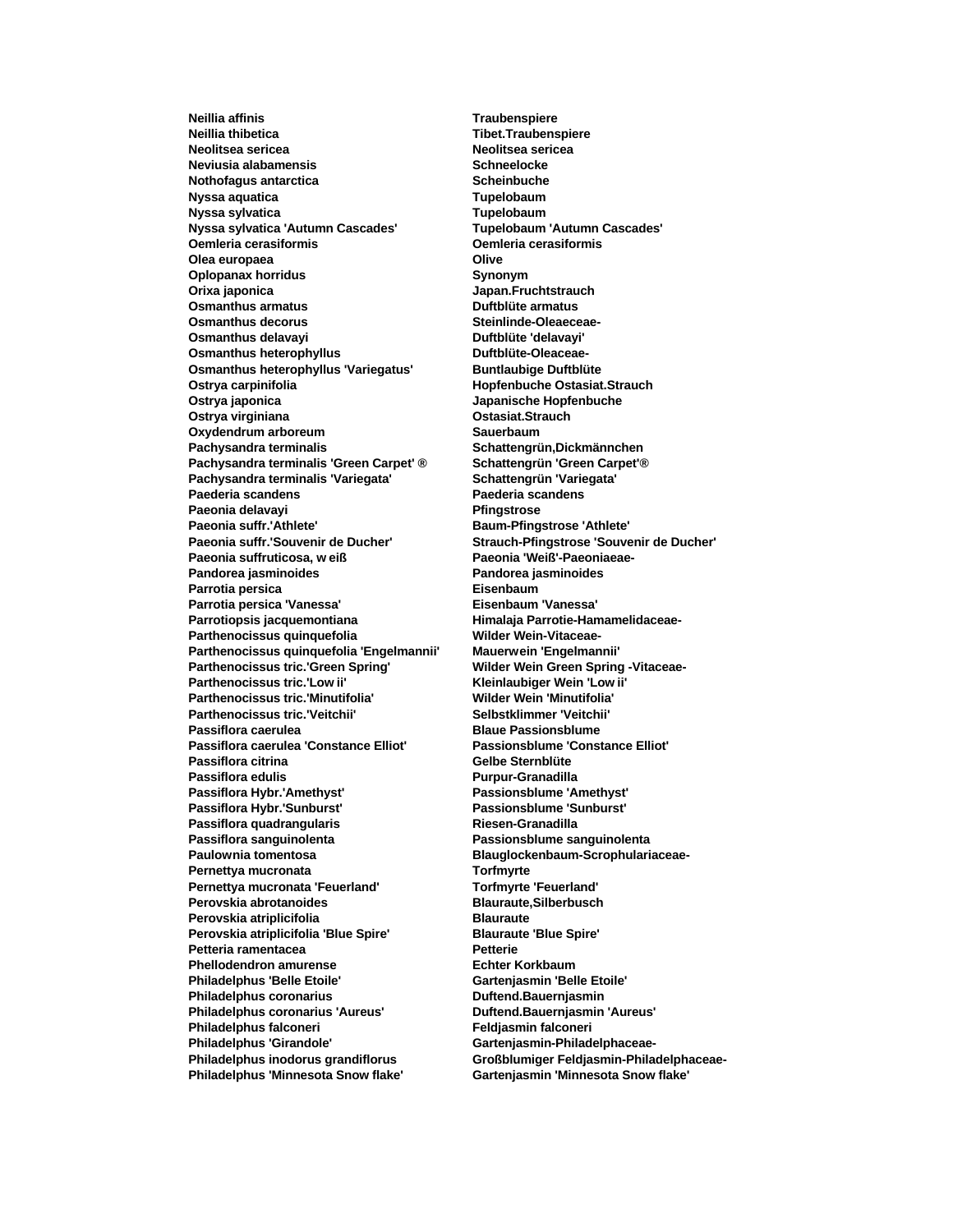Philadelphus 'Schneesturm' GartenjasminPhiladelphaceae-**Philadelphus 'Snow belle' Gartenjasmin 'Snow belle' Philadelphus 'Snow flake' Phoenix canariensis Dattelpalme Phoenix roebelinii Dattelpalme Photinia davidii 'Palette' Glanzmispel 'Palette' Photinia fraseri 'Camilvy' Glanzmispel 'Camilvy' Photinia fraseri 'Red Robin' Glanzmispel 'Red Robin' Photinia serratifolia Kahle Glanzmispel Photinia villosa Glanzblattmispel Photinia villosa maximow icziana Glanzblattmispel 'maximow icziana' Phyllostachys aurea Kranichknie-Bambus Phyllostachys aureosulcata Bambus aureosulcata Phyllostachys bamb.'Castilloni' Bambus bamb.'Castilloni' Phyllostachys heterocycla pubescens Bambus heterocycla pubescens Phyllostachys humilis Bambus humilis Phyllostachys nigra Bambus nigra Bambus nigra** Phyllostachys nigra 'Boryana' **Bambus nigra 'Boryana' Bambus nigra 'Boryana' Phyllostachys nigra 'Henonis' Bambus nigra 'Henonis' Phyllostachys viridis Bambus viridis Phyllostachys vivax aureocaulis Bambus vivax aureocaulis Physocarpus opulifolius Fasanenspiere Physocarpus opulifolius 'Dart's Gold' Blasenspiere 'Dart's Gold' Physocarpus opulifolius 'Diabolo' ® Blasenspiere 'Diabolo' Physocarpus opulifolius 'Luteus' Gelbe Fasanenspiere 'Luteus'** Picea abies 'Acrocona' **Zapfenfichte Picea abies 'Argenteospica' Fichte mit weissk.Spitzen Picea abies 'Aurea Magnifica' Gelbe Rotfichte**<br> **Picea abies 'Compacta' Gelbe Rottichte Compacta'**  $Pic$ ea abies 'Compacta' Picea abies 'Cupressina' **Zypressenfichte Picea abies 'Echiniformis' Igel-Fichte Picea abies 'Finedonensis' Gelbnadelige Fichte 'Finedonensis' Picea abies 'Formanek' Kriechfichte**<br> **Picea abies 'Frohburg' Kriechte 'Frohburg' Kriechte 'Frohburg'**  $Pic$ ea abies 'Frohburg' **Picea abies 'Gregoryana' Zwergfichte 'Gregoryana'** Picea abies 'I nversa' **Trauer-Hängefichte Picea abies 'Little Gem' Nestfichte 'Little Gem' Picea abies 'Nidiformis' Picea abies 'Ohlendorffii' Fichte 'Ohlendorffii' Picea abies 'Parviformis' Fichte 'Parviformis'** Picea abies 'Pendula Major' **Schmale Hängefichte Picea abies 'Procumbens' Kissenfichte 'Procumbens' Picea abies 'Pumila Nigra' Schwarze Pummelfichte Picea abies 'Remontii' Picea abies 'Repens' Fichte 'Repens' Picea abies 'Viminalis' Kegelfichte 'Viminalis'** Picea abies 'Virgata' **Schlangenfichte** Schlangenfichte **Picea asperata Chin. Fichte 'asperata' Picea breweriana Mähnenfichte Picea glauca P.alba Weißfichte -Pinaceae-Picea glauca 'Alberta Globe' Kugelfichte 'Alberta Globe' Picea glauca 'Blue Wonder' ® Blaufichte 'Blue Wonder'®** Picea glauca 'Coerulea' **Access 19 and 19 and 19 and 19 and 19 and 19 and 19 and 19 and 19 and 19 and 19 and 19 and 19 and 19 and 19 and 19 and 19 and 19 and 19 and 19 and 19 and 19 and 19 and 19 and 19 and 19 and 19 and 1 Picea glauca 'Conica' Zuckerhutfichte** Picea glauca 'Echiniformis' Blaue Igelfichte Picea glauca 'Laurin' **Schimmelfichte 'Laurin'** Schimmelfichte 'Laurin' **Picea jezoensis Fichte 'jezoensis' Picea likiangensis balfouriana Chin.Fichte balfouriana Picea mariana 'Beissneri' Schwarzfichte 'Beissneri'**

**Philadelphus pubescens Feldjasmin pubescens Philadelphus 'Virginal' Gefüllter Gartenjasmin-Philadelphaceae-Picea abies 'Maxw ellii' Kissenfichte 'Maxw ellii'**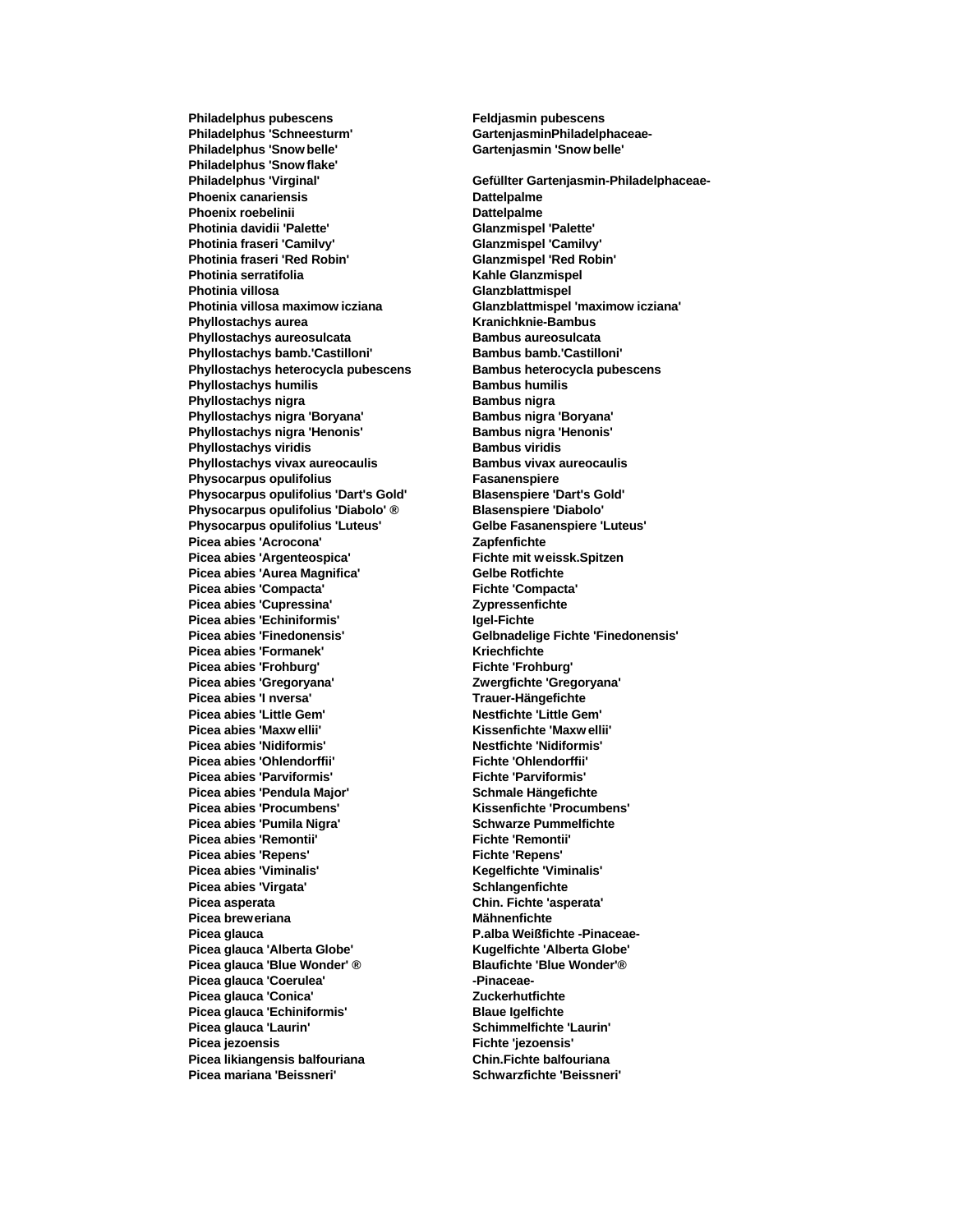**Picea mariana 'Nana' Blaue Kissenfichte Picea mariorika Breitwachs.Serb.Fichtenart Picea obovata Sibirische Fichte Picea omorika**<br> **Picea omorika 'Nana'**<br> **Serbische Kegelf** Picea omorika 'Pendula' **Serbische Hängefichte Picea orientalis Kaukasusfichte,Sapindus-Fichte Picea orientalis 'Atrovirens' Grüne Kaukasusfichte Picea orientalis 'Gracilis' Orient.Goldfichte 'Gracilis' Picea pungens 'Endtz' Blaufichte 'Endtz' Picea pungens 'Glauca Globosa' Kleine Blaufichte Picea pungens 'Hoopsii' Picea pungens 'Koster' Blaufichte 'Koster' Picea pungens 'Maigold' Blaue Stechfichte 'Maigold' Picea pungens 'Moerheim' Blaufichte 'Moerheim' Picea pungens 'Waldbrunn' Picea rubens Ostamerikanische Fichte Picea wilsonii Fichte 'wilsonii' Pieris floribunda Lavendelheide -Ericaceae-Pieris japonica Japan.Schattenglöckchen Pieris japonica 'Bonfire' Schattenglöckchen 'Bonfire' Pieris japonica 'Carnaval' Schattenglöckchen 'Carnaval' Pieris japonica 'Cavatine' Schattenglöckchen 'Cavatine' Pieris japonica 'Chaconne' Schattenglöckchen 'Chaconne' Pieris japonica 'Cupido' Schattenglöckchen 'Cupido' Pieris japonica 'Debutante' Schattenglöckchen 'Debutante' Pieris japonica 'Flaming Silver' Schattenglöckchen 'Flaming Silver' Pieris japonica 'Geisha' Schattenglöckchen 'Geisha' Pieris japonica 'Iseli Scarlet' Schattenglöckchen 'Iseli Scarlet' Pieris japonica 'Little Heath' Schattenglöckchen 'Little Heath' Pieris japonica 'Mountain Fire' Schattenglöckchen 'Mountain Fire' Pieris japonica 'Nocturne' Schattenglöckchen 'Nocturne' Pieris japonica 'Prelude' Schattenglöckchen 'Prelude' Pieris japonica 'Purity' Schattenglöckchen 'Purity' Pieris japonica 'Rondo' Schattenglöckchen 'Rondo' Pieris japonica 'Sarabande' Schattenglöckchen 'Sarabande' Pieris japonica 'Select' Schattenglöckchen 'Select' Pieris japonica 'Shojo' Schattenglöckchen 'Shojo' Pieris japonica 'Valley Rose' Schattenglöckchen 'Valley Rose' Pieris japonica 'Variegata' Weißbuntes Schattenglöckchen Pieris japonica 'White Pearl' Schattenglöckchen 'White Pearl' Pinus aristata Fuchsschwanzkiefer Pinus armandii Kiefer 'armandii' Pinus banksiana Strauchkiefer Pinus bungeana Tempelkiefer Pinus cembra** *Zirbelkiefer* Pinus cembra 'Compacta Glauca' **Zirbelkiefer 'Compacta Glauca' Pinus cembra 'Glauca' Blaue Zirbelkiefer Pinus contorta Drehkiefer Pinus contorta 'Frisian Gold' Drehkiefer 'Frisian Gold' Pinus contorta 'Spaan's Dw arf' Drehkiefer 'Spaan's Dw arf' Pinus coulteri Kiefer 'coulteri'**

**Picea mariana 'Doumetii' Schwarzfichte 'Doumetii' Serbische Kegelfichte Picea pungens 'Lucky Strike' Blaue Stechfichte 'Lucky Strike' Pieris japonica 'Christmas Cheer' Schattenglöckchen 'Christmas Cheer' Pieris japonica 'Forest Flame' Schattenglöckchen 'Forest Flame' Pieris japonica 'Little Heath Green' Schattenglöckchen 'Little Heath Green' Pieris japonica 'Minor' Schattenglöckchen 'Minor' Pieris japonica 'Red Mill' Schattenglöckchen 'Red Mill' Pieris japonica 'Rosalinda' Schattenglöckchen 'Rosalinda' Pieris japonica 'Valley Valentine' Schattenglöckchen 'Valley Valentine' Pieris japonica 'White Cascade' Schattenglöckchen 'White Cascade'**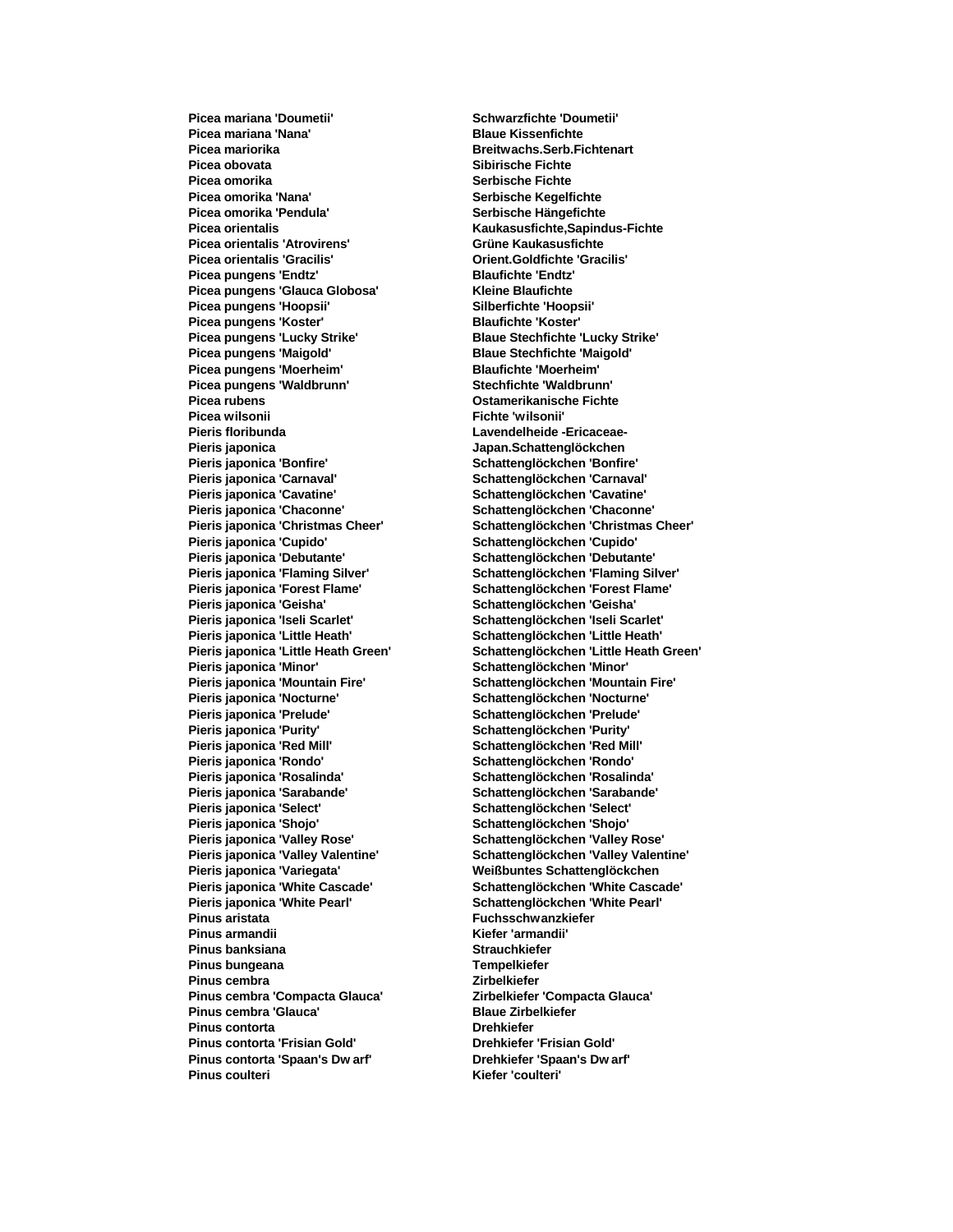**Pinus densiflora Japan.Rotkiefer Pinus densiflora 'Alice Verkade' Japan.Strauchkiefer 'Alice Verkade' Pinus densiflora 'Pendula' Hänge-Strauchkiefer Pinus densiflora 'Umbraculifera' Japan.Strauchkiefer 'Umbraculifera' Pinus flexilis Nevada-Zirbelkiefer Pinus jeffreyi Jeffrey-Kiefer Pinus koraiensis Korea-Kiefer Pinus leucodermis Schlangenhautkiefer Pinus leucodermis 'Compact Gem' Bosnische Kiefer 'Compact Gem' Pinus leucodermis 'Satellit' Bosnische Kiefer 'Satellit' Pinus monticola Bergkiefer Pinus mugo 'Carsten's Wintergold' Bergkiefer 'Carsten's Wintergold' Pinus mugo 'Frisby' Pinus mugo 'Gnom' Strauchkiefer 'Gnom' Pinus mugo 'Hesse' Bergkiefer 'Hesse' Pinus mugo 'Humpy' Pinus mugo 'Kissen' Flachwüchsige Bergkiefer 'Kissen' Pinus mugo 'Knapenburg' Bergkiefer 'Knapenburg' Pinus mugo 'Mini Mops' Kugelkiefer 'Mini Mops' Pinus mugo 'Mops' Kugelkiefer 'Mops' Pinus mugo mughus Krummholzkiefer Pinus mugo 'Ophir' Pinus mugo pumilio Zwergkiefer Pinus mugo 'Wintergold' Bergkiefer 'Wintergold' Pinus mugo 'Zundert' Bergkiefer 'Zundert' Pinus nigra Schwarzkiefer Pinus nigra 'Bambino' Schwarzkiefer 'Bambino' Pinus nigra 'Globosa' Zwerg-Schwarzkiefer 'Globosa' Pinus nigra 'Hornibrookiana' Pinus nigra 'Nana' Strauch-Schwarzkiefer Pinus nigra 'Pierrick Bregeon' Schwarzkiefer 'Pierrick Bregeon' Pinus nigra 'Pyramidalis' Pyramiden-Schw arzkiefer Pinus nigra 'Spielberg' Zwerg-Schwarzkiefer Spielberg Pinus parviflora Pinus parviflora 'Adcock's Dw arf' Mädchenkiefer 'Adcock's Dw arf' Pinus parviflora 'Bonsai' Synonym Pinus parviflora 'Brevifolia' Mädchenkiefer 'Brevifolia' Pinus parviflora 'Glauca'<br>Pinus parviflora 'Negishi' Pinus parviflora 'Saphir' Zwerg-Mädchenkiefer 'Saphir' Pinus parviflora 'Schoon's Bonsai' Mädchenkiefer 'Schoon's Bonsai' Pinus parviflora 'Tempelhof' Mädchenkiefer 'Tempelhof' Pinus pinaster Strandkiefer Pinus pinea Pinie Pinus ponderosa Pinus pumila Kriechkiefer Pinus pumila 'Draijer's Dw arf' Pummelkiefer 'Draijer's Dw arf' Pinus pumila 'Glauca' blaue Pummel-Kiefer-Pinaceae-Pinus resinosa Amerikanische Rotkiefer Pinus rigida Pechkiefer Pinus sabiniana Nußkiefer Pinus schwerinii Zapfenkiefer Pinus sibirica Sibirische Zirbelkiefer Pinus strobus Weymouthkiefer Pinus strobus 'Krüger's Liliput' Kissenkiefer 'Krüger's Liliput' Pinus strobus 'Minima' Kissenkiefer 'Minima' Pinus strobus 'Pendula' Hänge-Seidenkiefer** Pinus strobus 'Radiata' **Streichel-Kiefer-Pinaceae-Pinus sylvestris Kiefer Pinus sylvestris 'Albyns' Bodendecker-Kiefer**

**Pinus leucodermis 'Schmidtii' Zwerg-Schlangenhautkiefer-Pinaceae-Pinus mugo Bergkiefer, Latschenkiefer -Pinaceae-Pinus parviflora 'Negishi' Blaue Mädchenkiefer 'Negishi'**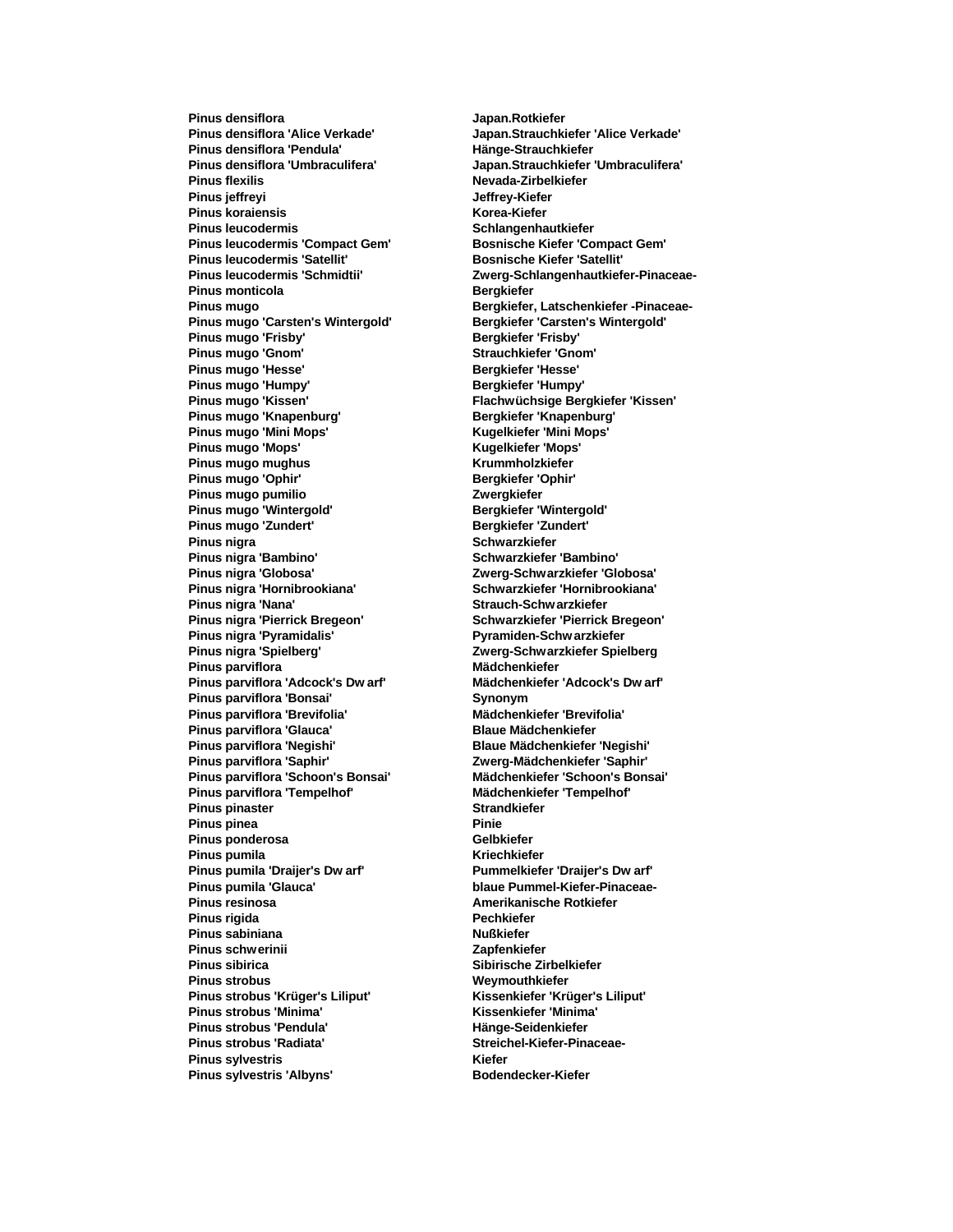**Pinus sylvestris 'Aurea' Gold-Zwergkiefer Pinus sylvestris 'Globosa Viridis' Kugelkiefer Pinus sylvestris 'Hibernica' Irische Kiefer Pinus sylvestris 'Repens' Zwergkiefer 'Repens'** Pinus sylvestris 'Watereri' **Matematic Silber-Kiefer-Pinaceae-**<br>Pinus thunbergii 'Banshoho' **Nigeriya Kiefer thunbergii 'Bans Pinus uncinata Hakenkiefer Pinus uncinata 'Grüne Welle' Kiefer 'Grüne Welle' Pinus uncinata 'Paradekissen' Kriechkiefer 'Paradekissen' Pinus wallichiana Tränen-Kiefer-Pinaceae-Pinus wallichiana 'Densa' Kleine Tränenkiefer Platanus acerifolia Superplatane Platanus acerifolia 'Alphens Globe' Platane 'Alphens Globe' Platanus acerifolia 'Suttneri' Platane Pleioblastus simonii Bambus simonii Podocarpus nivalis Neuseeländische Steineibe Polygonum aubertii Schlingknöterich -Polygonaceae-Poncirus trifoliata Bitterorange -Rutaceae-Populus alba Silberpappel Populus lasiocarpa Großblattpappel Populus tremula 'Erecta' Säulen-Zitterpappel Populus trichocarpa Westl.Balsampappel Populus wilsonii Europ.Großblattpappel Potentilla fruticosa Gemeiner Fingerstrauch Potentilla 'Goldfinger' Fingerstrauch 'Goldfinger' Potentilla 'Goldstar' Fingerstrauch 'Goldstar' Potentilla 'Goldteppich' Fingerstrauch 'Goldteppich' Potentilla Hybr. i.S. Potentilla 'Klondike' Fingerstrauch 'Klondike' Potentilla 'Lovely Pink' Fingerstrauch 'Lovely Pink' Potentilla 'Primrose Beauty' Fingerstrauch 'Primrose Beauty'** Potentilla 'Red Ace' **Roter Fingerstrauch-Rosaceae-Potentilla 'Sommerflor' Fingerstrauch 'Sommerflor' Potentilla tridentata 'Nuuk' Prostanthera cuneata Strauchminze Prunus 'Accolade' Früheierkirsche -Rosaceae-Prunus amygdalopersica 'Angelique' Persische Mandel 'Angelique' Prunus arm.'Ungarische Beste' Aprikose 'Ungarische Beste' Aprikose 'Ungarische 'Alma' Bester Prunus av.'Alma' Prunus av.'Annabella' Süßkirsche 'Annabella'5.KW Prunus av.'Johanna' Süßkirsche 'Johanna' 4.KW Prunus av.'Karina' Süßkirsche 'Karina' Prunus av.'Katalin' -R- Süßkirsche 'Katalin' -R-Prunus av.'Kobold' Zwergschattenmorelle Prunus av.'Kordia' Süßkirsche 'Kordia'6.KW Prunus av.'Lapins' Süßkirsche 'Lapins'7.KW Prunus av.'Magda' Prunus av.'Margit' -R- Süßkirsche 'Margit' Prunus av.'Oktavia' Süßkirsche 'Oktavia' 6.KW Prunus av.'Regina' Süßkirsche 'Regina'7.KW Prunus av.'Summit' Prunus av.'Sunburst' Süßkirsche 'Sunburst'5.KW**

**Pinus thunbergii 'Banshoho' Kiefer thunbergii 'Banshoho' Potentilla 'Abbotsw ood' Fingerstrauch 'Abbotsw ood' Potentilla 'Kobold' Fingerstrauch 'Kobold' Prunus av.'Büttners Rt.Knorpelk' Süßkirsche 'Büttners Rt.Knorpelkirsch'5.KW Prunus av.'Dönn.Gelbe Knorpelk.' Süßkirsche 'Dönnissens Gelbe Knorpel' 6.KW Prunus av.'Gr.Prinzessinkirsche' Süßkirsche 'Große Prinzessinkirsche' Prunus av.'Gr.Schw arze Knorpelk.' Prunus av.'Große Schw .Knorpelkirsche' 6.KW**  $S\ddot{u}$ ßkirsche 'Hedelfinger Riesenkirsche'7.KW **Prunus av.'Nadino' -R- Süßkirsche 'Nadino' -R-Prunus av.'Querfurter Königskir.' Süßkirsche 'Querfurter Königskirsche' Prunus av.'Schn.Späte Knorpelkir.' Süßkirsche 'Schneiders Späte Knorpel' 6.KW**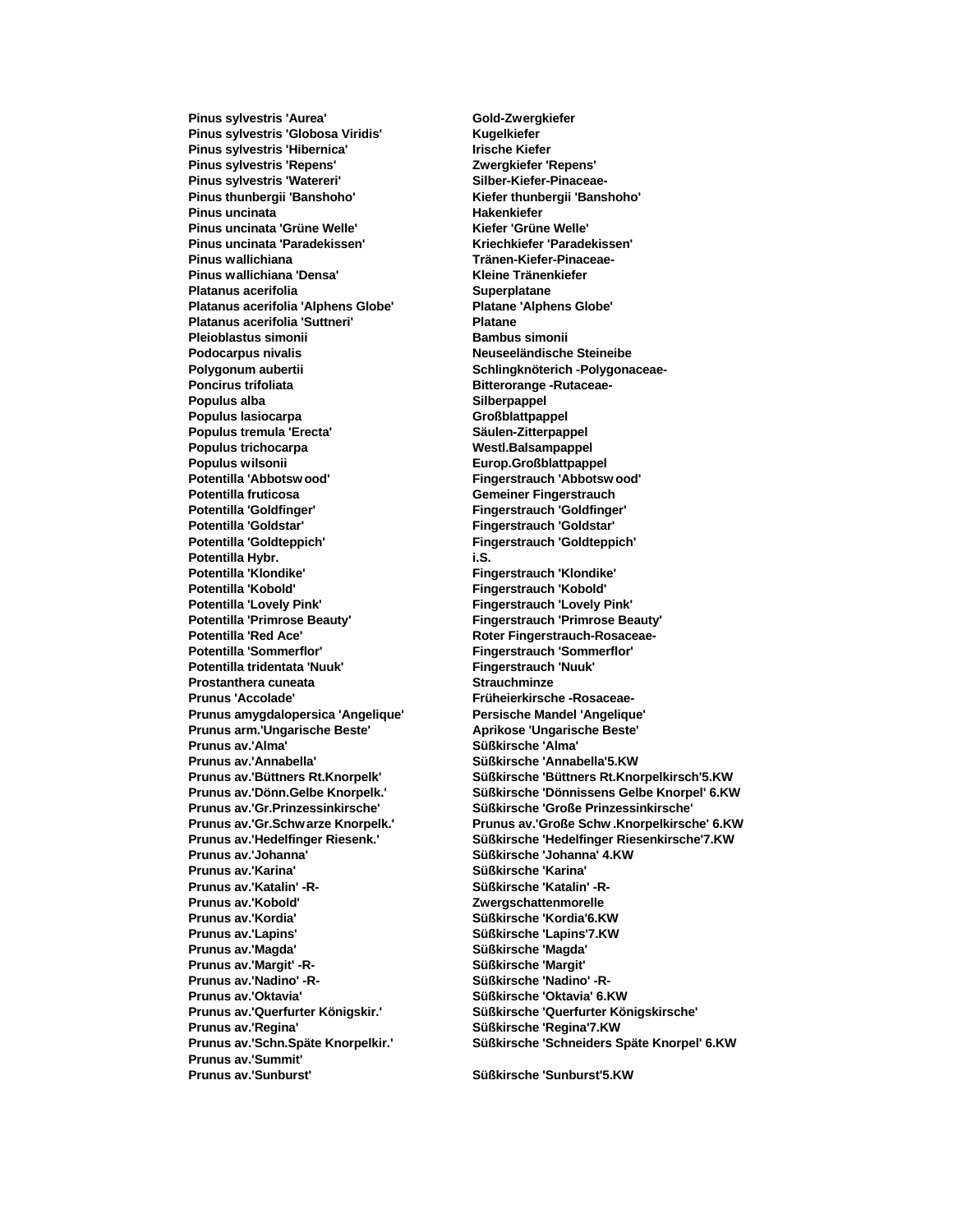**Prunus cer.'Karneol' -S- Sauerkirsche 'Karneol' -S-Prunus cer.'Köröser Weichsel' Sauerkirsche 'Köröser Weichsel'6.KW Prunus cer.'Morellenfeuer' Sauerkirsche 'Morellenfeuer' Prunus cer.'Pumuckl' Zwergschattenmorelle 'Pumuckl' Prunus cer.'Safir' -S- Sauerkirsche 'Safir' -S-Prunus cerasifera Wildpflaume Myrobolane -Rosaceae-Prunus cerasifera 'Hessei' Wildpflaume 'Hessei' Prunus cerasifera 'Nigra' Blutpflaume Prunus cistena Zwerg-Blutpflaume Prunus dom.'Cacaks Fruchtbare' Zwetsche 'Cacaks Fruchtbare' Prunus dom.'Cacaks Schöne' Zwetsche 'Cacaks Schöne' Prunus dom.'Elena' -R-Prunus dom.'Geisenheimer Top' ® Zwetsche 'Geisenheimer Top'® spät Prunus dom.'Graf Althans Ringlotte' Pflaume 'Graf Althans Ringlotte' Prunus dom.'Große grüne Ringlotte' Zwetsche 'Große grüne Ringlotte' Prunus dom.'Hanita' -S- Zwetsche 'Hanita'-S-mittel Prunus dom.'Hauszw etsche' Zwetsche 'Hauszw etsche'mittelspät Prunus dom.'Jojo' Zwetsche 'Jojo' Prunus dom.'Kirkespflaume' Pflaume 'Kirkespflaume' Prunus dom.'Königin Viktoria' Pflaume 'Königin Viktoria' mittelspät Prunus dom.'Mirakosa' Pflaume 'Mirakosa' Prunus dom.'Ontario' Pflaume 'Ontario'früh Prunus dom.'Ortenauer' Zwetsche 'Ortenauer' Prunus dom.'Presenta' -R- Zwetsche 'Presenta' -R-**Prunus dom.'President' President' Pflaume 'President'spät **Prunus dom.'Stanley' Pflaume 'Stanley'spät Prunus dom.'The Czar' Pflaume 'The Czar'mittelfrüh**<br>Prunus dom.'Top' **Prunus dom.'Top' Prunus dom.'Top' Prunus dom.'Top'** Prunus dom.'Valievka' -R-<br> **Pflaume 'Valievka' -R-**Prunus dom.'Valor' **Pflaume** 'Valor' **Prunus eminens 'Umbraculifera' Kugelkirsche 'Umbraculifera' Prunus fruticosa Sandkirsche Prunus 'Hally Jolivette' Frühlingskirsche 'Hally Jolivette' Prunus incisa 'February Pink' Geschlitzte Kirsche 'February Pink' Prunus incisa 'Kojou-no-mai' Geschlitzte Kirsche 'Kojou-no-mai' Prunus incisa 'Yamadei' Geschlitzte Kirsche 'Yamadei' Prunus ital. 'Oullins Reneklode' Reneklode 'Oullins Reneklode'mittel Prunus kurilensis 'Brillant' Kurilenkirsche 'Brilliant' Prunus kurilensis 'Ruby' Kurilenkirsche 'Ruby' Prunus lauroc.'Cherry Brandy' Breitw.Lorbeerkirsche 'Cherry Brandy' Prunus lauroc.'Etna' ® Lorbeerkirsche 'Etna'® Prunus lauroc.'Grüner Teppich' Lorbeerkirsche 'Grüner Teppich' Prunus lauroc.'Herbergii' Aufrechte Lorbeerkirsche 'Herbergii' Prunus lauroc.'Mari' Lorbeerkirsche 'Mari' Prunus lauroc.'Miky' Lorbeerkirsche 'Miky' Prunus lauroc.'Novita' Kirschlorbeer 'Novita' Prunus lauroc.'Otto Luyken' Breitw.Lorbeerkirsche 'Otto Luyken' Prunus lauroc.'Reynvaanii' Lorbeerkirsche 'Reynvaanii' Prunus lauroc.'Rotundifolia' Lorbeerkirsche 'Rotundifolia' Prunus laurocerasus Lorbeerkirsche Prunus lusitanica Portug.Lorbeerkirsche** 

**Prunus av.'Van' Süßkirsche 'Van'5.KW Prunus cer.'Scharö' Schattenmorelle 'Scharö' Prunus dom.'Bühler Frühzw etsche' Zwetsche 'Bühler Frühzw etsche'mittelfrüh Prunus dom.'Wangenhm.Frühzw etsche' Zwetsche 'Wangenheimer Frühzw etsche' Prunus glandulosa 'Rosea Plena' Jap.Zierkirschew ergstrauch -Rosaceae-Prunus incisa 'Mikinori' Geschlitzte Kirsche 'Mikinori' Prunus ital. 'Große Grüne Reneklode' Reneklode 'Große Grüne Reneklode'mittel Prunus 'Kursar' Zierkirsche 'Kursar' Prunus lauroc.'Mount Vernon' Bodendeck.Lorbeerkirsche 'Mount Vernon' Prunus lauroc.'Van Nes' Lorbeerkirsche 'Van Nes' Prunus lauroc.'Zabeliana' Schmalblättr.Lorbeerkirsche 'Zabeliana'**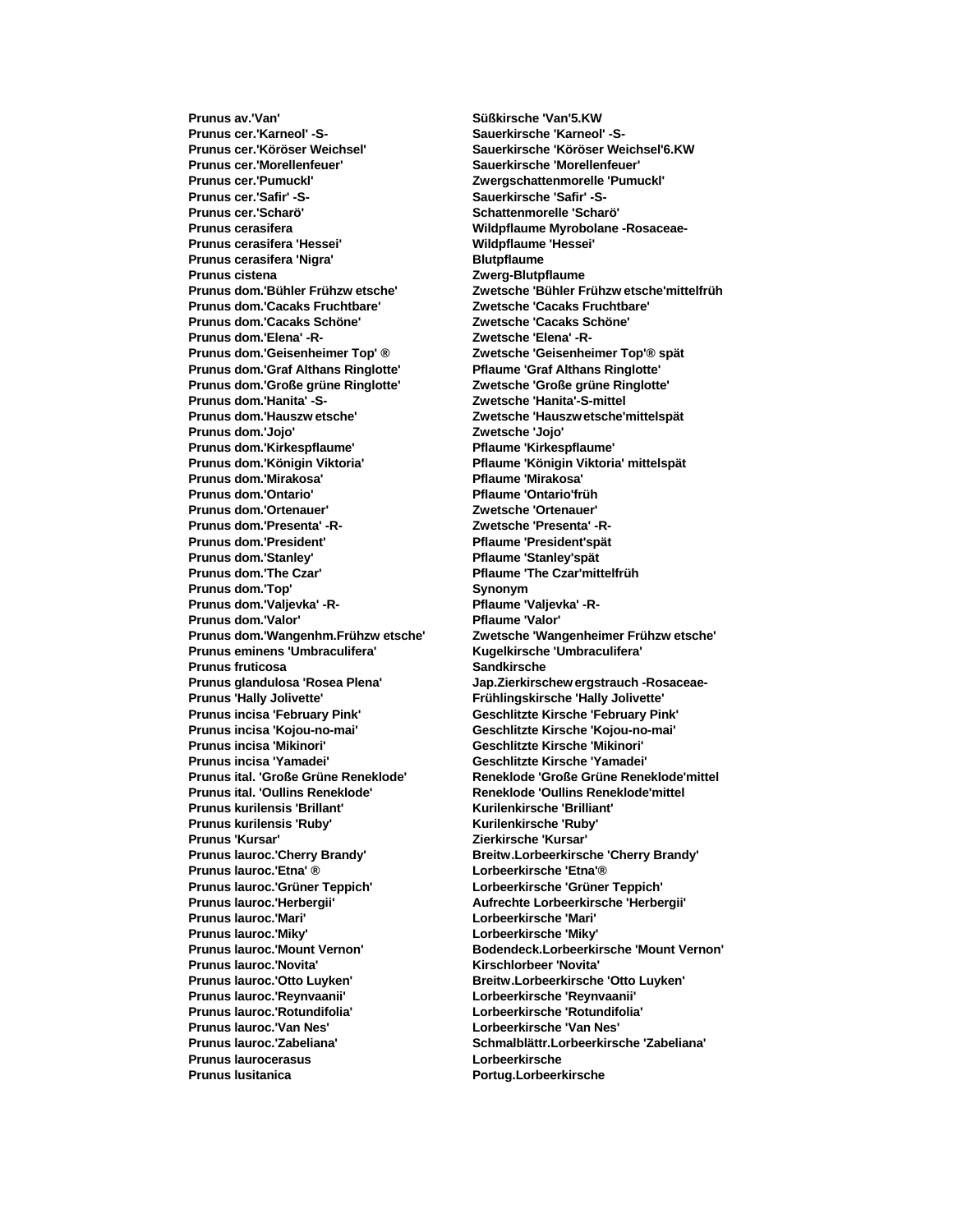**Prunus maackii 'Amber Beauty' Wildkirschenbaum 'Amber Beauty' Prunus mume Japan.Aprikose** Prunus mume 'Beni-chi-dori' **and Rosaceae**-**Prunus nuc.'Fantasia' Nektarine 'Fantasia' Prunus nuc.'Firebrite' Nektarine 'Firebrite' Prunus nuc.'Independence' Nektarine 'Independence' Prunus nuc.'Red Diamond' Nektarine 'Red Diamond' Prunus nuc.'Silver Lode' Nektarine 'Silver Lode' Prunus nuc.'Summer Grande' Nektarine 'Summer Grande' Prunus 'Okame' Zierkirsche 'Okame' Prunus padus Traubenkirsche Prunus padus 'Colorata' Traubenkirsche 'Colorata' Prunus 'Pandora' Frühlingskirsche 'Pandora' Prunus persica Pfirsich Prunus persica 'Anneliese Rudolph' Pfirsich 'Anneliese Rudolph' Prunus persica 'Benedicte' -S- Pfirsich 'Benedicte' Prunus persica 'Blutpfirsich' Pfirsich 'Blutpfirsich' Prunus persica 'Fairhaven' Pfirsich 'Fairhaven' Prunus persica 'Früher Rt.Ingelh.' Pfirsich 'Früher Roter Ingelheimer' Prunus persica 'Kernech.v.Vorgeb.' Pfirsich 'Kernechter vom Vorgebirge'** Prunus persica 'Ladenburger' Pfirsich 'Ladenburger' **Prunus persica 'Madame Rogniat' Pfirsich 'Madame Rogniat' Prunus persica 'Pink Peachy' Zierpfirsich 'Pink Peachy' Prunus persica 'Rekord von Alfter' Pfirsich 'Rekord von Alfter' Prunus persica 'Revita' -S- Pfirsich 'Revita' Prunus persica 'Roter Ellerstädter' Pfirsich 'Roter Ellerstädter' Prunus persica 'South Haven' Pfirsich 'South Haven' Prunus persica 'Suncrest' Prunus pumila depressa Kriechende Sandkirsche Prunus sargentii Veredlung Prunus serrulata 'Amanogaw a' Japan. Säulen-Kirsche-Rosaceae-Prunus serrulata 'Kanzan' Japan.Nelkenkirsche 'Kanzan' Prunus serrulata 'Kiku-shidare-zakura' Hängende Nelkenkirsche -Rosaceae-Prunus serrulata 'Pink Perfection' Hellrosa Nelkenkirsche Prunus serrulata 'Shirotae' Fudschijama-Kirsche-Rosaceae-Prunus serrulata 'Taihaku' Weiße Zierkirsche Prunus serrulata 'Ukon' Japan.Zierkirsche 'Ukon' Prunus spinosa Schlehe,Schwarzdorn Prunus subhirtella 'Autumnalis Rosea' Rosa Winterkirsche 'Autumnalis Rosea' Prunus subhirtella 'Fukubana' Frühlingskirsche 'Fukubana'** Prunus subhirtella 'Plena' **Gefüllte Frühlingskirsche Prunus subhirtella 'Rosea' Rosablüh.Winterkirsche Prunus tenella Zwergmandel Prunus tomentosa Koreakirsche,Filzkirsche Prunus 'Trailblazer' Grossfrüchtige Blutpflaume -Rosaceae-Prunus triloba Mandelbäumchen Prunus 'Umineko' Zierkirsche 'Umineko' Prunus virginiana 'Shubert' Virgin.Zierkirsche 'Shubert' Prunus yedoensis Japan.Maienkirsche Pseudocydonia sinensis Zierquitte sinensis Pseudolarix amabilis P.kaempferi,Goldlärche** Pseudosasa japonica **Bambus-Gramineae-**Pseudotsuga menziesii **Douglasie-Pinaceae-Pseudotsuga menziesii 'Fletcheri' Zwerg-Douglasfichte 'Fletcheri' Pseudotsuga menziesii 'Glauca Pendula' Hänge Douglasfichte 'Glauca' Pseudotsuga menziesii 'Moerheimii' Silberblaue Douglasfichte Ptelea trifoliata Kleeulme Pterocarya fraxinifolia Flügelnuß**

**Prunus lusitanica 'Angustifolia' Portug.Lorbeerkirsche 'Angustifolia' Prunus serrulata 'Royal Burgundy' Japan.Nelkenkirsche 'Royal Burgundy' Prunus subhirtella 'Autumnalis' Rosa Winterkirsche 'Autumnalis'** Zwergmandel-Rosaceae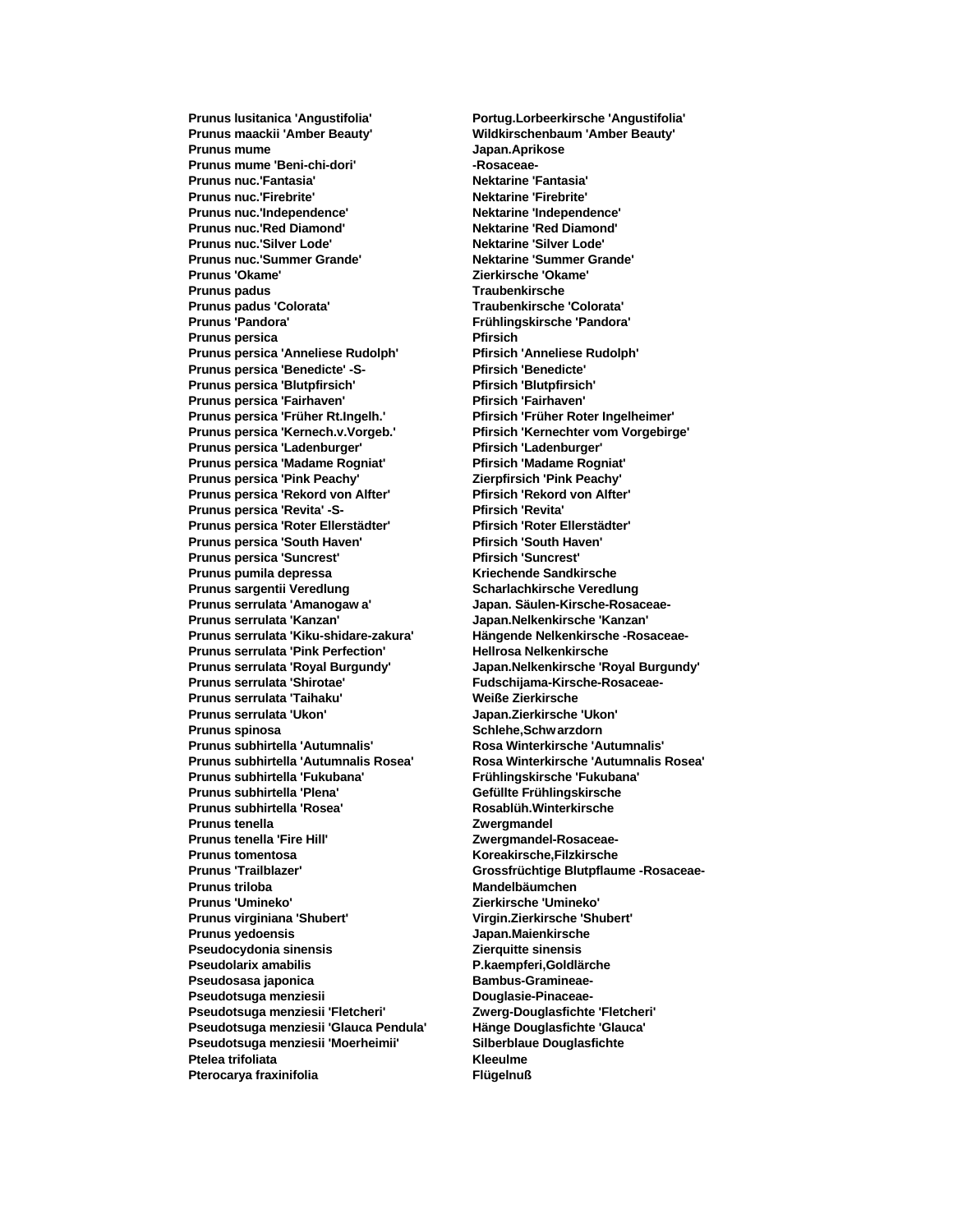**Pterocarya stenoptera Flügelnuß Pterostyrax corymbosa Flügelstorax Pterostyrax hispida Behaarter Flügelstorax** Punica granatum 'Pleniflora' **Gefüllter Granatapfel Pyracantha Hybr. i.S.**<br> **Pyracantha 'Orange Charmer'** Feuerdorn 'Orange Charmer' **Pyracantha 'Orange Charmer' Pyracantha 'Orange Glow ' Feuerdorn 'Orange Glow '** Pyracantha 'Red Column' **Feuerdorn 'Red Column' Pyracantha 'Red Cushion' Feuerdorn Pyracantha 'Saphyr Jaune' ® Feuerdorn 'Saphyr Jaune'® Pyracantha 'Saphyr Orange' ® Feuerdorn 'Saphyr Orange'®** Pyracantha 'Soleil d'Or' Feuerdorn **Pyrus betulifolia Birkenblättr.Birne Pyrus calleryana 'Redspire' Stadtbirne 'Redspire' Pyrus com. 'Tongern' Birne 'Tongern'mittel Pyrus com. 'Williams Christbirne' Birne 'Williams Christbirne'mittel Pyrus com.'Amanlis Butterbirne' Birne 'Clapps Liebling' früh** Pyrus com.'Baronsbirne' **Birne 'Esperens Herrenbirne'mittel** Pyrus com.'Benita' **Birne 'Gellerts Butterbirne'mittel Pyrus com.'Conferencebirne' Birne 'Conferencebirne'mittel Pyrus com.'Donauers Bergamotte' Birne 'Alexander Lucas' spät Pyrus com.'Gellerts Butterbirne' Birne 'Delsanne'® Pyrus com.'Präsident Drouard' Birne 'Köstliche von Charneu'mittel** Pyrus com.'Salzburger Birne' **Birne 'Bosc's Flaschenbirne'mittel** Pyrus com.'Späte Muskatellerbirne' Birne 'Condo'mittel **Pyrus communis 'Beech Hill' Wildbirne 'Beach Hill' Pyrus pyraster 'Kosui' Birne Nashi 'Kosui' Pyrus pyraster 'Nijiseiki' Birne Nashi 'Nijiseiki' Pyrus salicifolia Weidenblättr.Birne Pyrus salicifolia 'Pendula' Quercus acutissima Sägezahn-Eiche Quercus alba Weißeiche Quercus aliena Eiche aliena Quercus aliena acuteserrata Eiche aliena acuteserrata Quercus bicolor Zweifarbige Eiche Quercus canariensis Kanarische Eiche Quercus castaneifolia Kaukasische Eiche Quercus castaneifolia 'Green Spire' Kastanienblättr.Eiche 'Green Spire' Quercus cerris Zerreiche Quercus cerris 'Argenteovariegata' Buntlaubige Zerreiche Quercus coccifera Kermes-Eiche Quercus coccinea 'Splendens' Scharlacheiche 'Splendens' Quercus dentata Japan.Kaisereiche Quercus dentata 'Carl Ferris Miller' Japan.Kaisereiche 'Carl Ferris Miller' Quercus hispanica 'Ambrozyana' Spanische Eiche 'Ambrozyana' Quercus hispanica 'Wageningen' Spanische Eiche 'Wageningen' Quercus ilex Steineiche Quercus ilicifolia -Fagaceae-Quercus imbricaria Schindeleiche Quercus libanerris 'Trompenburg' Eiche 'Trompenburg' Quercus libani Libanoneiche Quercus ludoviciana Lousiana-Eiche Quercus lyrata Eiche lyrata Quercus macranthera Persische Eiche Quercus macrocarpa Großfrüchtige Eiche Quercus marilandica Schwarzeiche marilandica Quercus mongolica grosseserrata Mongolische Eiche 'grosseserrata' Quercus nigra Schwarzeiche Quercus palustris Sumpfeiche Quercus palustris 'Green Dw arf' Sumpfeiche 'Green Dw arf'**

**Pyrus com.'Bunte Julibirne' Birne 'Gute Luise von Avranches' mittel Quercus frainetto Q.confertaUngarische Eiche -Fagaceae-**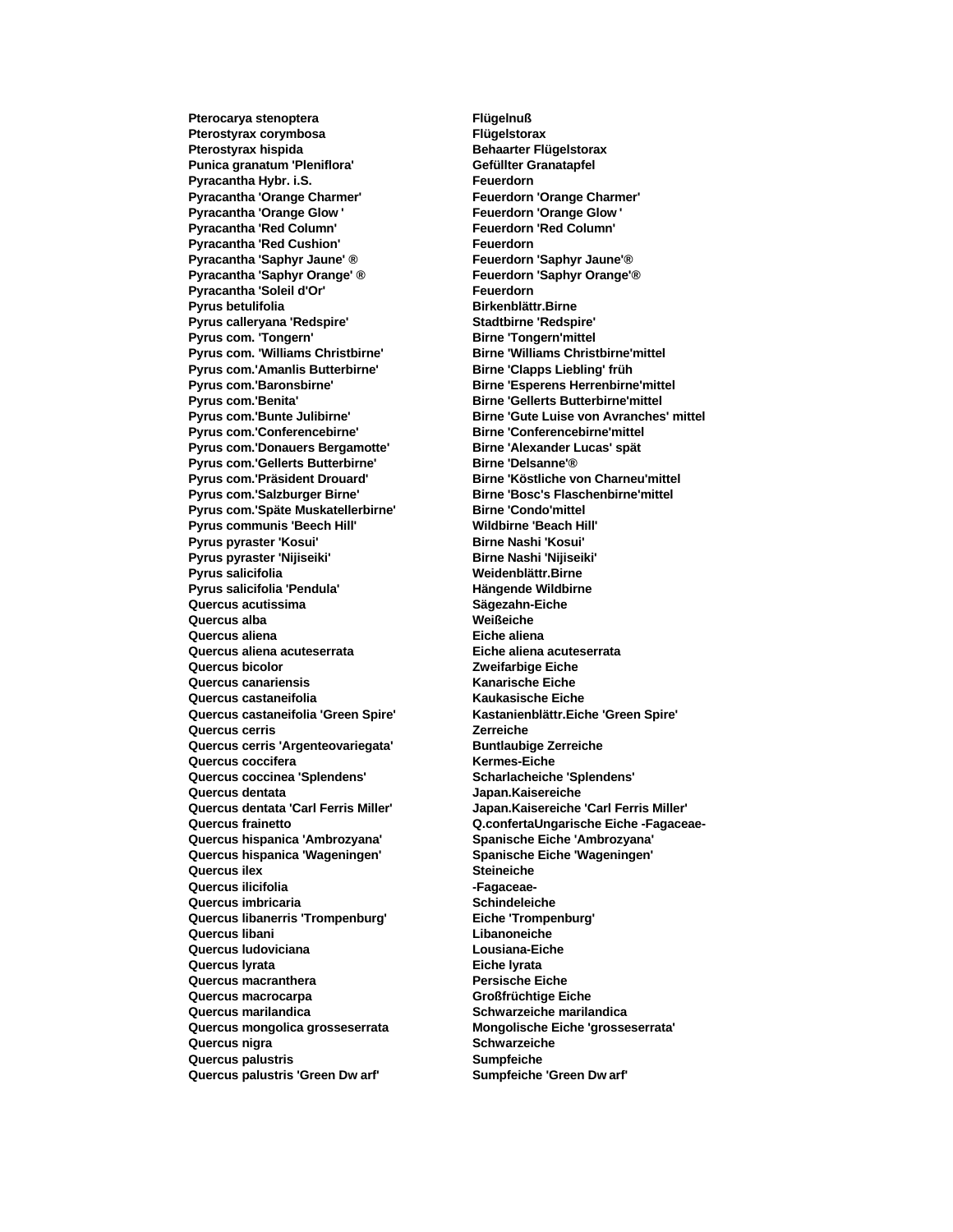**Quercus petraea 'Mespilifolia' Mispelblättr.Traubeneiche Quercus petraea 'Purpurea' Rotblättr.Traubeneiche Quercus phellos Weideneiche Quercus pontica Pontische Eiche Quercus pubescens -Fagaceae-Quercus pyrenaica Pyrenäeneiche Quercus robur Sommer-Eiche, Stiel-Eiche-Fagaceae-Quercus robur 'Atropurpurea' Stieleiche 'Atropurpurea' Quercus robur 'Concordia' Stieleiche 'Concordia' Quercus robur 'Cristata' Stieleiche 'Cristata' Quercus robur 'Fastigiata' Pyramideneiche Quercus robur 'Fastigiata Koster' Säuleneiche Quercus robur 'Fastigiata Purpurea'** Rote Säuleneiche<br> **Quercus robur 'Pectinata'** Stieleiche 'Pectinata' **Quercus robur 'Pectinata' Quercus robur 'Pendula' Hänge-Stieleiche Quercus robur 'Pulverulenta' Stieleiche 'Pulverulenta' Quercus robur 'Salicifolia' Weidenblättr.Stieleiche Quercus robur 'Strypemonde' Stieleiche 'Strypemonde' Quercus rubra Amerikanische Rot-Eiche-Fagaceae-Quercus rubra 'Aurea' Amerik.Goldeiche Quercus suber Korkeiche Quercus texana Texas-Eiche Quercus trojana Mazedonische Eiche Quercus turneri 'Pseudoturneri' Wintergrüne Eiche Raphiolepis indica 'Springtime' Synonym Rhamnus alaternus 'Argenteovariegata' Kreuzdorn Rhamnus catharticus Kreuzdorn Rhamnus frangula 'Asplenifolia' Farnblättriger Faulbaum Rhaphiolepis umbellata Rhaphiolepis umbellata Rhapis excelsa Steckenpalme excelsa Rhododendron (Y) 'Fantastica' 0 Rhododendron albrechtii Rhododendron albrechtii Rhododendron ambiguum Rhododendron ambiguum Rhododendron augustinii Rhododendron augustinii Rhododendron brachycarpum Rhododendron brachycarpum Rhododendron callimorphum Rhododendron callimorphum Rhododendron calophytum Rhododendron calophytum Rhododendron camtschaticum Kamtschatka, Alaska, N-Japan Rhododendron canadense album Rhododendron canadense album Rhododendron carolin.'P.J.Mezitt' E. Metzitt 1944, USA Rhododendron caucasicum Rhododendron caucasicum Rhododendron chrysanthum Rhododendron chrysanthum Rhododendron concinnum pseudoyanthinum D.G.Hobbie Rhododendron dauric.'April Reign' Rhododendron dauric.'April Reign' Rhododendron dauric.'Staccato' Rhododendron dauric.'Staccato' Rhododendron degronianum Rhododendron degronianum Rhododendron erythrocalyx Rhododendron erythrocalyx Rhododendron fargesii Rhododendron fargesii Rhododendron ferrugineum Rhododendron ferrugineum Rhododendron flavidum 'Yellow Hammer' Rhododendron flavidum 'Yellow Hammer' Rhododendron fortunei 'Bestform' Rhododendron fortunei 'Bestform' Rhododendron hanceanum 'Princess Anne' Zwergalpenrose 'Princess Anne' Rhododendron hirsutum Rhododendron hirsutum Rhododendron Hybr.'Albert Schw eitzer' Großbl.Rhododendron 'Albert Schw eitzer' Rhododendron Hybr.'Album Novum' Rhododendron-Hybride 'Album Novum' Rhododendron Hybr.'Alfred' Rhododendron-Hybride 'Alfred' Rhododendron Hybr.'Amaretto' Rhododendron-Hybride 'Amaretto'**

**Quercus petraea Winter-Eiche, Trauben-Eiche-Fagaceae-Rhamnus frangula Gemeiner Faulbaum, Pulverholz -Rhamnaceae-**

**Rhododendron canadense Rhododendron canadense Rhododendron hippophaeoides 'Blue Silver' Rhododendron hippophaeoides 'Blue Silver' Rhododendron Hybr.'Adriaan Koster Select' Großbl. Rhododendron 'Adriaan Koster Select'**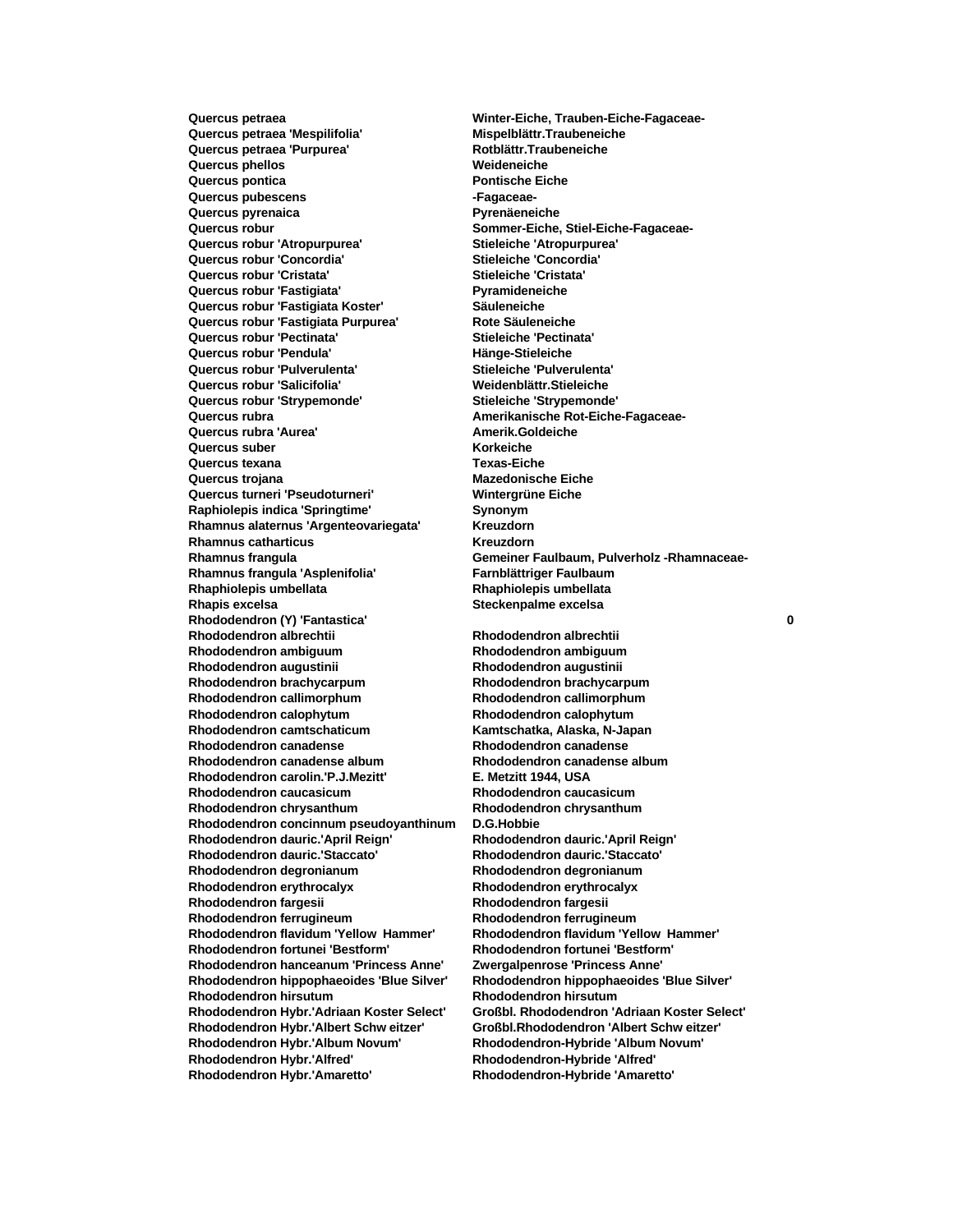**Rhododendron Hybr.'Ann Lindsay' Rhododendron-Hybride 'Ann Lindsay' Rhododendron Hybr.'August' Rhododendron-Hybride 'August' Rhododendron Hybr.'Azurro' Rhododendron-Hybride 'Azurro' Rhododendron Hybr.'Bagshot Ruby' Großblumiger Rhododendron'Bagshot Ruby' Rhododendron Hybr.'Belkanto' ® Rhododendron-Hybride 'Belkanto'® Rhododendron Hybr.'Bernstein' Rhododendron-Hybride 'Bernstein' Rhododendron Hybr.'Bismarck' Rhododendron-Hybride 'Bismarck' Rhododendron Hybr.'Blue Ensign' Rhododendron-Hybride 'Blue Ensign' Rhododendron Hybr.'Blue Pacific' Rhododendron-Hybride 'Blue Pacific' Rhododendron Hybr.'Blue Peter' Rhododendron-Hybride 'Blue Peter' Rhododendron Hybr.'Blueshine Girl' Rhododendron-Hybride 'Blueshine Girl' Rhododendron Hybr.'Boskoop' Rhododendron-Hybride 'Boskoop' Rhododendron Hybr.'Brasilia' Rhododendron-Hybride 'Brasilia' Rhododendron Hybr.'Brigitte' Rhododendron-Hybride 'Brigitte' Rhododendron Hybr.'Britannia' Rhododendron-Hybride 'Britannia' Rhododendron Hybr.'Cheer' Rhododendron-Hybride 'Cheer' Rhododendron Hybr.'China' Rhododendron-Hybride 'China' Rhododendron Hybr.'Cosmopolitan' Rhododendron-Hybride 'Cosmopolitan' Rhododendron Hybr.'Creamy Chiffon' Rhododendron-Hybride 'Creamy Chiffon' Rhododendron Hybr.'Cunningham's White' Rhododendron-Hybride 'Cunningham's White' Rhododendron Hybr.'Dagmar' Rhododendron-Hybride 'Dagmar' Rhododendron Hybr.'Diadem' Rhododendron-Hybride 'Diadem' Rhododendron Hybr.'Dorothy Amateis' Rhododendron-Hybride 'Dorothy Amateis' Rhododendron Hybr.'Edeltraud' Rhododendron-Hybride 'Edeltraud' Rhododendron Hybr.'Ehrengold' Rhododendron-Hybride 'Ehrengold' Rhododendron Hybr.'Elsie Straver' Rhododendron-Hybride 'Elsie Straver' Rhododendron Hybr.'English Roseum' Synonym Rhododendron Hybr.'Erato' ® Rhododendron-Hybride 'Erato'® Rhododendron Hybr.'Erich' Rhododendron-Hybride 'Erich' Rhododendron Hybr.'Everestianum' Rhododendron-Hybride 'Everestianum' Rhododendron Hybr.'F.D.Godman' Rhododendron-Hybride 'F.D.Godman' Rhododendron Hybr.'Fatima' Rhododendron-Hybride 'Fatima' Rhododendron Hybr.'Frank Galsw orthy' Rhododendron-Hybride 'Frank Galsw orthy' Rhododendron Hybr.'Furnivall's Daughter' Rhododendron-Hybride 'Furnivall's Daughter' Rhododendron Hybr.'General Eisenhow er' Rhododendron-Hybride 'General Eisenhow er' Rhododendron Hybr.'Germania' ® Rhododendron-Hybride 'Germania'® Rhododendron Hybr.'Giganteum' Rhododendron-Hybride 'Giganteum' Rhododendron Hybr.'Gisela' Rhododendron-Hybride 'Gisela' Rhododendron Hybr.'Goldbukett' Rhododendron-Hybride 'Goldbukett' Rhododendron Hybr.'Goldfee' Rhododendron-Hybride 'Goldfee' Rhododendron Hybr.'Goldflimmer' Rhododendron-Hybride 'Goldflimmer' Rhododendron Hybr.'Goldkrone' ® Rhododendron-Hybride 'Goldkrone'® Rhododendron Hybr.'Goldrausch' Rhododendron-Hybride 'Goldrausch' Rhododendron Hybr.'Goldsw orth Yellow' Rhododendron-Hybride 'Goldsw orth Yellow' Rhododendron Hybr.'Goldzauber' Rhododendron-Hybride 'Goldzauber' Rhododendron Hybr.'Gomer Waterer' Rhododendron-Hybride 'Gomer Waterer' Rhododendron Hybr.'Graf Lennart' Rhododendron-Hybride 'Graf Lennart' Rhododendron Hybr.'Grafeppelin' Rhododendron-Hybride 'Graf Zeppelin' Rhododendron Hybr.'Graffito' -R- Rhododendron-Hybride 'Graffito' -R-Rhododendron Hybr.'Grugaperle' Rhododendron-Hybride 'Grugaperle' Rhododendron Hybr.'H.Halven' Rhododendron-Hybride 'H.Halven' Rhododendron Hybr.'Halfdan Lem' Rhododendron-Hybride 'Halfdan Lem' Rhododendron Hybr.'Harvest Moon' Rhododendron-Hybride 'Harvest Moon'**

**Rhododendron Hybr.'America' Rhododendron-Hybride 'America' Rhododendron Hybr.'Bremen' Kaukasus, NO-Anatolien, 1500-2500 m Rhododendron Hybr.'Capriccio' Rhododendron-Hybride 'Capriccio' Rhododendron Hybr.'Cataw b.Grandiflorum' Rhododendron-Hybride 'Cataw b.Grandiflorum' Rhododendron Hybr.'Cataw biense Boursault' Rhododendron-Hybride 'Cataw biense Boursault' Rhododendron Hybr.'Effner' Rhododendron-Hybride 'Effner' Rhododendron Hybr.'Euterpe' Rhododendron-Hybride 'Euterpe' Rhododendron Hybr.'Hachm.Feuerschein' ® Rhododendron-Hybride 'Hachm.Feuerschein'® Rhododendron Hybr.'Hachmann's Charmant'® Rhododendron-Hybride 'Hachmann's Charmant'®**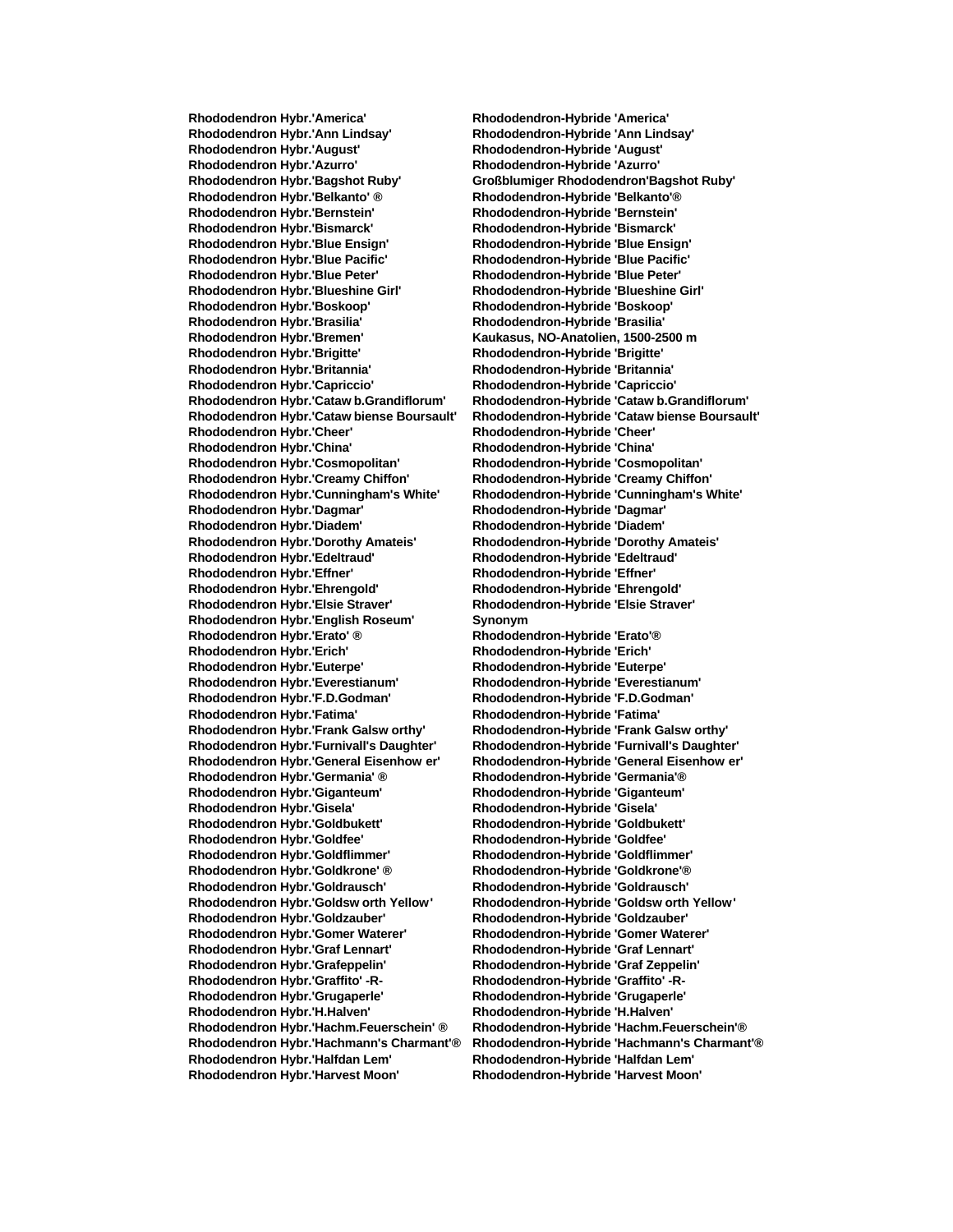**Rhododendron Hybr.'Holden' Rhododendron-Hybride 'Holden' Rhododendron Hybr.'Hollandia' Rhododendron-Hybride 'Hollandia' Rhododendron Hybr.'Holstein' Rhododendron-Hybride 'Holstein' Rhododendron Hybr.'Homer' Rhododendron-Hybride 'Homer' Rhododendron Hybr.'Humboldt' Rhododendron-Hybride 'Humboldt' Rhododendron Hybr.'Hurricane' Rhododendron-Hybride 'Hurricane' Rhododendron Hybr.'Hyperion' Rhododendron-Hybride 'Hyperion' Rhododendron Hybr.'Isar' Rhododendron-Hybride 'Isar' Rhododendron Hybr.'Jacksonii' Rhododendron-Hybride 'Jacksonii' Rhododendron Hybr.'Jew ess' Rhododendron-Hybride 'Jew ess' Rhododendron Hybr.'John Walter' Rhododendron-Hybride 'John Walter' Rhododendron Hybr.'Kirsten Begeer' Rhododendron-Hybride 'Kirsten Begeer' Rhododendron Hybr.'Kluis Triumph' Rhododendron-Hybride 'Kluis Triumph' Rhododendron Hybr.'Konsonanz' Rhododendron-Hybride 'Konsonanz' Rhododendron Hybr.'Lachsgold' Rhododendron-Hybride 'Lachsgold' Rhododendron Hybr.'Lagerfeuer' Rhododendron-Hybride 'Lagerfeuer' Rhododendron Hybr.'Lajka' Rhododendron-Hybride 'Lajka' Rhododendron Hybr.'Lee's Best Purple' Rhododendron-Hybride 'Lee's Best Purple' Rhododendron Hybr.'Lee's Dark Purple' Rhododendron-Hybride 'Lee's Dark Purple' Rhododendron Hybr.'Lem's Monarch' Rhododendron-Hybride 'Lem's Monarch' Rhododendron Hybr.'Leopold' Rhododendron-Hybride 'Leopold' Rhododendron Hybr.'Linsw eger Gold' Rhododendron-Hybride 'Linsw eger Gold' Rhododendron Hybr.'Maharani' Rhododendron-Hybride 'Maharani' Rhododendron Hybr.'Marcel Menard' Rhododendron-Hybride 'Marcel Menard' Rhododendron Hybr.'Marlene Vuyk' Rhododendron-Hybride 'Marlene Vuyk' Rhododendron Hybr.'Mary Belle' Rhododendron-Hybride 'Mary Belle' Rhododendron Hybr.'Melton' Rhododendron-Hybride 'Melton' Rhododendron Hybr.'Mikado' Rhododendron-Hybride 'Mikado' Rhododendron Hybr.'Moerlosi' Rhododendron-Hybride 'Moerlosi' Rhododendron Hybr.'Mrs.Furnival' Rhododendron-Hybride 'Mrs.Furnival' Rhododendron Hybr.'Mrs.J.G.Millais' Rhododendron-Hybride 'Mrs.J.G.Millais' Rhododendron Hybr.'Mrs.P.den Ouden' Rhododendron-Hybride 'Mrs.P.den Ouden' Rhododendron Hybr.'Mrs.T.H.Low insky' Rhododendron-Hybride 'Mrs.T.H.Low insky' Rhododendron Hybr.'Novaembla' Rhododendron-Hybride 'Nova Zembla' Rhododendron Hybr.'Old Port' Rhododendron-Hybride 'Old Port' Rhododendron Hybr.'Ornament' Rhododendron-Hybride 'Ornament' Rhododendron Hybr.'Passion' Rhododendron-Hybride 'Passion' Rhododendron Hybr.'Phyllis Korn' Rhododendron-Hybride 'Phyllis Korn' Rhododendron Hybr.'Picotee' Rhododendron-Hybride 'Picotee' Rhododendron Hybr.'Prinses Marijke' Rhododendron-Hybride 'Prinses Marijke' Rhododendron Hybr.'Progres' Züchter unbekannt Rhododendron Hybr.'Quinte' Rhododendron-Hybride 'Quinte' Rhododendron Hybr.'Red Eye' Rhododendron-Hybride 'Red Eye' Rhododendron Hybr.'Red Jack' Rhododendron-Hybride 'Red Jack' Rhododendron Hybr.'Roseum Elegans' Rhododendron-Hybride 'Roseum Elegans' Rhododendron Hybr.'Roslyn' Rhododendron-Hybride 'Roslyn' Rhododendron Hybr.'Saltarello' Rhododendron-Hybride 'Saltarello'**

**Rhododendron Hybr.'Hermann Nitschner' Großbl.Rhododendron 'Hermann Nitschner' Rhododendron Hybr.'Hotei' Rhododendron-Hybride 'Hotei' Rhododendron Hybr.'Jackson's Crimson' Rhododendron-Hybride 'Jackson's Crimson' Rhododendron-Hybride 'Kabarett' -R-Rhododendron Hybr.'Kokardia' ® Rhododendron-Hybride 'Kokardia'® Rhododendron Hybr.'Mars' Rhododendron-Hybride 'Mars' Rhododendron Hybr.'Mrs.C.S.Sargent' Rhododendron-Hybride 'Mrs.C.S.Sargent' Rhododendron Hybr.'Nicoline' Rhododendron-Hybride 'Nicoline' Rhododendron Hybr.'Parsons Gloriosum' Rhododendron-Hybride 'Parsons Gloriosum' Rhododendron Hybr.'Peter van Noordt' Rhododendron-Hybride 'Peter van Noordt' Rhododendron Hybr.'President Roosevelt' Rhododendron-Hybride 'President Roosevelt' Rhododendron Hybr.'Prince Camille de Rohan' Großblumiger Rhododendron'Prince Camille de Rohan' Rhododendron Hybr.'Purpureum Elegans' Rhododendron-Hybride 'Purpureum Elegans' Rhododendron Hybr.'Purpureum Grandifl.' Rhododendron-Hybride 'Purpureum Grandifl.' Rhododendron Hybr.'Rosamundii' Rhododendron-Hybride 'Rosamundii'**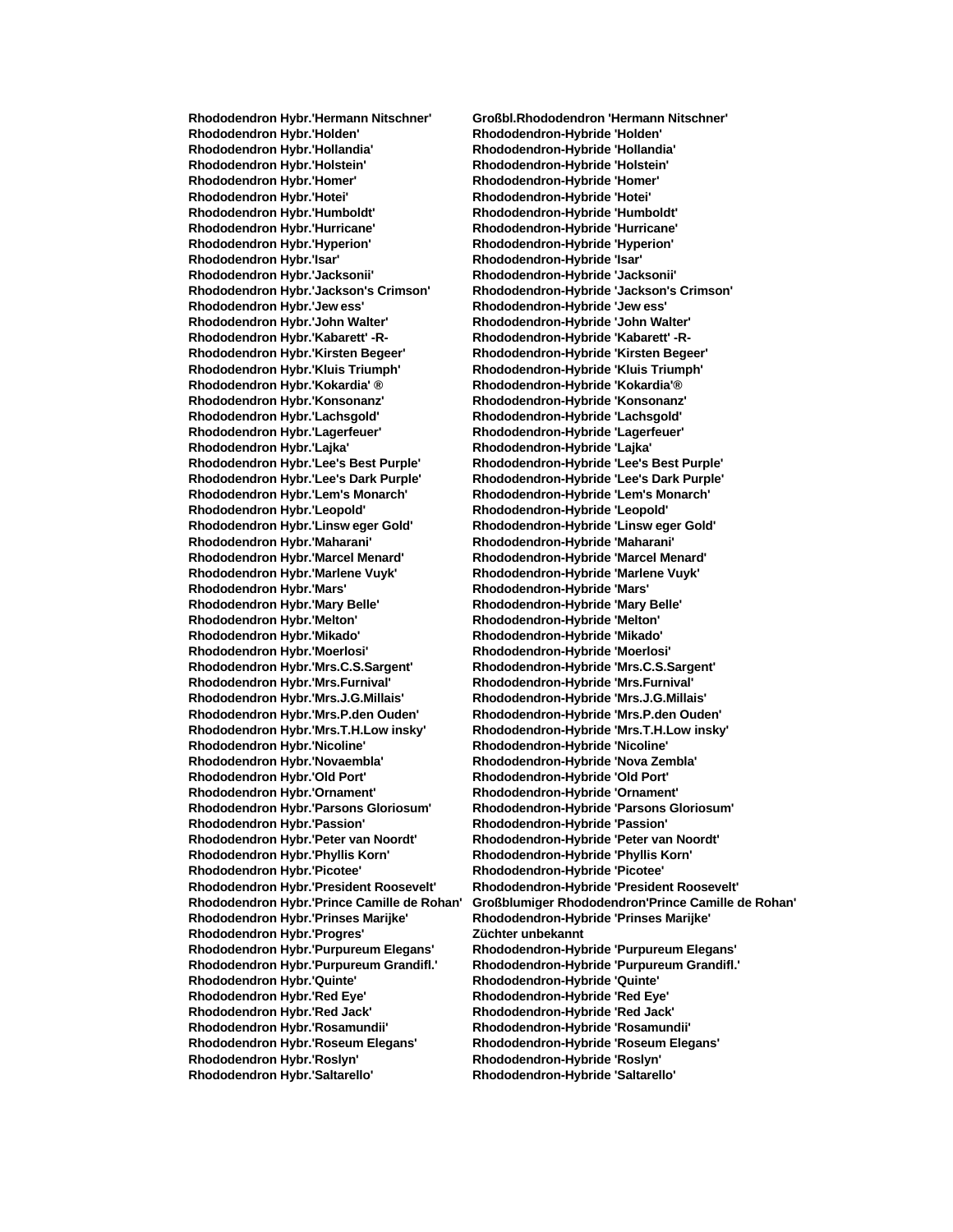**Rhododendron Hybr.'Sappho' Rhododendron-Hybride 'Sappho' Rhododendron Hybr.'Scandinavia' Rhododendron-Hybride 'Scandinavia' Rhododendron Hybr.'Schneeauge' Rhododendron-Hybride 'Schneeauge' Rhododendron Hybr.'Scintillation' Rhododendron-Hybride 'Scintillation' Rhododendron Hybr.'Silberreif' Rhododendron-Hybride 'Silberreif' Rhododendron Hybr.'Silvia' Rhododendron-Hybride 'Silvia' Rhododendron Hybr.'Simona' Rhododendron-Hybride 'Simona' Rhododendron Hybr.'Small Wonder' Rhododendron-Hybride 'Small Wonder' Rhododendron Hybr.'Stella' Rhododendron-Hybride 'Stella' Rhododendron Hybr.'Susan' Rhododendron-Hybride 'Susan' Rhododendron Hybr.'Virginia Richards' Rhododendron-Hybride 'Virginia Richards' Rhododendron Hybr.'Viscy' Rhododendron-Hybride 'Viscy' Rhododendron Hybr.'Vivacious' Rhododendron-Hybride 'Vivacious' Rhododendron Hybr.'Wilgen's Ruby' Rhododendron-Hybride 'Wilgen's Ruby' Rhododendron Hybr.'Winsome' Rhododendron-Hybride 'Winsome' Rhododendron impeditum Kleinblättr.Rhododendron Rhododendron impeditum 'Gristede' J. Bruns 1961 Rhododendron impeditum 'Luisella' Kleinblättr.Rhododendron 'Luisella' Rhododendron impeditum 'Moerheim' Kleinblättr.Rhododendron 'Moerheim' Rhododendron impeditum 'Ramapo' Kleinblättr.Rhododendron 'Ramapo' Rhododendron 'Intermedium' Rhododendron 'Intermedium' Rhododendron 'Intermedium Album' Rhododendron 'Intermedium Album' Rhododendron keiskei Rhododendron keiskei Rhododendron keiskei 'Wee Bee' Rhododendron keiskei 'Wee Bee' Rhododendron keleticum Rhododendron keleticum Rhododendron lapponicum Rhododendron lapponicum Rhododendron 'Lavendula' Rhododendron 'Lavendula' Rhododendron ludlow ii 'Chikor' Rhododendron ludlow ii 'Chikor' Rhododendron ludlow ii 'Wren' Rhododendron ludlow ii 'Wren' Rhododendron lut.'Annabella' Sommergrüne Azalee'Annabella' Rhododendron lut.'Anneke' Sommergrüne Azalee 'Anneke' Rhododendron lut.'Caprice' Sommergrüne Azalee 'Caprice' Rhododendron lut.'Daviesii' Sommergrüne Azalee 'Daviesii' Rhododendron lut.'Fama' Sommergrüne Azalee 'Fama' Rhododendron lut.'Feuerw erk' Sommergrüne Azalee 'Feuerw erk' Rhododendron lut.'Fireball' Sommergrüne Azalee 'Fireball' Rhododendron lut.'Fridtjof Nansen' Sommergrüne Azalee 'Fridtjof Nansen' Rhododendron lut.'Friedrich Wöhler' Sommergrüne Azalee 'Friedrich Wöhler' Rhododendron lut.'Gallipoli' Sommergrüne Azalee 'Gallipoli' Rhododendron lut.'Gibraltar' Sommergrüne Azalee 'Gibraltar' Rhododendron lut.'Glow ing Embers' Sommergrüne Azalee 'Glow ing Embers' Rhododendron lut.'Gold Dust' Sommergrüne Azalee 'Gold Dust' Rhododendron lut.'Golden Eagle' Sommergrüne Azalee 'Golden Eagle' Rhododendron lut.'Golden Sunset' Sommergrüne Azalee 'Golden Sunset' Rhododendron lut.'Goldlack' Sommergrüne Azalee 'Goldlack' Rhododendron lut.'Homebush' Sommergrüne Azalee 'Homebush' Rhododendron lut.'Hugh Wormald' Sommergrüne Azalee 'Hugh Wormald' Rhododendron lut.'Juanita' Sommergrüne Azalee 'Juanita' Rhododendron lut.'Klondyke' Sommergrüne Azalee 'Klondyke' Rhododendron lut.'Lady Rosebery' Sommergrüne Azalee 'Lady Rosebery' Rhododendron lut.'Max Planck' Sommergrüne Azalee 'Max Planck' Rhododendron lut.'Narcissiflora' Sommergrüne Azalee 'Narcissiflora' Rhododendron lut.'Otto Hahn' Sommergrüne Azalee 'Otto Hahn'**

**Rhododendron Hybr.'Sammetglut' Rhododendron-Hybride 'Sammetglut' Rhododendron Hybr.'Schneespiegel' -R- Rhododendron-Hybride 'Schneespiegel' -R-Rhododendron Hybr.'Stadt Westerstede' Rhododendron-Hybride 'Stadt Westerstede' Rhododendron Hybr.'Taurus' Rhododendron-Hybride 'Taurus' Rhododendron Hybr.'Vulcan' Rhododendron-Hybride 'Vulcan' Rhododendron impeditum 'Blue Diamond' Kleinblättr.Rhododendron 'Blue Diamond' Rhododendron impeditum 'Blue Tit' Kleinblättr. Rhododendron 'Blue Tit' Rhododendron ludlow ii 'Curlew' Rhododendron ludlow ii 'Curlew' Rhododendron lut.'Golden Flare' Sommergrüne Azalee 'Golden Flare'**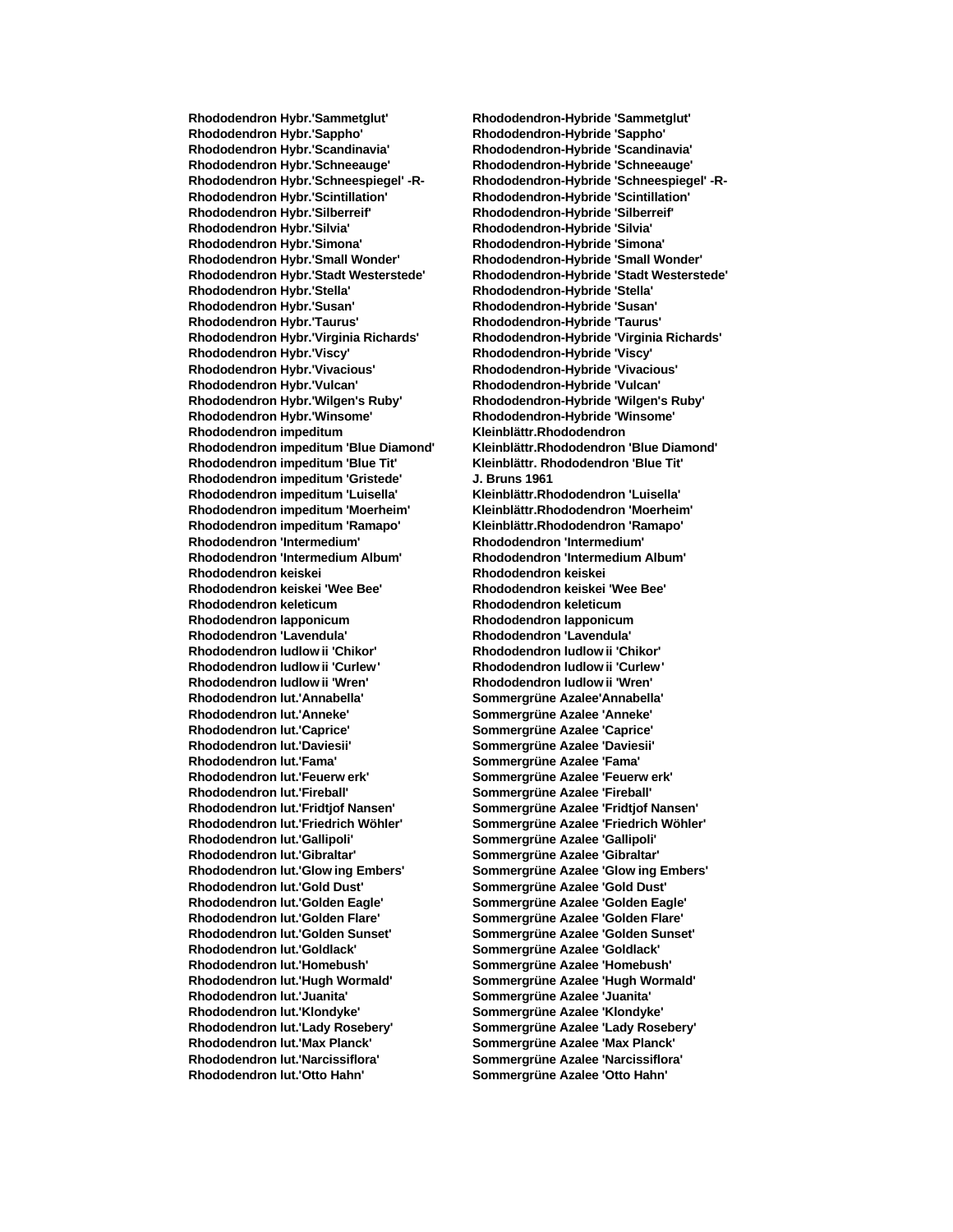**Rhododendron lut.'Persil' Sommergrüne Azalee 'Persil' Rhododendron lut.'Pompadour' Sommergrüne Azalee 'Pompadour' Rhododendron lut.'Raphael de Smet' Sommergrüne Azalee 'Raphael de Smet' Rhododendron lut.'Red ndian' Sommergrüne Azalee 'Red ndian' Rhododendron lut.'Royal Ruby' Sommergrüne Azalee 'Royal Ruby' Rhododendron lut.'Sarina' Sommergrüne Azalee 'Sarina' Rhododendron lut.'Satomi' Sommergrüne Azalee 'Satomi' Rhododendron lut.'Silver Slipper' Sommergrüne Azalee 'Silver Slipper' Rhododendron lut.'Sonia' Sommergrüne Azalee 'Sonia' Rhododendron lut.'St.Ruan' Sommergrüne Azalee 'St.Ruan' Rhododendron lut.'Straw berry Ice' Sommergrüne Azalee 'Straw berry Ice' Rhododendron lut.'Sunte Nectarine' Sommergrüne Azalee 'Sunte Nectarine' Rhododendron lut.'Toucan' Sommergrüne Azalee 'Toucan' Rhododendron lut.'Whitethroat' Sommergrüne Azalee 'Whitethroat' Rhododendron lut.'Windsor Sunbeam' Sommergrüne Azalee 'Windsor Sunbeam' Rhododendron luteum Rhododendron luteum Rhododendron makinoi Rhododendron makinoi Rhododendron makinoi 'Jens Jörgen Sörensen' Rhododendron makinoi 'Jens Jörgen Sörensen' Rhododendron makinoi 'Rosa Perle' Rhododendron makinoi 'Rosa Perle' Rhododendron metternichii Rhododendron metternichii Rhododendron mol.'Anna' Sommergrüne Azalee 'Anna' Rhododendron mol.'Christopher Wren' Sommergrüne Azalee 'Christopher Wren' Rhododendron mol.'Eisenhow er' Sommergrüne Azalee 'Eisenhow er' Rhododendron mol.'Evening Glow ' Sommergrüne Azalee 'Evening Glow ' Rhododendron mol.'Florodora' Sommergrüne Azalee 'Florodora' Rhododendron mol.'Hamlet' Sommergrüne Azalee 'Hamlet' Rhododendron mol.'Hortulanus H.Witte' Sommergrüne Azalee 'Hortulanus H.Witte' Rhododendron mol.'Hugo Hardijzer' Sommergrüne Azalee 'Hugo Hardijzer' Rhododendron mol.'W.E.Gumbleton' Sommergrüne Azalee 'W.E.Gumbleton' Rhododendron mol.'Winston Churchill' Sommergrüne Azalee 'Winston Churchill' Rhododendron mucronatum Rhododendron mucronatum Rhododendron neriiflorum 'Burletta' Rhododendron neriiflorum 'Burletta' Rhododendron obt. i.S. PrGr.I Rhododendron obt. 'Violetta' Japanische Azalee 'Violetta' Rhododendron obt.'Addy Wery' Japanische Azalee 'Addy Wery' Rhododendron obt.'Amoena' Japanische Azalee 'Amoena' Rhododendron obt.'Arabesk' Japanische Azalee 'Arabesk' Rhododendron obt.'Babuschka' ® Japanische Azalee 'Babuschka'® Rhododendron obt.'Brunella' Japanische Azalee 'Brunella' Rhododendron obt.'Canzonetta' Japanische Azalee 'Canzonetta' Rhododendron obt.'Daphne' Japanische Azalee 'Daphne' Rhododendron obt.'Diamant Rosa' ® Rhododendron obt.'Diamant Weiß' ® Japanische Azalee 'Diamant Weiß'® Rhododendron obt.'Diana' Japanische Azalee 'Diana' Rhododendron obt.'Esmeralda' Japanische Azalee 'Esmeralda' Rhododendron obt.'Favorite' Japanische Azalee 'Favorite' Rhododendron obt.'Fridoline' Japanische Azalee 'Fridoline' Rhododendron obt.'Fumiko' Japanische Azalee 'Fumiko' Rhododendron obt.'Georg Arends' Japanische Azalee 'Georg Arends' Rhododendron obt.'Gilbert Mullie' Japanische Azalee 'Gilbert Mullie' Rhododendron obt.'Hino-crimson' Japanische Azalee 'Hino-crimson' Rhododendron obt.'Hot Shot Variegated' Japanische Azalee 'Hot Shot Variegated' Rhododendron obt.'Johanna' Japanische Azalee 'Johanna' Rhododendron obt.'John Cairns' Japanische Azalee 'John Cairns' Rhododendron obt.'Kazuko' Syn.Az.jap.Kazuko Rhododendron obt.'Kermesina' Japanische Azalee 'Kermesina' Rhododendron obt.'Kermesina Rose' Japanische Azalee 'Kermesina Rose' Rhododendron obt.'Königstein' Japanische Azalee 'Königstein'**

**Rhododendron lut.'Oxydol' Sommergrüne Azalee 'Oxydol' Rhododendron lut.'White Sw an' Sommergrüne Azalee 'White Sw an' Rhododendron mol.'Marconi' Sommergrüne Azalee 'Marconi' Rhododendron obt.'Anne Frank' Japanische Azalee 'Anne Frank'**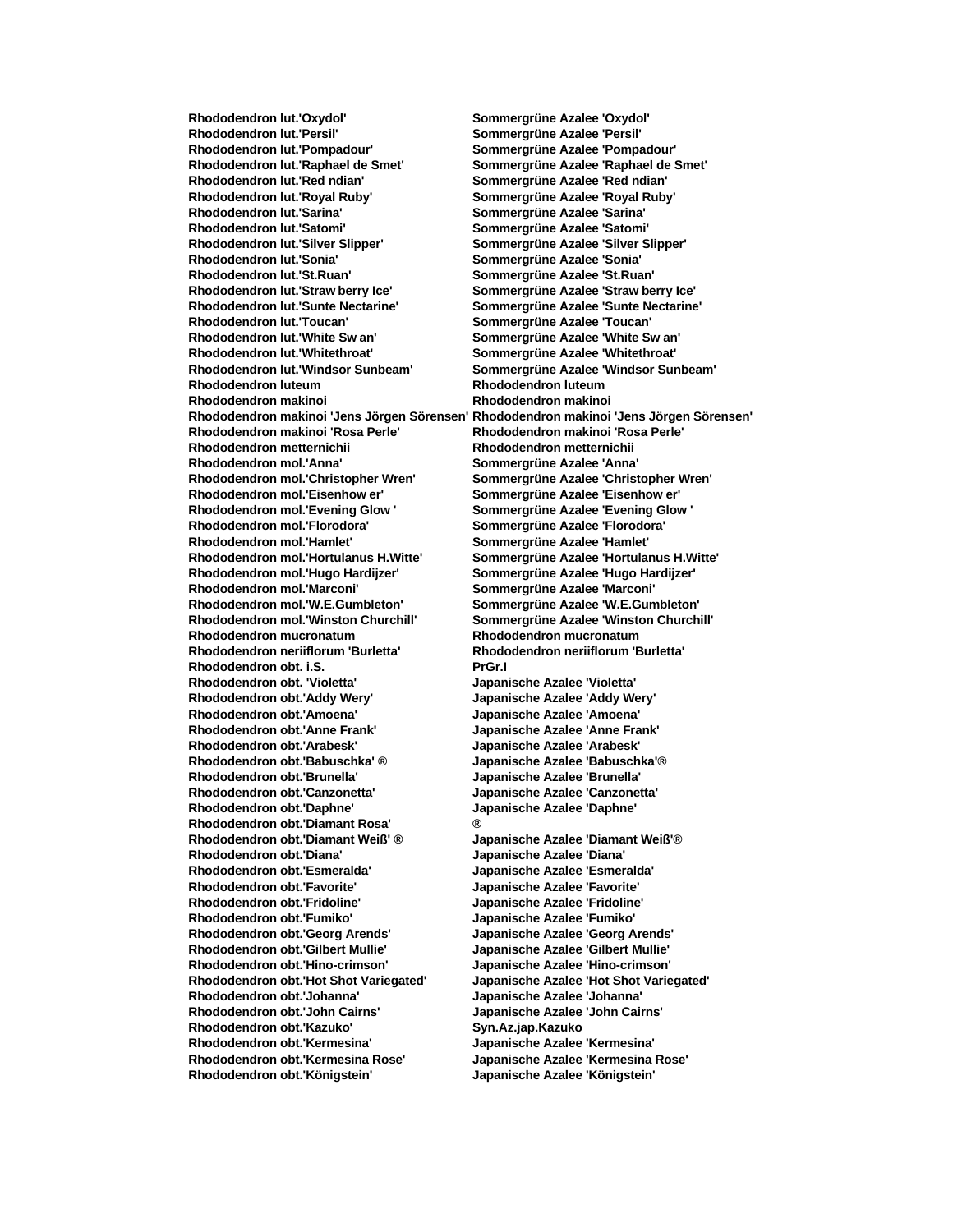**Rhododendron obt.'Labe' Japanische Azalee 'Labe' Rhododendron obt.'Madame Albert v.Hecke' Japanische Azalee 'Madame Albert v.Hecke' Rhododendron obt.'Maxw ellii' Japanische Azalee 'Maxw ellii' Rhododendron obt.'Momoko' Syn.Az.jap.Momoko** Rhododendron obt.'Muttertag' **BdB II**<br>Rhododendron obt.'Orange King' Japanische Azalee 'Orange King' **Rhododendron obt.'Orange King' Japanische Azalee 'Orange King' Rhododendron obt.'Orion' Japanische Azalee 'Orion' Rhododendron obt.'Oslava' Japanische Azalee 'Oslava' Rhododendron obt.'Palestrina' Japanische Azalee 'Palestrina' Rhododendron obt.'Polar Bear' Japanische Azalee 'Polar Bear' Rhododendron obt.'Rosalind' Japanische Azalee 'Rosalind' Rhododendron obt.'Rosinetta' ® Japanische Azalee 'Rosinetta'® Rhododendron obt.'Royal Pink' Japanische Azalee 'Royal Pink' Rhododendron obt.'Satschiko' G. Arends 1971 Syn.Az.jap.Satschiko Rhododendron obt.'Silvester' Japanische Azalee 'Silvester' Rhododendron obt.'White Lady' Japanische Azalee 'White Lady' Rhododendron orbiculare Rhododendron orbiculare Rhododendron ponticum Rhododendron ponticum Rhododendron ponticum 'Graziella' Rhododendron ponticum 'Graziella' Rhododendron ponticum 'Variegatum' Rhododendron ponticum 'Variegatum' Rhododendron 'Praecox' Rhododendron 'Praecox' Rhododendron prinoph.'Rosy Lights' Rhododendron prinoph.'Rosy Lights' Rhododendron prostratum Rhododendron prostratum Rhododendron racemosum Rhododendron racemosum Rhododendron racemosum 'Anna Baldsiefen' Rhododendron racemosum 'Anna Baldsiefen' Rhododendron repens 'Baden-Baden' Zwergrhododendron 'Baden-Baden' Rhododendron repens 'Corinna' Zwergrhododendron 'Corinna' Rhododendron repens 'Elisabeth Hobbie' Zwergrhododendron 'Elisabeth Hobbie' Rhododendron repens 'Gertrud Schäle' Zwergrhododendron 'Gertrud Schäle' Rhododendron repens 'Red Carpet' Rhododendron repens 'Rotkäppchen' Zwergrhododendron 'Rotkäppchen' Rhododendron repens 'Scarlet Wonder' Zwergrhododendron 'Scarlet Wonder' Rhododendron reticulatum Rhododendron reticulatum Rhododendron rex Rhododendron rex Rhododendron russatum Rhododendron russatum Rhododendron russatum 'Blaufeder' -R- Rhododendron russatum 'Blaufeder' -R-Rhododendron russatum 'Gletschernacht' Rhododendron russatum 'Gletschernacht' Rhododendron russatum 'Oudijk's Favorite' Rhododendron russatum 'Oudijk's Favorite' Rhododendron saluenense Rhododendron saluenense Rhododendron schlippenbachii Rhododendron schlippenbachii Rhododendron smirnow ii Rhododendron smirnow ii Rhododendron vaseyi Rhododendron vaseyi Rhododendron vernicosum Rhododendron vernicosum Rhododendron w ardii i.S. Rhododendron w ardiii.S. Rhododendron w asonii Rhododendron w asonii Rhododendron w illiams.'Andrea' Williams. Rhododendron 'Andrea' Rhododendron w illiams.'Elfenbein' Williams.-Rhododendron 'Elfenbein' Rhododendron w illiams.'Gartendir.Glocker' Williams.-Rhododendron 'Gartendir.Glocker' Rhododendron w illiams.'Gartendir.Rieger' Williams.-Rhododendron 'Gartendir.Rieger' Rhododendron w illiams.'Glockenspiel' Williams. Rhododendron 'Glockenspiel' Rhododendron w illiams.'Görlitz' Williams.-Rhododendron 'Görlitz' Rhododendron w illiams.'Linda' Williams.-Rhododendron 'Linda' Rhododendron w illiams.'Lissabon' Williams.-Rhododendron 'Lissabon' Rhododendron w illiams.'Rothenburg' Williams.-Rhododendron 'Rothenburg' Rhododendron w illiams.'Stockholm' Williams.-Rhododendron 'Stockholm' Rhododendron yak.'Anilin' Yaku-Rhododendron 'Anilin' Rhododendron yak.'Anuschka' Yaku-Rhododendron 'Anuschka' Rhododendron yak.'Bambi' Yaku-Rhododendron 'Bambi'**

**Rhododendron obt.'Schneesturm' Japanische Azalee 'Schneesturm' Williams.-Rhododendron 'August Lamken' Rhododendron w illiams.'Stadt Essen' Williams.-Rhododendron 'Stadt Essen' Rhododendron w illiams.'Willbrit' Williams.-Rhododendron 'Willbrit'**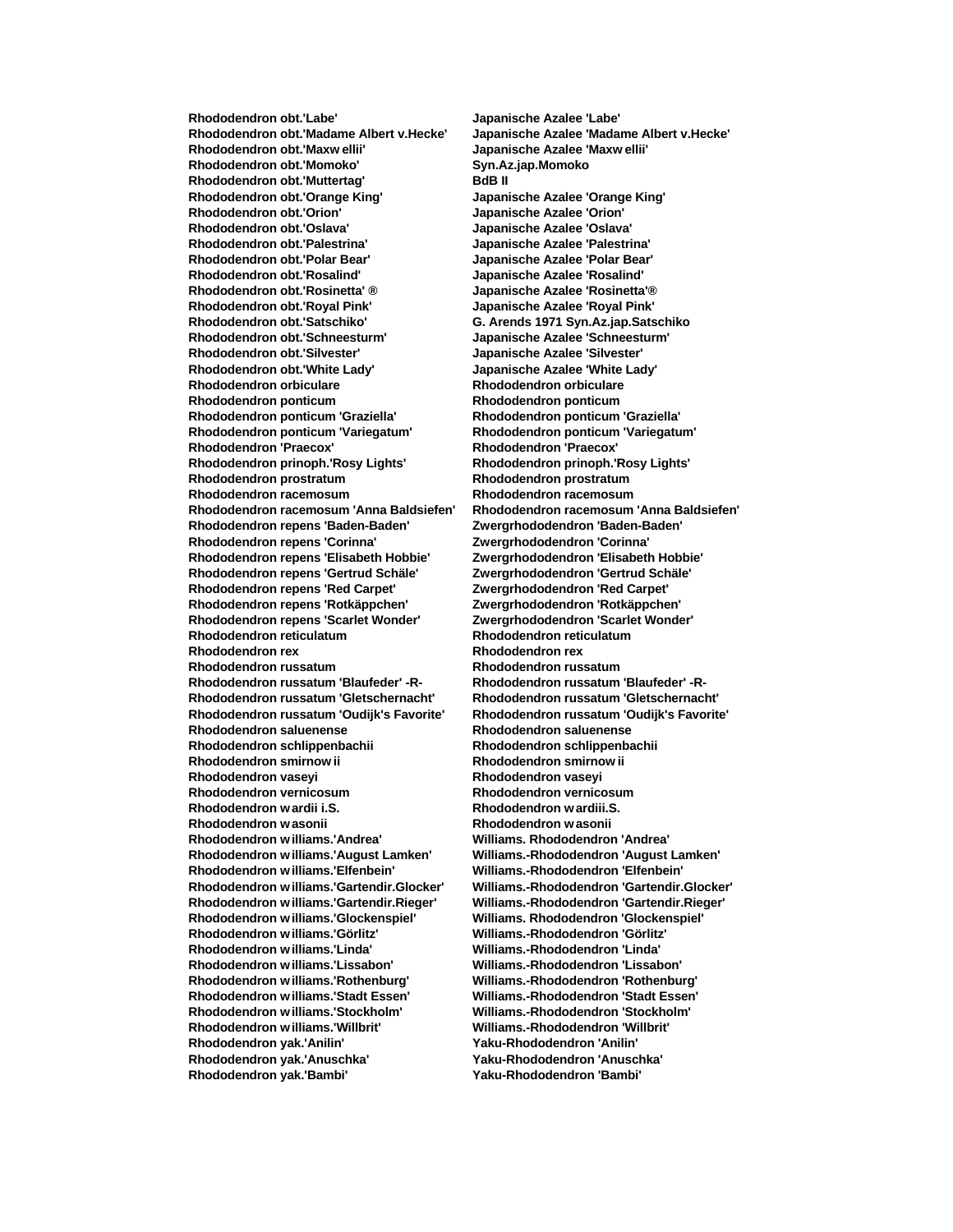**Rhododendron yak.'Bashful' Yaku-Rhododendron 'Bashful' Rhododendron yak.'Belona' Yaku-Rhododendron 'Belona' Rhododendron yak.'Blurettia' Yaku-Rhododendron 'Blurettia' Rhododendron yak.'Doc' Yaku-Rhododendron 'Doc' Rhododendron yak.'Dreamland' Yaku-Rhododendron 'Dreamland' Rhododendron yak.'Emden' Yaku-Rhododendron 'Emden' Rhododendron yak.'Fantastica' Yaku-Rhododendron 'Fantastica' Rhododendron yak.'Frühlingsanfang' Yaku-Rhododendron 'Frühlingsanfang' Rhododendron yak.'Golden Melodie' Yaku-Rhododendron 'Golden Melodie' Rhododendron yak.'Golden Torch' Yaku-Rhododendron 'Golden Torch' Rhododendron yak.'Grumpy' Yaku-Rhododendron 'Grumpy' Rhododendron yak.'Helgoland' Rhododendron yak.'Kalinka' Yaku-Rhododendron 'Kalinka' Rhododendron yak.'Loreley' Yaku-Rhododendron 'Loreley' Rhododendron yak.'Lumina' Yaku-Rhododendron 'Lumina' Rhododendron yak.'Marlis' Yaku-Rhododendron 'Marlis' Rhododendron yak.'Morgenrot' Yaku-Rhododendron 'Morgenrot' Rhododendron yak.'Nicoletta' ® Yaku-Rhododendron 'Nicoletta'® Rhododendron yak.'Percy Wiseman' Yaku-Rhododendron 'Percy Wiseman' Rhododendron yak.'Pink Cherub' Yaku-Rhododendron 'Pink Cherub' Rhododendron yak.'Polaris' Yaku-Rhododendron 'Polaris' Rhododendron yak.'Porzellan' Yaku-Rhododendron 'Porzellan' Rhododendron yak.'Rosita' Yaku-Rhododendron 'Rosita' Rhododendron yak.'Schneekrone' Yaku-Rhododendron 'Schneekrone' Rhododendron yak.'Silberw olke' Yaku-Rhododendron 'Silberw olke' Rhododendron yak.'Silver Sixpence' Yaku-Rhododendron 'Silver Sixpence' Rhododendron yak.'Sneezy' Yaku-Rhododendron 'Sneezy' Rhododendron yak.'Sonatine' Yaku-Rhododendron 'Sonatine' Rhododendron yak.'Tina Heinje' Yaku-Rhododendron 'Tina Heinje' Rhodotypos scandens Weiße Rosenkerrie Rhus glabra Essigbaum Rhus trilobata Sumach trilobata Rhus typhina 'Dissecta' Farnwedel Essigbaum-Anacardiaceae-Ribes alpinum Alpen-Johannisbeere Ribes alpinum 'Schmidt' Alpen-Johannisbeere 'Schmidt' Ribes aureum Goldjohannisbeere Ribes divaricatum Amerik.Wildstachelbeere Ribes Jostabeere Jostabeere Ribes nigrum i.S. Johannisbeerei.S. schw arz Ribes nigrum 'Ben Sareck' Johannisbeere 'Ben Sareck' Ribes nigrum 'Titania' -S- Johannisbeere 'Titania'-S-Ribes nigrum 'Tsema' Ribes rubrum 'Rolan' Johannisbeere 'Rolan' mittel Ribes rubrum 'Rondom' Johannisbeere 'Rondom'mittel Ribes rubrum 'Rovada' Johannisbeere 'Rovada'spät Ribes sanguineum Blutjohannisbeere Ribes sanguineum 'Atrorubens' Blut-Johannisbeere-Saxifragaceae-Ribes uva-crispa 'Achilles' Stachelbeere 'Achilles' Ribes uva-crispa 'Hinnonmäki gelb' Stachelbeere 'Hinnonmäki gelb' Ribes uva-crispa 'Hinnonmäki rot' Stachelbeere 'Hinnonmäki rot' Ribes uva-crispa 'Hönings Früheste' Stachelbeere 'Hönings Früheste'früh Ribes uva-crispa 'Lady Delamere' Stachelbeere 'Lady Delamere' spät**

**Rhododendron yak.'Bambola' Yaku-Rhododendron 'Bambola' Rhododendron yak.'Caroline Allbrook' Yaku-Rhododendron 'Caroline Allbrook' Rhododendron yak.'Clivia' Yaku-Rhododendron 'Clivia' Rhus typhina Hirschkolben-Sumach Ribes americanum Kananda-Zierjohannisbeere Ribes nigrum 'Silvergiet.Schw arze' Johannisbeere 'Silvergieters Schw arze' Ribes rubrum 'Rosetta' Johannisbeere 'Rosetta'mittel Ribes sanguineum 'King Edw ard VII' Blut-Zierjohannisbeere 'King Edw ard VII' Ribes sanguineum 'Pulborough Scarlet' Zierjohannisbeere 'Pulborough Scarlet' Ribes sativa 'Weiße Versailler' Johannisbeere 'Weiße Versailler' mittel**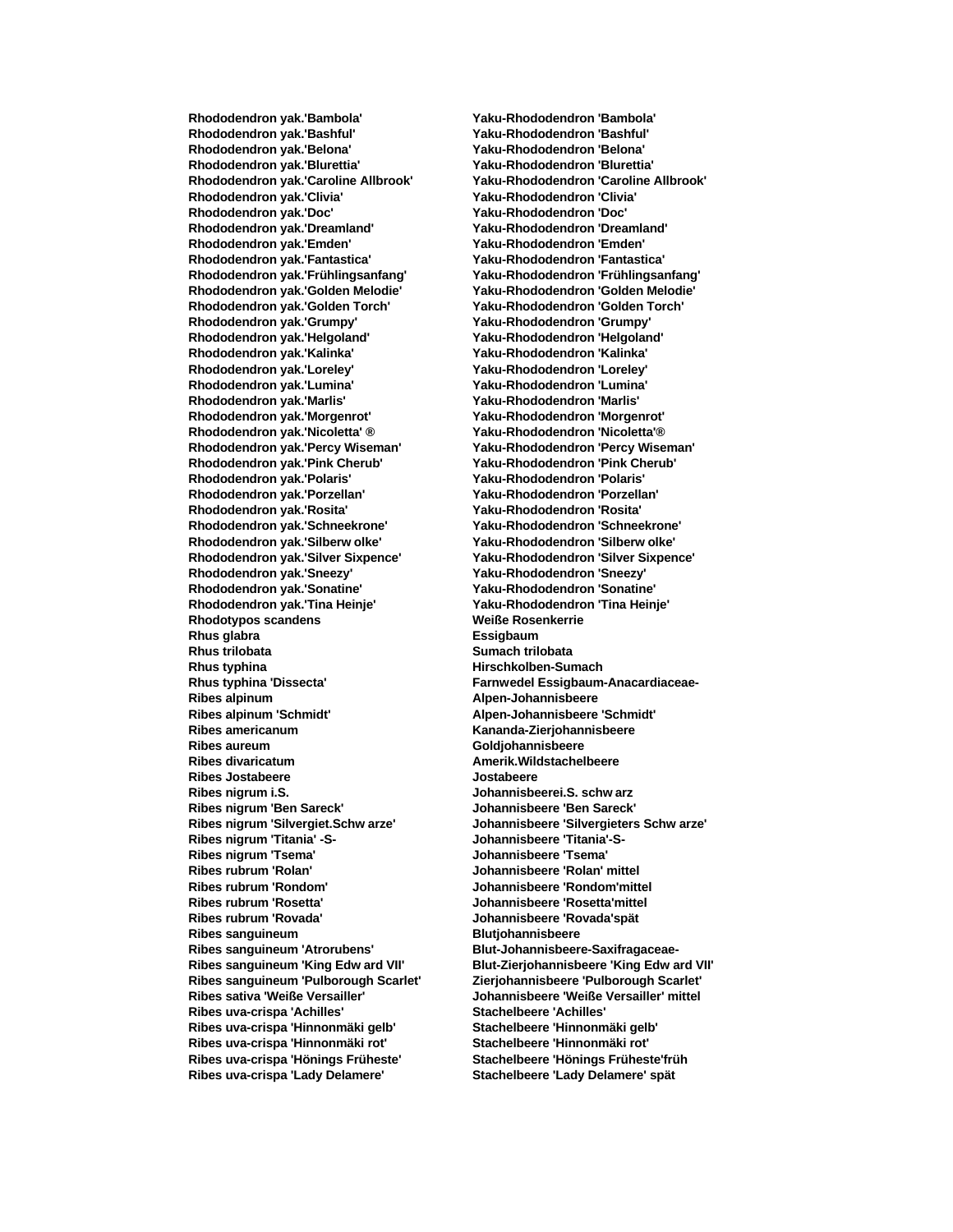**Ribes uva-crispa 'Remarka' Stachelbeere 'Remarka' Ribes uva-crispa 'Rixanta' -S- Stachelbeere 'Rixanta'-S-Ribes uva-crispa 'Spinefree' Stachelbeere 'Spinefree' Robinia hispida Borstenakazie Robinia hispida 'Macrophylla' Borstenakazie 'Macrophylla' Robinia kelseyi Strauchakazie Robinia pseudoac.'Frisia' Goldakazie 'Frisia'** Robinia pseudoac.'Tortuosa' **Korkenzieher-Akazie Robinia pseudoac.'Umbraculifera' Kugelakazie** Robinia pseudoacacia **bine interventiva contra electro el seu el seu el seu el seu el seu el seu el seu el seu el seu el seu el seu el seu el seu el seu el seu el seu el seu el seu el seu el seu el seu el seu el seu el seu Rosa 'Abraham Darby' ® Strauchrose 'Abraham Darby'® Rosa 'Acapella' ® Edelrose 'Acapella'® Rosa acicularis Rose acicularis Rosa 'Agnes Bernauer' ® Edelrose 'Agnes Bernauer'® Rosa 'Alain' Beetrose 'Alain' Rosa 'Alba Meidiland' ® Bodend.Rose 'Alba Meidiland'® Rosa 'Albert-Georg Pluta' ® Beetrose 'Albert-Georg Pluta'® Rosa 'Alchymist' Kletterrose 'Alchymist' Rosa 'Alexander' ® Edelrose 'Alexander'® Rosa 'Amber Queen' ® Beetrose 'Amber Queen'® Rosa 'Amelia' Strauchrose 'Amelia' Rosa 'Amsterdam' ® Beetrose 'Amsterdam'® Rosa 'Amulett' ® Beetrose 'Amulett' ® Rosa 'Anthony Meilland' ® Beetrose 'Anthony Meilland'® Rosa 'Astrid Lindgren' ® RU/Poulsen 1989 Rosa 'Auguste Renoir' ® Edelrose 'Auguste Renoir'® Rosa 'Baccara' ® Edelrose 'Baccara'®** Rosa 'Bad Birnbach' -R-<br>
Beetrose 'Bad Birnbach' -R-**Rosa 'Ballade' ® Beetrose 'Ballade'® Rosa 'Barkarole' ®**<br>**Rosa 'Baron Girod del'Ain' Rosa 'Bassino' ® Bodend.Rose 'Bassino'® Rosa 'Berlin' Strauchrose 'Berlin' Rosa 'Blessings' ® Edelrose 'Blessings'® Rosa 'Blue Bajou' ® Beetrose 'Blue Bajou' ® Rosa 'Blush Noisette' Strauchrose 'Blush Noisette' Rosa 'Bobby James' Kletterrose 'Bobby James' Rosa 'Buff Beauty' Engl.Strauchrose 'Buff Beauty' Rosa 'Burgund 81' ® Edelrose 'Burgund 81'® Rosa 'Camille Pissaro' Edelrose 'Camille Pissaro' Rosa 'Canary Bird' Parkrose 'Canary Bird' Rosa 'Captain Hayw ard' Edelrose 'Captain Hayw ard' Rosa 'Caribia' ® Edelrose 'Caribia'® Rosa 'Carina' ® Edelrose 'Carina'® Rosa 'Carol' Beetrose 'Carol' Rosa 'Celina' ® Bodend.Rose Celina® Rosa centifolia muscosa Strauchrose centifolia muscosa Rosa 'Charles Austin' Strauchrose 'Charles Austin' Rosa 'Charleston' ® Beetrose 'Charleston' ® Rosa 'Cherry Brandy' ® Edelrose 'Cherry Brandy'®**

**Ribes uva-crispa 'Mucurines' Stachelbeere 'Mucurines' Ribes uva-crispa 'Rote Preisbeere' Stachelbeere 'Rote Preisbeere'spät Robinia slavinii 'Hillieri' Scheinakazie Hillieri -Leguminosae-Rosa 'Aachener Dom' ® Edelrose 'Aachener Dom'® ADR-Rose Rosa 'Ama' Beetrose 'Ama' Rosa 'Andalusien' ® Beetrose 'Andalusien'®ADR-Rose Rosa 'Angela' ® Strauchrose 'Angela'®ADR-Rose Rosa 'Anne Cocker' ® Beetrose 'Anne Cocker'® Rosa 'Armada' ® Strauchrose 'Armada'®ADR-Rose Rosa 'Ave Maria' ® Edelrose 'Ave Maria'® Rosa 'Baron Girod del'Ain' Strauchrose 'Baron Girod del'Ain' Rosa 'Benita' ® Beetrose 'Benita'® Rosa 'Bonica 82' ® Beetrose 'Bonica 82'®ADR-Rose**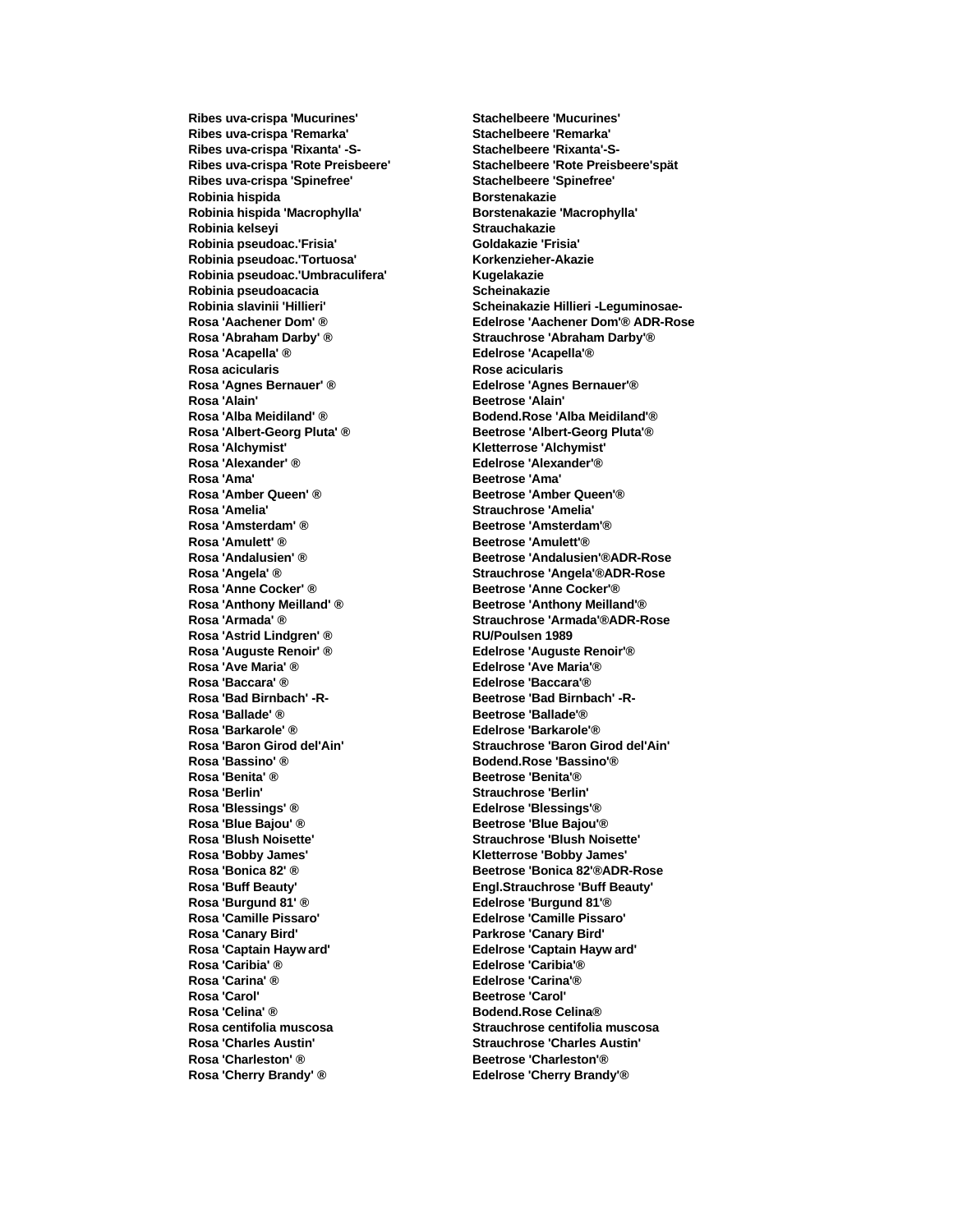**Rosa 'Chinatow n' ® Strauchrose 'Chinatow n'® Rosa 'Chorus' ® Beetrose 'Chorus'® ADR-Rose Rosa 'Circus' ® Beetrose 'Circus' ® Rosa 'Clair Matin' ® Kletterrose 'Clair Matin'® Rosa 'Claude Monet' Edelrose 'Claude Monet' Rosa 'Colossal Meidiland' ® Beetrose 'Colossal Meidiland'® Rosa 'Compassion' ® Kletterrose 'Compassion'®ADR-Rose Rosa 'Constance Spry' Strauchrose 'Constance Spry' Rosa 'Constanze' ® Edelrose 'Constanze'® Rosa 'Coral Satin' Kletterrose 'Coral Satin' Rosa 'Cosima' ® Beetrose 'Cosima'® Rosa 'Dame de Coeur' Edelrose 'Dame de Coeur' Rosa 'Danse du Feu' Kletterrose Danse du Feu Rosa 'Darthuizer Orange Fire' ® Strauchrose 'Darthuizer Orange Fire'® Rosa 'Daylight' ® Beetrose 'Daylight' ® Rosa 'Diamant' ® Bodend. Rose 'Diamant' ® Rosa 'Diamond Jubilee' Beetrose 'Diamond Jubilee' Rosa 'Domstadt Fulda' ® Beetrose 'Domstadt Fulda'® Rosa 'Doris Tysterman' Edelrose 'Doris Tysterman' Rosa 'Dr.Eckener' Strauchrose 'Dr. Eckener' Rosa 'Duftfestival' ® Edelrose 'Duftfestival'® Rosa 'Duftgold' ® Edelrose 'Duftgold'® Rosa 'Duftwolke' ® <br>Beetrose 'Duftwolke' ® Rosa 'Easy Going' ® Parkrose 'Easy Going'® Rosa 'Elfe' Zwergrose 'Elfe' Rosa 'Elle' ® Edelrose 'Elle'® Rosa 'Erotika' ® Edelrose 'Erotika'® Rosa 'Europeana' Beetrose 'Europeana' Rosa 'Excelsa' Kletterrose 'Excelsa' Rosa 'Fairy Dance' ® Bodend.Rose 'Fairy Dance'® Rosa 'Fairy Queen' ® Bodend.Rose 'Fairy Queen' ® Bodend.Rose 'Fairy Queen' ® Besties In Besties In Besties I Rosa 'Fanal' Beetrose 'Fanal' Rosa 'Fashion' AmB Rosa 'Fellowship' ® Beetrose 'Fellow ship'® Rosa 'Ferdinand Pichard' Strauchrose 'Ferdinand Pichard' Rosa 'Feuerwerk' ® Strauchrose 'Feuerw erk'® Rosa 'Fiona' ® Bodend.Rose 'Fiona'® Rosa 'Flammentanz' ® Kletterrose 'Flammentanz'® ADR-Rose Rosa 'Flora Romantica' ® Strauchrose 'Flora Romantica'® Rosa 'Focus' ® Edelrose 'Focus'® Rosa 'Folklore' ® Edelrose 'Folklore'® Rosa 'Freisinger Morgenröte' ® Strauchrose 'Freisinger Morgenröte'® Rosa 'Frensham' Beetrose 'Frensham' Rosa 'Friesensonne' ® Strauchrose 'Friesensonne'® Rosa 'Friesia' ® Beetrose 'Friesia'®ADR-Rose Rosa 'Frohsinn 82' ® Edelrose 'Frohsinn 82'® Rosa 'Gabrielle Privat' Beetrose 'Gabrielle Privat' Rosa gallica Essigrose Rosa gallica officinalis Strauchrose gallica officinalis Rosa gallica 'Versicolor' Strauchrose gallica 'Versicolor' Rosa 'Garden Glory' Edelrose 'Garden Glory' Rosa 'Gartenzauber 84' ® Beetrose 'Gartenzauber 84'®**

**Rosa 'Chicago Peace' ® Edelrose 'Chicago Peace'® Rosa 'Colette' ® Strauchrose 'Colette'® Rosa 'Coral Daw n' ® Kletterrose 'Coral Daw n'® Rosa 'Cricri' ® Zwergrose 'Cricri'® Rosa 'Crimson Meidiland' ® Bodend.Rose 'Crimson Meidilan®ADR-Rose Rosa 'Dornröschenschloß Sababurg' -R- Strauchrose 'Dornröschenschl.Sababg.' -R-Rosa 'Eden Rose'85' ® Strauchrose 'Eden Rose'85'® Rosa 'Eva' ® Strauchrose 'Eva'® Rosa 'Fantin Latour' Strauchrose 'Fantin Latour' Rosa 'Fisherman's Friend' Strauchrose 'Fisherman's Friend'**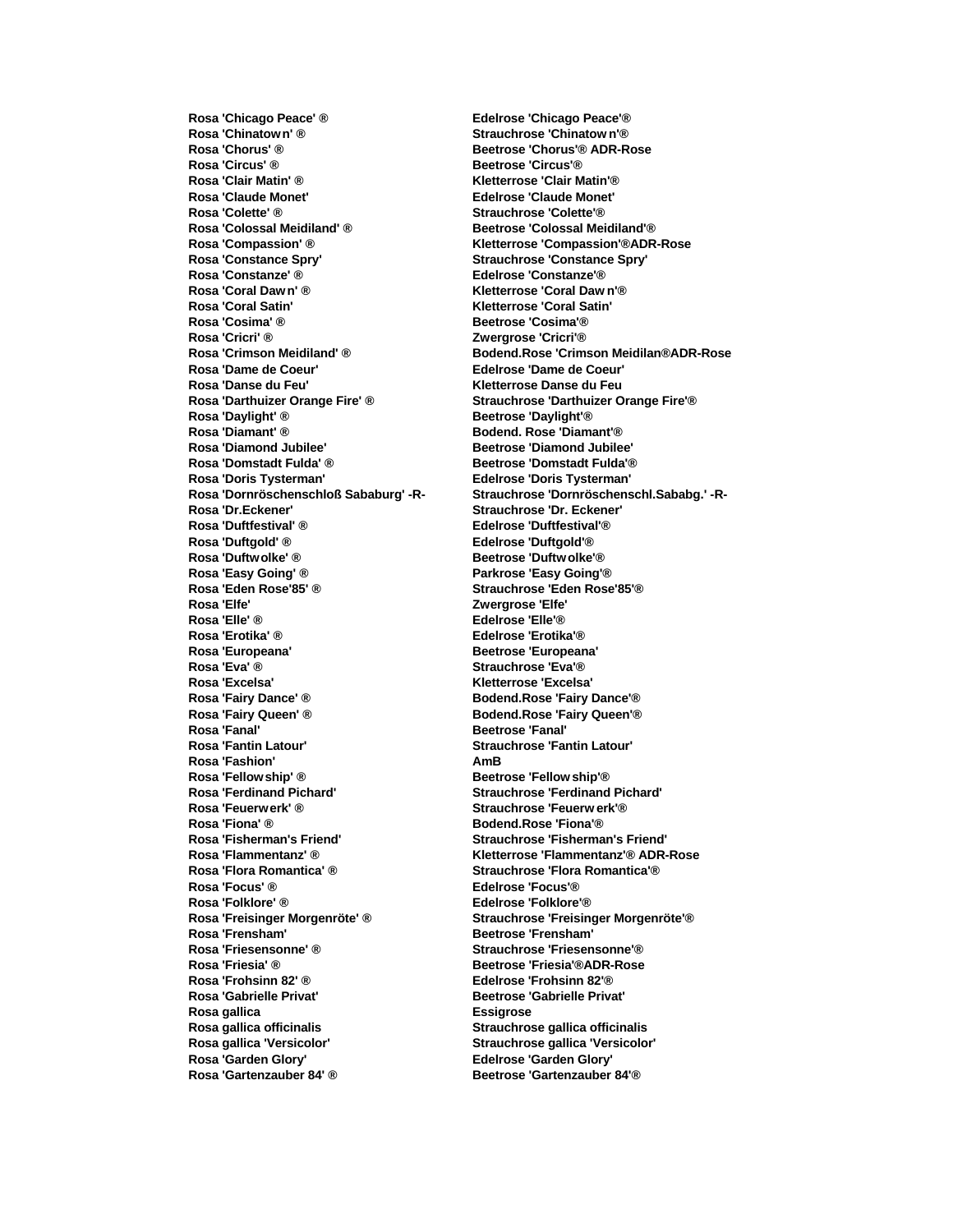**Rosa 'Gebrüder Grimm' -R- Beetrose 'Gebrüder Grimm' -R-Rosa 'Gelbe Holstein' Beetrose 'Gelbe Holstein' Rosa 'Gerbe Rose' Kletterrose 'Gerbe Rose' Rosa glauca Blaue Hechtrose-Rosaceae-Rosa 'Glenn Dale' Kletterrose 'Glenn Dale' Rosa 'Gloria Dei/Peace' Edelrose 'Gloria Dei/Peace' Rosa 'Gloria Mundi' Beetrose 'Gloria Mundi' Rosa 'Gloriana' ® Kletterrose 'Gloriana'® Rosa 'Godewind' ® Strauchrose 'Godew ind'® Rosa 'Goldelse' ® Beetrose 'Goldelse'® Rosa 'Golden Border' ® <br>Beetrose 'Golden Border' ® <br>Beetrose 'Golden Border' ® Rosa 'Golden Holstein' ® Beetrose 'Golden Holstein'® Rosa 'Golden Monica' ® Edelrose 'Golden Monica'® Rosa 'Golden Promise' ® Strauchrose 'Golden Promise'® Rosa 'Golden Show ers' ® Kletterrose 'Golden Show ers'® Rosa 'Golden Slippers' Beetrose 'Golden Slippers' Rosa 'Golden Wings' Strauchrose 'Golden Wings' Rosa 'Goldener Olymp' ® Kletterrose 'Goldener Olymp'® Rosa 'Goldmarie 82' ® Beetrose 'Goldmarie 82'® Rosa 'Goldquelle' ® Beetrose 'Goldquelle' ® Rosa 'Goldregen' ® Kletterrose 'Goldregen'® Rosa 'Goldschatz' ® <br>Beetrose 'Goldschatz' ® <br>Beetrose 'Goldschatz' ® Rosa 'Goldstern' -R- Kletterrose 'Goldstern' -R-Rosa 'Graham Thomas' ® Strauchrose 'Graham Thomas'® Rosa 'Gruß an Aachen' Beetrose 'Gruß an Aachen' Rosa 'Gruß an Bayern' ® Beetrose 'Gruß an Bayern'® Rosa 'Gruß an Heidelberg' ® Kletterrose 'Gruß an Heidelberg'® Rosa 'Hanseat' ® Strauchrose 'Hanseat'® Rosa 'Happy child' ® Engl.Strauchrose 'Happy child'® Rosa 'Harlekin' -R- Kletterrose 'Harlekin' -R-Rosa 'Harmonie' ® Edelrose 'Harmonie'® Rosa 'Heinzelmännchen' ® Beetrose 'Heinzelmännchen'® Rosa 'Helmut Kohl Rose' Edelrose 'Helmut Kohl Rose' Rosa 'Heritage' ® Engl.Strauchrose 'Heritage'®** Rosa 'Home & Garden' -R-<br>
Beetrose 'Home & Garden' -R-**Rosa hugonis Rosa hugonis Rosa 'Ingrid Bergman' ® RLI/Poulsen 1984 Rosa 'Insel Mainau' ® Beetrose 'Insel Mainau' ® Rosa 'Inspiration' Beetrose 'Inspiration' Rosa 'Jacobs Krönung' ® Beetrose 'Jacobs Krönung'® Rosa 'Jacques Cartier' Strauchrose 'Jacques Cartier' Rosa 'Johann Strauss' ® Beetrose 'Johann Strauss'® Rosa 'Johannisfeuer' ® Strauchrose 'Johannisfeuer'® Rosa 'Josephine Bruce' Edelrose 'Josephine Bruce' Rosa 'Julischka' ® Beetrose 'Julischka'® Rosa 'Kalmar' Edelrose 'Kalmar' Rosa 'Kardinal' ® Edelrose 'Kardinal'® Rosa 'Kimono' Beetrose 'Kimono' Rosa 'König Ludw ig Rose' ® Strauchrose 'König Ludw ig Rose'® Rosa 'Kronjuwel' ® Beetrose 'Kronjuw el'®ADR-Rose Rosa 'Kronprinzessin Victoria' Edelrose 'Kronprinzessin Victoria' Rosa 'Kupferkönigin' ® Edelrose 'Kupferkönigin'®**

**Rosa 'Gelbe Dagmar Hastrup' ® Bodend.Rose 'Gelbe Dagmar Hastrup'® Rosa 'Ghislaine de Feligonde' Strauchrose 'Ghislaine de Feligonde' Rosa 'Golden Medaillon' ® Edelrose 'Golden Medaillon'® Rosa 'Hamburger Phönix' Kletterrose 'Hamburger Phönix' Rosa 'Heidefee' ® Bodend.Rose 'Heidefee'® Rosa 'Heidetraum' ® Bodend.Rose 'Heidetraum'®ADR-Rose Rosa 'Henri Matisse' Edelrose 'Henri Matisse' Rosa 'IGA 83 München' ® Strauchrose 'IGA 83 München'® ADR-Rose Rosa 'Jubilee du Prince de Monaco' ® Beetrose 'Jubilee du Pr.de Monaco'® Rosa 'Jude The Obscure' Engl.Strauchrose 'Jude The Obscure'**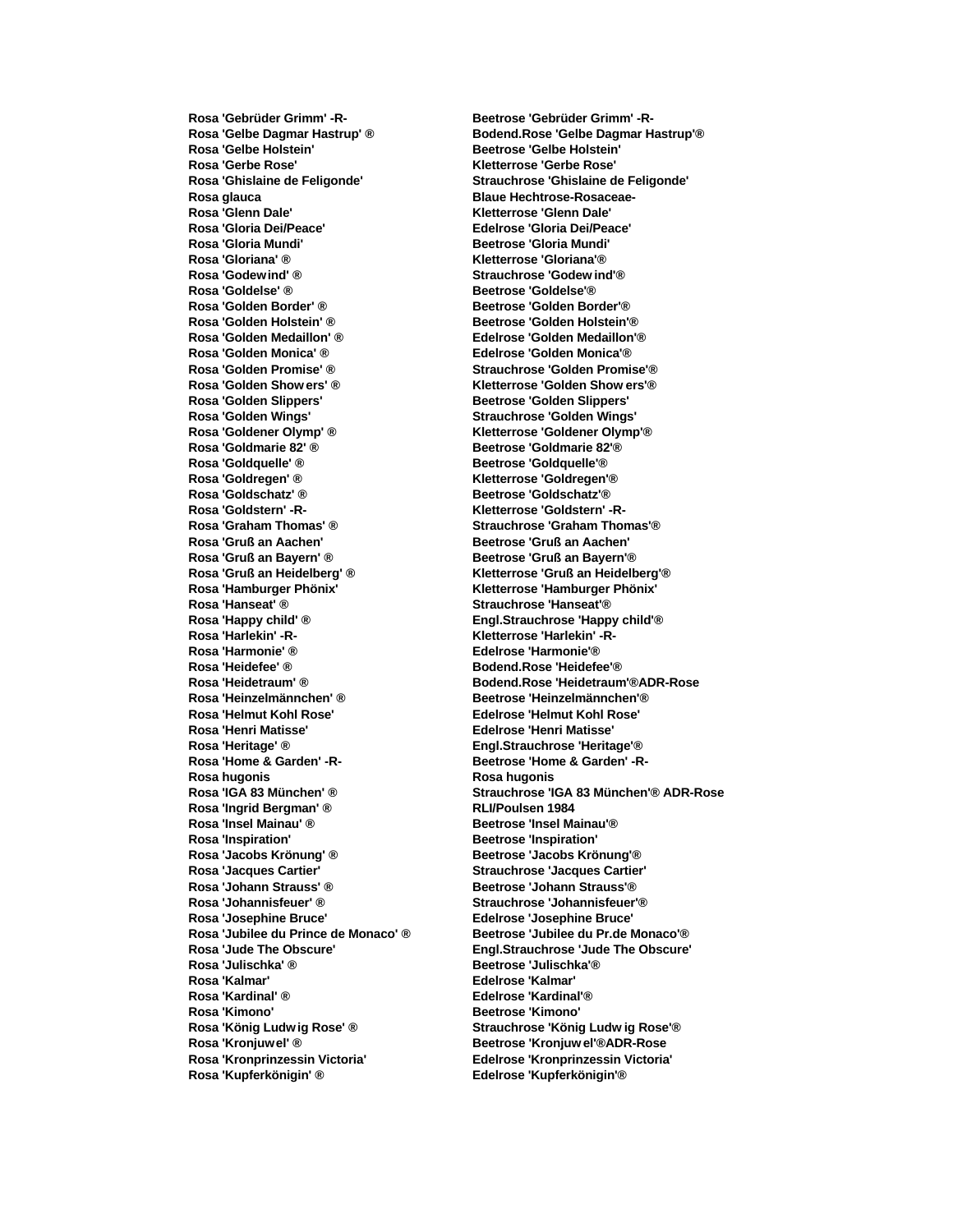**Rosa 'Lady Like' ® Edelrose 'Lady Like'® Rosa 'Landora' ® Edelrose 'Landora'® Rosa 'Lapponia' ® Beetrose 'Lapponia' ® Rosa 'Las Vegas' ® Edelrose 'Las Vegas'® Rosa 'Leander' ® Strauchrose 'Leander'® Rosa 'Leonardo da Vinci' ® Beetrose 'Leonardo da Vinci'® Rosa 'Leverkusen' ® Kletterrose 'Leverkusen'® Rosa 'Liebeszauber' ® Edelrose 'Liebeszauber'® Rosa 'Lilli Marleen' ® Beetrose 'Lilli Marleen'® Rosa 'Linderhof' ® Strauchrose 'Linderhof'® Rosa 'Little Flirt' Zwergrose 'Little Flirt' Rosa 'Louise Odier' Strauchrose 'Louise Odier' Rosa 'Lovely Meidiland' ® Beetrose 'Lovely Meidiland'® Rosa 'Lübecker Rotspon' ® Beetrose 'Lübecker Rotspon'® Rosa 'Lucinde' ® Strauchrose 'Lucinde'® Rosa 'Lund's Jubiläum' Beetrose 'Lund's Jubiläum' Rosa 'Lydia' ® Strauchrose 'Lydia'® Rosa 'Mainzer Fastnacht' ® Edelrose 'Mainzer Fastnacht'® Rosa 'Margo Koster' Beetrose 'Margo Koster' Rosa 'Marie Curie' ® Beetrose 'Marie Curie'® Rosa 'Marietta' ® Beetrose 'Marietta' ® Rosa 'Markgräfin Wilhelmine' Beetrose 'Markgräfin Wilhelmine' Rosa 'Marselisborg' Beetrose 'Marselisborg' Rosa 'Mary Rose' ® Engl.Strauchrose 'Mary Rose'® Rosa 'Matthias Meilland' ® Beetrose 'Matthias Meilland'® Rosa 'Maxim' ® Edelrose 'Maxim'® Rosa 'Mermaid' Kletterrose 'Mermaid' Rosa 'Michelangelo' ® Edelrose 'Michelangelo'® Rosa 'Michka' ® Strauchrose 'Michka'® Rosa 'Mister Lincoln' Edelrose 'Mister Lincoln' Rosa 'Mme Edouard Ory' Strauchrose 'Mme Edouard Ory' Rosa 'Moje Hammarberg' Bodend.Rose 'Moje Hammarberg' Rosa 'Montana' ® Beetrose 'Montana'®ADR-Rose Rosa 'Morgengruß' Kletterrose 'Morgengruß' Rosa 'Morsdag' Z Rosa 'Moulin Rouge' ® <br><b>Beetrose 'Moulin Rouge' ® Beetrose** 'Moulin Rouge' ® **Rosa moyesii Blutrose** Rosa multiflora **Büschelrose-Rosaceae-Rosa 'New Dawn' Kletterrose 'New Dawn' Rosa 'New Yorker' Edelrose 'New Yorker' Rosa 'Nina Weibull' Beetrose 'Nina Weibull' Rosa 'Noacks Überraschung' ® Edelrose 'Noacks Überraschung'® Rosa 'Nordia' Beetrose 'Nordia' Rosa 'Norita' ® Edelrose 'Norita'® Rosa obtusifolia Stumpfblättr. Rose Rosa 'Olala' ® Beetrose 'Olala' ® Rosa 'Olympisches Feuer 92' ® Beetrose 'Olympisches Feuer 92'® Rosa 'Ondella' ® Beetrose 'Ondella' ®** 

**Rosa 'La Sevillana' ® Beetrose 'La Sevillana'® ADR-Rose Rosa 'Lavender Dream' ® Strauchrose 'Lavender Dream'® ADR-Rose Rosa 'Lichtkönigin Lucia' ® Strauchrose 'Lichtkönigin Lucia'®ADR Rosa 'Loredo' -R- Beetrose 'Loredo' -R-Rosa 'Magic Meidiland' ® Bodend.Rose 'Magic Meidiland'®ADR-Rose Rosa 'Manou Meilland' ® Beetrose 'Manou Meilland'® Rosa 'Matilda' ® Beetrose 'Matilda'® Rosa 'Mein schöner Garten' ® Strauchrose 'Mein schöner Garten'® Rosa 'Monica' ® Edelrose 'Monica'® Rosa 'Morning Jew el' ® Kletterrose 'Morning Jew el'®ADR-Rose Rosa 'Nicole' ® Beetrose 'Nicole'® Rosa 'Noacks Blühendes Barock' ® Beetrose 'Noacks Blühendes Barock'® Rosa 'Nymphenburg' Strauchrose 'Nymphenburg' Rosa 'Oklahoma' Edelrose 'Oklahoma'**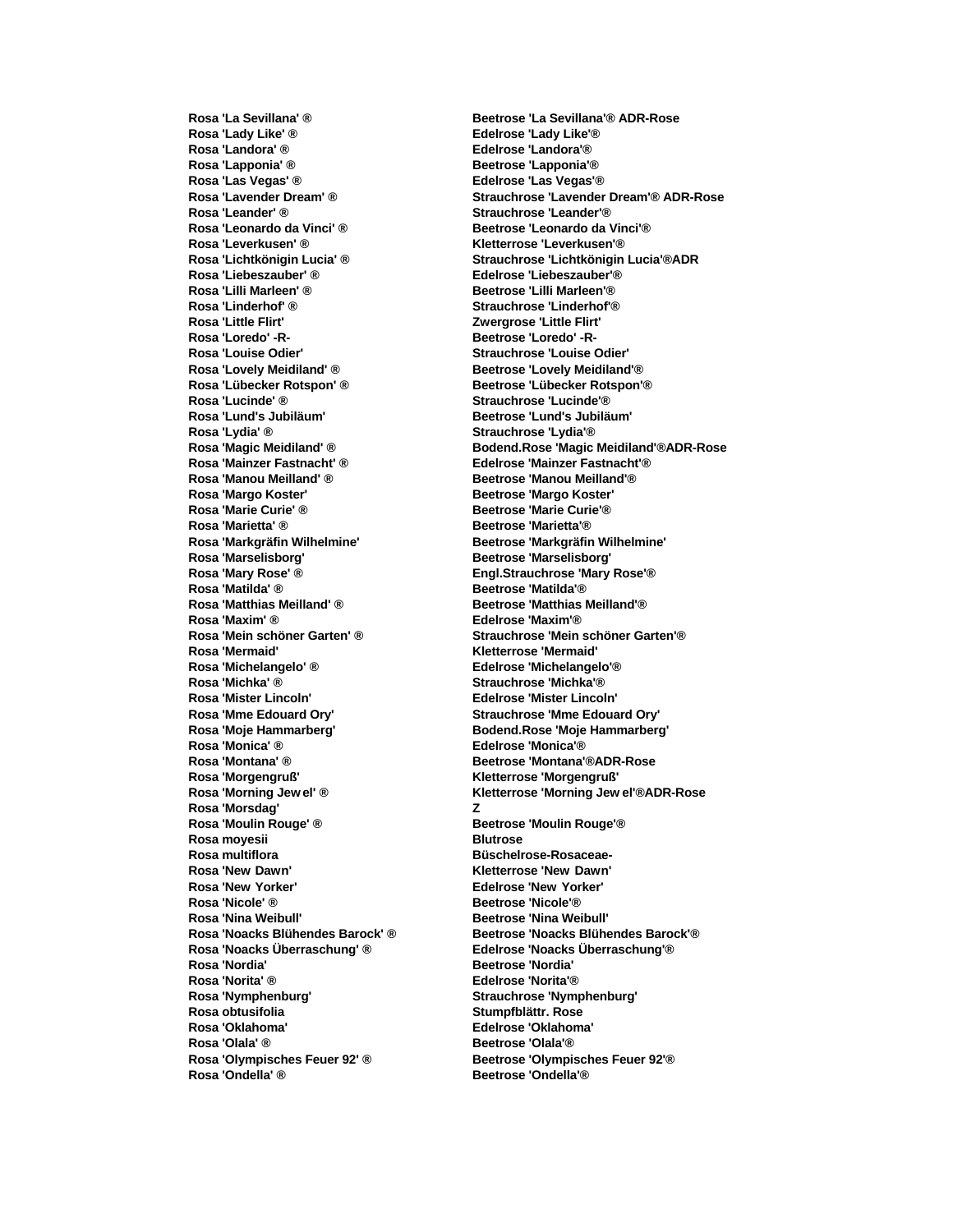**Rosa 'Opera' Edelrose 'Opera' Rosa 'Orange Sensation' Beetrose 'Orange Sensation' Rosa 'Orange Triumph' Beetrose 'Orange Triumph' Rosa 'Oranje Morsdag' Z Rosa 'Papa Meilland' ® Edelrose 'Papa Meilland'® Rosa 'Paso Doble' ® Beetrose 'Paso Doble' ® Beetrose 'Paso Doble'** ® **Rosa 'Paul Cezanne' Edelrose 'Paul Cezanne' Rosa 'Paul Ricard' ® Edelrose 'Paul Ricard'® Rosa pendulina Alpen-Heckenrose-Rosaceae-Rosa 'Penny Lane' ® Strauchrose 'Penny Lane'®** Rosa 'Pernille Poulsen' **Beetrose Pernille Poulsen Rosa 'Piccolo' ® Beetrose 'Piccolo'® Rosa 'Pigalle 85' ® Beetrose 'Pigalle 85'® Rosa 'Pink Cloud' Kletterrose 'Pink Cloud' Rosa 'Pink Star' Bodend.Rose 'Pink Star' Rosa 'Pink Symphonie' ® Zwergrose 'Pink Symphonie'® Rosa 'Pink Traumland' ® <br><b>Beetrose 'Pink Traumland' ® Beetrose** 'Pink Traumland' ® **Rosa 'Piroschka' ® Edelrose 'Piroschka'® Rosa 'Poesie' ® Beetrose 'Poesie'® Rosa 'Polarstern' ® Edelrose 'Polarstern'® Rosa 'Polka' ® Strauchrose 'Polka'® Rosa 'Poulsen's Pink' Beetrose 'Poulsen's Pink' Rosa 'Primaballerina' ® Edelrose 'Primaballerina'® Rosa 'Princess of Wales' ® Beetrose 'Princess of Wales'® Rosa 'Pussta' ® Beetrose 'Pussta' ® Rosa 'Ramira' ® Kletterrose 'Ramira'® Rosa 'Raubritter' Kletterrose 'Raubritter' Rosa 'Rebecca' ® Edelrose 'Rebecca'® Rosa 'Regensberg' ® <br>Beetrose 'Regensberg' ® <br>Beetrose 'Regensberg' ® Rosa 'Rock'n Roll' ® Beetrose 'Rock'n Roll'® Rosa 'Rokoko' ® Strauchrose 'Rokoko'® Rosa 'Rosario' ® Strauchrose 'Rosario'® Rosa 'Rose Gaujard' Gaujard 1957 Rosa 'Roselina' ® Bodend.Rose 'Roselina'® Rosa 'Rosi Mittermaier' ® Beetrose 'Rosi Mittermaier'® Rosa roxburghii Strauchrose roxburghii** Rosa rugosa **Kartoffel-Rose -Rosaceae-Rosa rugosa 'Max Graf' Bodend.Rose 'Max Graf' Rosa 'Sahara' ® Strauchrose 'Sahara'® Rosa 'Salita' ® Kletterrose 'Salita'® Rosa 'Samba' ® Beetrose 'Samba'® Rosa 'Santana' ® Kletterrose 'Santana'® Rosa 'Sarabande' ® <br>Beetrose 'Sarabande' ® <br>Beetrose 'Sarabande' ® Rosa 'Satchmo' ® Beetrose 'Satchmo' ® Rosa 'Scherzo' ® Beetrose 'Scherzo' ®** 

**Rosa 'Pascali' ® Edelrose 'Pascali'® R. spinosissima Bibernell-Rose-Rosaceae-Rosa 'Pink Meidiland' ® Bodend.Rose 'Pink Meidiland'® ADR-Rose**  $Strauchrose 'Pink Robusta'®$ **Rosa 'Polareis' ® Strauchrose 'Polareis'® Rosa 'Postillion' ® Strauchrose 'Postillion'®ADR-Rose Rosa 'Pur Caprice' Beetrose 'Pur Caprice' Rosa 'Queen Mother' ® Beetrose 'Queen Mother'® ADR-Rose Rosa 'Rhapsody in Blue' -R- Beetrose 'Rhapsody in Blue' -R-Rosa 'Rosamunde' ® Beetrose 'Rosamunde'® Rosa 'Rosarium Uetersen' ® Kletterrose 'Rosarium Uetersen'® Rosa 'Rosenprofessor Sieber' ® Beetrose 'Rosenprof.Sieber'®ADR-Rose Rosa 'Rotilia' ® Beetrose 'Rotilia'®ADR-Rose Rosa rugosa 'Dagmar Hastrup' Bodend.Rose 'Dagmar Hastrup' Rosa rugosa 'Pink Grootendorst' Strauchrose 'Pink Grootendorst' Rosa 'Sangerhausen' Strauchrose 'Sangerhausen' Rosa 'Scepter d'Isle' -R- Engl.Strauchrose 'Scepter d'Isle' -R-**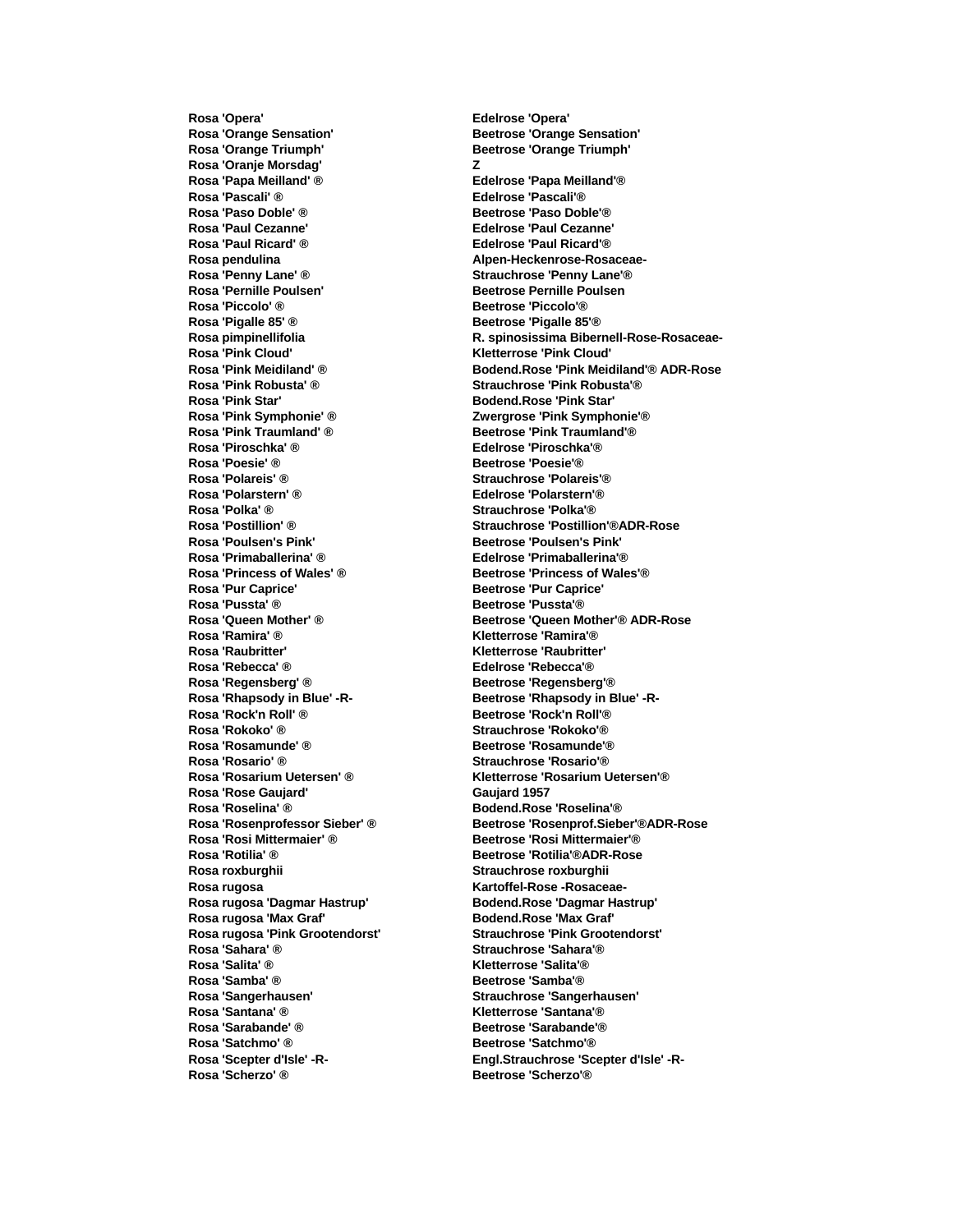**Rosa 'Schloss Mannheim' ® Beetrose 'Schloss Mannheim'® Rosa 'Schneew alzer' ® Kletterrose 'Schneew alzer'® Rosa 'Schwanensee' -R- Kletterrose 'Schw anensee' -R-Rosa 'Schwarze Madonna' ® Edelrose 'Schw arze Madonna'® Rosa 'Schweizer Gruß' ® Beetrose 'Schw eizer Gruß'® Rosa 'Senator Burda' ® Edelrose 'Senator Burda'® Rosa 'Solo' ® Kletterrose 'Solo'® Rosa 'Sommermärchen' ® Bodend.Rose 'Sommermärchen'® Rosa 'Sonnenschirm' ® Tantau Rosa 'Sophie's Perpetual' Strauchrose 'Sophie's Perpetual' Rosa 'St.Swithun' -R- Engl.Strauchrose 'St.Sw ithun' -R-Rosa 'Super Star' ® Edelrose 'Super Star'® Rosa 'Sutter's Gold' Edelrose 'Sutter's Gold' Rosa 'Swany' ® Bodend.Rose 'Sw any'® Rosa 'Symphonie' Strauchrose 'Symphonie' Rosa 'Tausendschön' Kletterrose 'Tausendschön' Rosa 'Teasing Georgia' Beetrose 'Teasing Georgia' Rosa 'Tendence' ® <br><b>Beetrose 'Tendence'** ® **Rosa 'Tequila' ® Beetrose 'Tequila' ® Rosa 'The Fairy' Bodend.Rose 'The Fairy' Rosa 'The Mc Cartney Rose' ® Edelrose 'The Mc Cartney Rose'® Rosa 'The Pilgrim' -R- Engl.Strauchrose 'The Pilgrim' -R-Rosa 'Tom Tom' Beetrose 'Tom Tom' Rosa 'Traumland' ®**  Beetrose 'Traumland' ® **Rosa 'Traviata' ® Edelrose 'Traviata'® Rosa 'Trier 2000' ® Beetrose 'Trier 2000' ® Rosa 'Troika' Edelrose 'Troika' Rosa 'Ulrich Brunner fils' Edelrose 'Ulrich Brunner fils' Rosa 'Uncle Walter' ® Edelrose 'Uncle Walter'® Rosa 'Valencia' ® Edelrose 'Valencia'® Rosa 'Variegata di Bologna' Strauchrose 'Variegata di Bologna' Rosa 'Vatertag' ® Beetrose 'Vatertag' ® Rosa 'Veronica 92' ® Beetrose 'Veronica 92'® Rosa 'Via Mala' ® Edelrose 'Via Mala'® Rosa 'Vicky' ® Beetrose 'Vicky'®ADR-Rose Rosa 'Weiße Wolke' ® Strauchrose 'Weiße Wolke'® Rosa 'White Dorothy Perkins' Kletterrose 'White Dorothy Perkins' Rosa 'Wilhelm Hansmann' Kletterrose 'Wilhelm Hansmann' Rosa 'Yellow Fairy' ® RU/ Poulsen 1990 Rosa 'Yellow Fleurette' ® Bodend.Rose 'Yellow Fleurette'® Rosa 'Zephirine Drouhin' Strauchrose 'Zephirine Drouhin' Rosa 'Zwergkönig 78' ® Zwergrose 'Zwergkönig 78'® Rosmarinus officinalis Rosmarin Rubus cockburnianus Tangutische Himbeere Rubus cockburnianus 'Wyego' Rubus frut.'Loch Ness' -S- Brombeere 'Loch Ness'-S-Rubus frut.'Thornfree' Brombeere 'Thornfree' Rubus frut.'Thornless Evergreen' Brombeere 'Thornless Evergreen' Rubus henryi Immergrüne Kletterbrombeere**

**Rosa 'Schloss Balthasar' ® Beetrose 'Schloss Balthasar'® Rosa 'Schneew ittchen' ® Strauchrose 'Schneew ittchen'® ADR-Rose Rosa 'Schöne Dortmunderin' ® Beetrose 'Schöne Dortmunder.'®ADR-Rose Rosa 'Steffi Graf' ® Edelrose 'Steffi Graf'® Rosa 'Super Excelsa' -R- Kletterrose 'Super Excelsa' -R- ADR-Rose Rosa 'Sympathie' Kletterrose 'Sympathie'ADR-Rose Rosa 'The Queen Elizabeth Rose' ® Beetrose 'The Queen Elizabeth Rose' ® Beetrose ignal Beetrose** 'Tom Tom' **Rosa 'Träumerei' ® Beetrose 'Träumerei'® Rosa 'Tutti-Frutti' Beetrose 'Tutti-Frutti' Rosa 'Westerland' ® Strauchrose 'Westerland'®ADR-Rose Rosa 'Whisky' ® Edelrose 'Whisky'® Rosa 'Windrose' ® Bodend.Rose 'Windrose'®ADR-Rose Rubus id. 'Autumn Bliss' -S- Himbeere 'Autumn Bliss'-S-**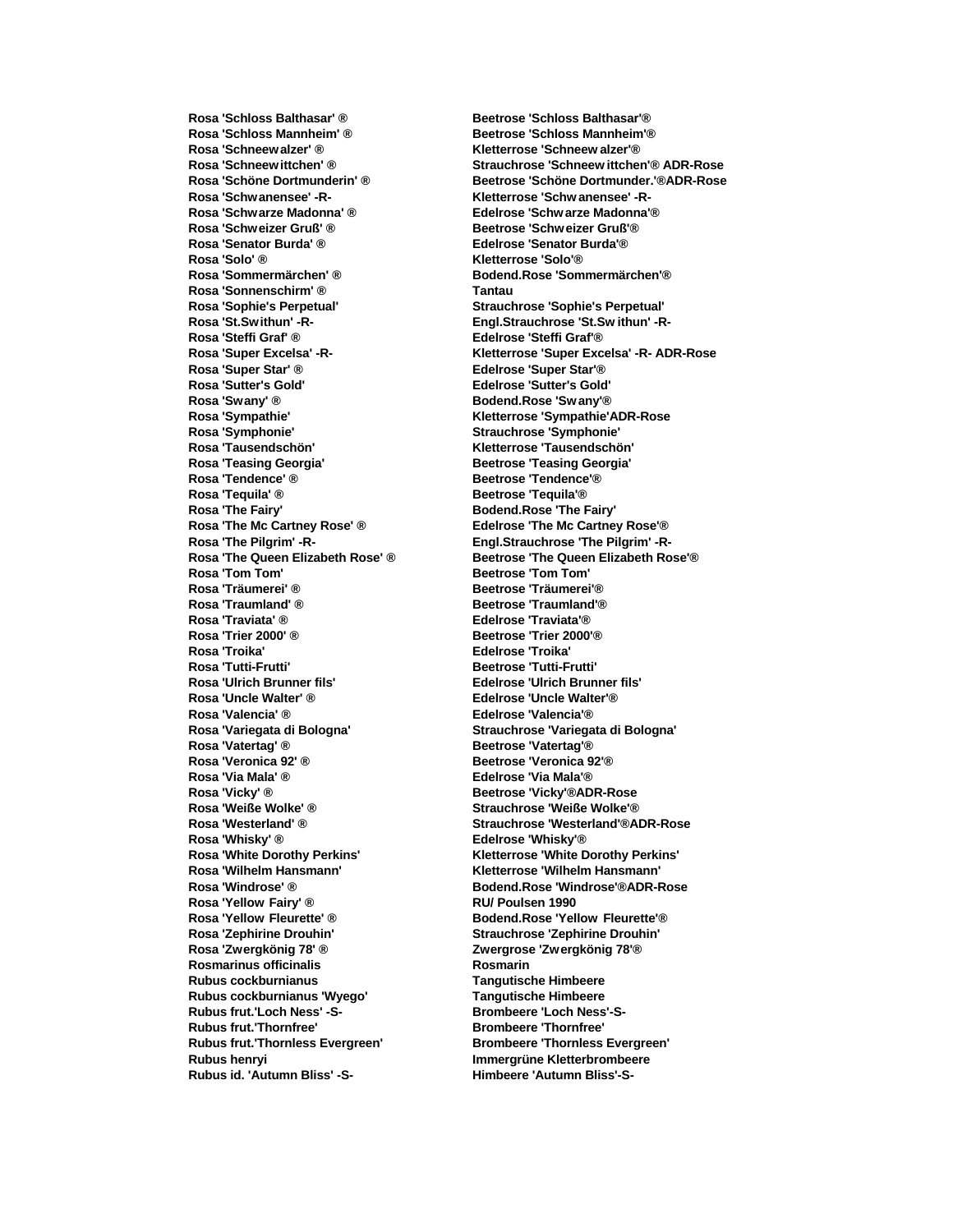**Rubus id.'Fallgold' Himbeere 'Fallgold' Rubus id.'Himbostar' ® Himbeere 'Himbostar'® Rubus id.'Meeker' Himbeere 'Meeker' Rubus id.'Rutrago' -S- Himbeere 'Rutrago'-S-Rubus illecebrosus Erdbeer-Himbeere Rubus leucodermis Oregon-Himbeere Rubus odoratus Zimthimbeere Rubus phoenicolasius Japan.Weinbeere Rubus spectabilis 'Olympic Double' Pracht-Himbeere Rubus thibetanus 'Silver Fern' Tibethimbeere 'Silver Fern' Ruscus aculeatus Mäusedorn aculeatus Ruscus hypoglossum Mäusedorn hypoglossum Saccharum officinarum Echtes Zuckerrohr Salix alba 'Liempde' Silberweide 'Liempde' Salix arbuscula Weide arbuscula Salix aurita Ohrweide Salix babylonica 'Crispa' Babylonische Weide 'Crispa' Salix babylonica 'Tortuosa' Babylonische Weide 'Tortuosa' Salix candida Weide candida Salix caprea 'Curly Locks' Salweide 'Curly Locks' Salix caprea 'Kilmarnock' Hänge-Kätzchenw eide Salix caprea 'Mas' Männliche Salw eide Salix caprea 'Pendula' Hängende Kätzchenw eide Salix cinerea Aschweide Salix cinerea 'Tricolor' Aschweide 'Tricolor' Salix daphnoides**<br> **Salix finmarchica**<br> **Salix finmarchica Salix finmarchica**<br>**Salix hastata Salix helvetica Schweizer Weide Salix hylematica Weide hylematica Salix integra 'Hakuro Nishiki' Zierweide 'Hakuro Nishiki' Salix lanata Wollweide Salix purpurea Purpurweide Salix purpurea 'Pendula' Hänge-Purpurw eide Salix repens Sand-Kriechweide Salix repens 'Bergen' Kriechweide 'Bergen' Salix repens 'Iona' Kriechweide 'Iona' Salix repens 'Voorthuizen' Salix reticulata Netzweide** Salix rosmarinifolia **Rosmarinweide-Salicaceae-**Salix schraderiana **by a strategie of the Salicaceae-Salix simulatrix Teppichweide Salix smithiana Salix subopposita Weide subopposita Salix triandra Mandelweide-Salicaceae-**Salix yezoalpina<br> **Salix yezoalpina Sambucus canadensis 'Aurea' Gelber Holunder Sambucus nigra Schwarzer Holunder Schwarzer Holunder Sambucus nigra 'Aurea' Schwarzer Holunder 'Aurea' Sambucus nigra 'Haschberg' Schwarzer Holunder 'Haschberg' Sambucus nigra 'Laciniata' Schwarzer Holunder 'Laciniata' Sambucus nigra 'Madonna' Schwarzer Holunder 'Madonna' Sambucus racemosa Traubenholunder Sambucus racemosa 'Plumosa Aurea' Sambucus racemosa 'Sutherland Gold' Traubenholunder 'Sutherland Gold' Sambucus racemosa 'Tenuifolia' Traubenholunder 'Tenuifolia' Sarcococca confusa Scheinbeere confusa**

**Rubus id.'Autumn Bliss' -S- Himbeere 'Autumn Bliss'-S-Rubus id.'ZEFA 2' Himbeere 'ZEFA 2' Salix alba 'Chermesina' Kegelförmige Silberw eide -Salicaceae-Engadin-Weide Salix sachalinensis 'Sekka' Japanische Drachenw eide-Salicaceae-Sambucus nigra 'Aureomarginata' Schwarzer Holunder 'Aureomarginata'**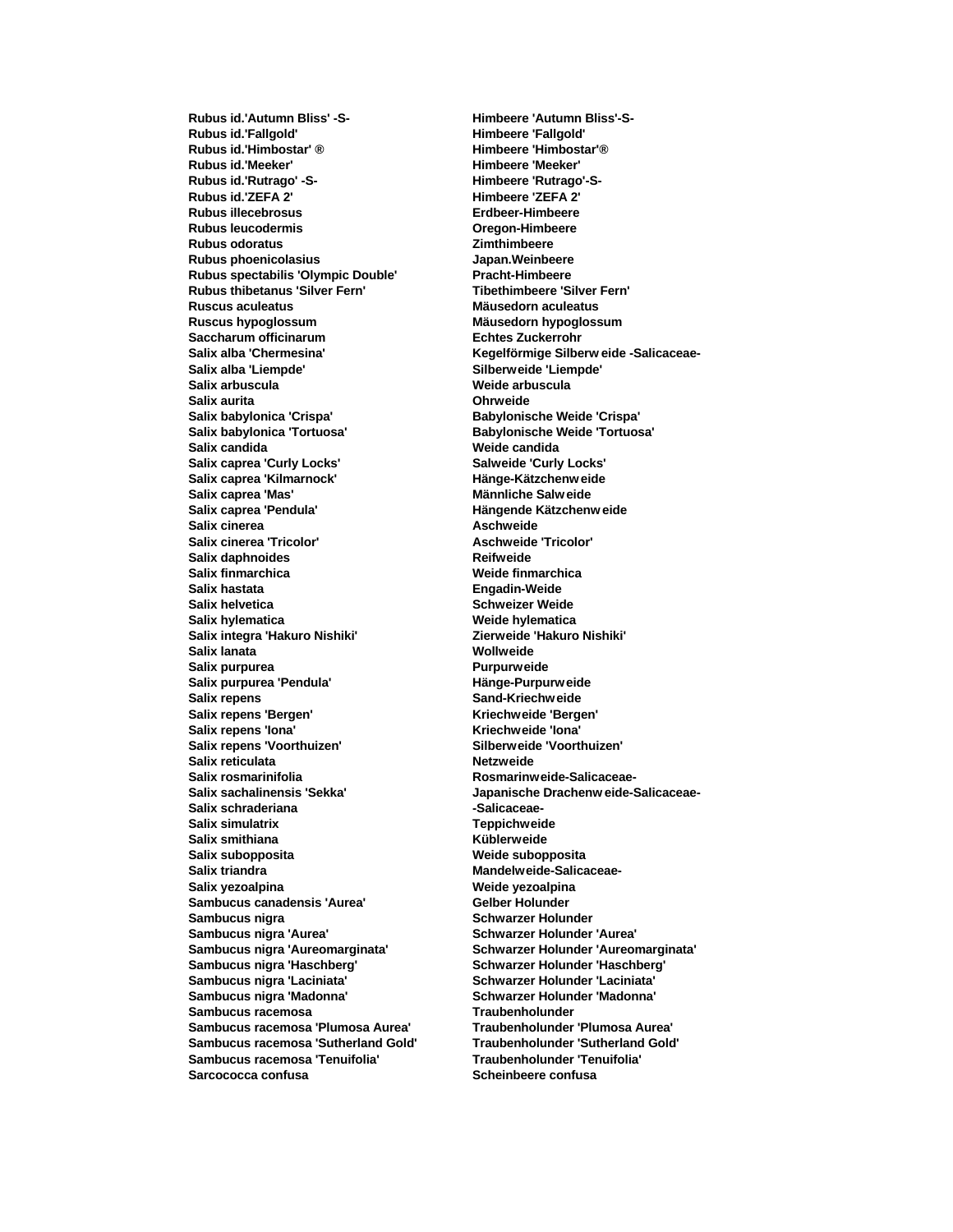**Sarcococca humilis Schleimbeere Sasa palmata Großblatt-Bambus Sasa palmata nebulosa Bambus palmata nebulosa Sasa tsuboiana Bambus tsuboiana Sasa veitchii Bambus veitchii Bambus veitchii Sassafras albidum Nordamerikanischer Baum Sassafras Sciadopitys verticillata Japan.Schirmtanne Sciadopitys verticillata 'Sternschnuppe' Japan.Schirmtanne 'Sternschnuppe' Semiarundinaria kagamiana Semiarundinaria kagamiana Semiarundinaria yashadake 'Kimmei' Semiarundinaria yashadake 'Kimmei' Sequoiadendron gigant.'Glaucum' Blauer Kalifornischer Mammutbaum Sequoiadendron gigant.'Pendulum' Überhängender Mammutbaum Shepherdia argentea Büffelbeere Sibiraea laevigata Blauspiere Sinocalycanthus chinensis Weißblütiger Gew ürzstrauch Skimmia confusa 'Kew Green' Skimmie 'Kew Green' Skimmia fragrans Synonym Skimmia japonica Jap. Fruchtskimmie-Rutaceae-Skimmia japonica 'Emerald King' Skimmie 'Emerald King' Skimmia japonica 'Fructu Albo' Synonym Skimmia japonica 'Kew White' Skimmie 'Kew White' Skimmia japonica 'Rubella' Skimmie 'Rubella' Skimmia japonica 'Rubinetta' Skimmie 'Rubinetta' Skimmia reevesiana Skimmie reevesiana Solanum jasminoides Jasmin-Solanum Sollya heterophylla Glockenblumenw ein Sophora davidii Schnurbaum Sophora japonica Schnurbaum Sophora japonica 'Pendula' Hängender Schnurbaum Sophora japonica 'Regent' Sophora microphylla 'Sun King' Schnurbaum micryphylla 'Sun King' Sorbaria sorbifolia Niedrige Fiederspiere Sorbus americana Amerikan.Eberesche Sorbus aria Mehlbeere Sorbus aria 'Lutescens' Gelbfilzige Mehlbeere Sorbus aria 'Magnifica' Großlaubige Mehlbeere** Sorbus aria 'Majestica' **Kegelförmige Mehlbeere Sorbus arnoldiana 'Carpet of Gold' Eberesche 'Carpet of Gold' Sorbus arnoldiana 'Kirsten Pink' Eberesche 'Kirsten Pink'**  $Sorbus$  arnoldiana 'Schouten' **Sorbus aucuparia Gewöhnliche Eberesche Sorbus aucuparia 'Edulis' Eßbare Eberesche-Rosaceae-Sorbus aucuparia 'Pendula' Hänge-Eberesche Sorbus austriaca Österr.Eberesche Sorbus commixta Schopf-Eberesche Sorbus decora Schmuck-Eberesche Sorbus discolor Bunte Eberesche Sorbus domestica Speierling Sorbus hupehensis Chin.Eberesche Sorbus hybrida 'Gibbsii' Finnland-Mehlbeere 'Gibbsii' Sorbus intermedia Schwedische Mehlbeere-Rosaceae-Sorbus koehneana Strauch-Eberesche Sorbus latifolia Park-Mehlbeere Sorbus latifolia 'Henk Vink' Park-Mehlbeere 'Henk Vink' Sorbus prattii Behaarte Chin.Eberesche Sorbus sargentiana Dicktriebige Mehlbeere Sorbus torminalis Elsbeere Sorbus vilmorinii Vielfiedrige Eberesche Spartium junceum Binsen-Ginster Spiraea arguta Brautspiere Spiraea betulifolia Birkenblättr.Spiere**

**Sequoiadendron giganteum Kalifornischer Mammutbaum -Taxodiaceae-**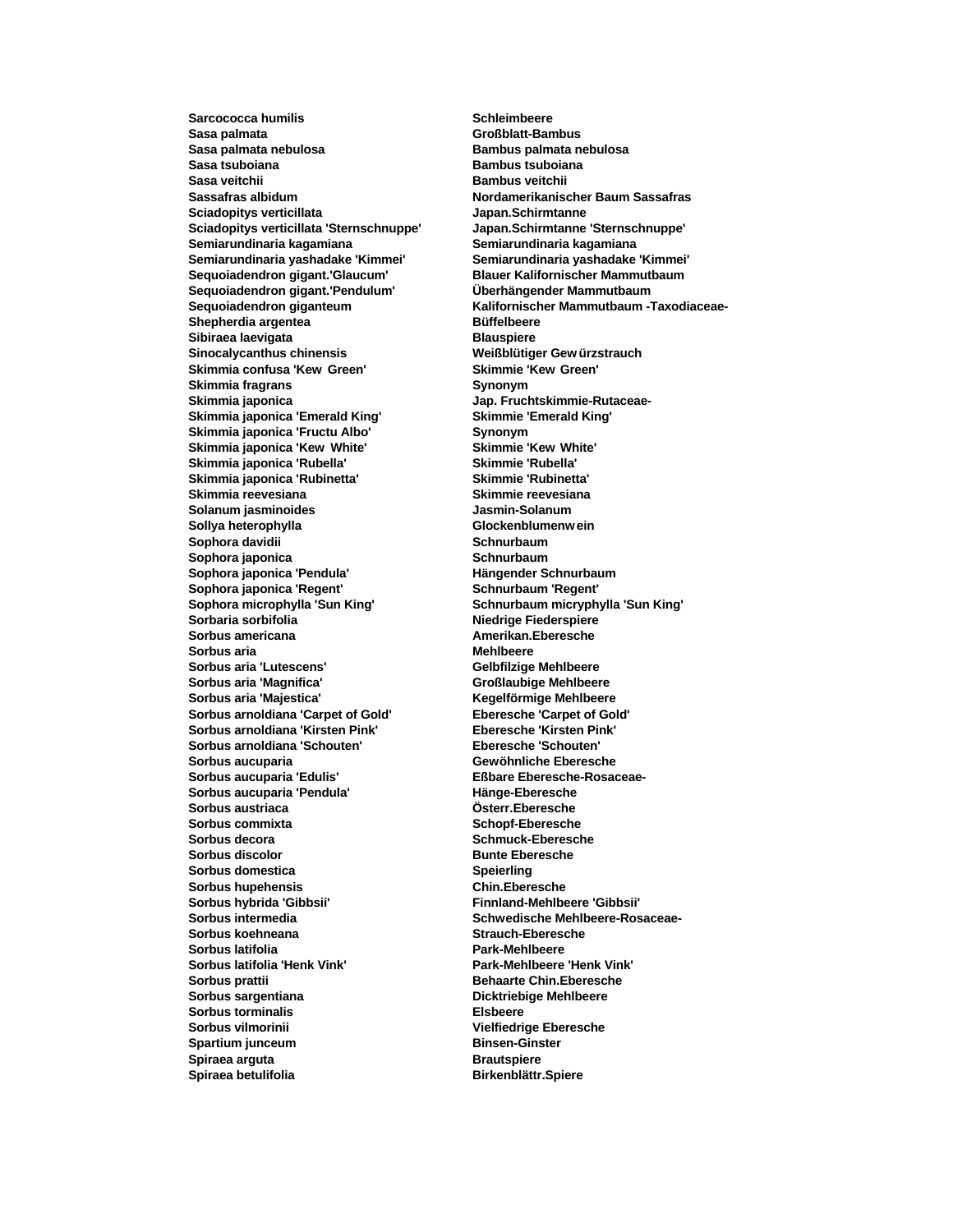**Spiraea betulifolia aemiliana Birkenblättr.Spiere 'aemiliana' Spiraea billardii 'Triumphans' Kolbenspiere 'Triumphans' Spiraea bumalda 'Anthony Waterer Sapho' rote Sommerspiere -Rosaceae-Spiraea cantoniensis Chin.Spierstrauch Spiraea cinerea 'Grefsheim' Weiße Rispenspiere Spiraea decumbens Zwergspiere Spiraea douglasii Douglasspiere Spiraea japonica 'Bullata' Japanspiere 'Bullata' Spiraea japonica 'Firelight' Japanspiere 'Firelight' Spiraea japonica 'Golden Princess' Japanspiere 'Golden Princess' Spiraea japonica 'Goldmound' Zwergspiere 'Goldmound' Spiraea japonica 'Little Princess' Rosa Zwergspiere Spiraea japonica 'Shirobana' Zwergspiere Shirobana-Rosaceae-Spiraea nipponica Japanische Strauchspiere Spiraea nipponica 'June Bride' Strauchspiere 'June Bride' Spiraea nipponica 'Snow mound' Strauchspiere 'Snow mound' Spiraea prunifolia Gefüllte Strauchspiere Spiraea prunifolia 'Plena' Synonym Spiraea thunbergii Frühlingsspiere Spiraea trichocarpa Spierstrauch trichocarpa Spiraea trilobata Dreilappige Spiere Spiraea vanhouttei Prachtspiere Spiraea veitchii Veitchs Spierstrauch Stachyurus chinensis 'Joy Forever' Perlschweif 'Joy Forever' Stachyurus praecox Schweif-Ähre Stachyurus praecox matsuzakii Schweif-Ähre 'matsuzakii' Staphylea colchica Kolchische Pimpernuss Staphylea holocarpa Pimpernuß Staphylea pinnata Gemeine Pimpernuss Stephanandra incisa 'Crispa' Niedrige Kranzspiere Stewartia pseudocamellia 'Koreana' Scheinkamelie Stewartia rostrata Schnabelkamelie Styrax americanus Storaxbaum Styrax hemsleyanus Storaxbaum Styrax japonica Jap.Storaxbaum Styrax obassia Storaxbaum obassia Sycopsis sinensis Sycopsis sinensis Symphoricarpos chenaultii 'Hancock' Niedrige Purpurbeere Symphoricarpos doorenbosii 'Amethyst'®S- Purpurbeere 'Amethyst'®-S-Symphoricarpos doorenbosii 'Magic Berry' Amethystbeere 'Magic Berry' Symphoricarpos orbiculatus Korallenbeere Symplocos paniculata Saphirbeere Syringa afghanica Afghanischer Flieder**<br> **Afghanischer Flieder**<br> **Afghanischer Flieder** Syringa chinensis 'Saugeana' **Königsflieder Syringa hyacinthiflora 'Esther Staley' Edelflieder 'Esther Staley' Syringa hyacinthiflora 'Pocahontas' Edelflieder 'Pocahontas' Syringa josiflexa 'Agnes Smith' Flieder 'Agnes Smith' Syringa josiflexa 'Bellicent' Flieder 'Bellicent' Syringa josikaea Ungarischer Flieder Syringa komarow ii Flieder Syringa meyeri 'Josee' Meyer's Flieder 'Josee'** Syringa meyeri 'Palibin' **And Constructs** -Oleaceae-Syringa microphylla 'Superba' **Herbstflieder Syringa patula Flieder patula Syringa patula 'Miss Kim' Syringa persica 'Laciniata' Geschlitztblättr.Persischer Flieder** Syringa prestoniae 'Elinor' **Botan. Flieder 'Elinor' Syringa prestoniae 'Hiaw atha' Botan. Flieder 'Hiaw atha'**

**Spiraea nipponica 'Halw ard's Silver' Weiße Zwergspiere 'Halw ard's Silver' Stephanandra incisa Halbhohe Kranzspiere Symphoricarpos albus laevigatus Gemeine Schneebere-Caprifoliaceae-Syringa chinensis Chinesischer Flieder -Oleaceae-**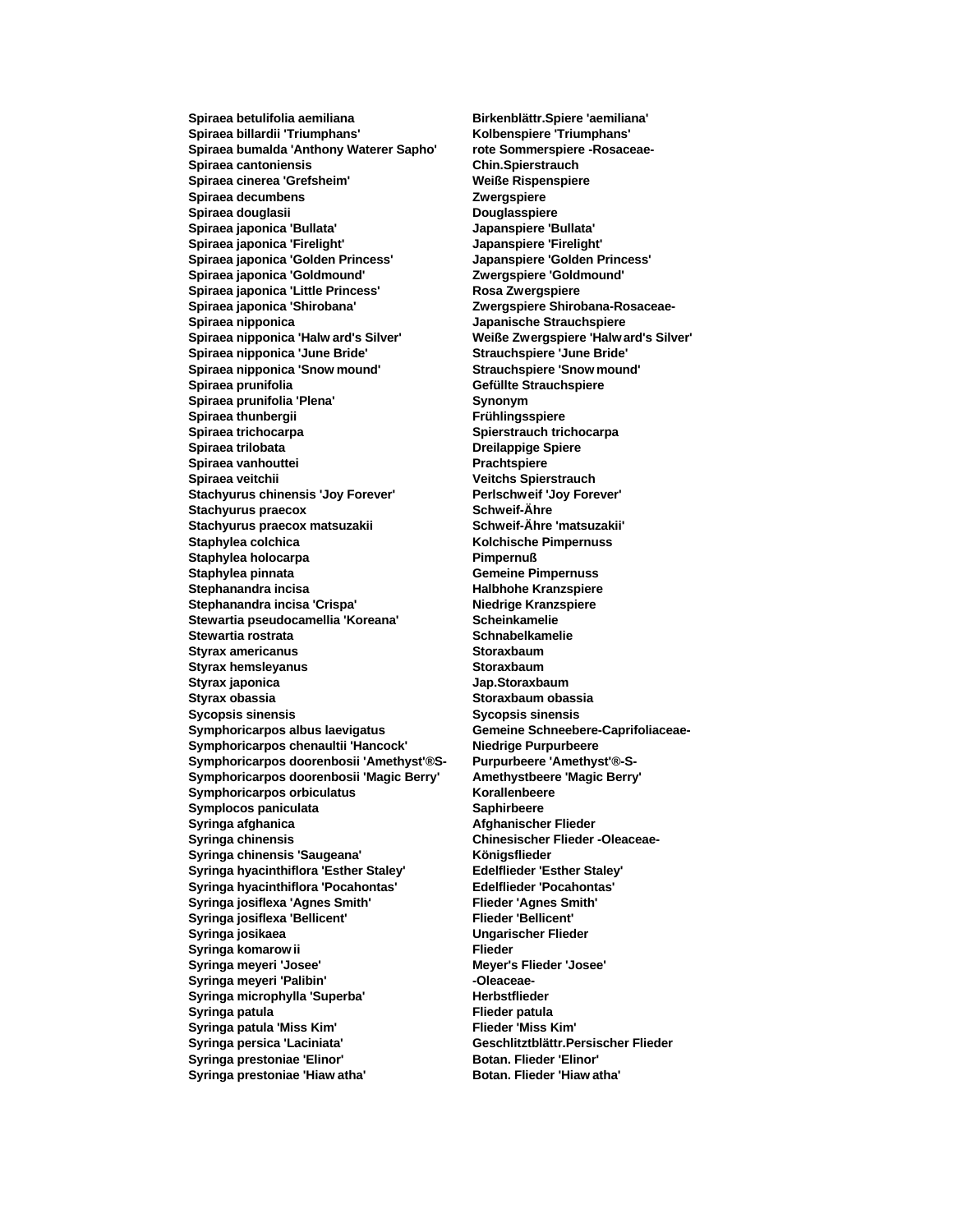Syringa prestoniae 'James Macfarlane' **-Oleaceae-Syringa prestoniae 'Miss Canada' Bot.Flieder 'Miss Canada' Syringa prestoniae 'Nocturne' Botan.Flieder 'Nocturne' Syringa prestoniae 'Redw ine' Botan. Flieder 'Redw ine' Syringa prestoniae 'Royalty' Syringa reflexa Bogenflieder Syringa reticulata Baumflieder Syringa swegiflexa Perlenflieder Syringa sweginzowii Flieder sweginzowii Syringa tigerstedtii Flieder tigerstedtii Syringa vulg. i.S. Syringa vulg.'Ambassadeur' Edelflieder 'Ambassadeur' Syringa vulg.'Andenken an Ludw ig Späth' Edelflieder 'Andenken an Ludw ig Späth'**  $Syr$ inga vulg.'Belle de Nancy' **Syringa vulg.'Capitaine Baltet' Edelflieder 'Capitaine Baltet' Syringa vulg.'Charles Joly' Edelflieder 'Charles Joly' Syringa vulg.'Edw ard J.Gardener' Syringa vulg.'Michel Buchner' Edelflieder 'Michel Buchner' Syringa vulg.'Mme.Lemoine' Edelflieder'Mme.Lemoine' Syringa vulg.'Mrs.Edw ard Harding' Edelflieder 'Mrs.Edw ard Harding' Syringa vulg.'Nadeshda' Edelflieder 'Nadeshda' Syringa vulg.'Paul Deschanel' Edelflieder Syringa vulg.'Primrose' Edelflieder 'Primrose' Syringa vulg.'Princess Sturzda' Edelflieder 'Princess Sturzda' Syringa vulg.'Sensation' Edelflieder 'Sensation' Syringa vulgaris Wildflieder Tamarix ramosissima 'Pink Cascade' Kaspische Tamariske'Pink Cascade' Tamarix tetrandra Frühlingstamariske tetrandra Taxodium ascendens 'Nutans' Taxodium distichum Sumpfzypresse Taxus baccata Heimische Eibe Taxus baccata 'Adpressa' Eibe 'Adpressa' Taxus baccata 'Adpressa Aurea' Goldeibe 'Adpressa' Taxus baccata 'David' Taxus baccata 'Dovastoniana' Adlerschwingen-Eibe Taxus baccata 'Dovastonii Aurea' Gelbe Adlerschw ingen-Eibe Taxus baccata 'Fastigiata' Säuleneibe Taxus baccata 'Fastigiata Aurea' Gold-Säuleneibe Taxus baccata 'Fastigiata Aureomarginata' Taxus baccata 'Fastigiata Robusta' Schmale Säuleneibe Taxus baccata 'Glauca' Blaue Eibe Taxus baccata 'Green Diamond' Eibe 'Green Diamond' Taxus baccata 'Overeynderi' Kegel-Eibe Taxus baccata 'Repandens' Tafeleibe,Kisseneibe Taxus baccata 'Semperaurea' Taxus baccata 'Standishii' Gelbe Säuleneibe Taxus baccata 'Summergold' Flache Eibe 'Summergold' Taxus baccata 'Washingtonii' Straucheibe 'Washingtonii' Taxus cuspidata Japan.Eibe Taxus cuspidata 'Nana' Jap.wergeibe -Taxaceae-Taxus media 'Brow nii' Eibe 'Brownii' Taxus media 'Densiformis' Eibe 'Densiformis' Taxus media 'Farmen' Eibe 'Farmen' Taxus media 'Hicksii' Fruchtende Bechereibe Taxus media 'Hillii' Eibe 'Hillii' Taxus media 'Kelseyi' Eibe 'Kelseyi' Taxus media 'Thayerae' Flache Eibe 'Thayerae' Tecoma capensis Kapgeissblatt Thuja koraiensis Korea-Lebensbaum Thuja occidentalis Abendländ.Lebensbaum**

**Syringa prestoniae 'Isabella' Botan. Flieder 'Isabella' Syringa vulg.'President Grevy' Edel-Flieder President Grevy-Oleaceae-**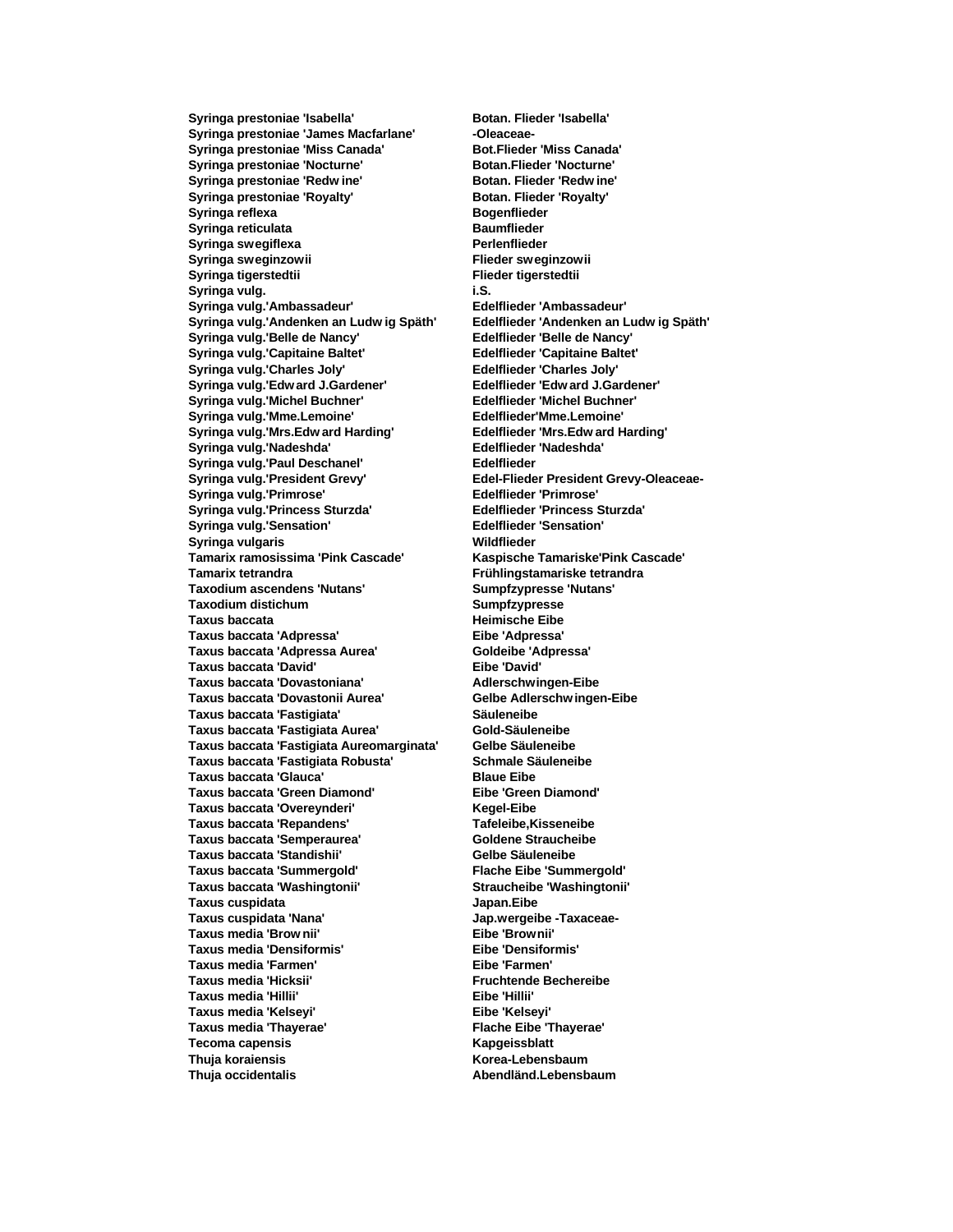**Thuja occidentalis 'Aurea Nana' Gelber Zwerg-Lebensbaum Thuja occidentalis 'Brabant' Lebensbaum 'Brabant' Thuja occidentalis 'Columna' Säulen-Lebensbaum Thuja occidentalis 'Danica' Zwergiger Kugel-Lebensbaum Thuja occidentalis 'Globosa' Kugel-Lebensbaum Thuja occidentalis 'Golden Globe' Lebensbaum 'Golden Globe' Thuja occidentalis 'Holmstrup' Lebensbaum 'Holmstrup' Thuja occidentalis 'Hoveyi' Kugel-Lebensbaum 'Hoveyi' Thuja occidentalis 'Little Champion' Lebensbaum 'Little Champion' Thuja occidentalis 'Little Gem' Lebensbaum 'Little Gem' Thuja occidentalis 'Malonyana' Säulen-Lebensbaum 'Malonyana' Thuja occidentalis 'Rheingold' Lebensbaum 'Rheingold' Thuja occidentalis 'Smaragd' Lebensbaum 'Smaragd' Thuja occidentalis 'Spiralis' Lebensbaum 'Spiralis' Thuja occidentalis 'Sunkist' Lebensbaum 'Sunkist' Thuja occidentalis 'Teddy' Lebensbaum 'Teddy' Thuja occidentalis 'Tiny Tim' Lebensbaum 'Tiny Tim' Thuja occidentalis 'Umbraculifera' Zwerg-Lebensbaum 'Umbraculifera' Thuja occidentalis 'Vervaeneana' Wintergelber Lebensbaum Thuja occidentalis 'Woodw ardii' Lebensbaum 'Woodw ardii' Thuja occidentalis 'Yellow Ribbon' Lebensbaum 'Yellow Ribbon' Thuja orient. 'Pyramidalis Aurea' 0 Thuja orientalis orient.Lebensbaum-Cupressaceae-Thuja orientalis 'Aurea Nana' Thuja orientalis 'Sieboldii' Orient.Lebensbaum 'Sieboldii' Thuja plicata 'Atrovirens' Grüner Riesen-Lebensbaum Thuja plicata 'Dura' Lebensbaum 'Dura' Thuja plicata 'Excelsa' Großer Lebensbaum Thuja plicata 'Zebrina' Zebra-Lebensbaum Thujopsis dolabrata Hiba-Lebensbaum Thujopsis dolabrata 'Nana' Zwerg-Hiba-Lebensbaum Thujopsis dolabrata 'Variegata' Hiba-Lebensbaum 'Variegata' Tilia americana 'Nova' Riesenblättr.Linde Tilia cordata 'Green Globe' Winterlinde 'Green Globe' Tilia cordata 'Greenspire' Amerikan.Stadtlinde Tilia cordata 'Rancho' Winterlinde 'Rancho' Tilia cordata 'Winter Orange' Tilia mongolica Mongolische Linde Tilia platyphyllos Großblättrige Sommerlinde -Tiliaceae-Tilia tomentosa Silber-Linde-Tiliaceae-Tilia tomentosa 'Szeleste' Silberlinde 'Szeleste' Toona sinensis 'Flamingo' Surenbaum 'Flamingo' Torreya californica Nußeibe californica Torreya nucifera Nußeibe nucifera Trachelospermum asiaticum Sternjasmin Trachelospermum asiaticum 'Tricolor' Buntblättr.Sternjasmin Trachycarpus fortunei Hanfpalme Tripterygium regelii Dreiflügelfrucht Trochodendron aralioides Radbaum Tsuga canadensis Kanadische Hemlocktanne Tsuga canadensis 'Gracilis' Synonym Tsuga canadensis 'Jeddeloh' Kissen-Hemlock 'Jeddeloh' Tsuga canadensis 'Minima' Kanad.Hemlocktanne 'Minima' Tsuga canadensis 'Nana' Kissen Hemlocktanne 'Nana' Tsuga caroliniana Hemlocktanne 'caroliniana' Tsuga diversifolia Japan. Hemlocktanne 'diversifolia' Tsuga sieboldii Siebold's Hemlocktanne**

**Thuja occidentalis 'Alba' Lebensbaum Alba-Cupressaceae-**

**Thuja standishii Japan-Lebensbaum Tilia cordata Winter-Linde-Tiliaceae-Tilia platyphyllos 'Pannonia' Großblättr.Sommerlinde 'Pannonia' Tsuga canadensis 'Verkade Recurved' Zwerg-Hemlocktanne 'Verkade Recurved'**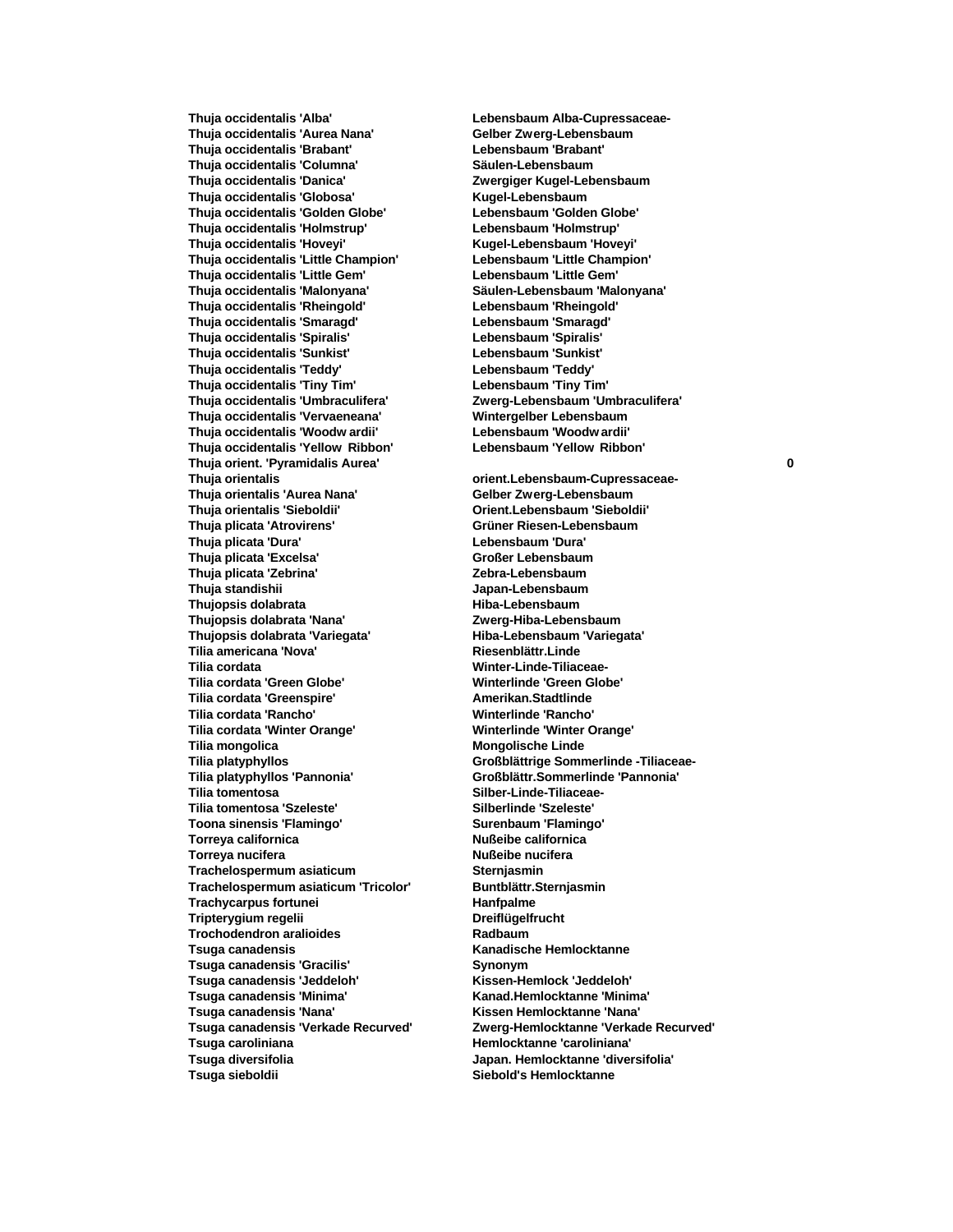**Ugni molinae Chilenische Guave Ulex europaeus Stechginster Ulmus glabra 'Camperdow nii' Laubenulme-Ulmaceae-**Ulmus glabra 'Nana' **Xana Zwerg-Bergulme Ulmus hollandica 'Commelin' Stadtulme 'Commelin' Ulmus hollandica 'Jacqueline Hillier'** Ulmus minor 'Louis van Houtte' Gold-Ulme-Ulmaceae-**Ulmus parvifolia 'Geisha' Chinesische Ulme 'Geisha' Vaccinium angustifolium Heidelbeere angustifolium** Vaccinium corymb.'Berkeley' **Heidelbeere 'Berkeley' Vaccinium corymb.'Bluecrop' Heidelbeere 'Bluecrop' Vaccinium corymb.'Blueray' Heidelbeere 'Blueray' Vaccinium corymb.'Coville' Vaccinium corymb.'Elisabeth' Heidelbeere 'Elisabeth Vaccinium corymb.'Hardyblue' Vaccinium corymb.'Jersey' Heidelbeere 'Jersey' Vaccinium corymbosum Heidelbeere corymbosum Vaccinium floribundum Vaccinium floribundum Vaccinium macrocarpon Großfrüchtige Moosbeere in Sorten Vaccinium macrocarpon 'Pilgrim' Moosbeere 'Pilgrim' Vaccinium uliginosum Rauschbeere,Moorbeere Vaccinium vitis-idaea 'Koralle' Preiselbeere 'Koralle' Vaccinium vitis-idaea minus Preiselbeere minus Vaccinium vitis-idaea 'Red Pearl' Preiselbeere 'Red Pearl' Viburnum bodnantense Winterschneeball Viburnum bodnantense 'Charles Lamont' Winterschneeball 'Charles Lamont' Viburnum bodnantense 'Daw n' Winterschneeball 'Daw n' Viburnum bodnantense 'Deben' Winterschneeball 'Deben' Viburnum burkw oodii Osterschneeball Viburnum burkw oodii 'Conoy'**<br>Viburnum carlcephalum **Viburnum carlcephalum 'Cayuga' Grossblumiger Schneeball Viburnum carlesii Koreanischer Schneeball Viburnum carlesii 'Aurora' Wohlriechender Schneeball Viburnum davidii Immergr.Kissenschneeball Viburnum 'Eskimo' Schneeball 'Eskimo' Viburnum farreri Duftschneeball -Caprifoliaceae-Viburnum farreri 'Candidissimum' Duftschneeball 'Candidissimum' Viburnum farreri 'Nanum' Viburnum henryi Schneeball henryi Viburnum lantana Wolliger Schneeball Viburnum lentago Schneeball-Baum Viburnum lobophyllum Chin.Schneeball Viburnum macrocephalum Schneeball macrocephalum Viburnum nudum Schneeball nudum Viburnum nudum 'Pink Beauty' Viburnum opulus Gemeiner Schneeball Viburnum opulus 'Compactum' Zwergschneeball 'Compactum' Viburnum opulus 'Nanum' Zwergschneeball 'Nanum' Viburnum opulus 'Notcutt's Variety' Schneeball Viburnum opulus 'Roseum' Echter Schneeball-Caprifoliaceae-Viburnum opulus 'Xanthocarpum' Schneeball 'Xanthocarpum' Viburnum plicatum Gefüllter jap. Schneeball -Caprifoliaceae-Viburnum plicatum 'Cascade' Breitw.Schneeball 'Cascade' Viburnum plicatum 'Dart's Red Robin' Breitw.Schneeball 'Dart's Red Robin' Viburnum plicatum 'Lanarth' Japan.Schneeball 'Lanarth' Viburnum plicatum 'Mariesii' Jap. Schneeball-Caprifoliaceae-Viburnum plicatum 'Pink Beauty' Schneeball-Baum 'Pink Beauty' Viburnum plicatum 'Shasta' Jap.Schneeball Viburnum plicatum 'St.Keverne' Jap.Schneeball 'St.Keverne'**

**Viburnum carlcephalum Großblumiger Schneeball Schneeball dentatum Immergrüner Schneeball**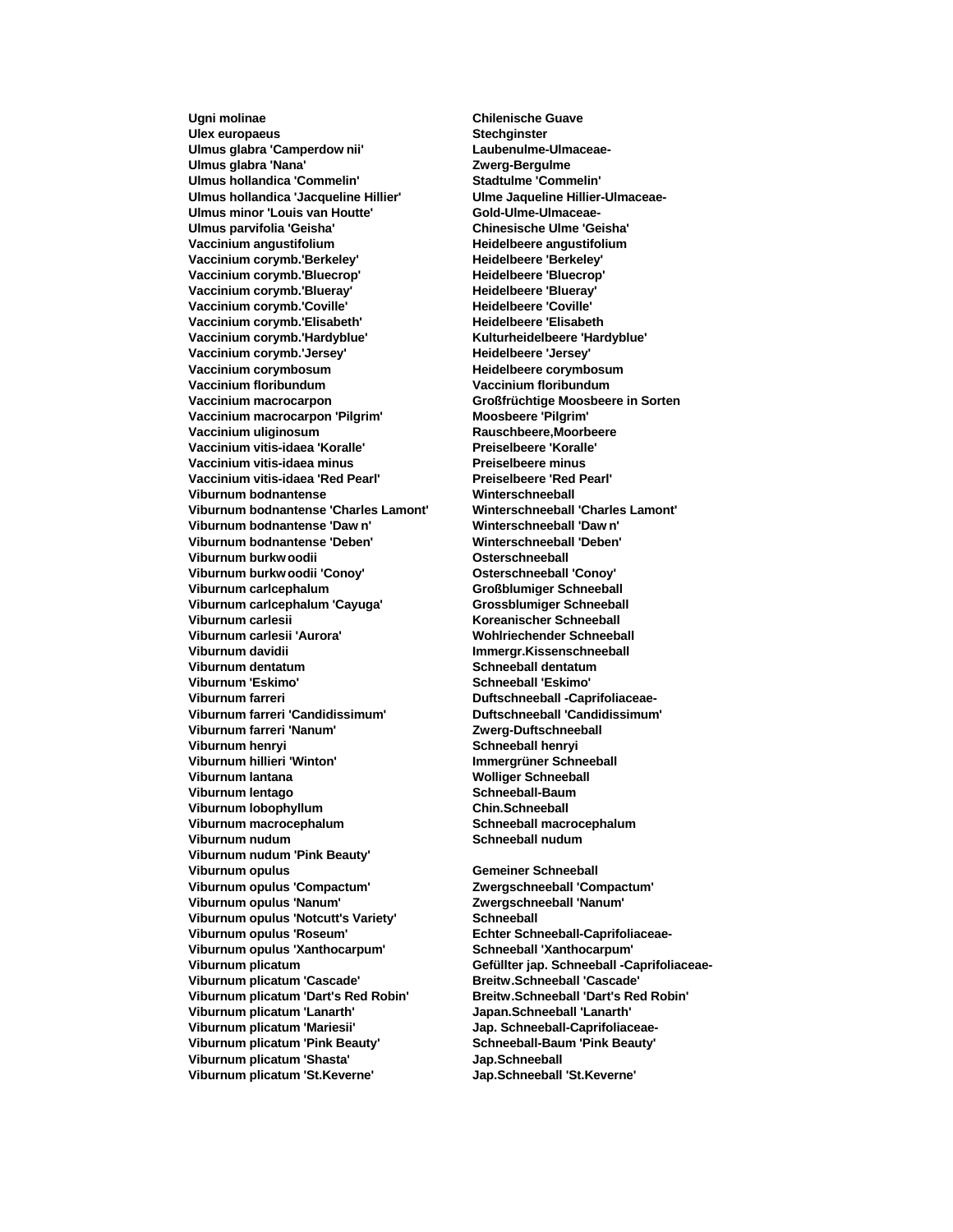**Viburnum plicatum 'Summer Snow flake' Japan.Schneeball 'Summer Snow flake' Viburnum plicatum tomentosum Filziger Schneeball Viburnum plicatum 'Watanabe' Gefüllter Schneeball 'Watanabe'** Viburnum 'Pragense' **Prager Schneeball Viburnum rhytidophylloides 'Holland' Immergr.Zungen-Schneeball 'Holland' Viburnum rhytidophyllum Immergr.Zungen-Schneeball Viburnum sargentii 'Onondaga' Schneeball 'Onondaga' Viburnum sargentii 'Susquehanna' Schneeball 'Susquehanna' Viburnum setigerum Schneeball setigerum Viburnum sieboldii 'Seneca' Schneeball sieboldii 'Seneca' Viburnum tinus Lorbeer-Schneeball Viburnum tinus 'Eve Price' Lorbeer-Schneeball 'Eve Price' Viburnum tinus 'Gw enllian' Lorbeer-Schneeball 'Gw enllian' Viburnum wrightii hessei jap.Schneeball -Caprifoliaceae-Vinca major Großblättr.Immergrün** Vinca major 'Variegata' **Buntblättr.Immergrün Vinca minor Kleinblättr.Immergrün Vinca minor 'Atropurpurea' Rotblühendes Immergrün Vinca minor 'Marie' -S- Immergrün 'Marie' -S-Vitex agnus-castus Mönchspfeffer agnus-castus Vitex agnus-castus latifolia Mönchspfeffer agnus-castus latifolia Vitis 'Muscat bleu' Weinrebe 'Muscat bleu' Vitis odoratissima Goldwein (syn.riparia) -Vitaceae-Vitis 'Roter Gutedel' Weinrebe 'Roter Gutedel' Vitis vinifera 'Purpurea' Edelwein 'Purpurea' Weigela 'Boskoop Glory' Weigelie 'Boskoop Glory'** Weigela 'Briant Rubidor' <sup>®</sup><br>Weigela 'Bristol Ruby' **Weigela 'Candida' Weigelie 'Candida' Weigela coraeensis Koreanische Weigelie Weigela 'Eva Rathke' Weigelie 'Eva Rathke' Weigela 'Eva Supreme' Weigelie 'Eva Supreme' Weigela florida 'Alexandra' Rosa Weigelie 'Alexandra' Weigela florida 'Nana Purpurea' Rotblättr.Zwerg-Weigelie** Weigela florida 'Nana Variegata' **Buntblättr.Weigelie Weigela florida 'Pink Princess' Weigelie -Caprifoliaceae-Weigela florida 'Ruby Queen' Weigelie 'Ruby Queen' Weigela florida 'Suzanne' Weigelie 'Suzanne' Weigela florida 'Tango' Weigelie 'Tango' Weigela florida 'Variegata' Weigelie 'Variegata' Weigela florida 'Victoria' Weigelie 'Victoria' Weigela 'Looymansii Aurea' Weigelie 'Looymansii Aurea' Weigela 'Lucifer' ® Weigelie 'Lucifer'® Weigela middendorffiana Weigelie 'middendorffiana' Weigela 'Minuet' Niedrige Weigelie Weigela 'Newport Red' Weigelie 'New port Red' Weigela 'Red Prince' Weigelie 'Red Prince' Weigela 'Rosea' Weigelie 'Rosea' Weigela 'Snow flake' Weigelie 'Snow flake' Wisteria floribunda 'Alba' Wisteria floribunda 'Kyushaka' Blauregen 'Kyushaka' Wisteria floribunda 'Macrobotrys' Wisteria floribunda 'Murasaki Noda' Blauregen 'Murasaki Noda' Wisteria floribunda 'Pink Ice' Edelblauregen 'Pink Ice' Wisteria floribunda 'Rosea' Wisteria floribunda 'Violacea Plena' -Leguminosae-Wisteria sinensis Chin.Blauregen Wisteria sinensis 'Carolina' Chin.Blauregen 'Carolina'**

**Viburnum rhytidophylloides 'Willow wood' Immergr.Zungen-Schneeball 'Willow wood' Viburnum tinus macrophyllum Lorbeer-Schneeball macrophyllum Vitis coignetiae Rostrote Rebe, Scharlachw ein -Vitaceae-Weigela 'Bristol Ruby' Weigelie 'Bristol Ruby' Weigela 'Rumba' Weigelie 'Rumba'**